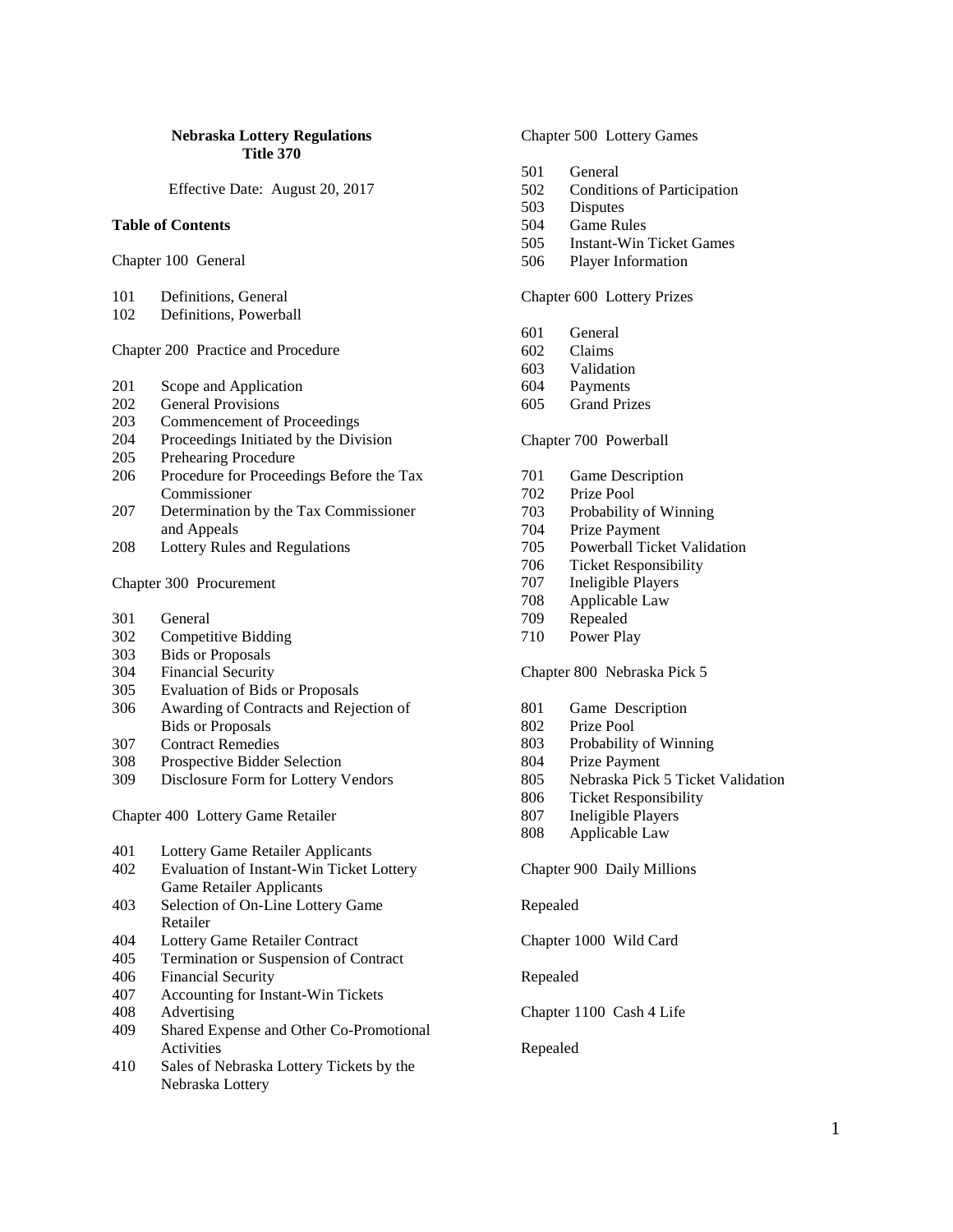Chapter 1200 Rolldown

Repealed

Chapter 1300 2by2

- Game Description
- Prize Pool
- Probability of Winning
- Prize Payment
- 2by2 Ticket Validation
- Ticket Responsibility
- Ineligible Players
- Applicable Law

Chapter 1400 Nebraska Pick 3

- Game Description
- Prize Pool
- Probability of Winning
- Prize Payment
- Ticket Validation
- Ticket Responsibility
- Ineligible Players
- Applicable Law
- Chapter 1500 MyDaY
- Game Description
- Prize Pool
- Probability of Winning
- Prize Payment
- Ticket Validation
- Ticket Responsibility
- Ineligible Players
- Applicable Law

Chapter 1600 Mega Millions

- 1601 Definitions
- Game Description
- Prize Pool
- Probability of Winning
- Prize Payment
- Ticket Validation
- Ticket Responsibility
- Ineligible Players
- Applicable Law
- Mega Millions Megaplier Promotion

Chapter 1700 Lucky for Life

1701 Definitions 1702 Drawing Procedure 1703 Game Description and Characteristics 1704 Prize Liability Limits 1705 Payment of Prizes 1706 Prize Levels 1707 Statistical Information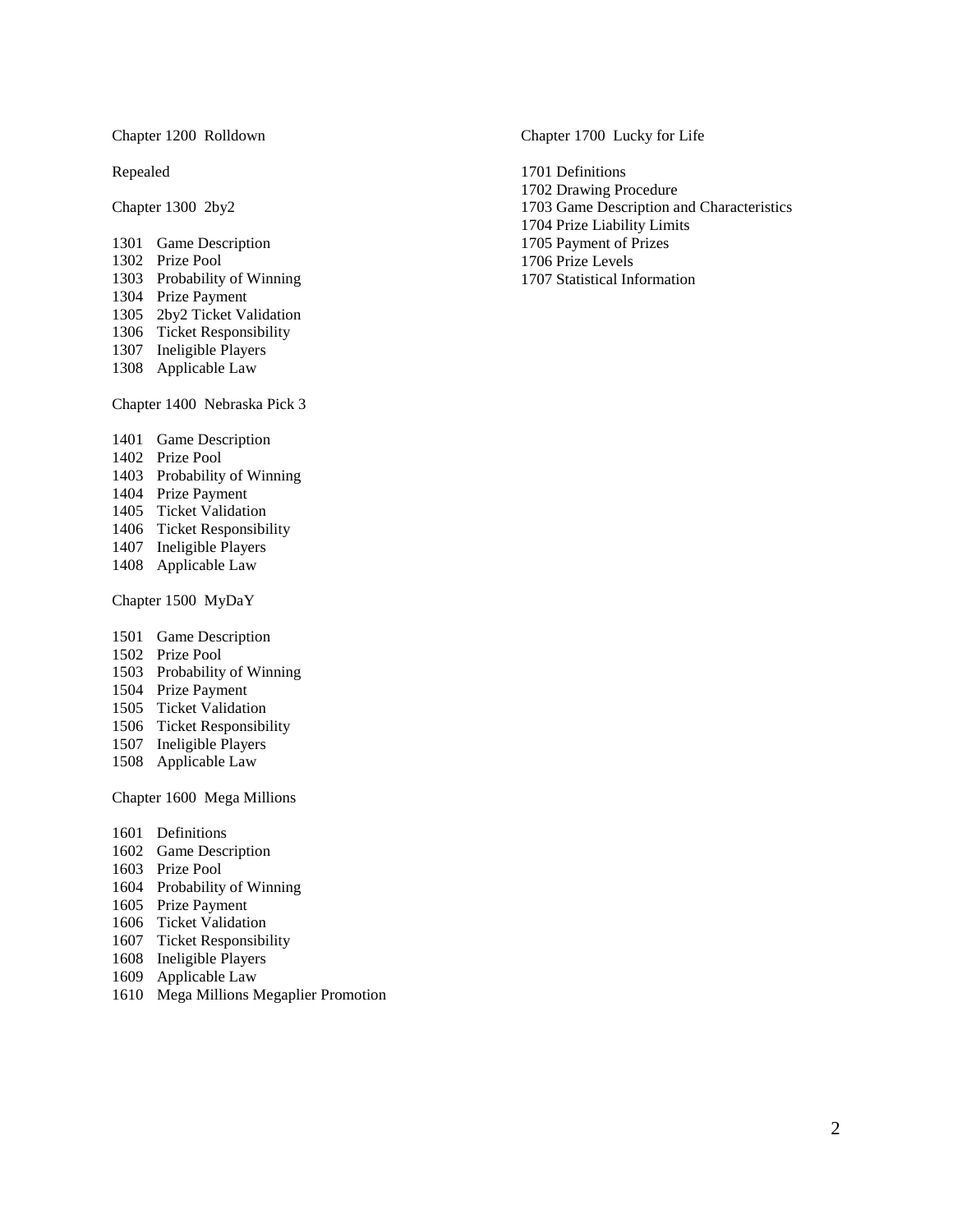### **REG-101 DEFINITIONS, GENERAL**

101.01 The following definitions shall be used for these regulations, unless the context clearly requires otherwise, except that the definitions in Reg-102 shall be controlling for the Powerball game.

101.02 Act means the State Lottery Act.

101.03 Advertising means the budgeted process by which specific messages are placed with commercial media organizations. Such message placement includes, but is not necessarily limited to, billboards, radio, or television.

101.04 Applicant means the person applying for a contract from the Division. Applicant includes all partners, corporate officers, shareholders owning ten percent (10%) or more, and the governing officers of political subdivisions or other organizations making an application.

101.05 Bid or Proposal Security means security to ensure that the vendor will honor the terms of its bid or proposal or that the vendor will negotiate a contract in good faith.

101.06 Computer Quick Pick, Computer-pick, or Quick Pick means the random selection of numbers by the computer system which appear on a ticket and are played by a player in the game

101.07 Department means the Nebraska Department of Revenue.

101.08 Director means the Director of the Lottery Division of the Nebraska Department of Revenue.

101.09 Dispensing or vending device means any device that dispenses instant-win or on-line tickets directly to a participant and shall include all coin or currency operated devices.

101.10 Division means the Lottery Division of the Nebraska Department of Revenue.

101.11 Drawing in a lottery game means any formal process based on chance and authorized by the Director of selecting winners, prizes, winning numbers, characters, symbols and / or the number of winners for each prize level of the game. A drawing may consist of initial, preliminary, or subdrawings leading to a final drawing.

101.12 Felony or Misdemeanor Involving Dishonesty means a crime involving fraud, or deceit. It includes, but is not limited to, embezzlement, misappropriation or misapplication of funds, fraud, forgery, false swearing, perjury, theft by deception, theft of services, or obtaining money under false pretenses.

101.13 Finance & Audit Committee means the committee established by the Multi-State Lottery Association Agreement.

101.14 Game Play Areas or Play Areas means that area of the play slip which contains sets of numbered squares to be marked by the player.

101.15 In-kind Contributions by Media Outlets means value-added opportunities for exposure for the lottery and its beneficiaries such as broadcast air time and event tickets provided by media outlets for use as contest prizes for players or retailer incentives which reward or reinforce participation by players or lottery game retailers in a lottery effort or program. Incentives may include lottery merchandise offered as promotional prizes to players and retailers.

101.16 Key Personnel or Key Employee includes any executive, employee or agent whose position affects or could affect the fairness, security, honesty or integrity of the operations of the Division.

101.17 Litigation Security means security to discourage unwarranted or frivolous litigation by any vendor.

101.18 Lottery Contractor means a Lottery vendor with whom the Division has contracted for the purpose of providing goods or services for the Division.

101.19 Lottery Game means any variation of the following types of games;

101.19A An instant-win game in which disposable tickets contain certain preprinted winners which are determined by rubbing or scraping an area or areas on the tickets to match numbers, letters, symbols, or configurations, or any combination thereof, as provided by the rules of the game. An instant-win game may also provide for preliminary and grand prize drawings conducted pursuant to the rules of the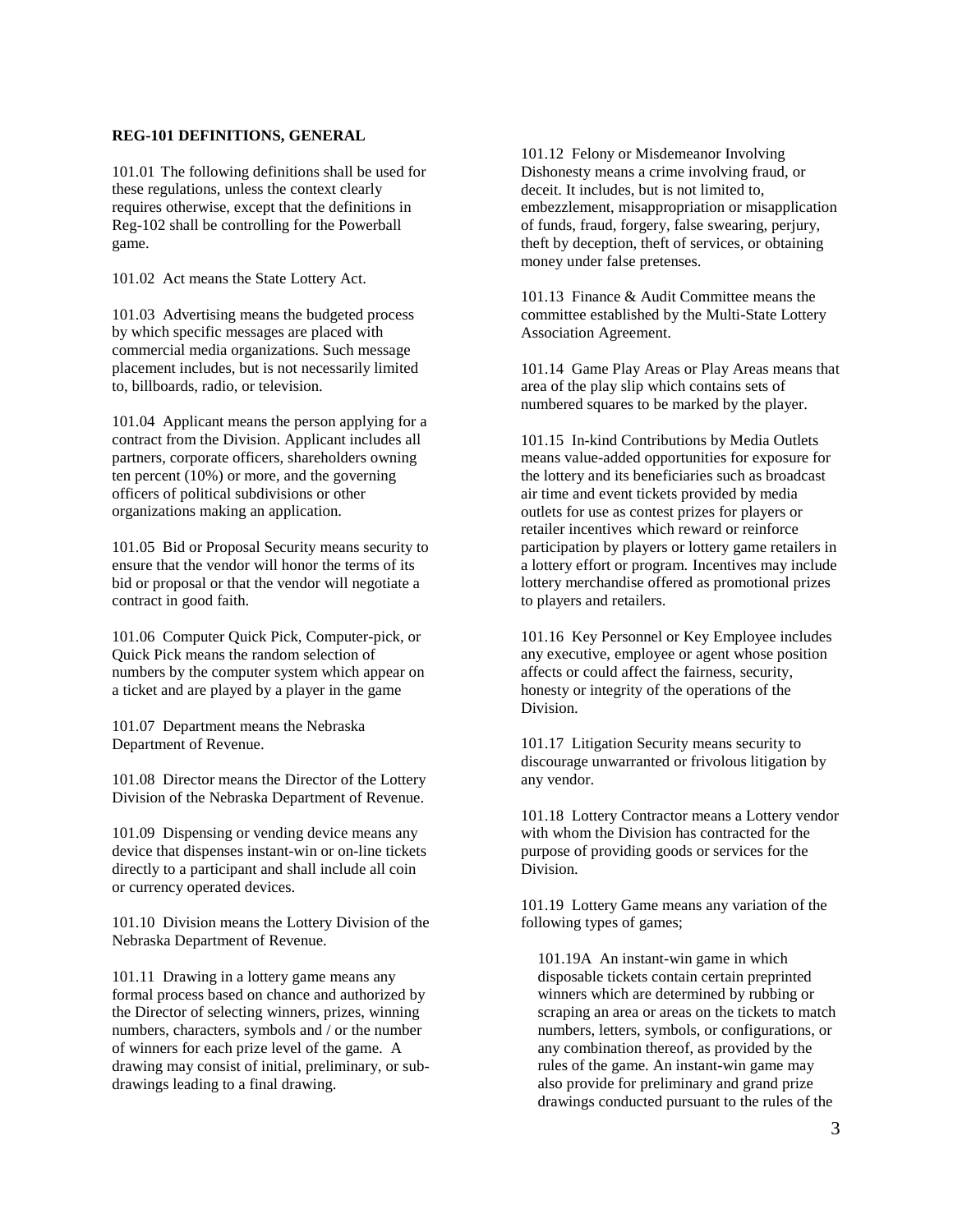game. An instant-win game shall not include the use of any pickle card as defined in Neb. Rev. Stat. § 9-315. Instant-win games are commonly referred to by the Division as "scratch ticket" games;

101.19B An on-line lottery game in which Lottery Game Retailer terminals are hooked up to a central computer via a telecommunications system through which:

> 101.19B(1) A player selects a specified group of numbers or symbols out of a predetermined range of numbers or symbols and purchases a ticket bearing the player selected numbers or symbols for eligibility in a drawing regularly scheduled in accordance with game rules; or

> 101.19B(2) A player purchases a ticket bearing randomly selected numbers for eligibility in a drawing regularly scheduled in accordance with game rules;

101.19B(3) On-line lottery games are commonly referred to by the Division as "lotto games"; and

101.19C Lottery Game shall not be construed to mean any video lottery game.

101.20 Lottery Game Retailer means a person or entity under contract with the Division to sell lottery game tickets to the public.

101.21 Lottery Vendor means any person who submits a bid, proposal, or offer as a part of a major procurement or invitation-to-bid.

101.22 Major Procurement means any procurement or contract for the purchase or lease of goods or services unique to or used primarily for the operation of the Division in excess of twenty-five thousand dollars (\$25,000) for the printing of tickets used in any lottery game, security services, consulting services, advertising services, any goods or services involving the receiving or recording of number selections in any lottery game, or any goods or services involving the determination of winners in any lottery game. Major procurement shall include production of instant-win tickets, procurement of on-line gaming systems and drawing equipment, or retaining the services of a consultant who will have access to any goods or services involving the receiving or recording of number selections or determination of winners in any lottery game.

101.23 Marketing means the process of integrating messages and efforts associated with lottery products and beneficiaries in various mediums, including press releases, printed material, broadcast media, internet, and live events.

101.24 Moral Turpitude means any crime contrary to justice, honesty, or good morals. It shall include, but is not limited to, dishonesty, abuse of a person, or possessing illegal drugs with intent to deliver or sell.

101.25 MUSL means the Multi-State Lottery Association, a government-benefit association wholly owned and operated by the Party Lotteries.

101.26 MUSL Board means the governing body of MUSL which is comprised of the chief executive officer of each Party Lottery.

101.27 MUSL Product Group, MUSL Powerball Product Group, or Product Group means a group of lotteries which has joined together to offer an on-line product pursuant to the terms of the Multi-State Lottery Agreement and the Product Group's own rules.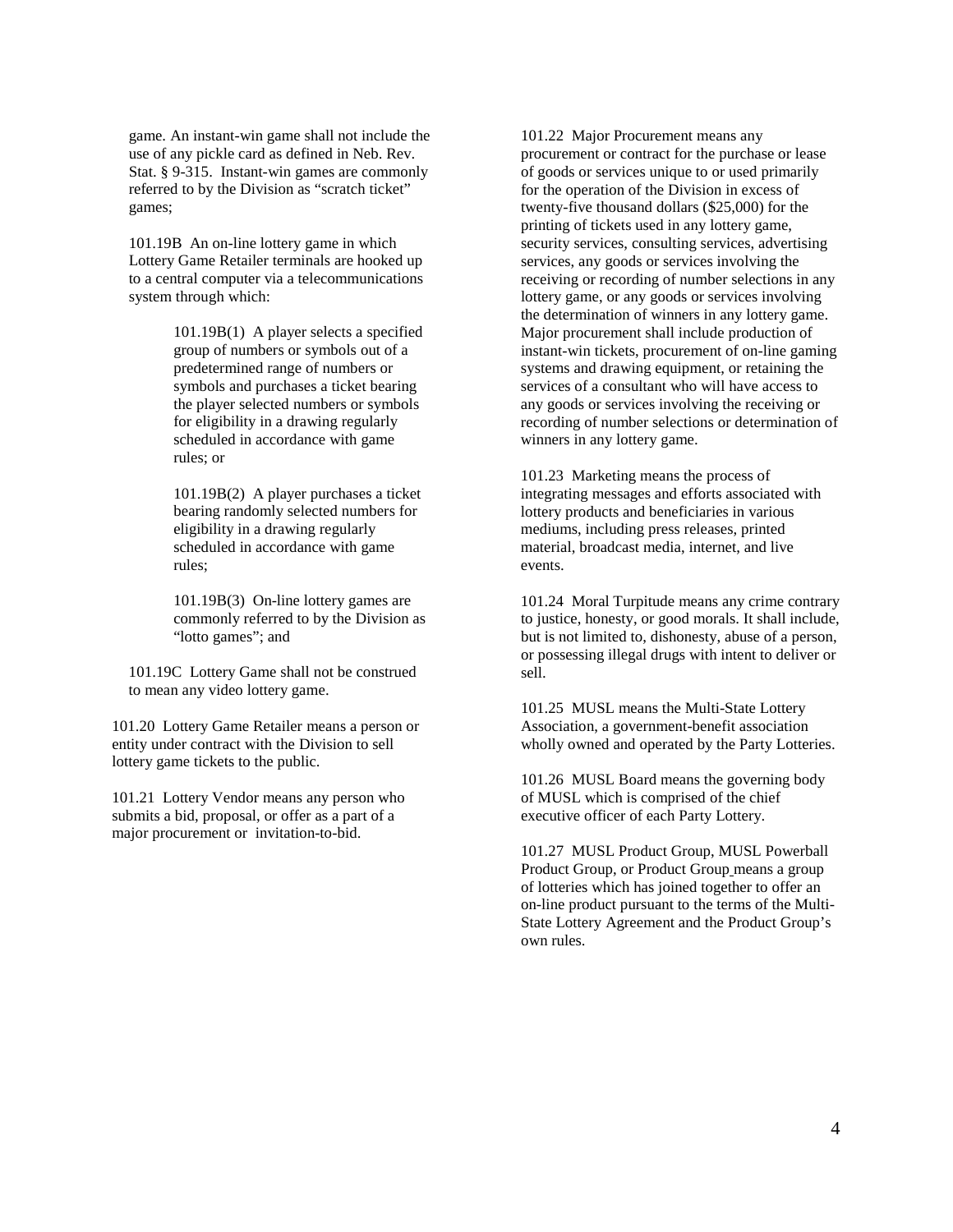101.28 Natural Person means a living human being and shall not include legal or fictional entities or constructs such as, but not limited to, limited liability companies, limited liability partnerships, trusts, corporations, partnerships, associations or voluntary organizations. As used in these regulations, the words define the term of a prize and are not a limitation on the entities eligible to play lottery games.

101.29 Nebraska Pick 5 play or bet means the five (5) numbers that appear on a ticket as a single lettered selection and are to be played by a player in the game.

101.30 Nebraska Pick 5 set prize means a prize that is advertised to be paid by a single cash payment or as a free Nebraska Pick 5 ticket.

101.31 Nebraska Pick 5 ticket means a ticket produced by an on-line terminal which meets the specifications defined in these regulations.

101.32 On-line Terminal means a device that functions in an on-line, interactive mode with the Division's computer system for the purpose of issuing lottery tickets and entering, receiving, and processing lottery transactions, including purchases, validating tickets, and transmitting reports.

101.33 Party Lottery or Member Lottery means a state lottery or lottery of a political subdivision or entity that has joined MUSL and, in the context of these regulations, that is authorized to sell the Powerball game. Unless otherwise indicated, "Party Lottery" or "Member Lottery" does not include "Licensee Lotteries."

101.34 Performance Bond means a bond to guarantee the faithful performance of the Lottery Vendor or Lottery Contractor for the duration of the contract.

101.35 Person with a Substantial Interest means any sole proprietor, partner in a partnership, officer of a corporation, shareholder owning in the aggregate ten percent (10%) or more of the stock in a corporation, member of a limited liability company, or governing officer of an organization or other entity.

101.36 Play Slip or Bet Slip means a card used in marking a player's game plays and containing one or more game play areas.

101.37 Promotions means contests, events, or other mechanisms by which existing players are rewarded by offering something of additional value beyond a lottery game prize, or a second chance to win something of additional value in return for making a qualifying purchase.

101.38 Product Group Rules means the rules promulgated by a MUSL Product Group for a particular online cross-jurisdictional lottery game offered by the Product Group member lotteries, including any subsequent amendments thereto, which, among other topics, describe game play, prize pools, expected prize payout percentages, probabilities of winning, the method of prize payments, ticket validations, ticket responsibility, and ineligible players.

101.39 Public Relations means the process of identifying various and complementary audiences including the public, players, retailers, and beneficiaries, and providing them with information of interest and receiving valuable feedback in return. Public relations includes sponsoring events with co-promoters.

101.40 Ticket or lottery ticket means any tangible evidence authorized by the Division to prove participation in a lottery game.

101.41 Winning Nebraska Pick 5 numbers means the five (5) numbers, randomly selected at each official drawing conducted by the Division which shall be used to determine winning plays contained on a game ticket.

101.42 Winning ticket means an instant-win or on-line ticket issued by the Division in an authorized manner, which meets all ticket requirements contained in these regulations, the respective game rules, and applicable Division policies, including all requirements for ticket validation, and which is determined by the Division to officially constitute a valid receipt for claiming a lottery prize.

101.43 Powerball Game Rules or Rules of the Powerball Game means the set of rules adopted by the MUSL Powerball Product Group.

101.44 Licensee Lottery means a state lottery or lottery of a governmental unit, political subdivision, or entity thereof that is not a Party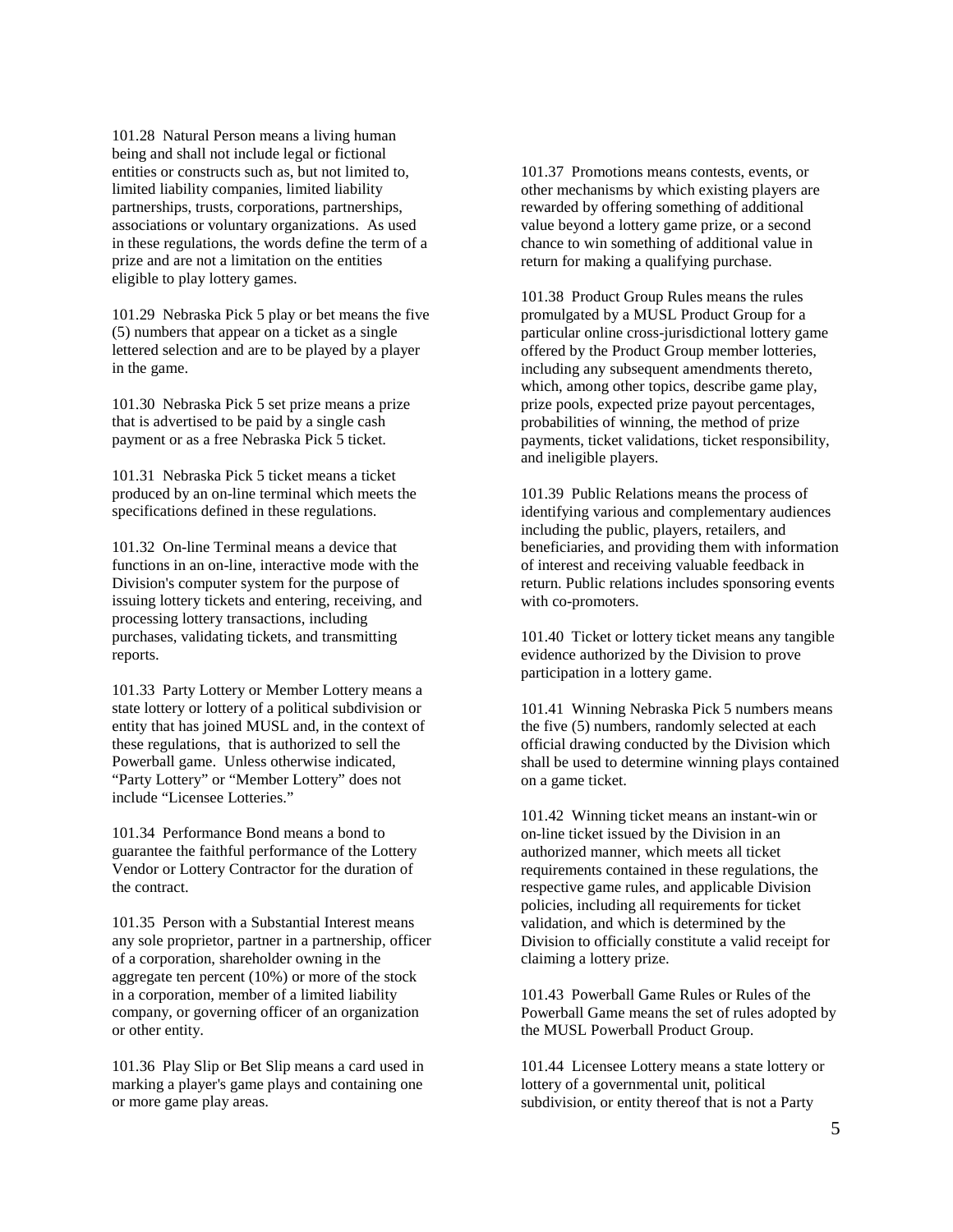Lottery but has agreed to comply with all applicable MUSL and Product Group requirements and has been authorized by MUSL and by the Powerball Product Group to sell the Powerball game.

(Neb. Rev. Stat. §§ 9-801, 9-803, 9-819, and 9- 823, R.R.S. 2012. October 7, 2015.)

### **REG-102 POWERBALL DEFINITIONS**

102.01 Advertised Grand Prize means the estimated annuitized Grand Prize amount as determined by the MUSL Central Office by use of the MUSL Annuity Factor and communicated through the Selling Lotteries prior to the Grand Prize drawing. The "Advertised Grand Prize" is not a guaranteed prize amount and the actual Grand Prize amount may vary from the advertised amount, except in circumstances where there is a guaranteed Grand Prize as described in these regulations.

102.02 Agent or Retailer means a person or entity authorized by the Division to sell lottery plays.

102.03 Computer Pick means the random selection of indicia by the computer that appear on a ticket or ticketless transaction and are played by a player in the game.

102.04 Drawing refers collectively to the formal draw event for randomly selecting the winning indicia that determine the number of winners for each prize level of the Powerball game and the Power Play multiplier. Winning indicia include the winning numbers for the Powerball game, and the Power Play multiplier.

102.05 Reserved.

102.06 Game Ticket or Ticket means an acceptable evidence of play, which is a ticket produced in a manner that meets the specifications contained in these regulations and is a physical representation of the play or plays sold to the player.

102.07 Grand Prize means the top prize in the Powerball game.

102.08 Licensee Lottery means a state lottery or lottery of a governmental unit, political subdivision, or entity thereof that is not a Party Lottery but has agreed to comply with all

applicable MUSL and Product Group requirements and has been authorized by MUSL and by the Powerball Product Group to sell the Powerball game.

102.09 MUSL means the Multi-State Lottery Association, a government-benefit association wholly owned and operated by the Party Lotteries.

102.10 MUSL Annuity Factor means the annuity factor as determined by the MUSL central office through a method approved by the MUSL Finance and Audit Committee and which is used as described in these regulations.

102.11 MUSL Board means the governing body of MUSL, which is comprised of the chief executive officer of each Party Lottery.

102.12 MUSL Finance and Audit Committee shall mean the committee of that name established by the MUSL Board

102.13 Party Lottery or Member Lottery means a state lottery or lottery of a political subdivision or entity that has joined MUSL and, in the context of these regulations, that is authorized to sell the Powerball game. Unless otherwise indicated, "Party Lottery" or "Member Lottery" does not include "Licensee Lotteries."

102.14 Play or Bet means the six (6) numbers, the first five (5) from a field of sixty-nine (69) numbers and the last one (1) from a field of twenty-six (26) numbers, that appear on a ticket and are to be played by a player in the Powerball game.

102.15 Play Slip or Bet Slip means a physical or electronic means by which a player communicates his or her intended play selection to the retailer as defined and approved by the Division.

102.16 Product Group or "the Group" means a group of lotteries that has joined together to offer a product pursuant to the terms of the Multi-State Lottery Agreement and the Product Group's own rules.

102.17 Selling Lottery or Participating Lottery means a lottery authorized by the Product Group to sell Powerball plays, including Party Lotteries and Licensee Lotteries.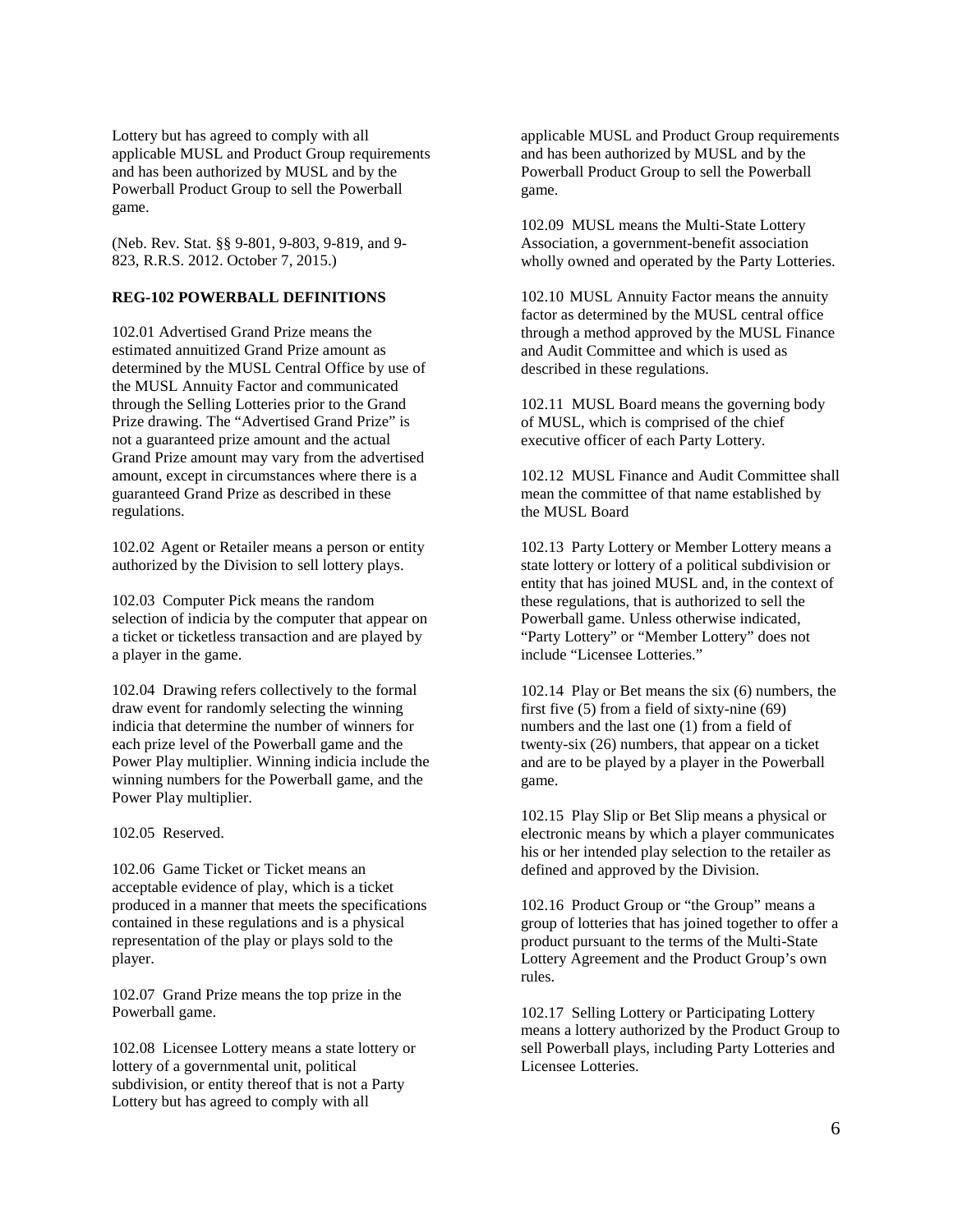102.18 Set Prize or Low Tier Prize means all other prizes, except the Grand Prize, and, except in instances outlined in these regulations, will be equal to the prize amount established by the Product Group for the prize level.

102.19 Terminal means a device authorized by a Selling Lottery to function in an on-line, interactive mode with the gaming computer system for the purpose of issuing lottery tickets and entering, receiving, and processing lottery transactions, including making purchases, validating tickets, and transmitting reports.

102.20 Winning Numbers means the indicia randomly selected during a Drawing event which shall be used to determine winning plays for the Powerball game contained on a game ticket or ticketless transaction.

(Sections 9-801, 9-803, 9-819, and 9-823, R.R.S. 2012. October 7, 2015.)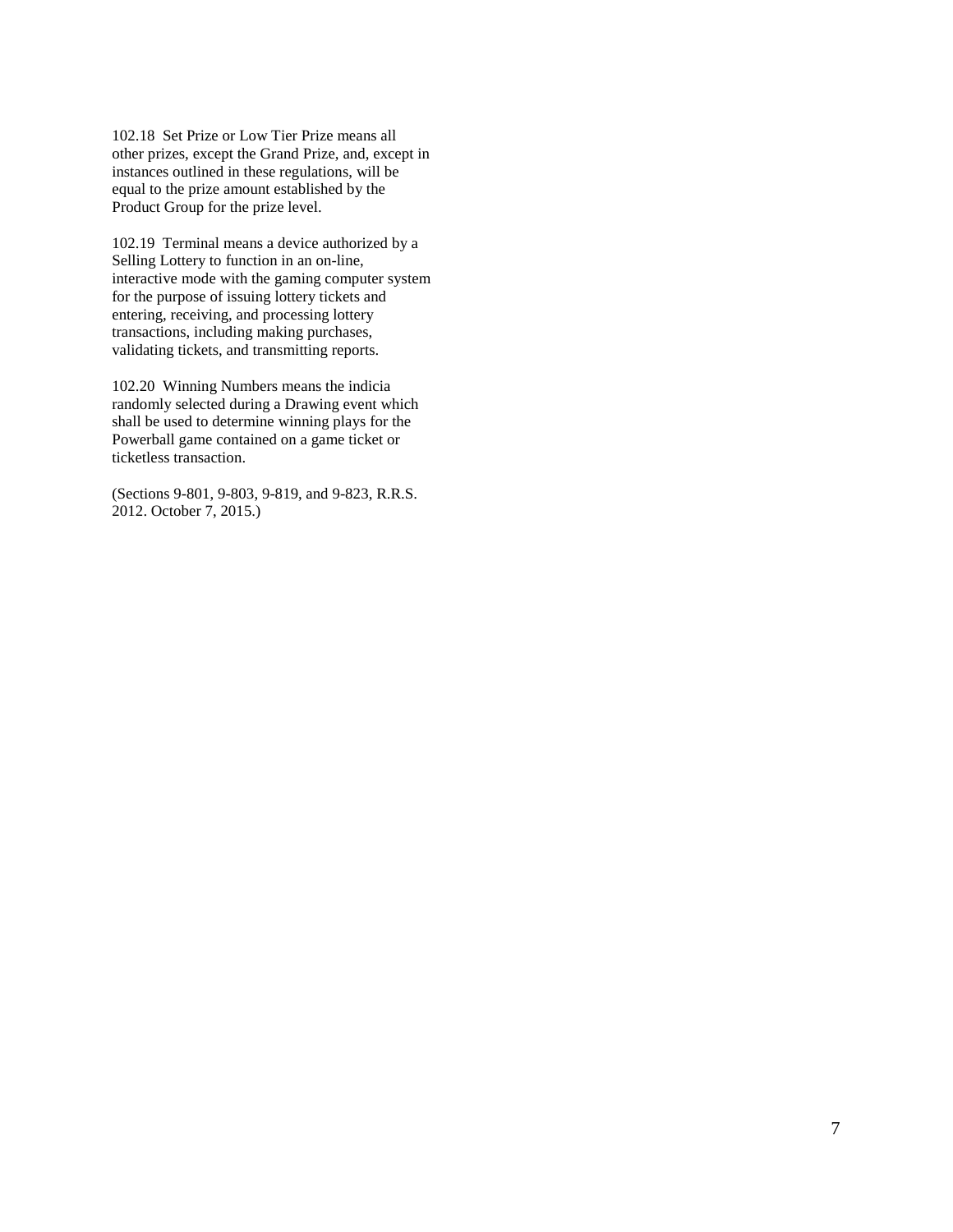### **REG-201 SCOPE AND APPLICATION**

201.01 These regulations govern the practice and procedure before the Nebraska Department of Revenue or the Division of the Nebraska Department of Revenue arising from and as required by the State Lottery Act, and constitute a separate practice and procedure system from that governing other revenue and gaming laws administered by the Nebraska Department of Revenue.

(Sections 9-819 and 9-823, R.R.S. 2012. May 28, 1993.)

#### **REG-202 GENERAL PROVISIONS**

202.01 **Representation.** Representation before the Tax Commissioner is governed by the applicable statutes and decisions of the Nebraska Supreme Court. These regulations shall not, however, prohibit anyone from representing themselves or transacting his or her own affairs.

202.01A **Power of Attorney.** Any person appearing on behalf of a Lottery Game Retailer, Lottery Vendor, or Lottery Contractor, or any other person, as his or her duly authorized representative with regard to matters pertaining to the Act must have on file with the Division, a Power of Attorney. Once a Power of Attorney has been given for a hearing, the Tax Commissioner will presume that it is valid until notice of its revocation is filed with the Division.

202.02 **Notice.** All notices required under these practice and procedure regulations, other than notices scheduling informal conferences, shall be mailed certified mail, return receipt requested, to the last known address of the party, his or her representative, or served personally.

202.03 **Filing Date.** A petition, other than a petition regarding a procurement action, is considered filed with the Tax Commissioner on the date that it is received by the Tax Commissioner, or if delivered by United States mail after the due date, the petition is considered filed with the State Tax Commissioner on the date of the postmark of the United States Post Office stamped on the envelope. Postmarks made by other than the United States Post Office will not be accepted as conclusive evidence of the filing date of any petition received after the due date.

202.03A When the last date for filing falls on a Saturday, Sunday, or an approved federal or state holiday, the filing will be considered timely if received on the next succeeding day which is not a Saturday, Sunday, or an approved federal or state holiday.

202.03B Petitions received by facsimile will not be accepted.

#### 202.04 **Filing date for procurement actions.**

Any petition regarding a procurement action must be filed within seventy-two (72) hours of the release of the Request for Proposal or the Invitation to Bid, or twenty-four hours prior to the submission date and time, whichever is earlier, or within seventy-two (72) hours of receipt of a notice of a rejection of a bid or proposal or notice of a contract award. For a petition on a procurement action, the petition must be physically received by the Tax Commissioner within the appropriate time period.

202.04A A postmark date will not be sufficient to make a petition timely if the petition is not physically received by the appropriate time.

202.04B Petitions received by facsimile will not be accepted.

202.05 The period fixed by statute or regulation within which to file a petition cannot be extended. If a petition is not filed within the statutory or regulatory period, it will not be considered by the Tax Commissioner, but will be returned certified mail, return receipt requested.

(Sections 9-819 and 9-823, R.R.S. 2012. October 7, 2015.)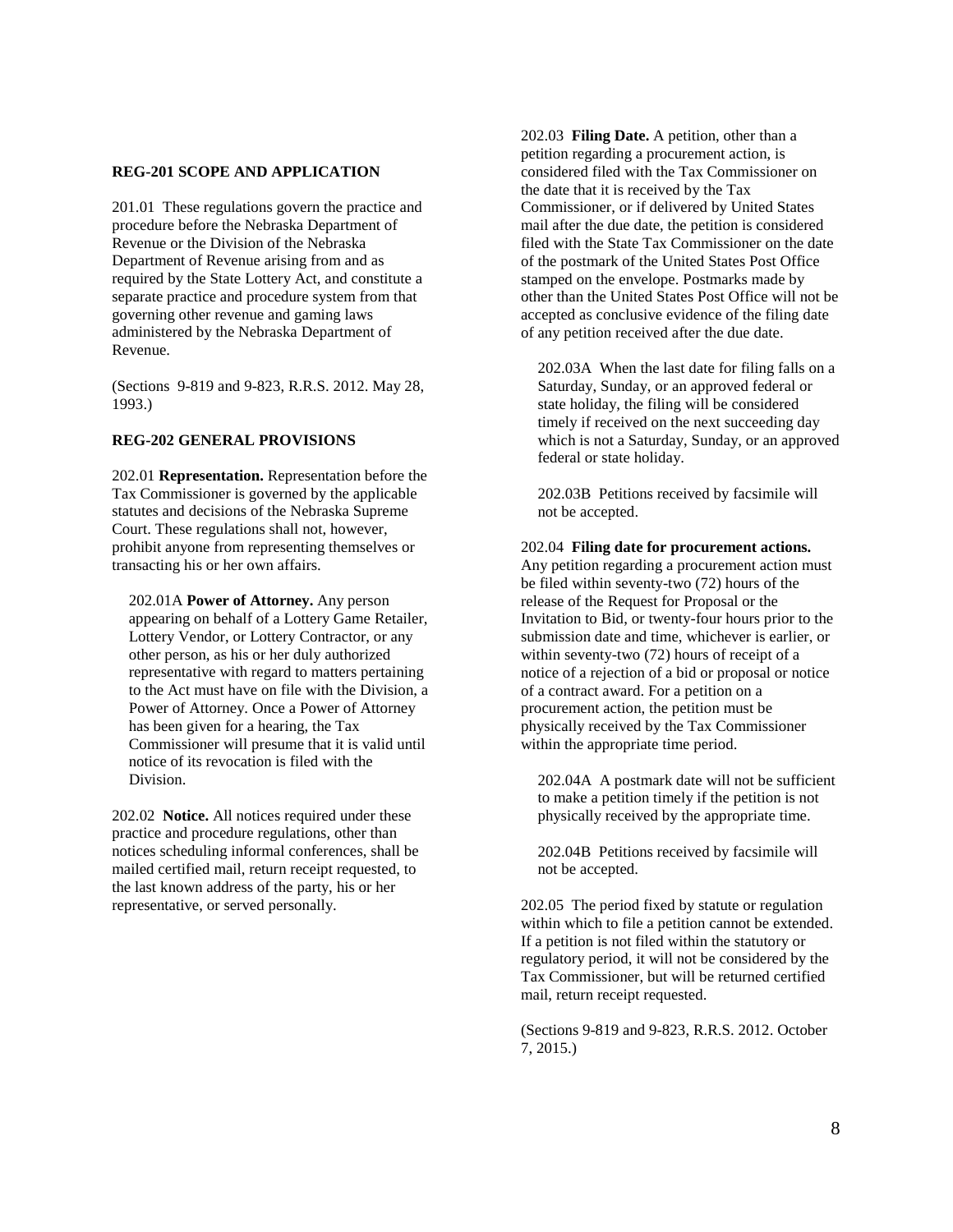#### **REG-203 COMMENCEMENT OF PROCEEDINGS**

203.01 These regulations shall be followed by any person filing a petition under the State Lottery Act with the Tax Commissioner. A petition may be filed to request a declaratory ruling or the promulgation, amendment, or repeal of any regulation, ruling, or form published by the Division. A petition may also be filed on procurement actions, such as to request a modification of a Request of Proposal or Invitation to Bid, or to seek a review of a rejection of a bid or proposal or review of a contract award.

203.02 **Petition content.** The following information shall be supplied by the petitioner when filing a request with the Tax Commissioner. The petition shall:

203.02A Identify the petitioner;

203.02B Set forth sufficient facts so as to identify the item under consideration;

203.02C Set forth sufficient reason for believing the item under consideration should be promulgated, reviewed, amended, or repealed so as to acquaint the Tax Commissioner with the exact basis thereof;

203.02D Demand the relief the petitioner is seeking. If filed for the promulgation or amendment of a published item, a copy of the petitioner's proposed language must be included;

203.02E Be in writing; and

203.02F Be signed by the petitioner or a person authorized by the petitioner.

203.03 **Request for oral hearing.** All petitions filed, except petitions regarding procurement actions, shall be presumed to be a request for an oral hearing.

203.03A A petition regarding a procurement action shall not be presumed to be a request for an oral hearing. The Tax Commissioner shall grant a petitioner, or his or her authorized representative, an opportunity for an oral hearing if the petitioner so requests in the written petition.

203.03B If the petitioner for a petition regarding a procurement action wants the District Court Rules of Evidence to be used in a hearing, the petitioner shall include the request in the written petition.

203.04 **Amendment of petition.** A petitioner may, at any time before or during the hearing, amend the petition. The request to prepare or the receipt of an amended petition shall be considered good cause for a continuance and the hearing officer, on his or her own motion or on the motion of any of the parties, may continue the hearing.

(Sections 9-819 and 9-823, R.R.S. 2012. October 7, 2015.)

## **REG-204 PROCEEDINGS INITIATED BY THE DIVISION**

204.01 The Division may deny an application for a Lottery Game Retailer's Contract, suspend or terminate such contract, or impose an administrative fine against a Lottery Game Retailer pursuant to the provisions of the Act.

204.02 Violations of the Act and any rule or regulation promulgated pursuant to that Act and breach of any provisions of the contract, if applicable, shall constitute grounds to deny a Lottery Game Retailer's application, or suspend or terminate such contract or to levy an administrative fine against the Lottery Game Retailer.

204.03 **Notice of intended denial, suspension or termination.** The Division shall give notice to the applicant or contractor of its intention to take administrative action. Notice shall be given by certified mail, return receipt requested, and shall:

204.03A Identify the party and action to be taken;

204.03B Set forth each ground justifying the action to be taken in a manner sufficient to acquaint the party with the basis thereof;

204.03C Be in writing;

204.03D Inform the party that a written petition may be filed with the Tax Commissioner on or before the tenth (10) day following the mailing date of the Division's notice of its intended administrative action, requesting a redetermination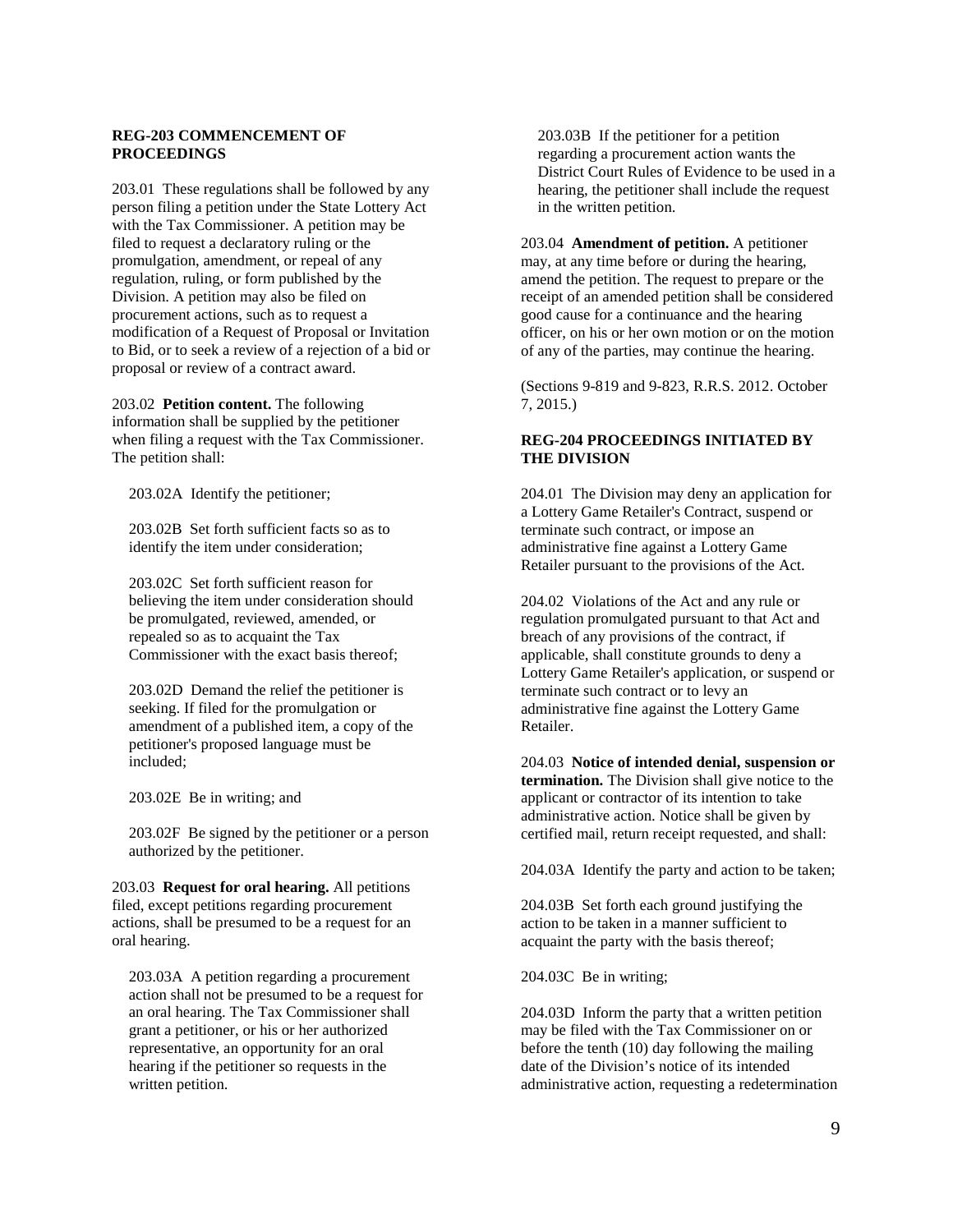of such intended action through an administrative hearing.

204.04 **Administrative fines.** The Division may institute proceedings to levy administrative fines against a Lottery Game Retailer for violations of the Act or regulations promulgated under the Act. Such proceedings shall be held in accordance with the provisions for notice and the conduct of administrative hearings contained in these practice and procedure regulations.

204.04A Administrative fines imposed by the Tax Commissioner may be up to one thousand dollars (\$1,000) per violation. Each violation on the part of the Lottery Game Retailer may be the subject of a fine. In imposing such administrative fines, the Tax Commissioner shall take the following factor into account;

204.04A(1) The severity of the violation; and

204.04A(2) The financial gain derived by the Lottery Game Retailer as a result of the violation.

204.04B Any administrative fines imposed under the Act and these regulations shall be subject to all collection measures available to the Nebraska Department of Revenue on behalf of the State of Nebraska.

204.05 **Denial of Application.** The Division may institute proceedings to deny an application pursuant to Reg-401, 402, and 403.

204.06 **Suspension or termination of contract.**  The Division may institute proceedings to suspend or terminate a Lottery Game Retailer contract or addendum thereto in accordance with Reg-405.

204.07 **Final if not protested.** If the party does not file a written protest with the Tax Commissioner on or before the tenth (10) day following the mailing date of the Division's notice to the party of its intent to initiate an administrative action, the Division's intended action shall be considered final.

204.08 **Notice of hearing.** Upon receipt of a petition requesting a redetermination of the Division's intended administrative action, the Division shall give notice of hearing by certified mail, return receipt requested, to the petitioner identifying the time, date, and place for hearing.

204.09 **Petition contents.** These regulations shall be followed when filing a request for redetermination of the Division's intended administrative action.

204.09A Identify the petitioner;

204.09B Identify the contract the Division has indicated an intent to deny, terminate, or levy an administrative fine;

204.09C Set forth all reasons for believing that the matter under consideration should be redetermined, with facts sufficient to acquaint the Tax Commissioner of the exact basis thereof;

204.09D Demand the release or action the petitioner is seeking;

204.09E Be in writing, and

204.09F Be signed by the petitioner or a person authorized by the petitioner.

204.10 **Filing Date.** Petitioner must file a written request for redetermination of the Division's intended administrative action with the Tax Commissioner on or before the tenth (10) day following the mailing date of the Division's notice to the applicant of its intent to take administrative action.

(Sections 9-819, 9-823, and 9-832, R.R.S. 2012. October 7, 2015.)

## **REG-205 PREHEARING PROCEDURE**

205.01 **Informal Conference.** Any party may request that an informal conference be held for the purpose of resolving issues of fact, attempting to resolve the matter in whole or in part without a formal hearing, or otherwise assisting in the preparation of a formal hearing.

205.02 **Stipulation.** It is expected that before a formal hearing, all parties will stipulate to evidence to the fullest extent possible so that a complete or qualified agreement can be reached regarding material facts that are not or should not fairly be in dispute.

(Sections 9-819 and 9-823, R.R.S. 2012. May 28, 1993.)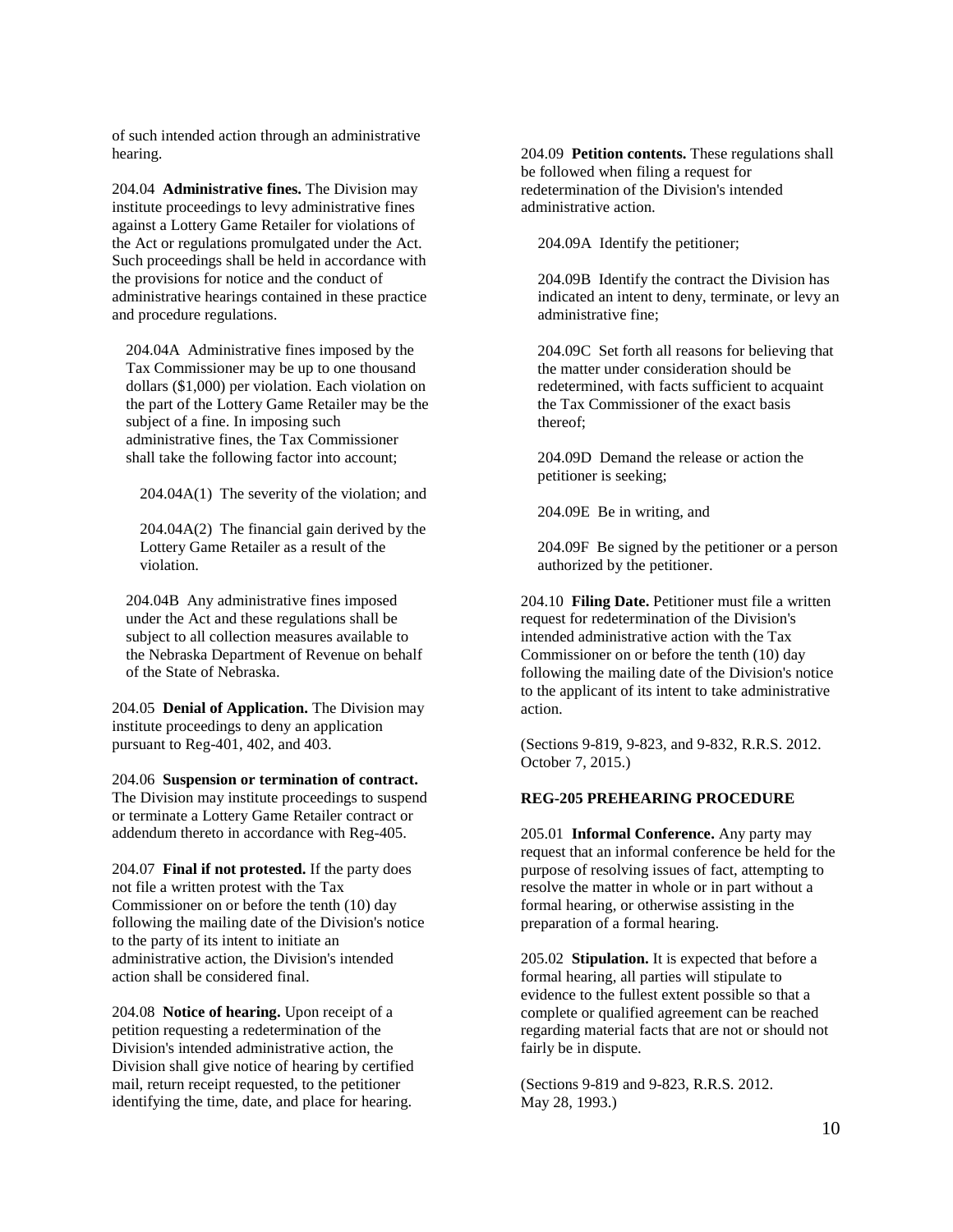# **REG-206 PROCEDURE FOR PROCEEDINGS BEFORE THE TAX COMMISSIONER**

206.01 **Schedule of Hearings.** The time and place of any hearings shall be set by the Tax Commissioner or his or her authorized representative after proceedings have commenced. The hearing shall be scheduled as soon as practical. Hearings on contract suspensions, terminations and administrative penalties will be held within thirty (30) days of receipt of petition for redetermination. Written notice of the time, date, and place of any hearing shall be given at least ten (10) days prior to the date of hearing unless notice is waived by the parties.

#### 206.02 **Motions.**

#### 206.02A **General Form and Procedure.**

Motions may be filed with the Tax Commissioner by any party or upon the Tax Commissioner's own motion as soon as either party becomes aware of the facts requiring the motion. The motion must state specifically the facts as to why it is necessary. If the motion is made orally, the Tax Commissioner may request that it be reduced to writing and filed with the Department. To avoid a hearing on a motion, it is advisable to secure the consent of the opposing party prior to filing a motion. If consent of the opposing party to a motion is not obtained, a hearing on the motion may be scheduled and the parties notified. The burden will be on the party filing the motion to show good cause why the motion should be granted. Notice will be given to all parties of the ruling of the Hearing Officer on the motion.

206.02B **Types of Motions.** Types of motions which may be made by either party include, but are not limited to:

> 206.02B(1) Motion for Dismissal, which may be made on the following grounds for:

 $206.02B(1)(a)$  Lack of jurisdiction, including, but not limited to, whether the petitioner is the proper party in the proceeding, or whether the petition was filed within the statutory time limit;

206.02B(1)(b) Failure of a party to state a cause of action; or

 $206.02B(1)(c)$  Failure of a party to comply with these practice and procedure regulations.

206.02B(2) Motion for default judgment may be filed and may be sustained whenever the party having the burden of proof fails to appear at a hearing;

206.02B(3) Motion for consolidation may be made when substantially similar issues affect different parties.

206.03 **Oath.** All testimony presented before the Hearing Officer shall be given under oath which the Hearing Officer will have the authority to administer.

206.04 **Production of Evidence and Testimony.** The Hearing Officer may issue subpoenas, as permitted by law, compelling the attendance of witnesses, in the production of records, papers, books, accounts, and documents, and cause the taking of depositions in accordance with the District Court Rules.

206.04A **Subpoena.** When a subpoena is desired to effectuate discovery or to compel testimony at a hearing, the proper parties shall indicate to the Hearing Officer the name of the case, and the names and last-known addresses of the witnesses to be called. If evidence other than oral testimony is required, each item to be produced must be adequately described. When properly prepared, the subpoena will be returned to the requesting party for service. Service may be made either by mailing a copy thereof by certified mail, return receipt requested, no less than six (6) days before the hearing date of the cause which the witnesses are required to attend or personally, by any person not interested in the action.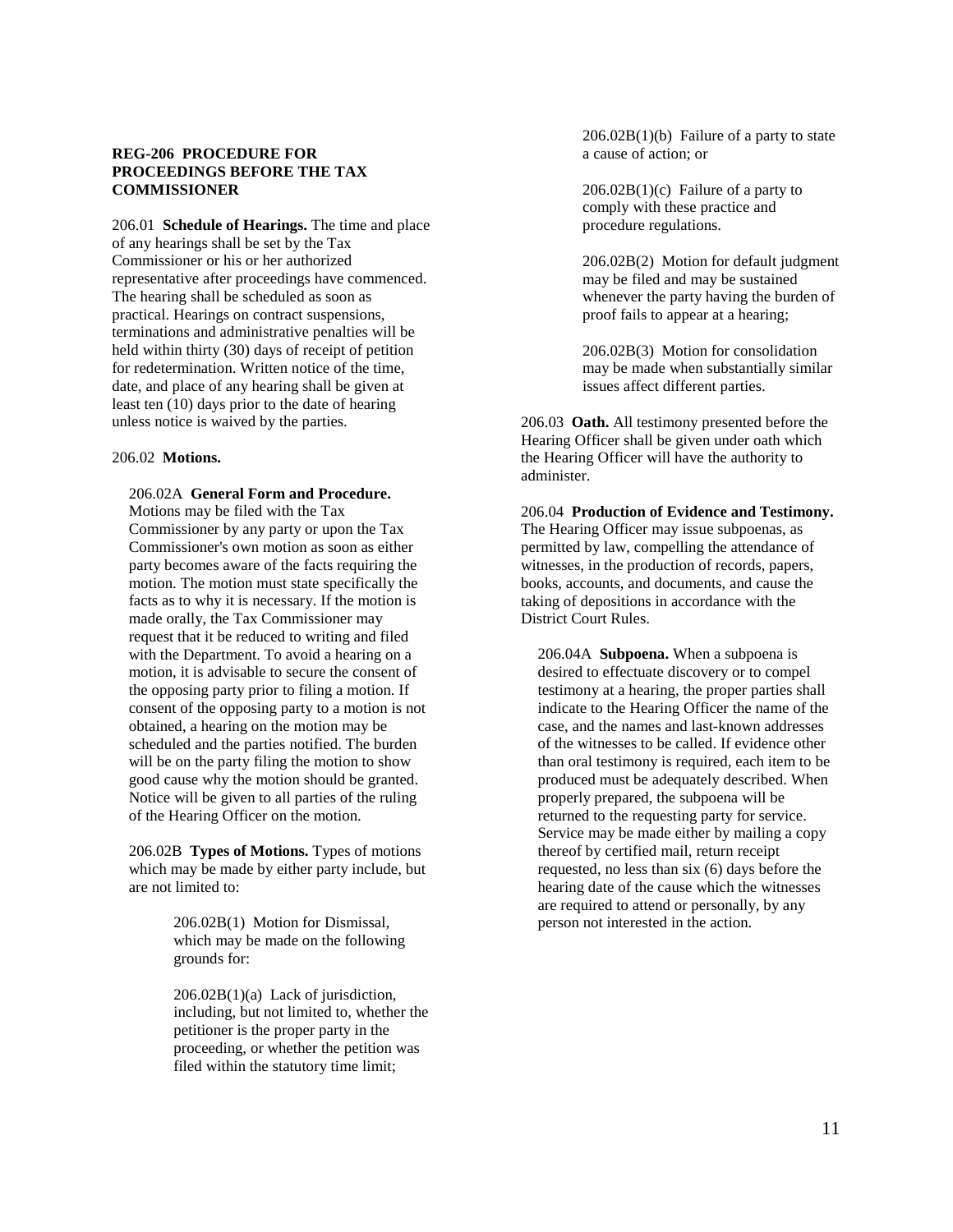### 206.05 **Admissibility of Evidence.**

206.05A **Evidence having probative value.**

The Hearing Officer may admit evidence which possesses probative value commonly accepted among reasonably prudent men or women in the conduct of their own affairs. Incompetent, irrelevant, immaterial, and unduly repetitious evidence may be excluded. A party may request that the Nebraska Rules of Evidence in use by the District Courts be used at hearing in accordance with Reg-206.09B.

206.05B **Copies as Evidence.** A copy of any book, record, paper, or document may be offered directly in evidence in lieu of their original where the original is unavailable or where there is no objection and where the original is admitted into evidence, a copy may be substituted later for the original or such part thereof as may be material or relevant upon leave granted in the discretion of the Hearing Officer.

#### 206.06 **Exhibits.**

206.06A **Identification of Exhibits.** Exhibits entered into evidence shall be numbered in the order in which they are received.

206.06B **Disposition of Exhibits.** After a Findings and Order has become final, either party desiring the return, at his or her own expense, of any exhibit belonging to him or her shall make application in writing to the Hearing Officer within thirty (30) days suggesting a practical manner of delivery; otherwise, exhibits may be disposed of as the Hearing Officer deems advisable.

206.07 **Official Notice of Evidence.** The Hearing Officer may take notice of judicially reconizable facts and of general, technical, or scientific facts within the specialized knowledge of the Tax Commissioner's office. Parties to a proceeding shall be notified either before or during the hearing of the facts so noticed and shall be afforded an opportunity to contest such facts.

206.08 **Evidence outside the Record.** Except as provided by these practice and procedure regulations, the Hearing Officer will not consider factual information or evidence in the determination of any proceeding unless the same

shall have been offered and made a part of the record in the proceeding.

## 206.09 **Presentation of Evidentiary Testimony.**

206.09A **Presentation.** At any hearing, every party thereto shall have the right to present evidence and testimony of witnesses and to cross-examine any witness who testifies on behalf of an adverse party. Opportunity shall be afforded every party to present evidence and testimony as rebuttal to evidence presented by another party, except that repetitious evidence shall be excluded.

206.09B **Rules of Evidence.** Any party may request that the proceeding be bound by the Rules of Evidence applicable in a District Court in Nebraska. Such party shall file with the Hearing Officer, at least three (3) days prior to the date of the scheduled hearing, a written request that the hearing be so conducted. A request for the application of District Court Rules of Evidence shall be in writing and include an agreement by the requesting party that he or she shall pay the cost incurred by the request if a final decision is rendered against the requesting party.

> 206.09B(1) All costs of a formal hearing, except as set out below, shall be paid by the party or parties against whom a final decision is rendered. The party requesting the District Court Rules of Evidence may procure at his or her own cost and on his or her own initiative the court reporting services for the hearing.

206.10 **Conduct of hearing.** Hearings shall be conducted by a Hearing Officer who, among other things, will open the proceedings, take appearances, administer oaths, and subpoena witnesses; hear the evidence and rule on the motions and objections; interrogate witnesses; and close the proceedings. If the party is not represented by anyone qualified to make an appearance, the Hearing Officer shall explain to the party the rules of practice and procedure, and shall generally conduct a hearing in a less formal manner than that used when a party has a representative qualified to appear. It should be the purpose of the Hearing Officer to assist any party who appears without such a representative to the extent necessary to allow him or her to fairly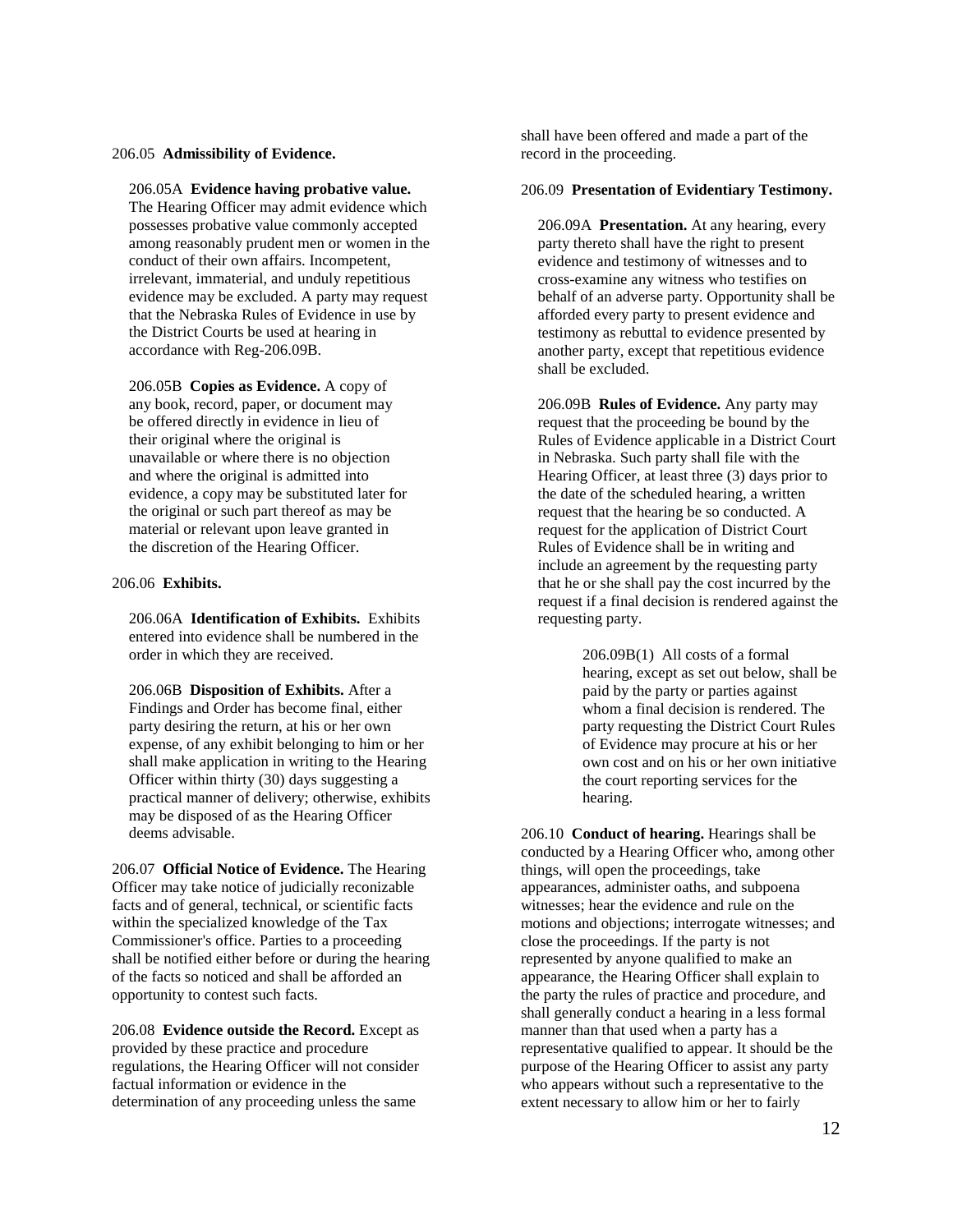present his or her evidence, testimony, and arguments on the issues.

206.11 **Arguments as to Law.** The parties should be prepared to make oral arguments as to the law at the conclusion of a hearing. A written memorandum of law may be filed at the time of the hearing at the discretion of any party or at a time subsequent to the hearing if the Hearing Officer so directs.

206.12 **Records.** A party may request and obtain a certified copy of the record of the hearing. Charges for preparing the certified copy of the record shall be paid by the party requesting it. Testimony in any hearing may be taken by taperecording. The official record will consist of exhibits and transcriptions of said recording.

(Sections 9-819, 9-823, and 9-832, R.R.S. 2012. August 29, 1996.)

## **REG-207 DETERMINATION BY THE TAX COMMISSIONER AND APPEALS**

207.01 Notification of the Findings and Order of the Tax Commissioner under all proceedings shall be served upon the petitioner. Notice shall be in writing and shall state the findings of fact and conclusions of law reached by the Tax Commissioner. The findings of fact shall consist of a concise statement of the conclusions upon each contested issue of fact. The petitioner may initiate an appeal after service is made of the Tax Commissioner's decision or Findings and Order. Service of such decision and notice shall be by certified mail, return receipt requested, and service upon party will be considered to have been completed as of the date of deposit in the United States Post Office.

207.02 **Appeal.** An aggrieved party seeking review of an order or decision of the Tax Commissioner shall file an appeal with the District Court of Lancaster County within thirty (30) days after the date of such order or decision. Such proceeding shall be considered a contested case pursuant to the Administrative Procedure Act.

(Sections 9-819, 9-820, 9-821, and 9-823, R.R.S. 2012. May 28, 1993.)

### **REG-208 LOTTERY RULES AND REGULATIONS**

208.01 **General.** These regulations shall apply to the promulgation, amendment, and repeal of any rules and regulations issued pursuant to the Act. Such rules and regulations shall be exempt from the Administrative Procedure Act.

208.02 Before the promulgation, amendment, or repeal of any regulation pursuant to the Act may occur, a public hearing shall be held by the Tax Commissioner or his or her designated representative.

208.02A Notice of the hearing shall be given at least twenty (20) days in advance in a newspaper of general circulation in the state.

208.02B The Tax Commissioner shall approve, approve as modified, or disapprove the proposed regulation, amendment, or repeal of such regulation within ten (10) days of the hearing.

208.03 Certified copies of the regulations, for informational purposes only, shall be submitted to the Attorney General and Secretary of State.

208.04 Copies of regulations in force shall be made available to persons upon request.

208.05 Rules and procedures, including game and promotion rules and procedures, may be promulgated, adopted, amended, and repealed by the Director after it has been determined by the Director that such rule or procedure promulgation, adoption, amendment or repeal is in the best interests of the Division. Game and promotion rules and procedures do not require public hearing prior to adoption.

208.06 Rules and procedures which do not relate to security procedures of the Division shall be made available to persons upon request.

(Sections 9-819 and 9-823, R.R.S. 2012. October 7, 2015.)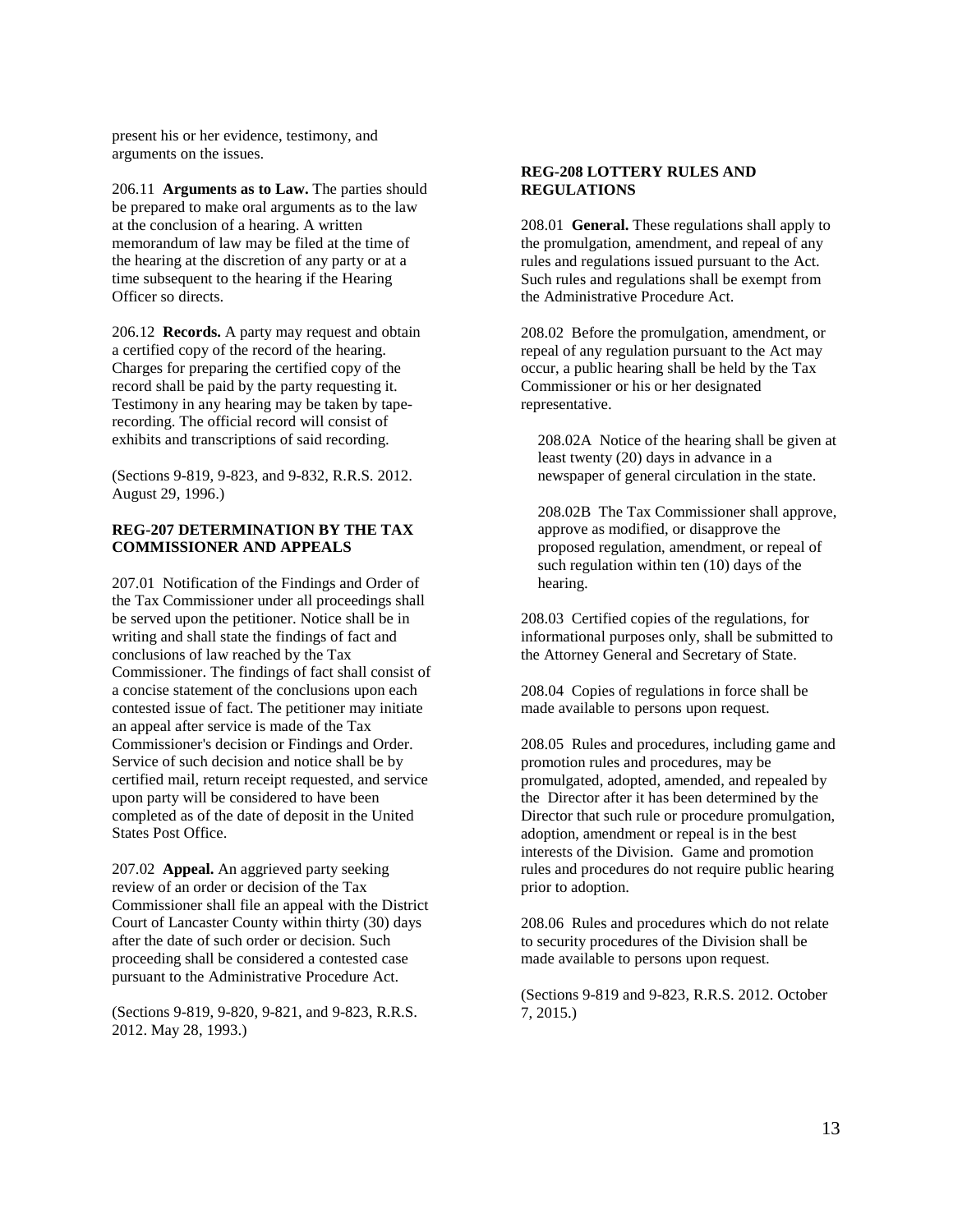### **REG-301 GENERAL**

301.01 **Purchasing in general.** The Division may purchase, lease, lease-purchase, or enter into lottery procurement contracts for goods or services necessary for effectuating the purposes of the Act.

301.02 Lottery procurement contracts entered into by the Division are not subject to the provisions of Nebraska law regarding the purchase of goods or services.

301.03 The Division may purchase, lease or enter into a contract for goods expected to cost in aggregate ten thousand dollars (\$10,000) or less, or services expected to cost in the aggregate twenty-five thousand dollars (\$25,000) or less, in any manner deemed appropriate by the Director.

301.04 It is the policy of the Division to contribute to the establishment, preservation, and strengthening of businesses owned by women and minorities to encourage their participation in state procurement activities. The Division encourages these firms to compete and encourages nonminority firms to provide for the participation of businesses owned by women and minorities through partnerships, joint ventures, subcontracts, and other contractual opportunities.

301.05 It is the policy of the Division to encourage a drug-free workplace. The Division encourages all vendors or prospective vendors to establish a drug-free workplace and to prohibit the illegal manufacture, possession, distribution or use of controlled substances in the work place. For vendors or prospective vendors of goods and services unique to the lottery, a drug-free work place may be a qualification requirement for a contract.

(Sections 9-806 and 9-833, R.R.S. 2012. October 7, 2015.)

## **REG-302 COMPETITIVE BIDDING**

302.01 **Applicability.** The purchase, lease, leasepurchase, or contracting for goods expected to cost in the aggregate in excess of ten thousand dollars (\$10,000) and services expected to cost in the aggregate in excess of twenty-five thousand dollars (\$25,000) shall be obtained as a result of competitive bidding, except as provided below.

302.01A The Division may exempt an item from competitive bidding other than a major procurement, if the item or service is unique, is purchased in quantities too small to be effectively purchased through competitive bidding, if there is an immediate or emergency need for the item, or if the Division determines that the best interests of the lottery will be served by exemption from the bidding process.

302.01B Whenever a purchase is exempt from competitive procurement procedures under these regulations, the Director is required to make a determination that the cost of the goods or services are reasonable under the circumstances. In making this reasonableness determination, the Director may use historical pricing data, and personal knowledge of product and marketplace conditions.

302.02 **Methods of obtaining bids or proposals used by the Division.** Bids or proposals are to be obtained by one of the following methods. If more than one method is applicable to the purchase of a particular item, the Division shall choose the method of bidding to be utilized.

302.02A **Informal bids—goods.** Informal bids are required for the purchase, lease, leasepurchase or entering into a contract for goods costing in the aggregate more than ten thousand dollars (\$10,000).

> 302.02A(1) The Division shall prepare a written invitation-to-bid (ITB) and shall mail, fax, hand deliver or email the ITB, to vendors on the list maintained under these regulations, Prospective Bidder Selection, in the business of providing the goods sought by the Division, or shall place a link to an electronic version of the ITB on nelottery.com.

> 302.02A(2) The invitation to bid shall contain the due date and time of the bid opening, a complete description of the item needed, and any other necessary or proper items. All sample items must be received by the bid due date. The Department may elect how bidders may submit bids, including by mail, fax, hand delivery, email, telephone, or otherwise.

302.02A(3) Bids received prior to the time set for the bid opening of the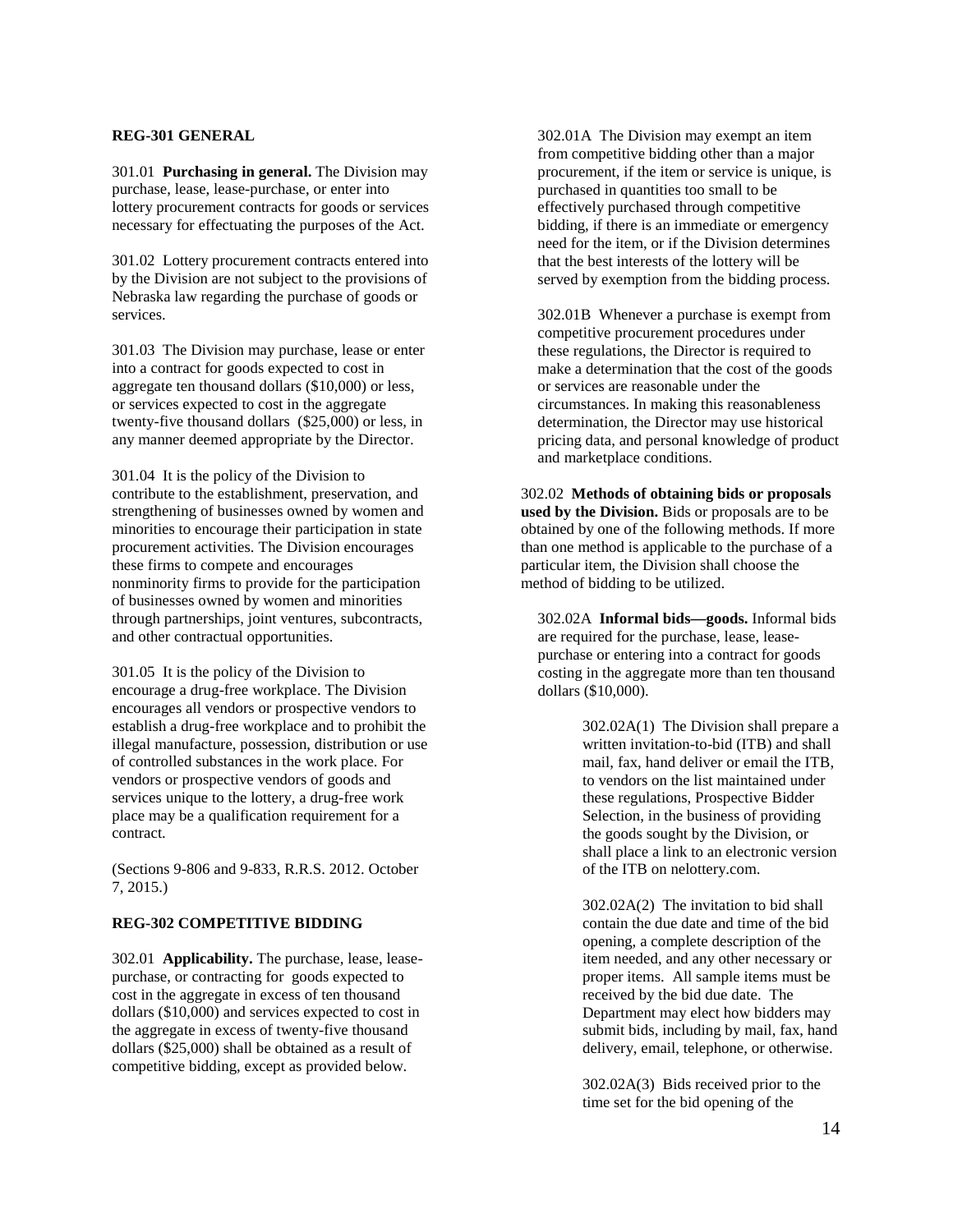bidding document shall be held by the Division unopened until the bid opening.

302.02A(4) All bids shall be opened by the Division. As the bids are opened they will be summarized and tabulated, and the results of the summary/tabulations shall be made available to any interested party. The original bids and the summary/tabulations will be maintained by the Division for one year following the date on which the bids were opened, at which time all original bids, records and summary/tabulations may be destroyed by the Division.

302.02A(5) An award shall be made within ninety (90) calendar days from the date of the bid opening unless a different time frame is stated by the Division in the ITB or subsequently agreed to by the Division and the bidders. The price quoted by the bidders shall remain binding through the applicable time period. If an award is not made within the applicable time frame, all bids shall be deemed rejected. The Division is not required to issue notices of non-acceptance.

302.02B **Informal bids - services**. Informal bids are required for the purchase of services costing in the aggregate more than twenty-five thousand dollars (\$25,000).

> 302.02B(1) The Division shall solicit at least three bidders in the business of providing the services sought by the Division. If the Division is unable to discover at least three businesses which provide the services sought, the Division may solicit bids from fewer than three bidders.

> 302.02B(2) The results of all bids will be tabulated, and the results of the tabulations shall be made available to any interested party. A record of the bids and tabulations will be maintained by the Division for one year following the date on which the bids are solicited, at which time all original bids, records and tabulations may be destroyed by the Division.

302.02C **Request for proposals.** Request for proposals (RFP) are required for major procurements. The purpose of an RFP is to provide the vendor with sufficient information about the Division's requirements and goals to allow the vendor to propose a solution to the Division's requirements.

> 302.02C(1) The Division shall prepare a written RFP and shall send by electronic or U.S. mail the RFP to vendors on the list maintained under these regulations in the business of supplying the goods or services sought by the Division, or shall place a link to an electronic version of the RFP on nelottery.com.

> 302.02C(2) Requests for proposals issued by the Division for all major procurements shall be advertised five (5) days before issuance in a daily paper of general circulation in Nebraska.

> 302.02C(3) The advertisement shall indicate that it is a notice to prospective vendors, contain the bid due date and time of opening, describe the items to be purchased, and provide the name, email address, and telephone number of the person to be contacted to obtain official bidding documents.

> 302.02C(4) Proposals shall be opened at the time designated in the RFP and made available to any interested party on the date and hour designated in the RFP. Any portions of the proposal that have been properly identified by the vendor as trade secrets or proprietary information shall not be disclosed by the Division, except as otherwise required by applicable state law.

> 302.02C(5) The selection of the apparent successful vendor shall be made within ninety (90) calendar days from the date of the proposal opening unless a different time frame is stated by the Division in the RFP during which the award shall be made or during which bids will remain binding, or subsequently agreed to by the vendors. The terms quoted by the vendor shall remain binding throughout the time period for making an award, or the time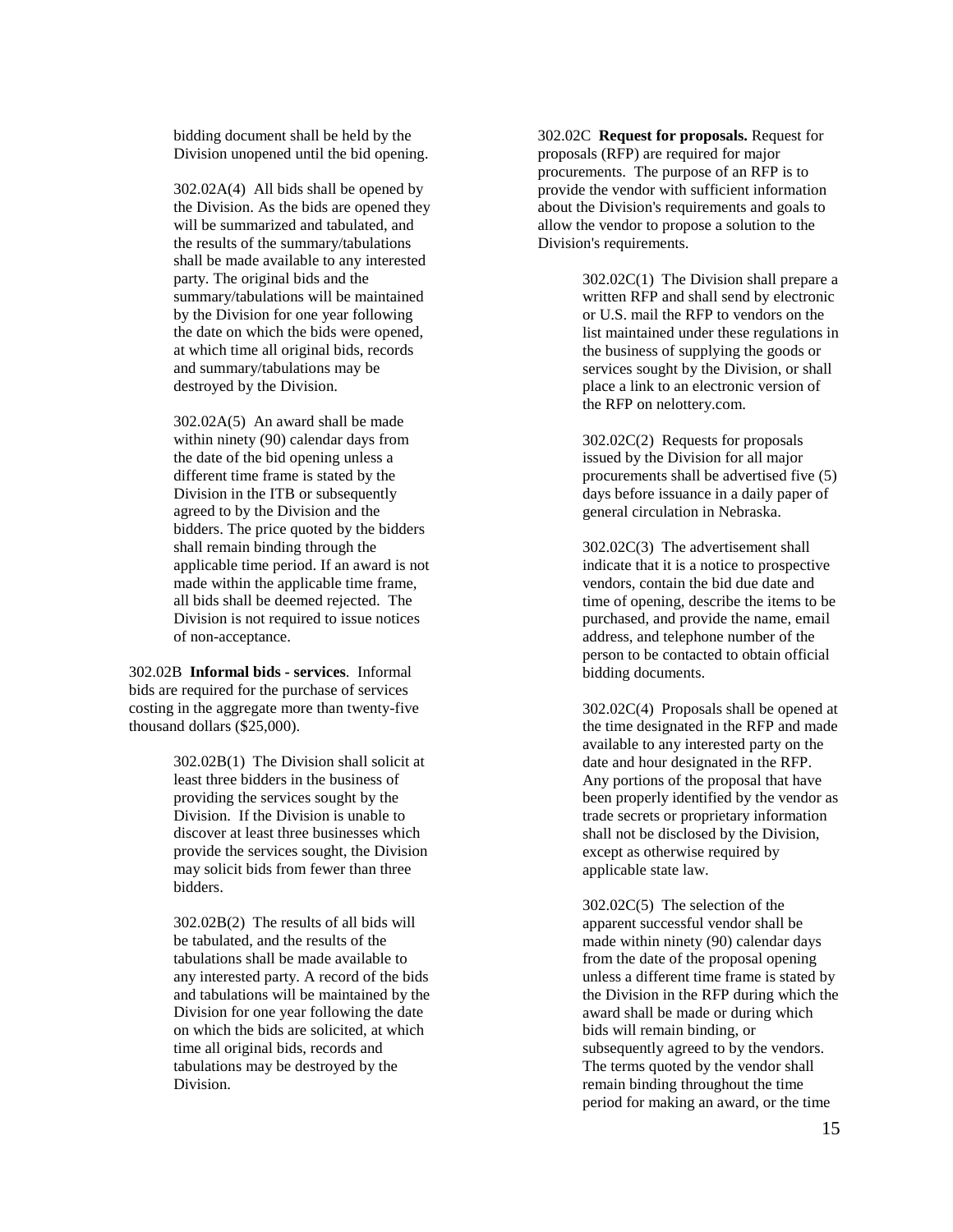period specified in the RFP. If an award is not made within the applicable time frame all proposals shall be deemed rejected.

302.02C(6) At a minimum an RFP shall address the following criteria: important dates in the proposal and the award process including the due date for the proposal and the date and hour of the proposal opening; the scope of the work to be performed and any specific requirements which the vendor must meet; the providing of samples, and any contractual terms and conditions which the Division anticipates may affect the terms of the vendor's proposal.

#### 302.02D **Department of Administrative**

**Services.** Goods and services may be obtained by the Division through the Department of Administrative Services whenever such procurement is possible and is in the best interest of the Division.

#### 302.02E **Emergency purchases.** An

emergency purchase procurement, other than a major procurement, shall be made when an unexpected, sudden, serious, or urgent situation demands immediate action. An emergency purchase may be used only to purchase goods necessary to meet the emergency. Subsequent purchases must be obtained through the normal purchasing procedures in these regulations. Competitive procedures are not required to make emergency purchase procurements.

> 302.02E(1) For an emergency purchase of goods more than ten thousand dollars (\$10,000), the Division will state in writing the nature of the emergency, the bidder selected, the goods procured, the date of the procurement and factors leading to a determination of the emergency purchase.

302.03 **Changes in ITB or RFP.** The Division may make changes to any solicitations at any time. Any changes will be sent to all persons who received the ITB or RFP.

#### 302.04 **Questions about ITB or RFP.**

302.04A The Division may accept questions about any ITB submitted in any manner deemed

acceptable to the Division. For an ITB, the Division is only required to answer a question only to the specific vendor asking the question, although it may elect to notify all potential bidders about the question and the Division's response.

302.04B The Division may accept questions about any RFP submitted in any other manner deemed acceptable to the Division. The Division will establish the date by which all questions have to be received. The Division may answer some or all of the questions received at its election. All answers to RFP questions will be in writing and will be provided in the same manner and to the same persons as changes to an RFP, along with a copy of the questions that were answered.

302.05 **Cancellation of ITB or RFP.** If an informal invitation to bid or request for proposal is canceled prior to the time set for opening the bids or proposals any responses already received shall be returned unopened.

(Sections 9-803, 9-806, 9-832, 9-833, 9-834, 9- 835, and 9-836, 9-836.01, and 9-837, R.R.S. 2012. October 7, 2015.)

### **REG-303 BIDS OR PROPOSALS**

303.01 **Bids or proposals to conform with specifications.** All bids or proposals must conform to the specifications indicated by the Division. Bids or proposals which do not conform to the specifications may be rejected. The Division reserves the right to waive deficiencies in the bids or proposals if in the judgment of the Division the best interests of the lottery would be served by the waiver.

303.01A Proposals only intended to include a portion of the project must clearly identify those requirements that were not included in the proposal. If no exclusions are stated, the proposal is presumed to include all of the requirements of the ITB or RFP.

303.02 **Time of submission.** All bids or proposals must be submitted by the bidder in sufficient time to physically reach the Division prior to the date and time set for submission established by the Division.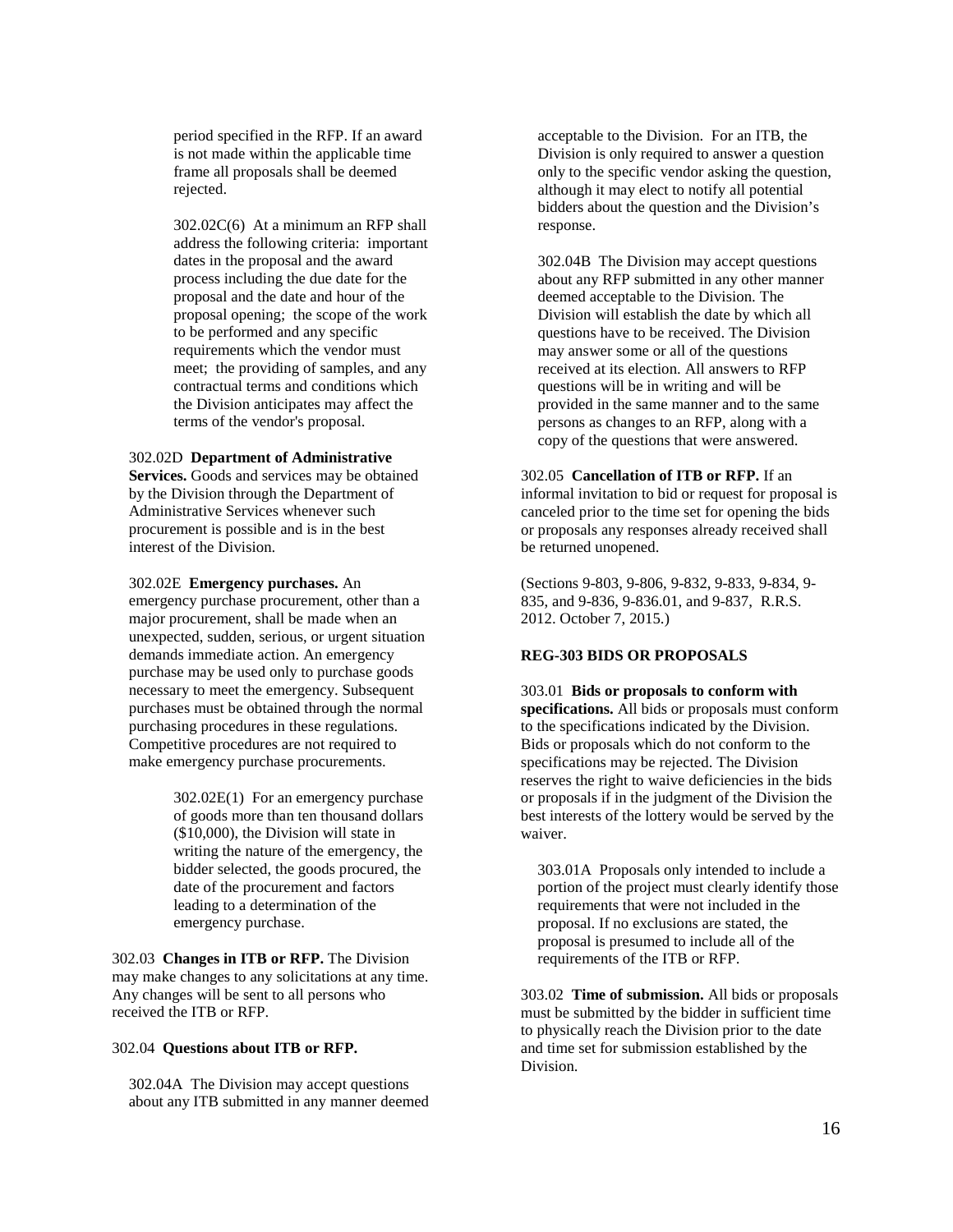303.02A Bids or proposals received after the appropriate date and time shall not be returned to the bidder unless the bidder specifically requests their return.

303.02B The bidder is solely responsible for ensuring that bids or proposals are physically received by the Division prior to the date and time specified.

303.03 **Modification or withdrawal of bids.** Bids or proposals may be modified or withdrawn prior to the time and date set for submission. Modifications or withdrawals shall be in writing and delivered in a sealed envelope which properly identifies the correct bid or proposal to be modified or withdrawn. A bid or proposal may be withdrawn after the opening only with the approval of the Division if the Division finds that an honest error was made by the bidder which would cause undue financial hardship to the bidder and which would not cause undue financial hardship or inconvenience to the Division.

303.03A In any bid or proposal, where written words differ from figures, the written words will govern.

303.03B Any correction or alteration to a bid or proposal must be in writing and must be initialed, in ink, by the person who signs the bid or proposal.

(Sections 9-803, 9-806, 9-832, 9-833, 9-834, 9- 835, and 9-836, 9-836.01, and 9-837, R.R.S. 2012. October 7, 2015.)

## **REG-304 FINANCIAL SECURITY**

304.01 The Division may require security on bids or proposals. When security is required, the ITB or RFP may contain the types and amounts of security required, and the allowable forms for the security.

304.02 The following types of security may be required: bid or proposal security; litigation security; performance bond; or fidelity bond. A performance bond shall be required for a major procurement.

304.02A The amount for any performance bond will be the full amount estimated to be paid annually under the contract.

304.02B When litigation security is required, it will be retained for a period of one year, or such other period as specified in the RFP. The security may be released earlier if the bidder submits a covenant not to sue that is approved by the Division.

304.03 When required, a performance bond must be a bond issued by a surety licensed to do business in Nebraska on a form approved by the Division. For any other security required, the security may also be a certified or cashier's check payable to the Division, letter of credit payable to the Division, or any other form specified by the Division. Any certified or cashier's check, or letter of credit must be issued by a bank which is a member of the Federal Reserve System which has a long-term debt rating by a recognized rating agency and is financially rated A- or better. Any letter of credit executed under this subdivision must also provide that:

304.03A Nothing more than a demand for payment is necessary for payment and the letter of credit is not conditional on the delivery of any other document or materials, reimbursement to the bank, the bank's ability to perfect any lien or security interest, or the terms of any other document, agreement, or contract; and

304.03B The letter of credit is irrevocable and cannot be modified or revoked without the consent of the Division.

304.04 A fidelity bond, when required, must cover any loss to the State of Nebraska or the Division due to any fraudulent or dishonest act on the part of the Lottery Vendor, any of its employees and agents, and any subcontractor and its employees and agents.

304.05 Any required security will remain in effect until at least thirty (30) days after notice by the surety or issuer of the cancellation of the security.

304.06 A Lottery Vendor may also be required to provide and carry various types of insurance.

(Sections 9-806 and 9-836, R.R.S. 2012. August 29, 1996.)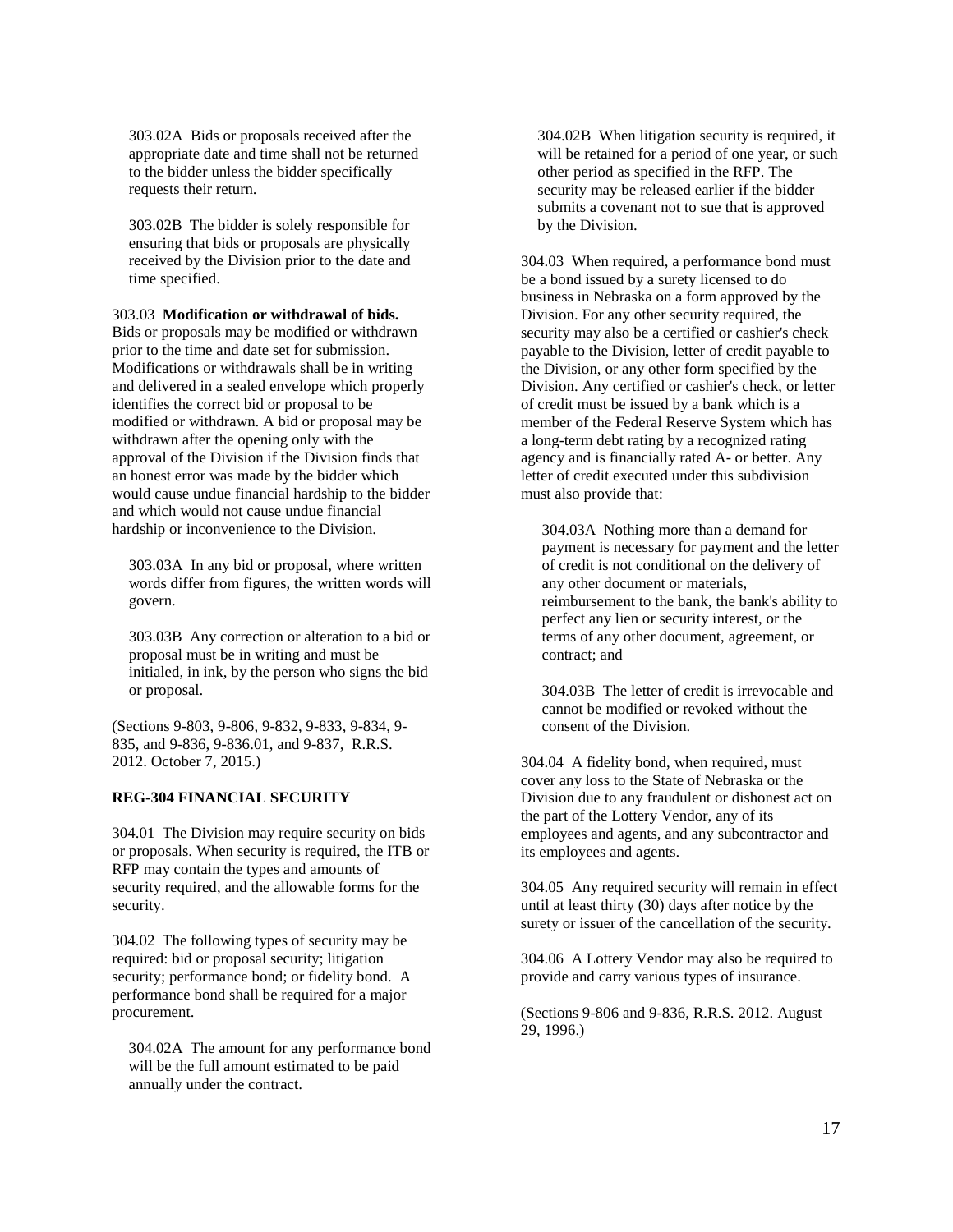## **REG-305 EVALUATION OF BIDS OR PROPOSALS**

305.01 For informal bids, the Division shall award the contract to the responsible bidder submitting the best proposal which maximizes the benefits to the State in the areas of security, competence, cost, and timely performance to benefit the public purpose of the Act. The best proposal will be determined in relationship to the products, equipment and related services promised using both objective and subjective criteria. The Division shall consider the following factors with regard to informal bids:

305.01A Cost, which shall be a major factor in every bid selection;

> 305.01A(1) The Division may consider the effect of cash discounts;

305.01B The competence, experience and financial status of the bidder;

305.01C Any prior experience of the Division or Department with the bidder;

305.01D The quality of products, equipment or services offered;

> 305.01D(1) Various items or services may require testing either before or after the final award of a contract, or as a part of a proposal. The Division may consider the results of the testing.

305.01D(1)(a) The bidder shall guarantee price and quality before and after testing.

305.01D(1)(b) The Division shall not be liable for any costs incurred by bidders in providing samples, unless specifically stated in the ITB or RFP.

305.01E The capability of the bidder to provide the products, equipment and services requested within the time indicated in the bid;

305.01F Whether the bidder is based in Nebraska; and

305.01G Such other factors as the Division may determine to be appropriate in the particular contract.

305.02 For any major procurement, the Division shall award the contract to the responsible vendor submitting the lowest and best proposal which maximizes the benefits to the state in the following areas:

305.02A The security offered by the vendor to insure the lottery will operate with integrity, and in a manner that will reflect well upon the State of Nebraska;

305.02B The competence of the vendor as demonstrated by:

> 305.02B(1) Its experience, skill, and ability necessary to meet requirements set forth in the RFP;

305.02B(2) Prior experience in a comparable state lottery, or experience in other fields which are similar in scope or application;

305.02B(3) Its financial responsibility; and

305.02B(4) Its efforts to secure minority and female participation.

305.02C The quality of the products, equipment, or services offered, including, if applicable, whether products offered by the vendor are beneficial to the environment;

305.02D The capability of the vendor to offer and provide the products, equipment, and services requested in the RFP;

305.02E The ability of the vendor to perform the contract in the time specified in the RFP and during the term of the contract pursuant to the requirements of the Division;

305.02F A cost analysis to include identifiable costs associated with the acquisition, installation, operation, and final disposition of the proposed products or services. The analysis will include information from the proposal and other costs that will be incurred by the Division if the proposal is accepted. The lowest proposal is not necessarily the best proposal;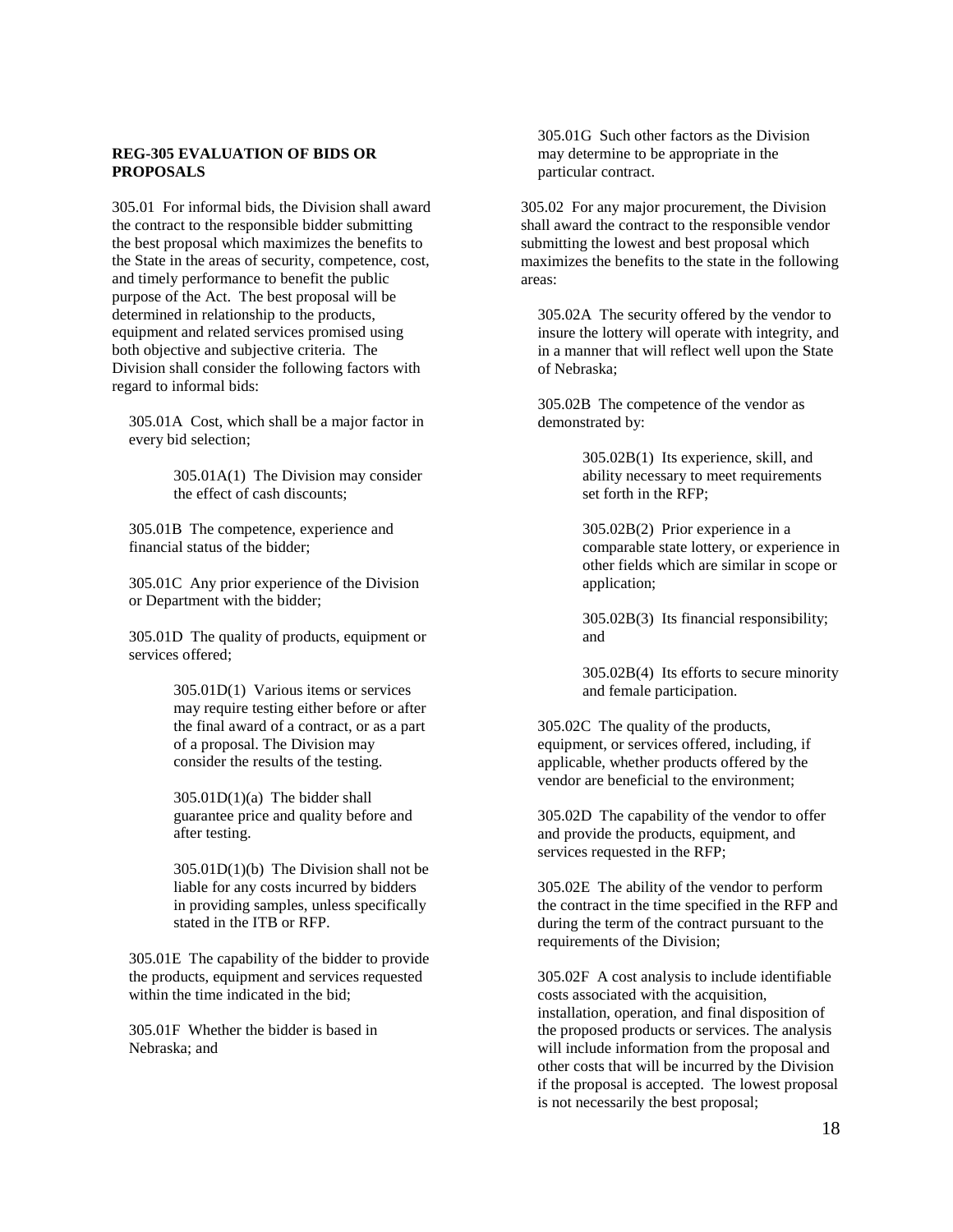305.02G Whether the vendor is based in Nebraska; and

305.02H Such other factors as the Division may determine to be appropriate for the particular contract.

(Sections 9-806 and 9-835, R.R.S. 2012. August 10, 2000.)

### **REG-306 AWARDING OF CONTRACTS AND REJECTION OF BIDS OR PROPOSALS**

306.01 **Awarding of contracts.** After completing the evaluation of bids or proposals, the Division will select a bidder or reject all bids. The Division will then begin negotiating with the bidder, or award a contract. All major procurements must be approved by the Tax Commissioner.

306.01A The Division shall resolve ties among bids or proposals which are equal in all respects by drawing lots unless only one of the tied bidders is a Nebraska business. If only one of the bidders tied for an award is a Nebraska business, the Nebraska business shall be given preference over all tied out-of-state businesses.

> 306.01A(1) If it is necessary to draw lots the drawing shall, whenever practical, be held in the presence of the vendors who submitted the tied bids or proposals. If the tied vendors are not present, the drawing shall be held in front of at least two persons, and the Division shall document the drawing.

306.02 **Rejection of bids or proposals.** The Division reserves the right to reject any or all bids or proposals. Bids or proposals may be rejected because of faulty specifications, abandonment of the project, insufficient funds, evidence of unfair or flawed bidding process, failure of a bidder to meet the Division's requirements, or for any other reason if the Division determines that the best interests of lottery will be served by rejecting any or all bids. Following the rejection of bids, new bids may be requested by the Division at any time deemed convenient by the Division.

(Sections 9-806 and 9-835, R.R.S. 2012. August 10, 2000.)

## **REG-307 CONTRACT REMEDIES**

## 307.01 **Remedies for the Division on goods or services which do not meet the contract.**

307.01A In any case where the contractor fails to deliver or has delivered goods or services which do not meet the contract standards, the Division shall send a written "Notice to Cure" to the contractor for correction of the problem.

> 307.01A(1) If the contractor does not respond adequately to the "Notice to Cure," the Division may cancel the contract and buy goods or services from another bidder. Any increase between the contract price and market price will be paid by the contractor who failed to follow the contract. This remedy will be in addition to any other remedy provided by law or contract.

307.01B The Division may refuse to accept goods which exceed the number ordered. The goods may be returned to the contractor at the contractor's expense.

307.01C The Division shall be responsible for inspecting, accepting, or rejecting goods or services under contract.

> 307.01C(1) In rejecting goods or services, the division shall notify the contractor as soon as possible.

307.01C(2) The Division shall state the reasons for rejecting the goods or services and request prompt cure.

307.01C(3) Replacement goods or services shall be made available to the Division at a date acceptable to the **Division** 

307.01D Before the Division finds a contractor in default of contract, it will consider the specific reasons the contractor failed and the time needed to get goods or services from other bidders.

307.02 **Termination for convenience of the Division.** A purchase order or contract may be terminated for the convenience of the Division by delivering to the bidder a notice of termination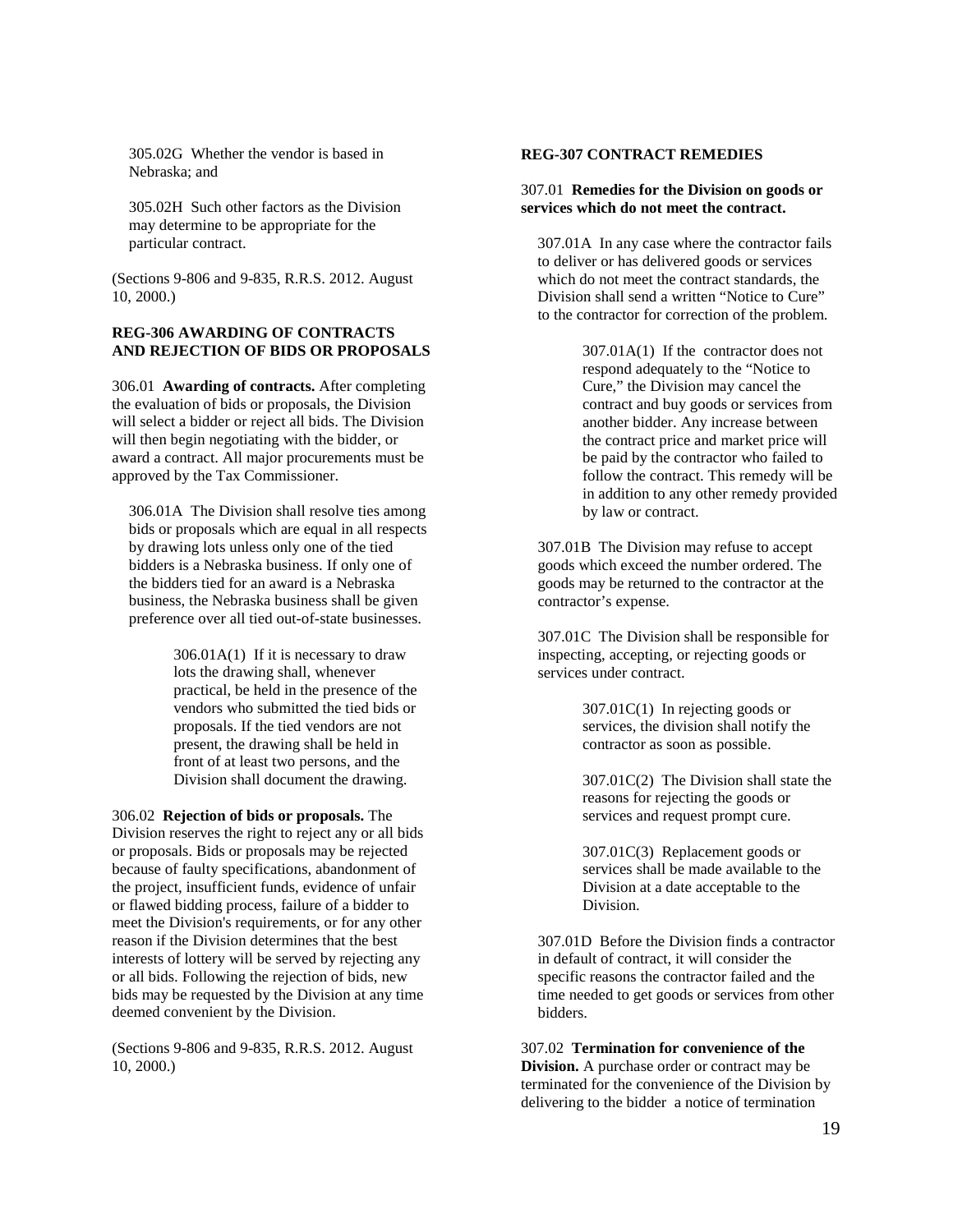specifying the extent to which performance under the purchase order or contract is terminated and the date of the termination. After receipt of a notice of termination, the contractor must stop all work or deliveries under the purchase order or contract on the date and to the extent specified.

307.02A If the purchase order or contract is for commercial items generally sold in substantial quantities to the general public and no specific identifiable inventories were maintained exclusively for the lottery's use, no claims will be accepted by the Division. Payment will be made for items shipped prior to receipt of the termination notice.

307.02B If the purchase order or contract is for items being produced exclusively for the use of the lottery, and raw materials or services must be secured by the vendor from other sources, the vendor shall order no additional materials or services except as may be necessary for completion of any portion of the work which was not terminated. The Division may direct the delivery of the fabricated or unfabricated parts, work in process, completed work, supplies, and other material produced as a part of, or acquired in connection with the performance of the work, or direct the vendor to sell the same, subject to the Division's approval as to price. The vendor may, with the approval of the Division retain the same, and apply a credit to the claim. The vendor must complete performance on any part of the purchase order or contract which was not terminated.

307.02C Within one hundred and twenty days (120) days after receipt of the notice of termination, or such longer period as the Division for good cause may allow, the vendor must submit any termination claim. This claim will be in a form and with certifications prescribed by the Division. The claim will be reviewed and forwarded with appropriate recommendations to the Tax Commissioner.

307.03 **Assignment.** A procurement contract entered into under these regulations may not be assigned without the specific written approval of the Division.

307.04 **Bidder protests.** Any bidder who claims to be aggrieved in connection with the award of a contract by the Division may protest the action of the Division by filing a written protest as provided in these regulations, Chapter 200 Practice and Procedure.

(Sections 9-806 and 9-835, R.R.S. 2012. October 7, 2015.)

# **REG-308 PROSPECTIVE BIDDER SELECTION**

308.01 Any firm or business conducting business within Nebraska may request placement on the approved bidder list for a particular service or commodity by filing a written request with the Division. The Division may mail copies of solicitation documents to bidders on the list for a particular item or to any other bidder which the Division chooses to contact.

308.02 A bidder may be refused placement on the list or suspended or permanently removed from the list for any of the following reasons: failure to respond to three consecutive solicitations; failure to deliver within specified delivery dates; failure to deliver in accordance with specifications; attempts to influence decisions of any state employee involved in procurement process; evidence of agreements by the bidder to restrain trade or impede competitive bidding; and any other activities of the bidder which the Division determines would render the bidder unsuitable.

308.02A The Division shall notify a bidder in writing prior to refusing placement on the list, suspending the bidder from the list, or permanently removing the bidder from the list. The bidder shall be provided a reasonable opportunity to explain and cure any misconduct identified by the Division. If the Division ultimately refuses placement on the list or removes the bidder from the list, the bidder may appeal the Division's action pursuant to the criteria for bidder appeals contained in these regulations.

308.03 The Division shall select bidders to receive solicitation documents based on the Division's knowledge of the bidders in the particular market. The initial bidder selection shall be designed to promote the competitive bidding process and the best interests of the lottery. The Division shall also provide solicitation documents to qualified bidders upon request when the request is made during the solicitation period. The bidder is solely responsible for ensuring that the solicitation documents are received by the bidder.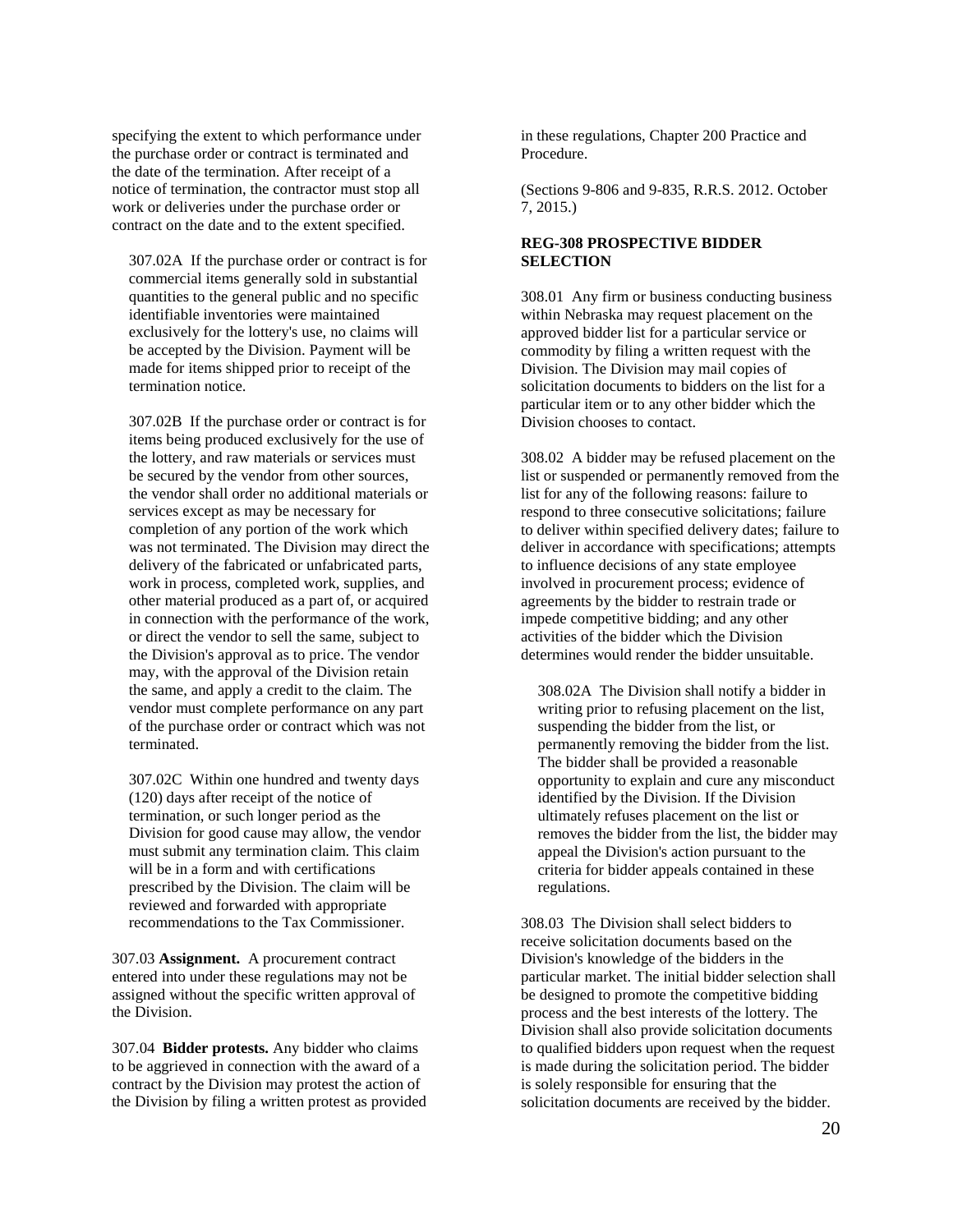#### 308.04 **Persons ineligible for contract.** The

Division may not enter into a procurement contract with a Lottery Vendor if any person with a substantial interest in the Lottery Vendor has been convicted of a felony or misdemeanor involving gambling, moral turpitude, dishonesty, or theft, or who has been convicted of any other felony within the last ten years preceding the submission of the information.

(Section 9-806, R.R.S. 2012. May 31, 1994.)

## **REG-309 DISCLOSURE FORM FOR LOTTERY VENDORS**

309.01 **Disclosure required.** All persons desiring to submit a bid, proposal, or offer to the Division for any major procurement, must file a disclosure form with the Division.

309.01A The disclosure form will contain the information necessary to allow the Division to review and evaluate the competence, integrity, background, character, and the nature of the ownership and control of Lottery Vendors for major procurements.

309.01B The Division shall determine which vendors have to complete the disclosure form and provide the information.

309.01C The disclosure form and information must be provided to the Division only once.

> 309.01C(1) Whenever information that is required to be provided under this regulation changes, the Lottery Vendor shall notify the Division and provide the updated information within thirty (30) days of the change.

> 309.01C(2) Each year, prior to August 1, every Lottery Vendor will file a statement indicating that the information on file with the Division, as updated, is correct.

309.01C(3) The Division may require any proposal or bid for a major procurement contain a statement on the accuracy of the information on file.

309.02 The following information must be provided to the Division:

309.02A The name, address, type of business entity;

309.02B The identity of the owners and those in control of the Lottery Vendor as required in sections 309.03 and 309.04 of this regulation;

309.02C The place of incorporation, if any;

309.02D The states and jurisdictions in which the Lottery Vendor is qualified to do business, the states and jurisdictions in which the Lottery Vendor does business, and the nature of the business in each state or jurisdiction;

309.02E The states and jurisdictions in which the Lottery Vendor has contracts to supply goods or services related to lottery games or other gambling scheme, and the nature of the goods and services involved in each state. Vendors must also disclose the names of the companies or entities they supply these goods and services to;

309.02F The states and jurisdictions in which the Lottery Vendor has applied for, sought renewal of, received, been denied, or had suspended, canceled, or revoked a contract or license of any kind in connection with any lottery game or other gambling scheme:

> 309.02F(1) The status of such application, license or contract in each state;

309.02F(2) All of the facts and circumstances underlying any of the following situations:

309.02F(2)(i) Any contract or license that has been suspended, canceled, terminated, revoked, or not renewed; or

309.02F(2)(ii) Any license application that was denied or which has been pending for six months or more;

309.02G The name, address, and telephone number of each of the following: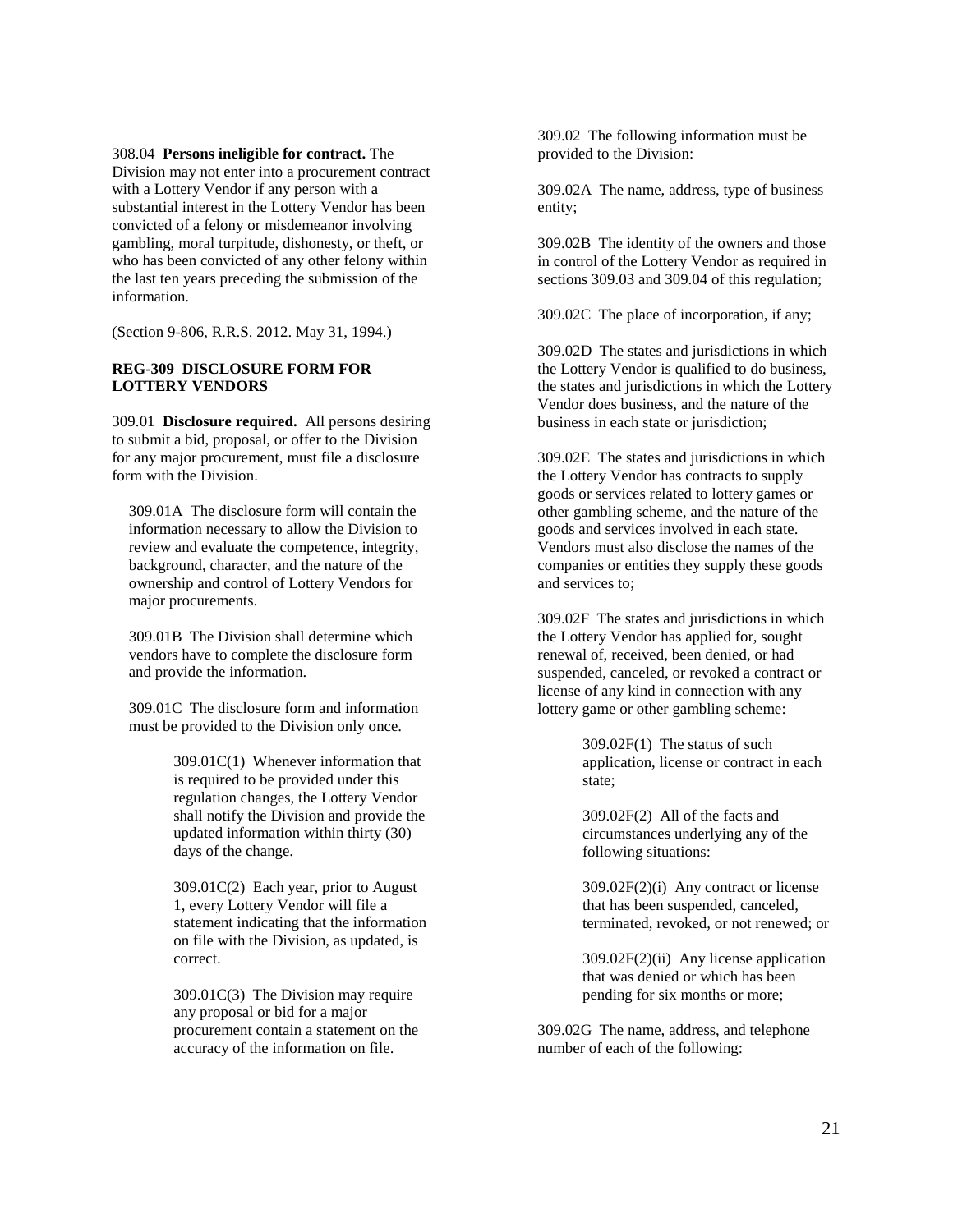309.02G(1) The resident agent to contact regarding matters of the Lottery Vendor and for service of process;

309.02G(2) Each attorney and law firm representing the Lottery Vendor in this state;

309.02G(3) Each accountant or accounting firm representing the Lottery Vendor in this state or preparing information for use by the Division;

309.02G(4) Each person engaged by the Lottery Vendor or involved in aiding the Lottery Vendor's efforts to obtain the contract or procurement at the time of the disclosure or during the prior year. Include each accountant, accounting firm, attorney, law firm, consultant, lobbyist, public relations firms, sales agent, or any other person.

309.02H The details of any bankruptcy, insolvency, reorganization, or pending litigation involving the Lottery Vendor;

309.02I The identity of any entity with which the Lottery Vendor furnishes goods or services related to lottery games or other gambling scheme in any state or jurisdiction through any of the following:

> 309.02I(1) A joint venture with another entity;

> 309.02I(2) An entity jointly owned by the Lottery Vendor and the other entity; or

309.02I(3) Other contractual agreement.

309.02J The Lottery Vendor's audited financial statements for the three years prior to disclosure. Vendors must also disclose any liens filed against the vendor or any person with a substantial interest in the vendor;

309.02K The Lottery Vendor's federal and state income tax returns for the three years prior to disclosure;

309.02L The Lottery Vendor's registered lobbyists as well as all monetary accounts managed by those lobbyists; and

309.02M Any additional disclosures determined by the Division to be appropriate for the major procurement involved.

309.03 The Lottery Vendor must provide information regarding those who own or have an interest in the Lottery Vendor. The information depends upon the type of business organization used by the Lottery Vendor. The Lottery Vendor must provide information for each person as specified in this section. For natural persons, the Lottery Vendor must provide the name, address, date of birth, and social security number. For all other entities, the Lottery Vendor must provide the name, address and Federal Employer Identification Number.

309.03A If the Lottery Vendor is a corporation, the officers, directors, and shareholders.

> 309.03A(1) If the Lottery Vendor is a subsidiary, the officers, directors, and shareholders of the parent corporation.

309.03A(2) For publicly-traded corporations, shareholders owning less than ten percent (10%) of the publicly held equity securities do not need to be disclosed.

309.03B If the Lottery Vendor is a trust, the trustee, beneficiaries, and any other person entitled to receive income or benefit from the trust.

309.03C If the Lottery Vendor is a partnership or joint venture, the general partners, limited partners, or joint venturers.

309.03D If the Lottery Vendor is an association, the members, officers, and directors.

309.03E If the Lottery Vendor is a limited liability company, the members of such company.

309.03F For any subcontractor performing a substantial portion of the work, all of the information required in subsections 309.03 and 309.04 of this regulation must be provided for the subcontractor.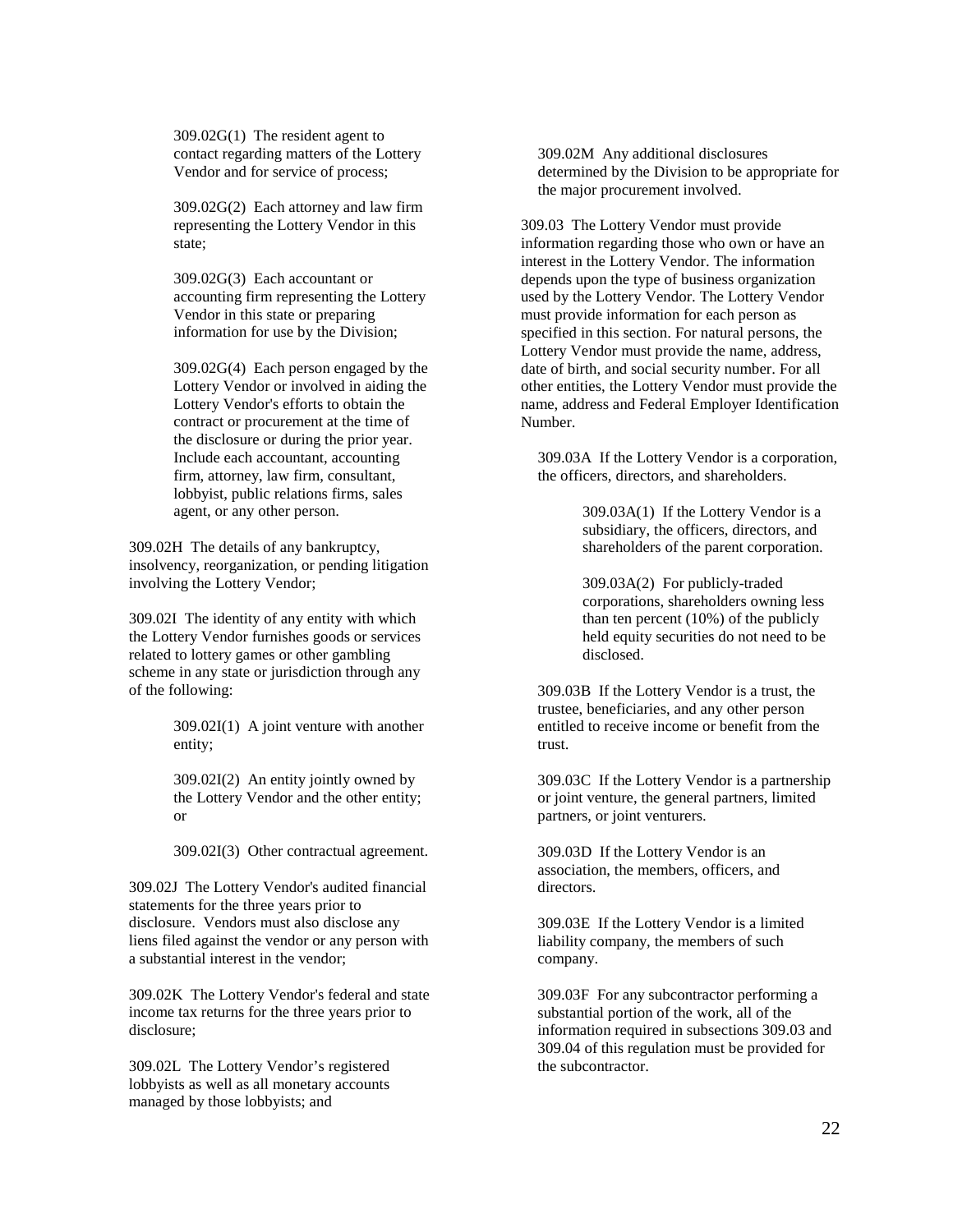309.03G If the parent company, general partner, limited partner, or joint venturer of the Lottery Vendor is itself a corporation, trust, association, subsidiary, partnership, or joint venture, all of the information for such other entity as if it were itself the Lottery Vendor.

> 309.03G(1) In a chain of ownership, the disclosures will continue until the ultimate ownership is fully disclosed.

309.04 The identity, including name, address, social security number, and date of birth, of any past or present Director, past or present employee of the Division, or any parent, child, brother, sister, or spouse of the Lottery Vendor who holds any direct or indirect financial interest with respect to the Lottery Vendor, including any of the following:

309.04A Such person is a director, employee, officer, owner, partner, or stockholder of the Lottery Vendor;

309.04B Such person is a consultant, debt holder, independent contractor, principal, or subcontractor; or

309.04C Such person holds any interest or has a relationship from which or as a result of which the person has received, is receiving, or will be entitled to receive more than one thousand dollars (\$1,000) over any five -year period beginning not more than five (5) years prior to the disclosure or ending more than five (5) years after the disclosure.

### 309.05 **Background and informational**

**statements.** Lottery Vendors may be required to submit to checks or investigations of criminal history, fingerprints, background, financial responsibility, or integrity of any person with a substantial interest, or of any key personnel as determined by the Division who will be involved with the products or services in the lottery procurement.

309.05A The Lottery Vendor will pay all expenses incurred by the Division in completing the checks and investigations, including any and all subsequent background investigations throughout the term of the contract.

(Sections 9 -806, 9 -816, 9 -817, and 9 -1,104, R.R.S. 2012. October 7, 2015.)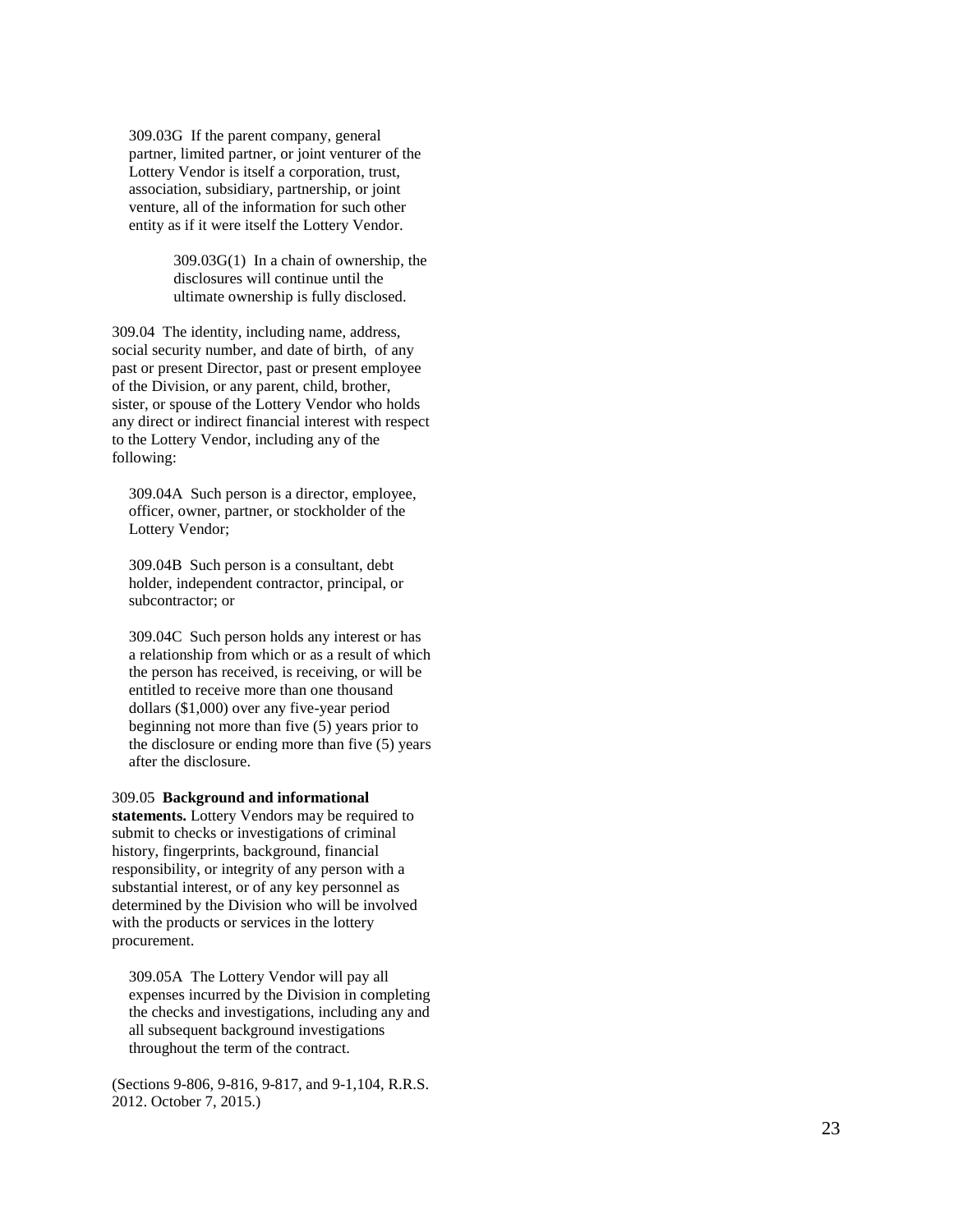## **REG-401 LOTTERY GAME RETAILER APPLICANTS**

401.01 The Division may contract with persons to act as Lottery Game Retailers. The Division will only contract with those persons who will, in the judgment of the Division, meet the statutory requirements for contracting, promote the sale of lottery tickets and materials, promote the best interests of the Division and of the State, and achieve the goals of the Act.

401.01A Any person interested in obtaining a contract as a Lottery Game Retailer must first file an application with the Division on forms supplied for that purpose by the Division. The application form shall be designed to solicit sufficient relevant information from an applicant to permit the Division to make a determination pursuant to the Act and these regulations for issuance of a contract.

401.01B Contract of a Lottery Game Retailer in any capacity is a privilege personal to that person and is not a legal right. Such contract may be terminated by the Division or by a Lottery Game Retailer by surrender of the contract to the Division.

401.02 **Eligibility for a contract.** An application submitted in the following situations cannot be accepted for a contract as a Lottery Game Retailer:

401.02A Any person who will engage in business solely as a Lottery Game Retailer;

401.02B Any person who is under the age of nineteen (19);

401.02C Any person who has been convicted of a felony or misdemeanor involving gambling, moral turpitude, dishonesty, or theft;

401.02D Any person who has been convicted of any felony in the last ten (10) years;

401.02E Any person who has been convicted of a violation of the Nebraska Bingo Act, The Nebraska County and City Lottery Act, the Nebraska Lottery and Raffle Act, the Nebraska Pickle Card Lottery Act, the Nebraska Small Lottery and Raffle Act, the State Lottery Act, or Chapter 28, article 11;

401.02F Any person who has had a license revoked or denied under any of the acts listed in Reg-401.02E;

401.02G Any person who has had a license or contract to sell tickets in a lottery in another jurisdiction revoked by the authority regulating such lottery or by a court of such jurisdiction;

401.02H Any person who has not been in substantial compliance with Nebraska tax laws during the last five (5) years;

401.02I Any person who is the Tax Commissioner or an employee of the Division, or who is the spouse, child, brother, sister, or parent, by blood or marriage, residing as a member of the same household or in the principal place of abode of the Tax Commissioner or an employee of the Division;

401.02J Any foreign corporation which is not currently registered to do business within Nebraska; and

401.02K Any person for a location which is licensed for the sale of alcoholic beverages for consumption on the premises unless such establishment holds a Class C liquor license with a sampling designation.

#### 401.03 **Identification of persons with**

**substantial interest.** The Lottery Game Retailer must provide information regarding those who own or have an interest in the Lottery Game Retailer. The information depends upon the type of business organization used by the Lottery Game Retailer. The Lottery Game Retailer must provide information for each person as specified in this section. For natural persons, the Lottery Game Retailer must provide the name, address, date of birth, and social security number. For all other entities, the Lottery Game Retailer must provide the name, address and Federal Employer Identification Number.

401.03A If the Lottery Game Retailer is a corporation, the officers, and shareholders;

> 401.03A(1) If the Lottery Game Retailer is a subsidiary, the officers, and shareholders of the parent corporation.

401.03A(2) For publicly-traded corporations, shareholders owning less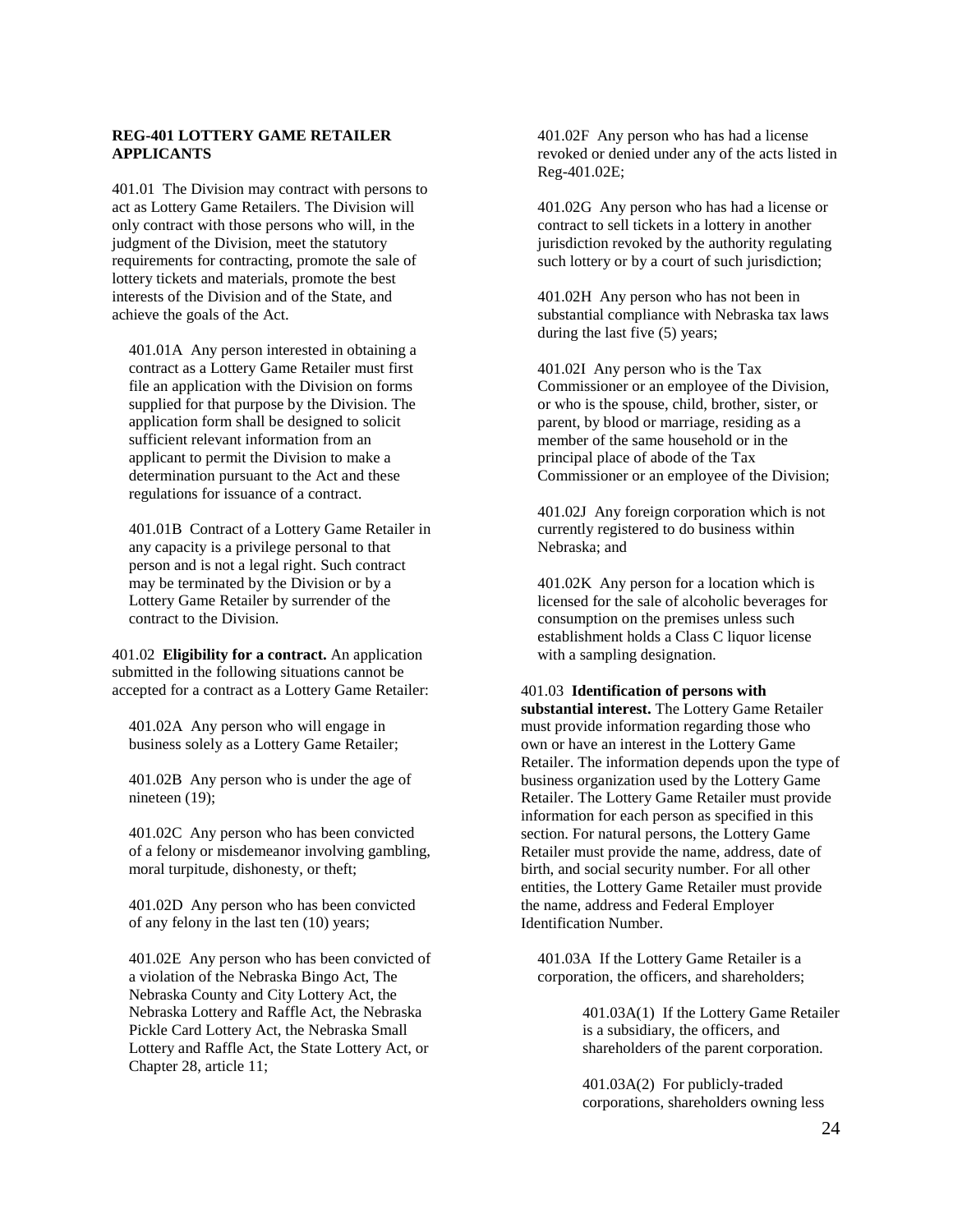than ten percent (10%) do not need to be disclosed.

401.03B If the Lottery Game Retailer is a trust, the trustee, beneficiaries, and any other person entitled to receive income or benefit from the trust;

401.03C If the Lottery Game Retailer is a partnership or joint venture, the general partners, and limited partners, or joint venturers;

401.03D If the Lottery Game Retailer is an association, the members, officers, and directors;

401.03E If the Lottery Game Retailer is a limited liability company, the members and managers; and

401.03F If the parent company, general partner, limited partner, or joint venturer of the Lottery Game Retailer is itself a corporation, trust, association, subsidiary, partnership, limited liability company or joint venture, the same information is required for such other entity as if it were itself the Lottery Game Retailer;

> 401.03F(1) In a chain of ownership, the same disclosures will continue until the ultimate ownership is fully disclosed.

#### 401.04 **Background and informational**

**statements.** Lottery Game Retailers may be required to submit to checks or investigations of criminal history, fingerprints, background, financial responsibility, or integrity of any person with a substantial interest as defined in Reg-101.27, or of any key personnel who will be involved with the products or services in the operation of the lottery retail activities.

401.04A The Lottery Game Retailer will pay all expenses incurred by the Division in completing the checks and investigations.

(Sections 9-823, 9-824, 9-825, and 9-826, R.R.S. 2012. October 7, 2015.)

## **REG-402 EVALUATION OF INSTANT-WIN TICKET LOTTERY GAME RETAILER APPLICANTS**

402.01 **Disqualification, grounds of refusal of a contract.** The Division shall refuse to grant a contract to any applicant who has been convicted of any felony within ten (10) years, or any crime related to theft, gambling, or moral turpitude.

402.02 **Issuance of contracts.** Prior to issuing any contract, the Division shall consider the following factors in making this determination:

402.02A The moral character and reputation of the applicant;

402.02B The financial responsibility and security of the applicant and its business or activity;

402.02C The accessibility of the public to the contract premises proposed by the applicant, and compliance with the Americans With Disabilities Act;

402.02D The number and sufficiency of existing contracts to serve the public interest;

402.02E The volume of the applicant's expected lottery ticket sales;

402.02F The security and efficiency of the operation of the lottery;

402.02G Whether the applicant is ineligible under any provisions of the Act or these regulations;

402.02H Whether the applicant has provided false or misleading information or has misrepresented information regarding qualifications or fitness for holding a contract; and

402.02I Whether the applicant is a Nebraska corporation, or licensed to do business in this state.

(Sections 9-814, 9-823, 9-824, 9-826, 9-828, and 9-832, R.R.S. 2012. October 7, 2015.)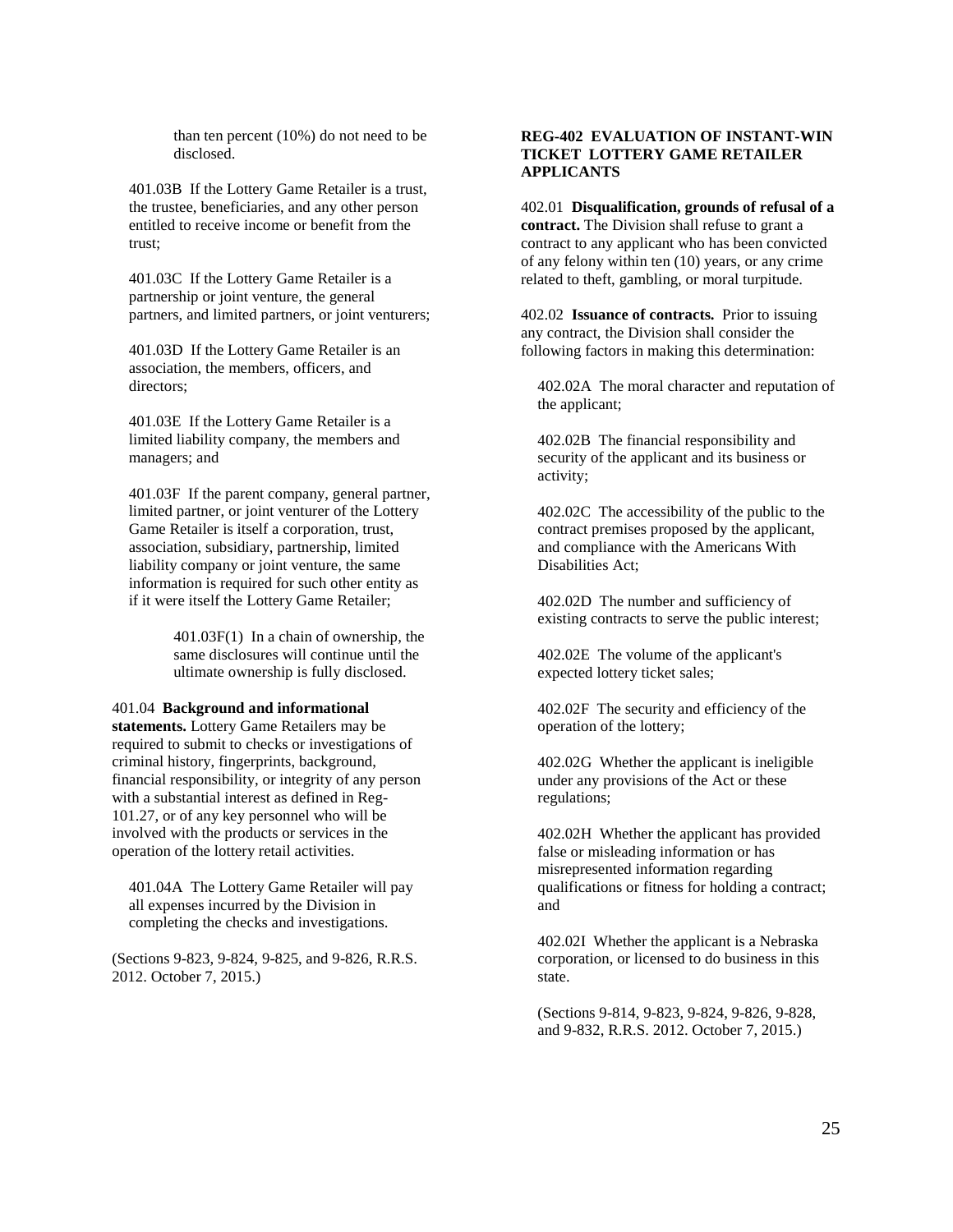### **REG-403 SELECTION OF ON-LINE LOTTERY GAME RETAILER**

403.01 **General.** Only instant-win ticket Lottery Game Retailers will be selected as on-line retailers. A presumption exists that all persons that have applied and qualified as instant-win ticket Lottery Game Retailers desire to be considered for selection as an on-line Lottery Game Retailer unless otherwise notified.

403.02 **Selection criteria.** In addition to the factors set forth in Reg-402.02 for becoming an instant-win ticket Lottery Game Retailer, the Division shall specifically consider the following factors in selecting an on-line Lottery Game Retailer:

403.02A Financial responsibility of the retailer;

403.02B Retailer's business or activity;

403.02C Accessibility of the retailer's place of business to the public;

403.02D Efficiency of existing retailers in serving the public convenience, including:

> 403.02D(1) Geographical representation,

403.02D(2) Customer count,

403.02D(3) Business hours/days open, and

403.02D(4) Specific location and traffic patterns;

403.02E Volume of expected sales;

403.02E(1) Recent instant-win ticket sales history will be examined; and

403.02F Whether the selection will promote the best interests of the Division and achieve the goals of the Act. The Division will examine:

> 403.02F(1) Ability and/or willingness to promote the Division;

403.02F(2) Willingness to provide strategic space for the on-line terminal and POS items; and

403.02F(3) Positive attitude about the Division and ability to project a positive image for the Division.

(Sections 9-814, 9-823, 9-824, 9-826, and 9-828, R.R.S. 2012. October 7, 2015.)

### **REG-404 LOTTERY GAME RETAILER CONTRACT**

404.01 Upon receipt, review, and investigation of applications and applicant background, the Division may issue contracts for sales of lottery tickets in accordance with these regulations. The Division shall contract only such persons or entities which, in its opinion, will best serve the public interest and public trust in the lottery and promote the sale of lottery tickets.

404.02 **Contract.** The Division shall enter into a contract with each Lottery Game Retailer for the sale of instant and on-line tickets. Such contract shall set out the duties, responsibilities, and obligations of the parties to the contract. Such contract to continue in effect during the period the retailer complies with applicable statutes, regulation, fee requirements, and any other duties or requirements under the terms of the contract and these regulations.

## 404.03 **Repealed.**

404.04 **Types of contracts.** The Lottery may enter into the following types of contracts for Lottery Game Retailers.

404.04A **Regular contract.** A regular contract as a Lottery Game Retailer is a contract that is valid for an indefinite period until suspended or terminated. The Division may require periodic filings of changes or modifications to the information required under Reg-401, Lottery Game Retailer Applicants, as filed with the original application or the last update, or a statement that the information on file is still accurate.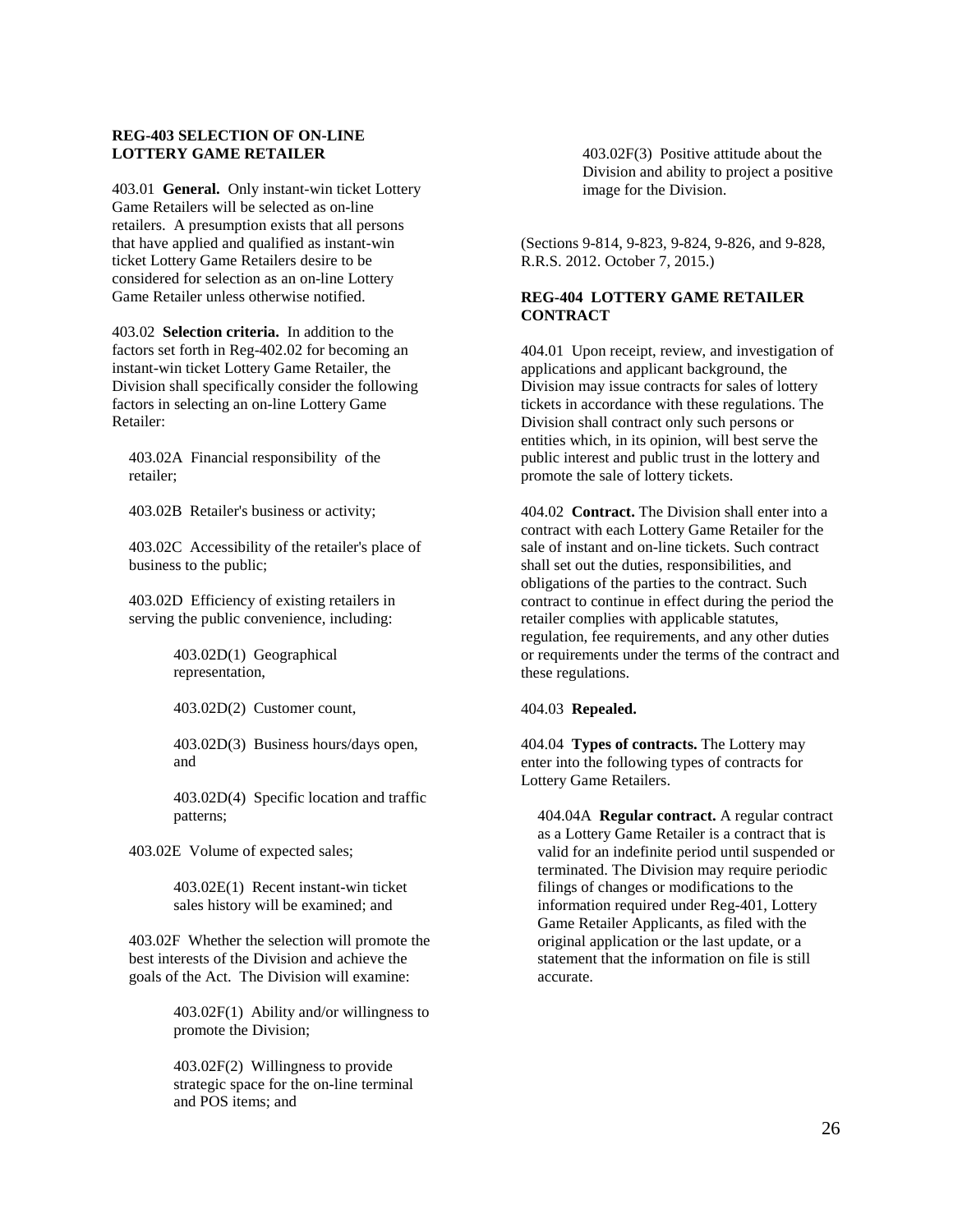404.04B **Temporary contract.** For specific events and activities or under such special conditions and for limited duration, the Division may issue to organizations or other persons a temporary contract for the duration of the event or conditions with such special terms as the Division may deem desirable.

> 404.04B(1) The Division may also enter into a temporary contract for a period of less than one (1) year with any person, who would otherwise be qualified for a regular contract.

404.05 **Compensation.** Each Lottery Game Retailer is entitled to compensation for their activities as Lottery Game Retailers which include selling lottery tickets, redeeming lottery prizes and other activities required by the Division. This compensation shall be calculated as five percent (5%) of the retail value of packs of instant-win tickets purchased from the Division, reduced by the value of packs of instant-win tickets returned to the Division, five and one-half percent (5.5%) of the net proceeds from the sale of on-line lottery tickets by the Lottery Game Retailer, and five and one-half percent (5.5%) of the face value of online tickets issued by the Lottery Game Retailer from the redemption of coupons, promotional discounts, gift certificates and prizes. Lottery Game Retailers shall not accept any compensation for the sale of lottery tickets other than that set forth in this regulation, regardless of the source unless such compensation is otherwise specifically adopted or approved in writing by the Division.

404.06 **Promotion of the lottery.** Each Lottery Game Retailer shall agree to actively promote the lottery and shall sell all lottery products they are authorized to sell and to maintain a retailer's manual, point-of-sale materials and displays in accordance with instructions of the Division.

404.07 **Contracts nontransferable**. Each contract will authorize a specified organization to sell tickets at a specified location. No contract may be assigned or transferred to another person or organization. No other person or organization shall be subcontracted to perform any of the duties required in the Lottery Game Retailer contract. If the control of a Lottery Game Retailer changes hands, the Lottery Game Retailer may not sell any additional tickets until the Lottery Game Retailer has submitted a new application and has been granted a new contract.

#### 404.08 **Change of Lottery Game Retailer**

**location.** If a Lottery Game Retailer changes the location of the place of business, the Lottery Game Retailer shall not sell tickets at the new location until the Division has authorized the transfer of the Lottery Game Retailer. The Division shall consider the information concerning the Lottery Game Retailer's new location in the same manner as it would consider an initial application for that location.

404.08A The Division may approve a temporary location for a period of less than one (1) year for any existing Lottery Game Retailer. Such temporary location may be either in addition to or in place of the Lottery Game Retailer's originally approved location.

404.09 **Changes to application information.** The Lottery Game Retailer must notify the Division of any changes in the information provided with its application. The updated information must be provided within thirty (30) days of the change.

404.09A The changes that must be reported include, but are not limited to, any change in business structure, officers, board of directors, persons with substantial interest, business address, or the hiring of additional personnel needing background checks

404.10 **Inspection of premises.** Lottery Game Retailers shall allow employees or agents of the Division to enter upon the Retailer's premises in order to inspect lottery materials, tickets, and the premises. All books and records pertaining to the Lottery Game Retailer's lottery business, including video surveillance records, shall be available to the Division for inspection and copying during normal business hours of the Lottery Game Retailer and between 8 a.m. and 5 p.m., Monday through Friday. All books and records pertaining to the Lottery Game Retailer's lottery activities are subject to seizure by the Division without prior notice. Copies of video surveillance records shall be made available upon demand by the Division.

(Sections 9-827, 9-828, and 9-832, R.R.S. 2012. October 7, 2015.)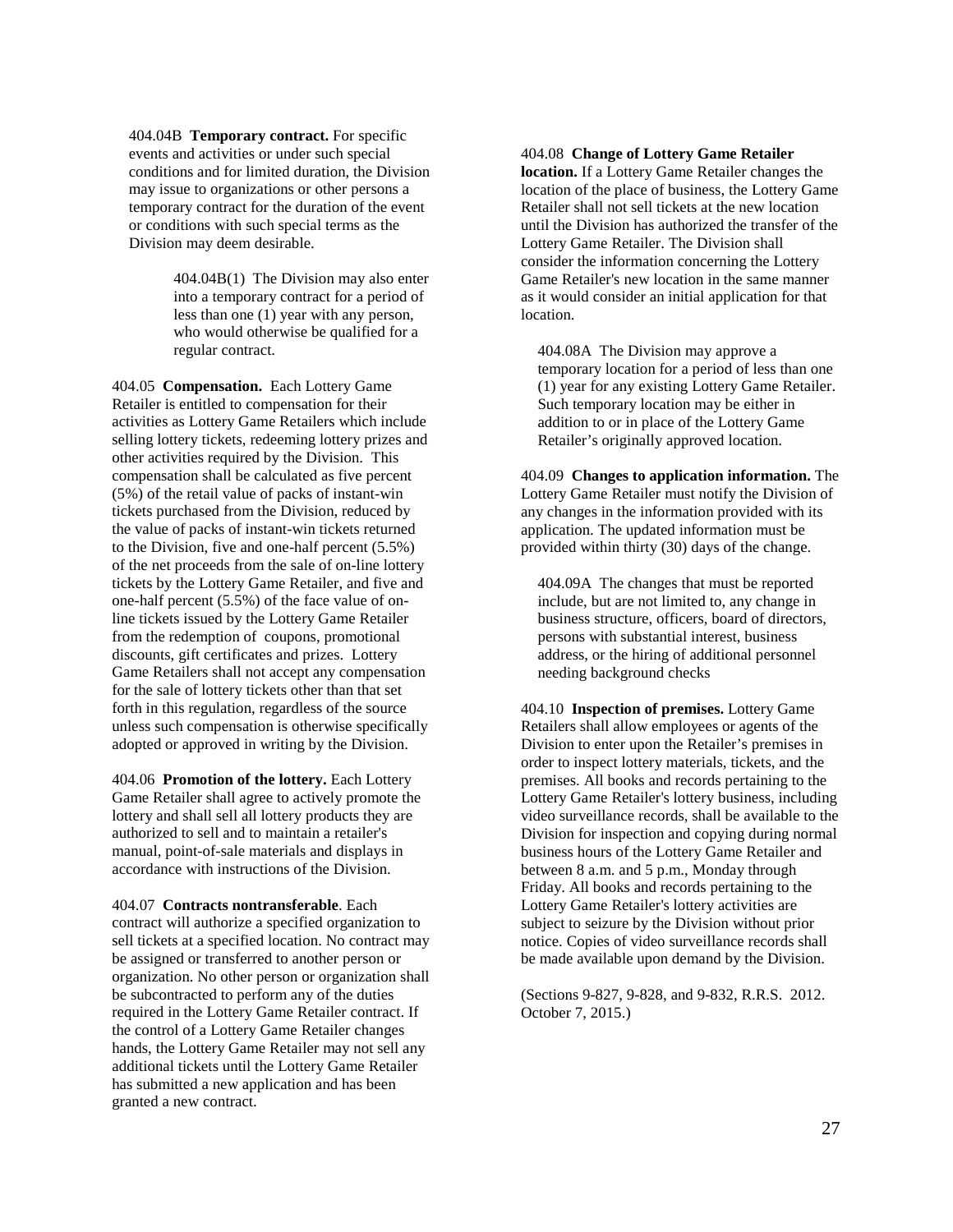## **REG-405 TERMINATION OR SUSPENSION OF CONTRACT.**

405.01 The Division may, for any reason outlined in these regulations, the Act, or the contract, terminate or suspend a contract with a Lottery Game Retailer.

405.02 **Suspension of Contract.** If the Division has evidence that a Lottery Game Retailer has violated any of the provisions in Reg-405.03, the Division may immediately suspend such contract. The suspension shall remain in effect until the Tax Commissioner has canceled the suspension or issued an order regarding termination of the contract.

405.03 **Violations.** The Division may suspend or terminate the contract of any Lottery Game Retailer who violates one or more of the provisions set out below.

405.03A The Lottery Game Retailer shall continue to meet the standards for entering into a contract and any addendum thereof;

405.03B The Lottery Game Retailer shall comply with these regulations, the Act, the terms of the contract and any addendum thereof, Policies and Procedures of the Division, Lottery Game Rules and Procedures, and other requirements adopted, promulgated, or issued by the Division;

405.03C A Lottery Game Retailer shall not sell a ticket for a price greater than or less than the price stated by the Division;

405.03D A Lottery Game Retailer shall not extend credit on the sales of lottery tickets. The acceptance of payment by check or credit card or debit card is not an extension of credit by the Lottery Game Retailer and is permitted;

405.03E A Lottery Game Retailer shall not sell a ticket at a location or on a premises different than that shown on the contract. For purposes of this regulation, the sale of a lottery ticket at a Lottery Game Retailer location means a lottery transaction in which all elements of the sale between the Lottery Game Retailer and the purchaser must take place on site at the designated location including the exchange of consideration, the exchange of the playslip if applicable and the exchange of the ticket.

405.03F A Lottery Game Retailer shall not permit any other person to sell tickets delivered to the retailer; however, the Lottery Game Retailer may sell tickets through its employees;

405.03G A Lottery Game Retailer shall not sell a ticket to any person under nineteen years of age;

405.03H No Lottery Game Retailer, directly or indirectly, on behalf of itself, or another, nor any organization, shall invite, solicit, demand, offer or accept any payment, contribution, favor, or other consideration to influence the award, renewal, or retention of a contract or any addendum thereof;

405.03I A Lottery Game Retailer shall not accept food stamps or food coupons as consideration for a ticket;

405.03J The Lottery Game Retailer shall not make a fraudulent misrepresentation in connection with the application for a contract, in any of the required reports, or to any person in connection with a lottery transaction;

405.03K The Lottery Game Retailer shall maintain the sales levels set for the Lottery Game Retailer by the Division;

405.03L The Lottery Game Retailer shall take adequate security precautions for the safe storage and handling of tickets, lottery materials, or ticket sale proceeds;

405.03M The Lottery Game Retailer shall regularly, promptly, and accurately settle the accounts of lottery transactions and pay the amount due from the ticket sales;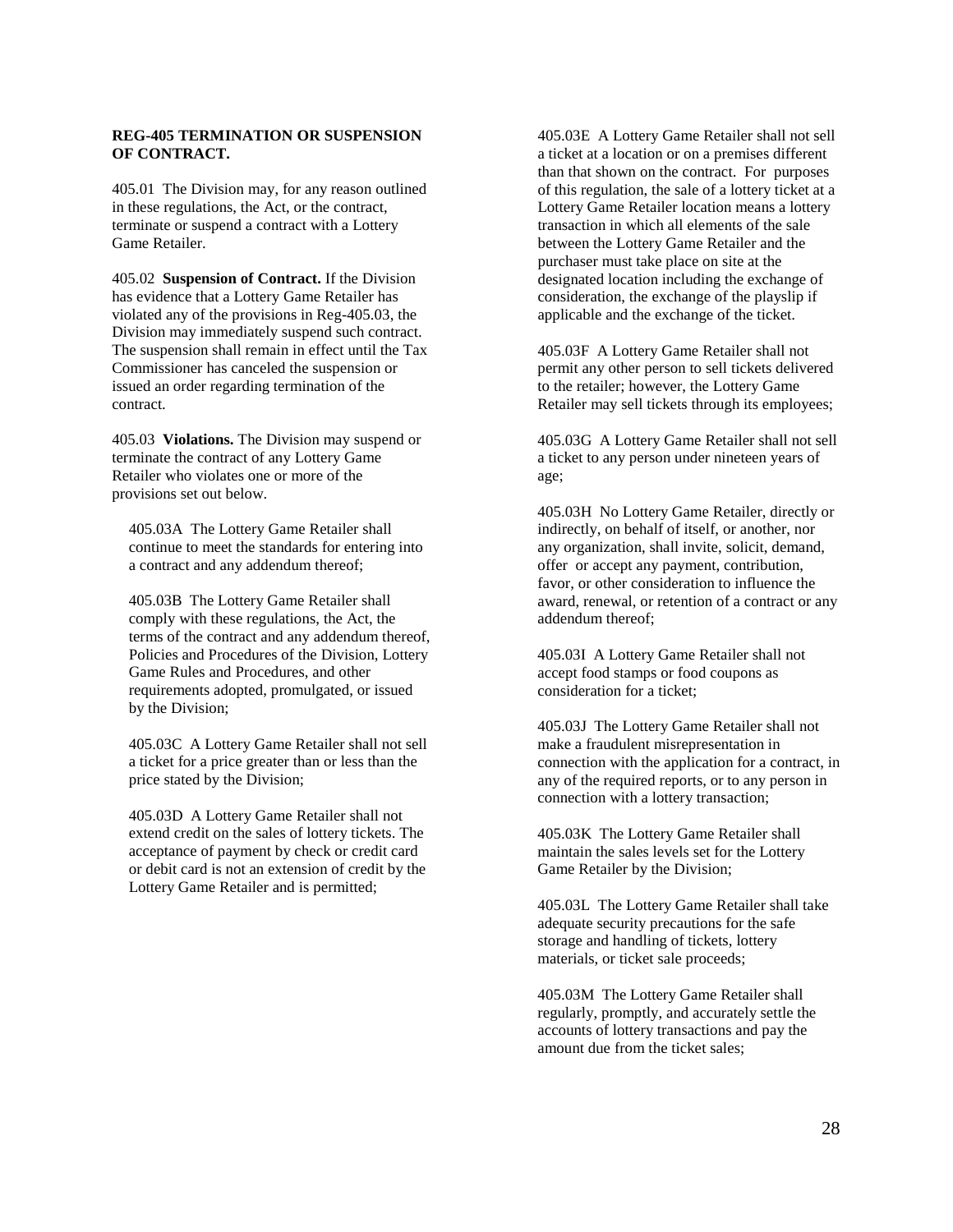405.03N The Lottery Game Retailer shall immediately notify the Division of any change in ownership;

405.03O The Lottery Game Retailer shall open its books and records for inspection by the Division;

405.03P The Lottery Game Retailer shall display required point of sale materials or advertising, and shall obtain permission for use of the Nebraska Lottery name or logo in the Lottery Game Retailer's own advertising, except as permitted in these regulations;

### 405.03Q Repealed.

405.03R No Lottery Game Retailer or his or her employee or agent shall attempt to determine the numbers or symbols appearing on unsold tickets or in any other manner attempt to determine unsold winning tickets; and

405.03S Lottery Game Retailers must give prompt service to lottery customers physically present and waiting at the on-line terminal to purchase tickets for on-line games. Prompt service includes interrupting processing of online ticket orders for which the customer is not present at the terminal.

405.03T The Lottery Game Retailer shall immediately report a violation of these regulations or a conviction of any felony or crime related to theft or gambling or involving moral turpitude.

> 405.03T(1) For the purposes of this subsection, a conviction shall be deemed to have occurred when the verdict of the court is announced, whether or not a sentence has been imposed.

(Sections 9-824, 9-825, 9-826, 9-827, 9-828, 9- 829, and 9-832, R.R.S. 2012. December 16, 1998.)

## **REG-406 FINANCIAL SECURITY**

406.01 **Bonds.** The Division shall determine if bonds will be required of Lottery Game Retailers. If a bond is required, each Lottery Game Retailer shall provide a bond in the amount determined by the Division to safeguard the State's interest in tickets to be sold by a Lottery Game Retailer and the resulting proceeds due the Division.

406.02 **Lottery Game Retailer Liability.** The Lottery Game Retailer is liable for all lottery tickets accepted by the Lottery Game Retailer. Tickets which are erroneous or mutilated when received by a Lottery Game Retailer may be immediately returned to the Division for credit. After acceptance, the Lottery Game Retailer is responsible for the condition and security of the tickets and for any losses resulting from tickets which become lost, stolen, or damaged.

#### 406.03 **Separate Account Required.** Each Lottery Game Retailer shall maintain a separate

account for proceeds from the sale of lottery tickets. All of the proceeds less prizes paid, and the compensation allowed to the retailer shall be deposited to the account. The account is a trust account of monies held for the benefit of the State.

406.04 **Electronic funds transfers.** A Lottery Game Retailer shall, before receiving a contract, authorize the debiting or crediting of an account in the Lottery Game Retailer's name for the purpose of electronic funds transfer to or from the state's collection account, as provided in these regulations.

406.04A The Lottery Game Retailer shall execute all forms required by the Division, the Lottery Game Retailer's bank or the initiating bank.

406.04B The Lottery Game Retailer shall be responsible for any fees or service charges assessed by the bank for maintaining the required account.

406.04C If the Lottery Game Retailer finds it necessary to change its bank account from one bank to another, he must submit a newly executed "Electronic Funds Transfer Authorization" form for the new bank account. The Lottery Game Retailer may not discontinue use of its previously approved bank account until notice is received from the Division that the new account is approved for use.

406.04D The Division shall establish a schedule for processing the EFT transactions against Lottery Game Retailer's lottery bank accounts and issue instructions to Lottery Game Retailers on how settlement of account will be made.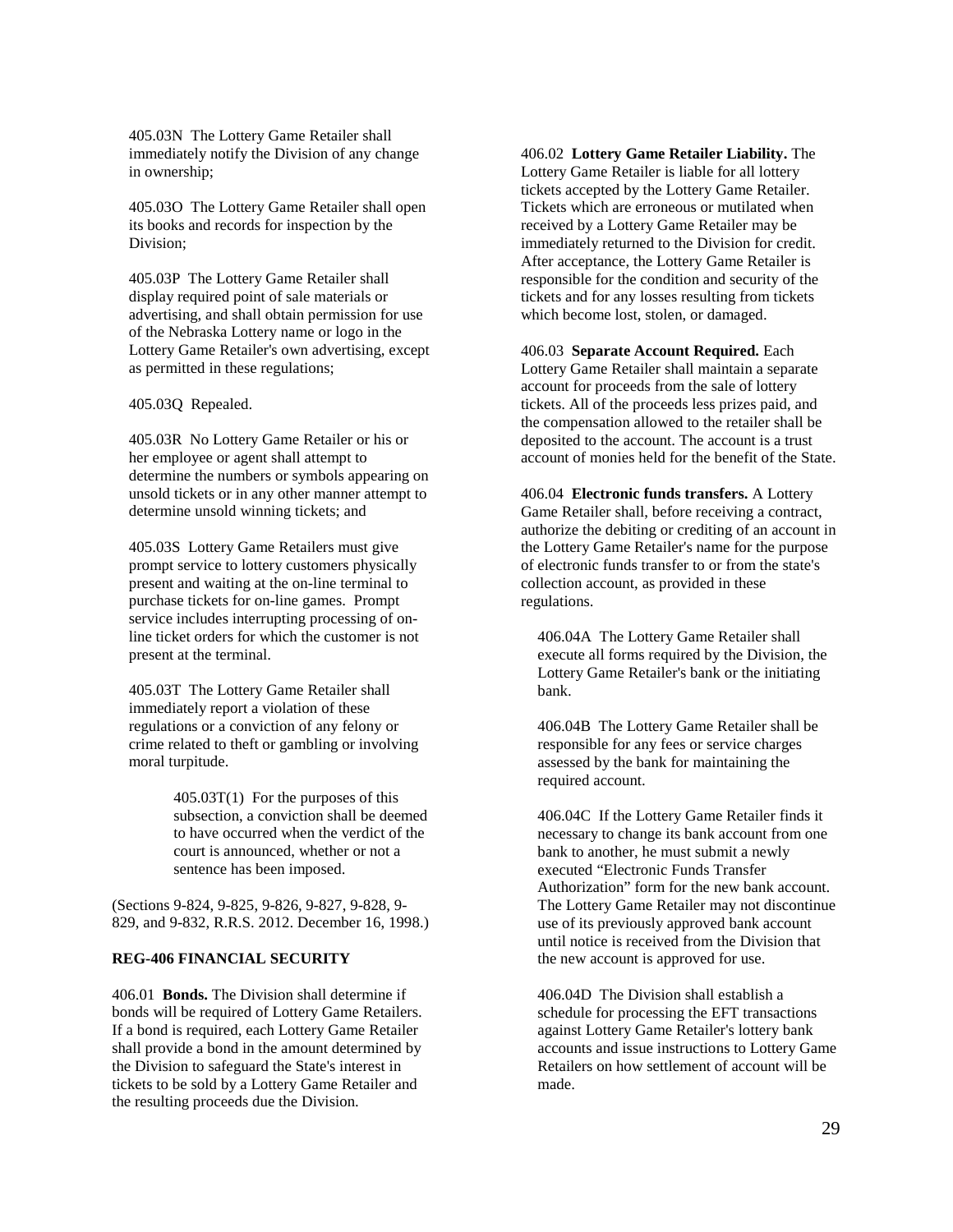(Sections 9-813, 9-814, 9-826, and 9-830, R.R.S. 2012. December 16, 1998.)

### **REG-407 ACCOUNTING FOR INSTANT-WIN TICKETS**

407.01 **Purchase of instant-win tickets.** Lottery Game Retailers shall receive packs of tickets directly from the Division or through its designated Lottery Contractor.

407.01A Lottery Game Retailers shall not transfer, exchange, or sell ticket packs or tickets with one another unless they are selling their business, going out of business or otherwise with prior written approval of the Division.

407.02 **Liability for instant ticket packs.** For each pack, Lottery Game Retailers shall be liable for the retail value, less the retailer compensation and the prizes validated and paid.

407.02A Lottery Game Retailers shall be liable for tickets via an electronic funds transfer (EFT) initiated by the Division after tickets are delivered to the Lottery Game Retailer in accordance with the schedule provided by the Division.

407.03 **Ticket transfers.** Ticket transfers to the Lottery Game Retailers are final.

407.03A Once tickets are accepted by the Lottery Game Retailer, the Division will not replace mutilated or damaged tickets, unless specifically authorized by the Division.

407.03B The Division will not accept returned tickets except as provided for elsewhere in these regulations or with the Division's advance approval.

407.03C The Lottery Game Retailer is responsible for lost, stolen, or destroyed tickets unless otherwise approved by the Division and is liable for the value of such tickets as provided by Reg-407.02.

407.04 **Instant-win ticket returns.** Any Lottery Game Retailer may return for credit, full, unopened ticket packs to the Division or its authorized representative at any time before the announced end of the return period.

407.04A **Partial pack returns.** No retailer may return opened partial packs of tickets to the Division or its agent for credit, except at the discretion of the Division. Partial pack returns are limited to one open pack return per game per cash register where tickets have been sold for that game.

407.04B Lottery Game Retailers shall attempt to sell all tickets to each game. If there are unsold tickets at the announced end of the game, they must be returned to the Division no later than twenty-eight (28) calendar days after the announced end of each instant-win ticket game or any final prize drawing unless otherwise authorized in writing by the Director.

> 407.04B(1) Credit will not be allowed to the Lottery Game Retailer for instantwin tickets not timely returned.

407.05 Lottery Game Retailers may break apart instant-win ticket packs to sell instant-win tickets.

407.06 Lottery Game Retailers shall not sell instant-win tickets for a specific game after the announced end of that instant game.

(Sections 9-810 and 9-823, R.R.S. 2012. October 7, 2015.)

## **REG-408 ADVERTISING**

408.01 Advertisements and promotion activities are a very important part of the public image of the Division. The participation in advertising and promotional activities by Lottery Game Retailers is essential to the success of the Division. Control of advertising and promotion to prevent false, misleading, or deceptive advertising or promotions is necessary to protect the public perception of honesty, fairness, and integrity of the Division.

408.01A Advertising or promotions shall not be of a nature to unduly influence any person to purchase a lottery ticket. Advertising may promote the opportunity available to win, but will not promise nor imply that any person will win, or that any person who chooses not to participate has lost anything other than a chance to win.

408.01B Advertising or promotions shall not indicate that a person has a better chance of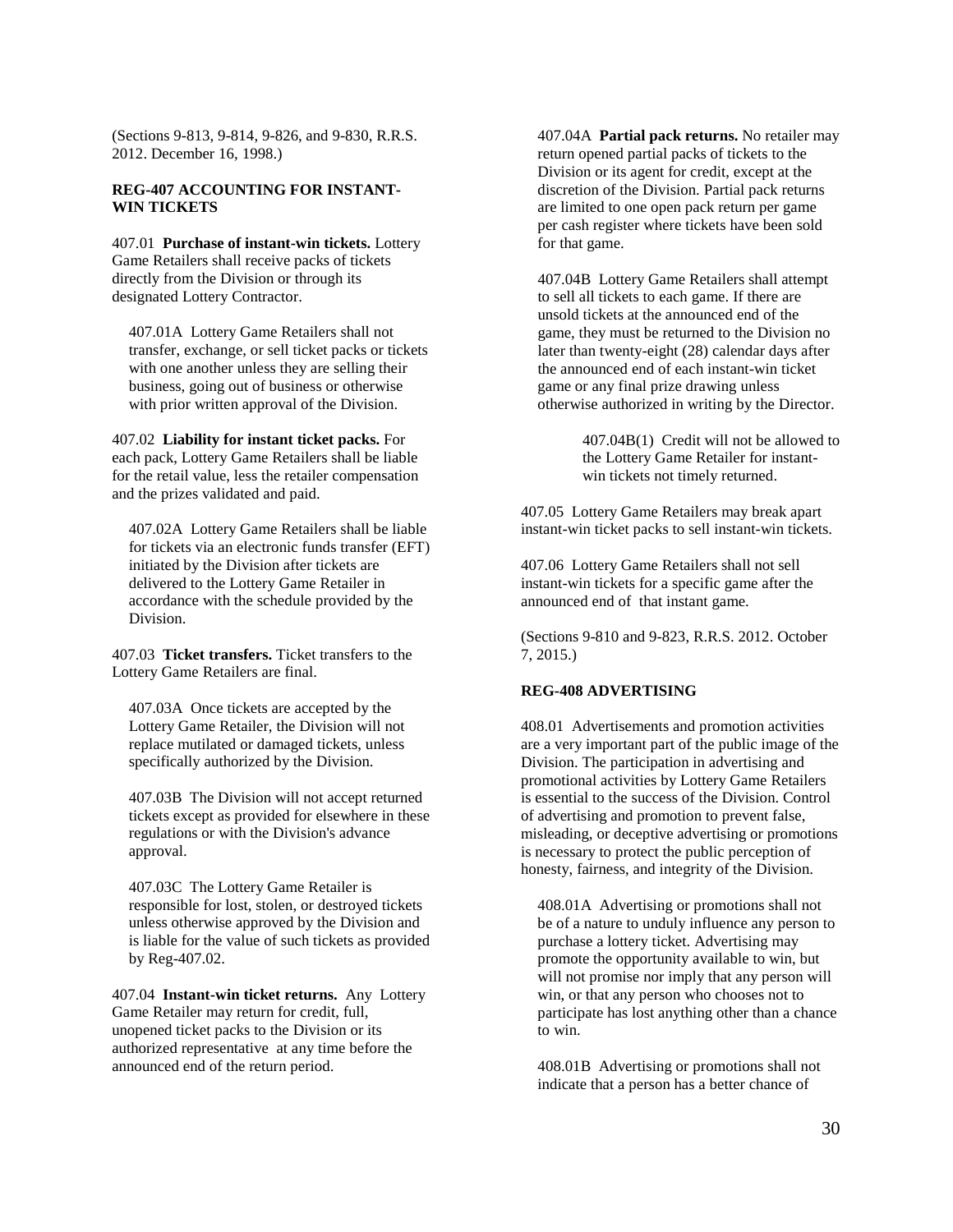winning by purchasing a ticket at any specific location.

408.01C Advertising or promotions shall not include false, misleading or deceptive information about the Division or lottery games offered by the Division.

408.02 The Division will provide advertising and promotional materials at no cost to the Lottery Game Retailer.

408.03 The Division may provide logos, gamespecific advertising slicks or camera ready copy to be incorporated into other advertising of the Lottery Game Retailer.

408.04 No person, business or entity, including a Lottery Game Retailer shall advertise or include in any advertisement or other promotion the name of the Nebraska Lottery, the name of specific games of the Nebraska Lottery, or the logos of the Nebraska Lottery, except as specifically permitted or required by the Division.

408.04A The logo shall not be modified in any way, including a change in color, without the express written approval from the Division prior to the advertisement being used.

(Section 9-827, R.R.S. 2012. December 16, 1998.)

### **REG-409 SHARED EXPENSE AND OTHER CO-PROMOTIONAL ACTIVITIES**

409.01 The Division may engage in shared expense and other co-promotional activities with private or public enterprises.

409.02 Shared expense and co-promotional activities include activities:

409.02A Involving private or public enterprises;

409.02B Utilizing donated prizes, goods or services, direct payments, or reduced fees;

409.02C Conducted in exchange for name recognition; and

409.02D Which are intended to increase ticket sales, increase public goodwill or reduce the costs or expenses of the Division.

409.03 Shared expense and co-promotional activity agreements may be entered into any time the Director, in his or her sole discretion, determines that it would be in the best interests of the Division to do so.

(Sections 9-823, 9-833, and 9-841 R.R.S. 2012. August 29, 1996.)

## **REG-410 SALES OF NEBRASKA LOTTERY TICKETS BY THE NEBRASKA LOTTERY**

410.01 The Division may engage in the sale and redemption of Nebraska Lottery tickets.

410.02 The Division shall adopt policies, procedures and forms for this activity.

(Section 9-825, R.R.S. 2012. October 23, 1997.)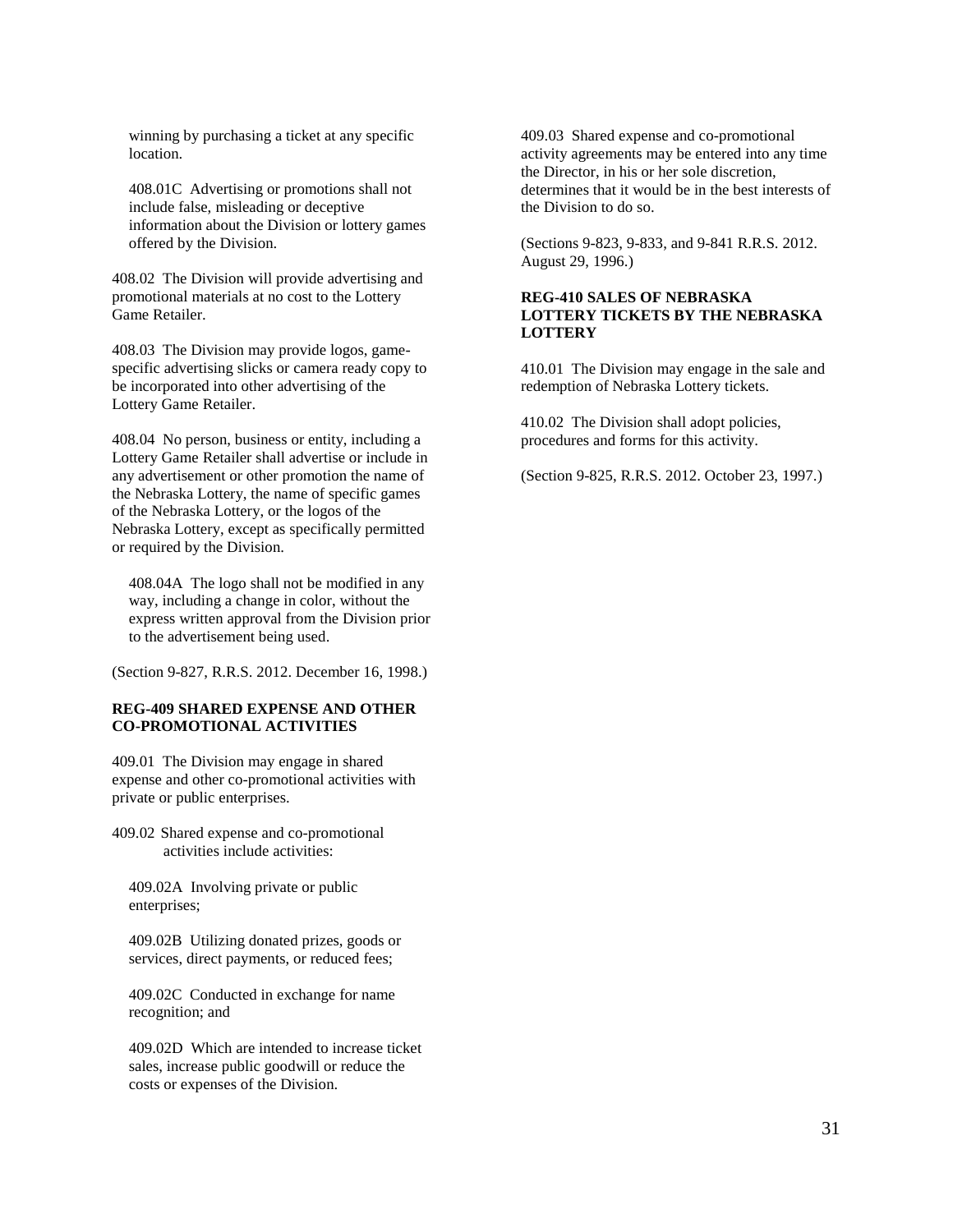#### **REG-501 GENERAL**

501.01 **Types of games.** The following are the types of games that may be conducted as a part of the Nebraska Lottery.

501.01A Instant-win Games; and

501.01B On-line Games.

501.02 **Multi-jurisdictional lotteries.** The Division may enter into written agreements with one or more government-authorized lotteries to participate in the conduct and operation of lottery games when necessary or desirable to make lottery games more remunerative for the State of Nebraska, except that no lottery game may be introduced in this state which is inconsistent with the intent and purpose of the Act or which violates the Act or these regulations.

### 501.03 **Games prohibited.**

501.03A No game shall use the theme of dog racing or horse racing;

501.03B No game shall use the results of any dog race, horserace, or other sports event;

501.03C The name of any elected official shall not appear on the tickets;

501.03D No video lottery is permitted; and

501.03E No vending machines can be used to purchase lottery tickets.

> 501.03E(1) A device able to securely store, display, and provide access to full packs of instant-win tickets to Lottery Game Retailers, which can only be accessed and operated by the Lottery Game Retailer, can be used for the storage, safeguarding, and dispensing of tickets.

501.04 **Local taxes.** Lottery games are exempt from any local or occupation tax levied or assessed by any political subdivision having the power to levy, assess, or collect such a tax.

501.05 Each ticket shall have a unique number distinguishing it from every other ticket in the same game.

### 501.06 **Conduct of Games.**

501.06A Lottery Game Retailers shall sell tickets at the price fixed by the Division. Lottery Game Retailers may not discount the sales price of game tickets.

501.06B All tickets sales shall be for cash, check, cashier's check, traveler's check, credit card, debit card, official gift certificate of the Division, official coupon of the Division, official coupon of the retailer or money order at the discretion of and in accordance with the Lottery Game Retailer's policy for accepting payment by such means for other products.

> 501.06B(1) Payment for a lottery ticket shall not be made with food stamps or food coupons.

501.06B(2) Any credit sale where the Lottery Game Retailer is extending the credit is prohibited.

501.06C Lottery Game Retailers may not accept any compensation for the sale of lottery tickets other than compensation approved under these regulations.

501.06D Tickets shall be sold during normal business hours, or the normal lottery operating hours, unless the Division approves otherwise.

501.06E Tickets shall only be sold at the location listed on the contract unless otherwise authorized by the Division.

501.07 Tickets shall not be sold to any of the following persons:

501.07A The Tax Commissioner, the Director, or any employee of the Division;

501.07B Any Lottery Contractor, any employee of the Lottery Contractor, any person with a substantial interest in the Lottery Contractor or any subcontractor of the lottery contractor or its employees which could affect the integrity or security of the Division as determined by the Director.

501.07C Any individual under nineteen (19) years old or to any individual for the benefit of an individual under nineteen years old.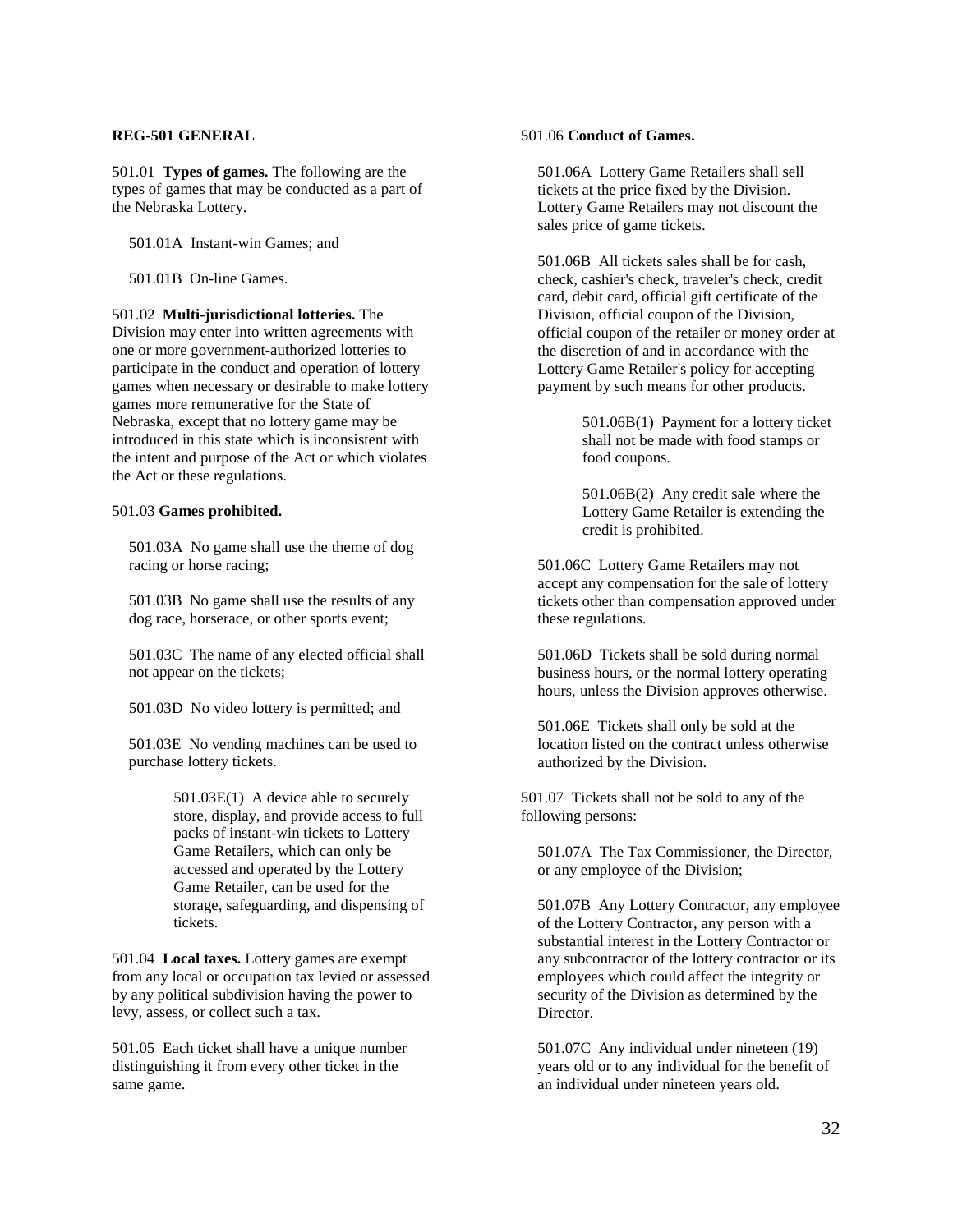501.07D Any spouse, child, brother, sister, or parent residing as a member of the same household in the principal place of abode of any person described in 501.07A or 501.07B.

501.07E No person described in 501.07A, 501.07B or 501.07D may purchase any ticket for or claim any prize for any lottery game offered by MUSL in any jurisdiction outside of Nebraska.

(Sections 9-810 and 9-823, R.R.S. 2012. December 16, 1998.)

## **REG-502 CONDITIONS OF PARTICIPATION.**

#### 502.01 **Purchase or acceptance of a ticket.**

502.01A Any person who buys or accepts a lottery ticket, or otherwise participates in the Nebraska Lottery, agrees to be bound by the these regulations, Division Policies, Procedures, and the Rules and Procedures applicable to the particular lottery game for which the ticket was issued.

502.01B The person acknowledges that the determination of whether a ticket is a valid winning ticket is subject to the these regulations, Division Policies, Game Rules, and Procedures, including claims procedures established for the game by the Division, and any confidential or public validation tests established by the Division for that game.

502.01C The person acknowledges that any disputes involving the Division will be resolved under Reg-503, Disputes.

502.01D All liability of the State of Nebraska, its officials, officers, and employees, and of the Department, the Director and employees of the Division, terminates upon payment of a lottery prize.

502.02 **Sales final.** All ticket sales are final and no ticket returns may be accepted by a Lottery Game Retailer, except as provided for in the these regulations, the Game Rules, or with the Division's specific approval.

502.03 **Ticket bearer instrument.** A ticket that has been legally issued by a Lottery Game Retailer is a bearer instrument until a name is signed or placed on the lottery ticket in the area designated.

502.03A When a name is placed in the designated area, the person whose name appears in that area is the owner of the ticket and is entitled to any prize attributable to that ticket, except as otherwise provided in these regulations. The Division will only make payment of a prize to the name on the ticket, notwithstanding any name submitted on the claim form.

502.03B Unless payment is otherwise delayed or denied in accordance with these regulations, the payment of any prize for an unsigned ticket will be made to the bearer of the winning ticket upon presentation of proper identification and, if the prize exceeds five hundred dollars (\$500), upon the fulfillment of all additional requirements as contained in these regulations.

502.04 **Prize structure may vary.** The actual number of prizes and prize structure may vary from that announced by the Division because of the omission of defective tickets in the manufacturing process, unsold tickets, the removal of tickets from inventory to perform the Division's quality control inspection procedures, ticket reorders, unclaimed prizes or other legitimate reasons.

(Sections 9-810 and 9-823, R.R.S. 2012. October 7, 2015.)

#### **REG-503 DISPUTES**

503.01 **Division decides disputes.** The Division shall determine any disputes that arise regarding the operation of the Division, the validity of tickets, whether tickets have been sold, the payment of prizes, and if there is a dispute within the jurisdiction of the Division.

503.01A All decisions of the Division regarding ticket validation, determinations of winning tickets, or payment or awarding of prizes shall be final and binding upon all participants in the Nebraska Lottery.

503.01B The Division is neither liable for, nor has it any responsibility to resolve disputes between competing claimants or joint owners of prizes.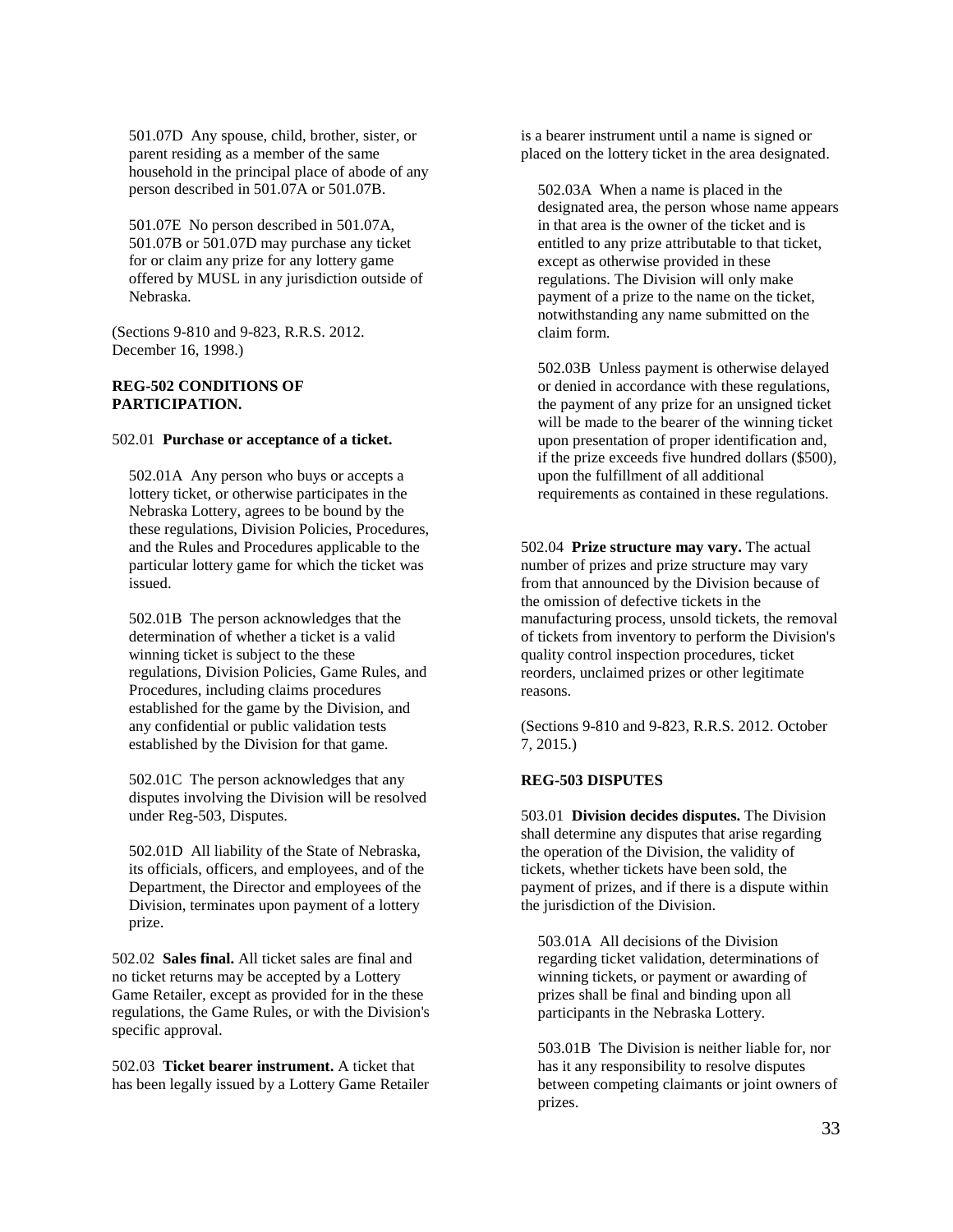503.01C When a winning ticket has been presented to the Division, the Division shall not accept any claim that the ticket was stolen if the ticket is unsigned.

503.01D If multiple signatures appear on a winning ticket, ownership of the winning ticket will be determined by the Division in its sole discretion.

503.02 **Erroneous or mutilated tickets.** The Division is not liable for erroneous or mutilated tickets. The Division, at its option, may replace an erroneous or mutilated ticket with an unplayed ticket for the same or another game.

503.03 **Stolen or lost tickets.** The Division is not liable for lost, stolen, or destroyed tickets.

503.04 **Misdelivered tickets.** The Division is not liable for tickets not delivered to the correct address, for any delay in delivery of tickets, or for damage to tickets while being delivered.

503.05 **Delay of payment.** The Division may, at any time, delay payment in order to review a change in circumstances relative to the prize awarded, the payee, the claim, or any other matter that has been brought to the Division's attention, including but not limited to the following:

503.05A If a dispute occurs or it appears that a dispute may occur relative to any prize;

503.05B If there is any question regarding the identity of the claimant;

503.05C If there is any question regarding the validity of any ticket presented for payment; or

503.05D If the claim is subject to any set-off for delinquent debts owed to any agency eligible to receive a set-off that has registered the debt with the Department.

503.06 All delayed payments shall be brought up to date immediately upon the Division's determination. Delayed payments shall continue to be paid according to the original payment schedule after the decision is made.

503.06A No liability for interest for any such delay shall accrue to the benefit of the claimant pending payment of the claim.

503.07 **Prizes paid once.** No prizes shall be paid more than once. In the event the Division determines that more than one claimant is entitled to a prize, the sole right of each claimant is an award to each claimant of an equal share in the prize.

503.07A In the event of a difference or conflict in the name appearing on the ticket and the claim form, the name which appears on the ticket shall control.

503.08 **Missed drawing.** Any ticket holder who was entitled to entry in the drawing process, who met all the requirements for entry, including timely submission to the Division, but who was not entered in the drawing, may be entered into a subsequent equivalent drawing at the discretion of the Division.

503.09 **Invalid tickets.** The Division is not liable for any invalid tickets caused by improper printing or other defect in its manufacture, other than to replace the ticket with another ticket in the same game or in another game at the discretion of the Division.

(Sections 9-810 and 9-823, R.R.S. 2012. October 7, 2015.)

## **REG-504 GAME RULES**

504.01 For each game, the Division shall issue Game Rules which will contain specific details for each game including the following minimum information:

504.01A Identification of the game;

504.01B Ticket price;

504.01C Prize structure;

504.01D Any dates for entering drawings, or for claiming winning tickets; and

504.01E Any special rules for the game.

504.02 **Prize structure.** The prize structure for any game shall be designed to return to winners at least forty percent (40%) of gross sales. Prizes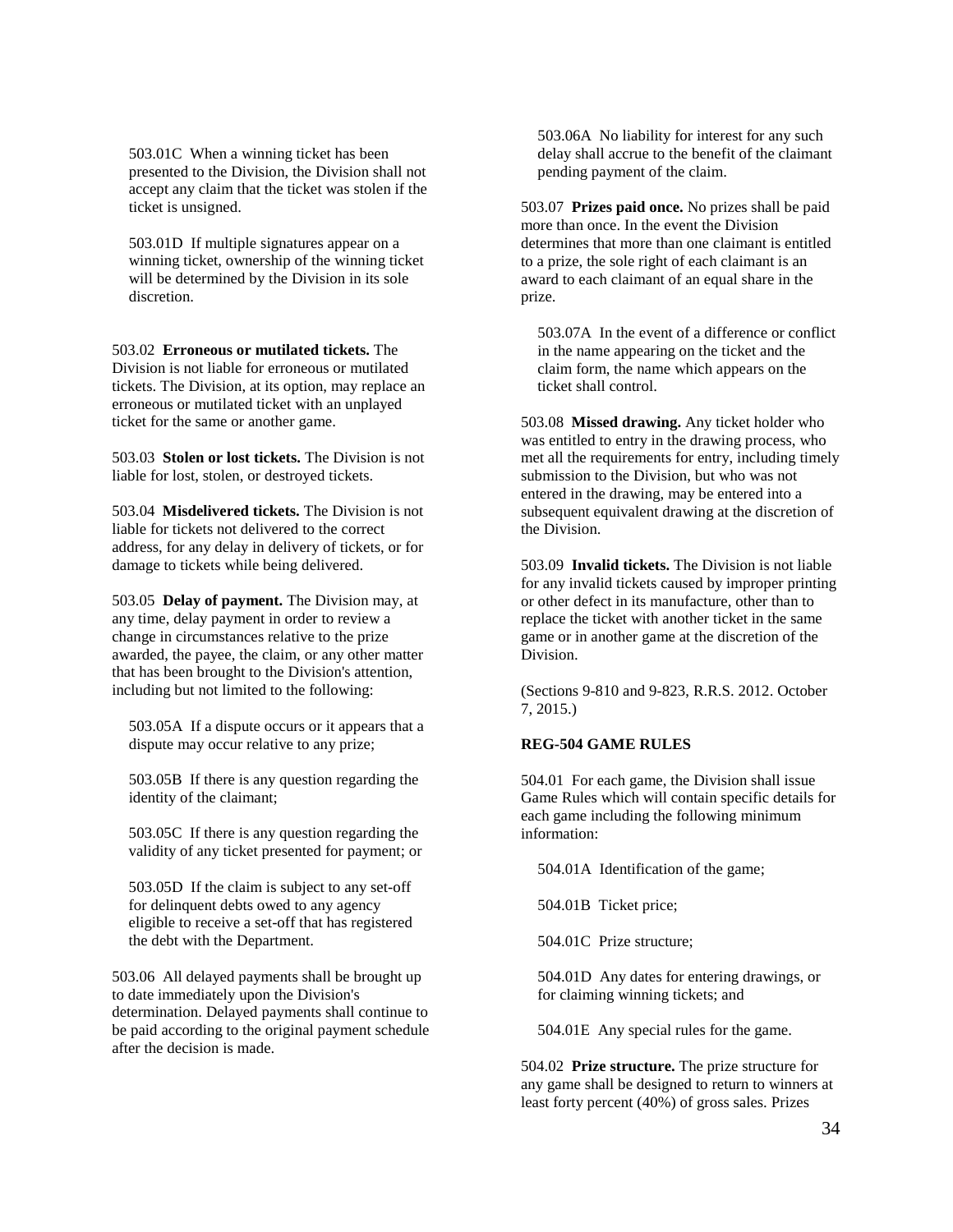may be cash or noncash awards, including lottery tickets. Any designated prize percentage shall be deemed to include any unclaimed prizes. The prize structure shall include the following information:

504.02A The amount and number of prizes;

504.02B Any special payment arrangements for any of the prizes;

504.02C Approximate odds of winning any given prize;

504.02D Any jackpot, grand prize or drawings; and

504.02E Any prizes that may be carried over to another game.

(Section 9-823, R.R.S. 2012. October 7, 2015.)

# **REG-505 INSTANT-WIN TICKET GAMES**

505.01 **Development of instant games.** The Division shall select, operate, and contract for the operation of instant-win ticket games which meet the general criteria set forth in these regulations.

505.02 **Chances of winning.** The Division shall publicize the overall odds or statistical probability of winning a prize in each instant game. The overall odds or statistical probability of winning must be printed on the ticket, and be available at the Division's offices. Announced overall odds of winning and number of winners in a game may vary based on manufacturer's omissions, unsold tickets, reorders, unclaimed prizes and other legitimate reasons.

505.03 **End of game.** Each instant-win ticket game will end on a date announced in advance by the Division. The Division may suspend or terminate an instant-win ticket game without advance notice if it finds that this action will serve and protect the public interest.

505.03A No instant game tickets shall be sold after that game ends.

(Sections 9-810 and 9-823, R.R.S. 2012. October 7, 2015).

### **REG-506 PLAYER INFORMATION**

506.01 Any information provided by individuals or groups through participation in a lottery game, promotion, via communication with the Division's website or otherwise shall be deemed confidential and proprietary and may not be released by the Division to any person or entity except in accordance with this regulation.

506.02 The Division may compile and utilize player information it has gathered for the purpose of the promotion and administration of lottery games. The Division may release player information to the public and to lottery vendors for these purposes. The Division may release statistical information it has gathered on players so long as the statistical information does not identify individual players. The Division shall adopt a policy establishing guidelines for the release of statistical information.

506.03 This regulation shall not prevent the release of lottery game or promotion winner's information as separately described in these regulations.

(Section 9-823(12), R.R.S. 2012; Sections 84- 712.05(3) and 84-712.05(8), R.R.S. 2014. August 10, 2000.)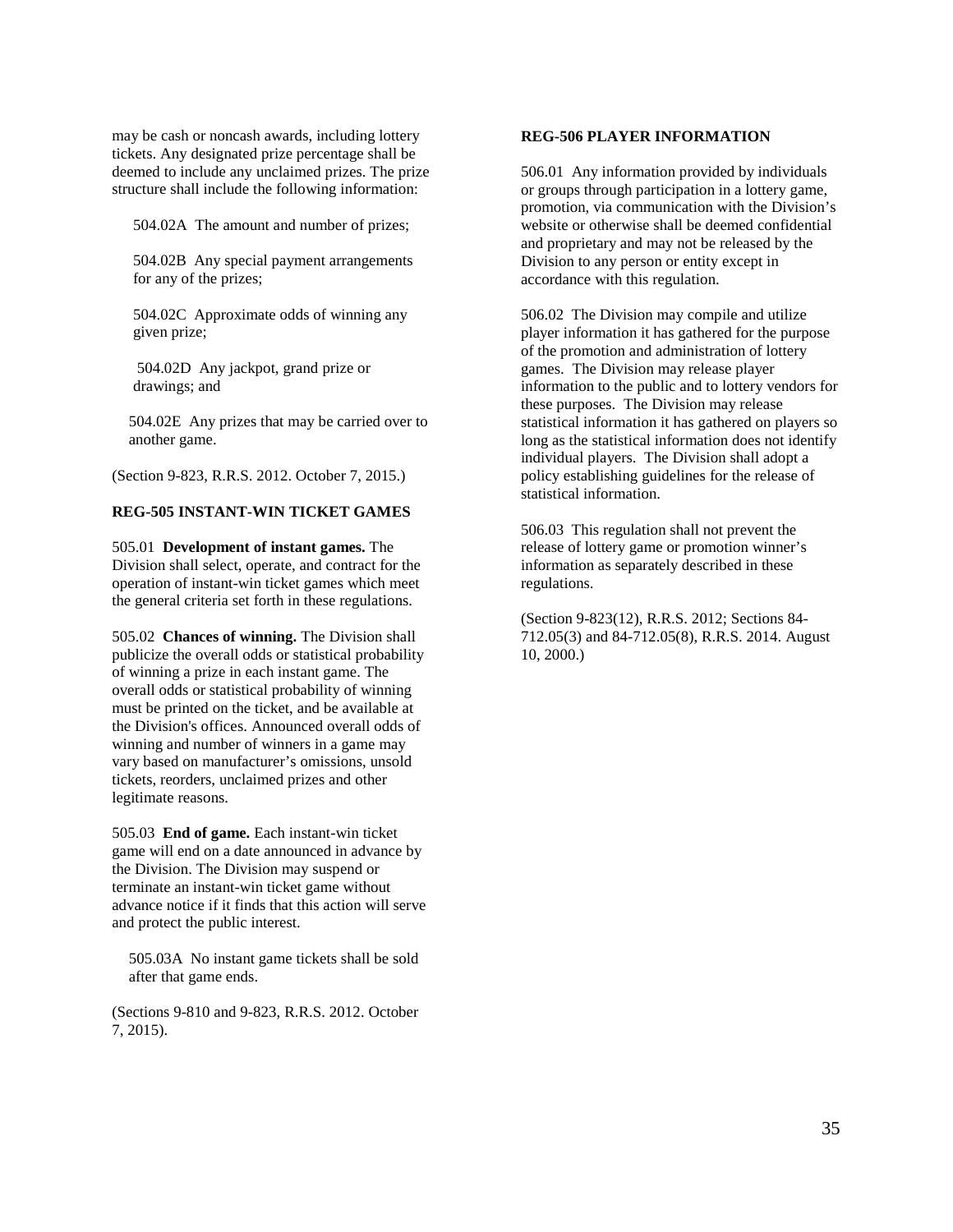### **REG-601 GENERAL**

6.01 **Winning tickets.** Consistent with these regulations, criteria and specific rules for winning prizes shall be developed by the Division and made publicly available to any player upon request.

> 601.01A Lottery Prizes may consist of cash, non-cash, "free ticket" or other valuable prizes as determined by the Director.

601.02 Final validation and determination of prize winning tickets remains with the Division.

601.03 **Publicity with winners.** The Division shall have the right to publicize and use the names of prize winners, the city, town, or county in which they live and the amount of prize they have won. Photographs of prize winners may also be used with the permission of the winners. No additional consideration shall be paid by the Division for this purpose.

601.03A The social security number, federal employer identification number or other federal identification numbers, phone number and street address of a winner of a lottery prize are considered to be confidential information and may not be released to the public without winner's permission. Demographic and other winner information gathered on claim forms, including household income, is for research purposes only and is considered confidential and may not be released to the public without the winner's permission. Nothing herein shall prevent the Division from compiling and releasing statistical information compiled from claim forms without winner's approval so long as the statistical information released could not be used to determine individual winner's confidential information.

601.04 **Right to prize is not assignable.** No right of any person to a prize shall be assignable or otherwise delegable; except that:

601.04A **Judicial order.** The prize to which a winner is entitled may be paid to another person pursuant to an appropriate judicial order.

601.04A(1) An appropriate judicial order does not include any order issued to enforce or approve an agreement between a prize winner and any third party where the prize winner has

agreed to transfer future prize payments to a third party in exchange for consideration.

601.04B **Death of prize winner.** All prizes and portions thereof which remain unpaid at the time of a prize winner's death shall be payable to the prize winner's estate.

> 601.04B(1) The prize winner may complete and file with the Division a beneficiary designation for any prizes that are paid in installments. Upon the death of the prize winner, the remainder of the payments will be made according to the beneficiary designation.

601.04B(2) If the prize winner's estate has been closed, the prizes will be paid to the residual heir of the prize winner.

601.04B(3) The payment of any prize according to the beneficiary declaration filed with the Division, to the estate of the deceased in the absence of a declaration, or to the residual heirs of the deceased, if the estate is closed, shall absolve the Division of any further liability for the payment of any prize.

601.04C **Prizes for minors.** No prize shall be claimed by, redeemed from, or paid to any individual under nineteen (19) years of age. Tickets may not be purchased by, on behalf of, or given to an individual under nineteen years of age. For tickets properly owned by an individual under nineteen (19) years of age, such as through inheritance, if validated as winning tickets, all prizes shall be paid to the parent or guardian or custodian of such person under the Nebraska Uniform Transfers to Minors Act.

> 601.04C(1) If the minor is entitled to a prize of not more than five hundred dollars (\$500), the Division shall deliver to an adult member of the minor's family a warrant in the amount of the prize payable to the order of the minor.

601.04C(2) If the minor is entitled to a prize exceeding five hundred dollars (\$500), the Division shall deposit the amount of the prize in a custodial bank account, with an adult member of the minor's family or the minor's guardian serving as custodian for the minor.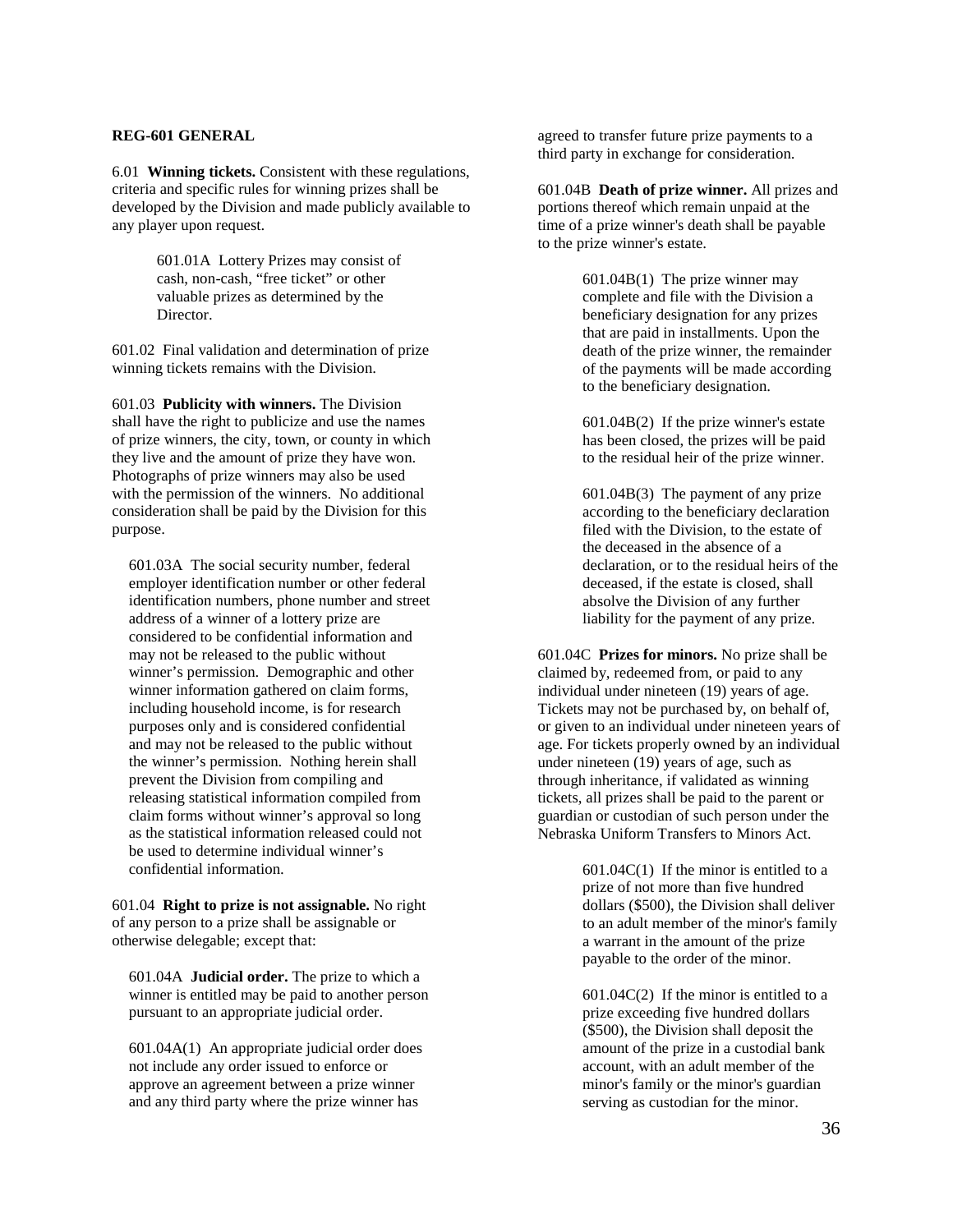601.04C(3) If the minor is entitled to a prize other than money, the Division shall pay the cash equivalent of such prize in the manner provided by the above subsections.

601.04C(4) If the minor is entitled to receive a prize that is payable in multiple payments, all payments due while the person is a minor shall be distributed according to this subsection, with any payments due after the age of majority being paid directly to the person.

601.04D **Court determination.** The Division may petition a court of competent jurisdiction to request a determination of the payee for payment of any prize winnings which are or may become due the estate of a deceased winner, a winner under a disability because of, but not limited to, minority, mental deficiency, or physical or mental incapacity or for any other reason determined by the Division.

601.05 **Timing of payments not changed.** The Division shall not accelerate the payment of a prize for any reason, including the death of the ticket holder except as otherwise provided in these regulations. The Division shall not delay the payment of a prize except as otherwise provided in these regulations.

601.06 **Information reporting and withholding.** The Division shall file the appropriate income tax reporting forms with the Internal Revenue Service and make the appropriate withholding for both state and federal income tax, and any other required set-offs.

601.07 **Forged or altered tickets.** Forging, altering, or fraudulently making any lottery ticket or knowingly presenting a forged, counterfeit or altered ticket for prize payment or transferring such ticket to another person to be presented for prize payment is a felony in accordance with the Act.

(Sections 9-810 and 9-823, R.R.S. 2012; Sections 84-712.05(3) and 84-712.05(8), R.R.S. 2014. October 7, 2015.)

# **REG-602 CLAIMS**

602.01 **Claim forms.** Claim forms can be obtained from any Lottery Game Retailer or from any office of the Division. Only official claim forms provided by the Division can be used. A claim form is required to obtain a prize in the following situations:

602.01A Any prize over \$500 claimed from any of the Division's claim centers.

602.01B The Division may require claim forms in any other situation.

602.02 **Identification of winners.** An individual shall provide his or her social security number if a claim form is required by these regulations.

602.03 A lottery prize claim shall be entered in the name of a person or in the name of a legal entity possessing a federal employer identification number (FEIN) issued by the Internal Revenue Service.

602.03A If the prize claimed exceeds five hundred dollars (\$500) and the claimant is a person, the claimant must provide his or her social security number or taxpayer identification number to the Division.

602.03B If the prize claimed exceeds five hundred dollars (\$500) and the claimant is a legal entity, the person who purchased the winning ticket must provide his or her social security number or taxpayer identification number to the Division. Unless the legal entity is an organization holding a certificate of exemption under Internal Revenue Code § 501c(3), the Division must also receive the social security numbers or taxpayer identification numbers of the following persons:

> 602.03B(1) If the legal entity is a corporation, the officers, directors, and shareholders;

> 602.03B(2) If the legal entity is a subsidiary, the officers, directors, and shareholders of the parent corporation;

602.03B(3) If the legal entity is a trust, the trustee, beneficiaries, and any other person entitled to receive income or benefit from the trust;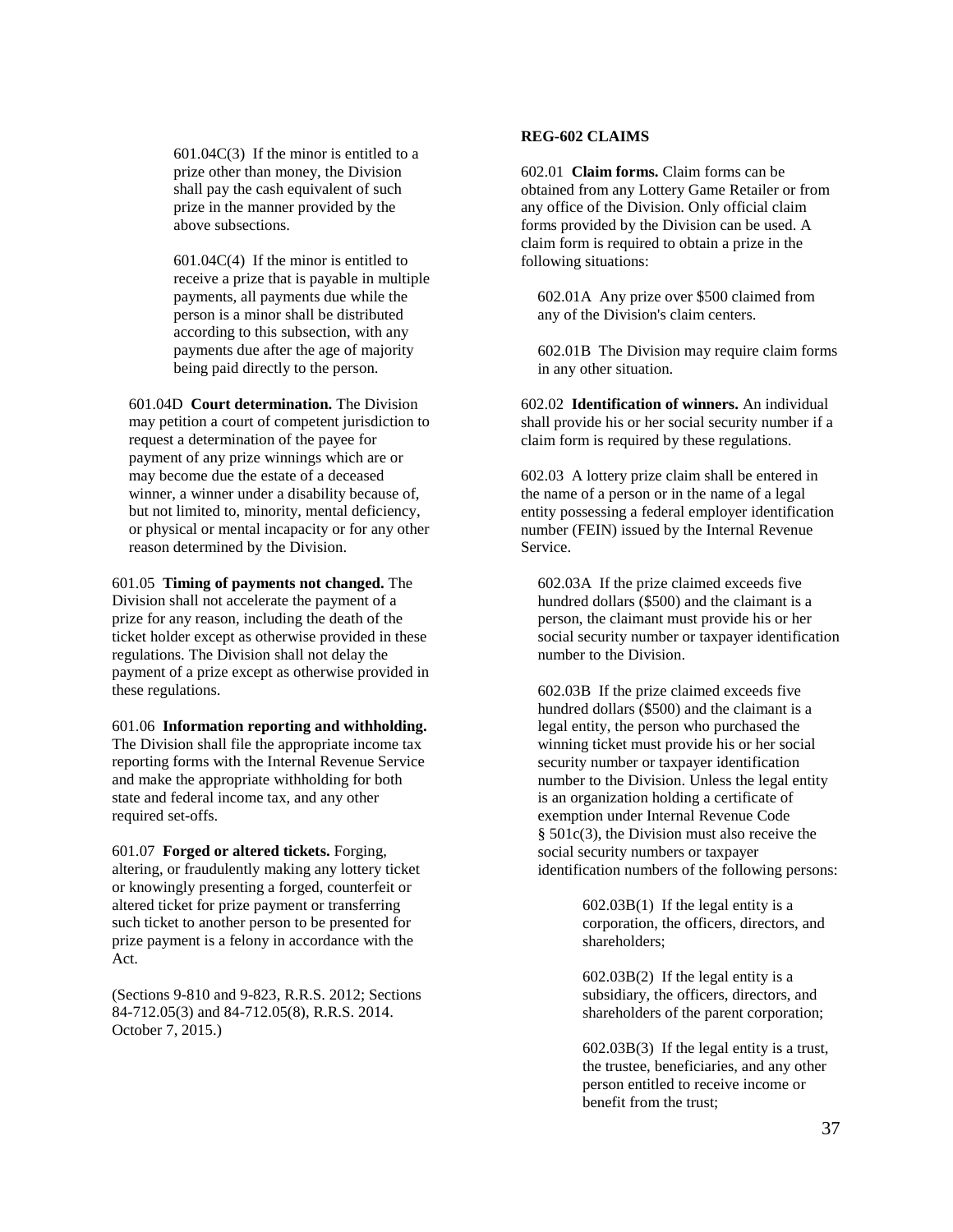602.03B(4) If the legal entity is a partnership or joint venture, the general partners, and limited partners, or joint venturers;

602.03B(5) If the legal entity is an association, the members, officers, and directors;

602.03B(6) If the legal entity is a limited liability company, the members and managers; and

602.03B(7) Any other officer, director, official, shareholder, member, joint venture, manager, agent, employee, representative, or other person of or associated with the legal entity whom the Director determines is necessary for purposes of complying with Neb. Rev. Stat. § 9-810(5).

602.04 A claim may be entered in the name of an organization only if the organization is a legal entity and possesses a FEIN issued by the Internal Revenue Service.

602.04A If the Division, a Lottery Game Retailer, or these regulations require that a claim form be filed, the FEIN must be shown on the claim form.

602.04B A group, family unit, club, or other organization which is not a legal entity or which does not possess a FEIN may file Internal Revenue Service Form 5754 "Statement by Person(s) Receiving Gambling Winnings," with the Division. The group, family unit, club or other organization must designate one individual in whose name the claim shall be entered, will be paid, and will have income tax withholding withdrawn from. Submission of the above IRS form attributes for tax purposes those to whom winnings and withholding are attributable.

602.04C A group, family unit, club, or other organization which is not a legal entity or which does not possess a FEIN and which does not file IRS Form 5754, shall designate one individual in whose name the claim shall be entered and that person's social security number shall be furnished.

602.04C(1) If a claim is erroneously entered with multiple claimants, and the claimants fail to designate an individual recipient, or there is lack of agreement with the designation, the Division may designate one of the claimants as the sole recipient for the purpose of making payment.

602.04C(2) The claim shall then be considered as if it were originally entered in the name of the designated individual and payment of any prize won shall be made to that single individual.

602.04C(3) The payment of the prize to the designated individual shall relieve the Division of all liability for the payment of the prize.

602.04D If a claim is entered on behalf of a legal entity, group, family unit, club or other organization and a prize payment option is available, the claimant shall determine the sole method of prize payment for entire group.

602.05 **Claim period.** All winning instant-win game tickets must be received for payment as prescribed in these regulations within one hundred eighty (180) days after the announced end of the game, or of the drawing or event which caused the ticket to be a winning entry, whichever is later. All winning on-line game tickets must be claimed by submitting a prize claim to the Division within one hundred eighty (180) days after the drawing date.

602.05A For on-line games, the one hundred eighty (180) day period will not be prolonged even if the last day falls on a Saturday, Sunday, or legal holiday.

602.05B Tickets which have been mailed in an envelope bearing a United States Postal Service postmark on or before the last day will be deemed to have been submitted on time.

602.05C In accordance with the Servicemembers Civil Relief Act, 50 U.S.C. app. § 501 et seq., any person while in active military service may claim exemption from the one hundred eighty (180) day ticket redemption requirement. Such person, however, must claim his or her winning ticket or share as soon as practicable and in no event later than one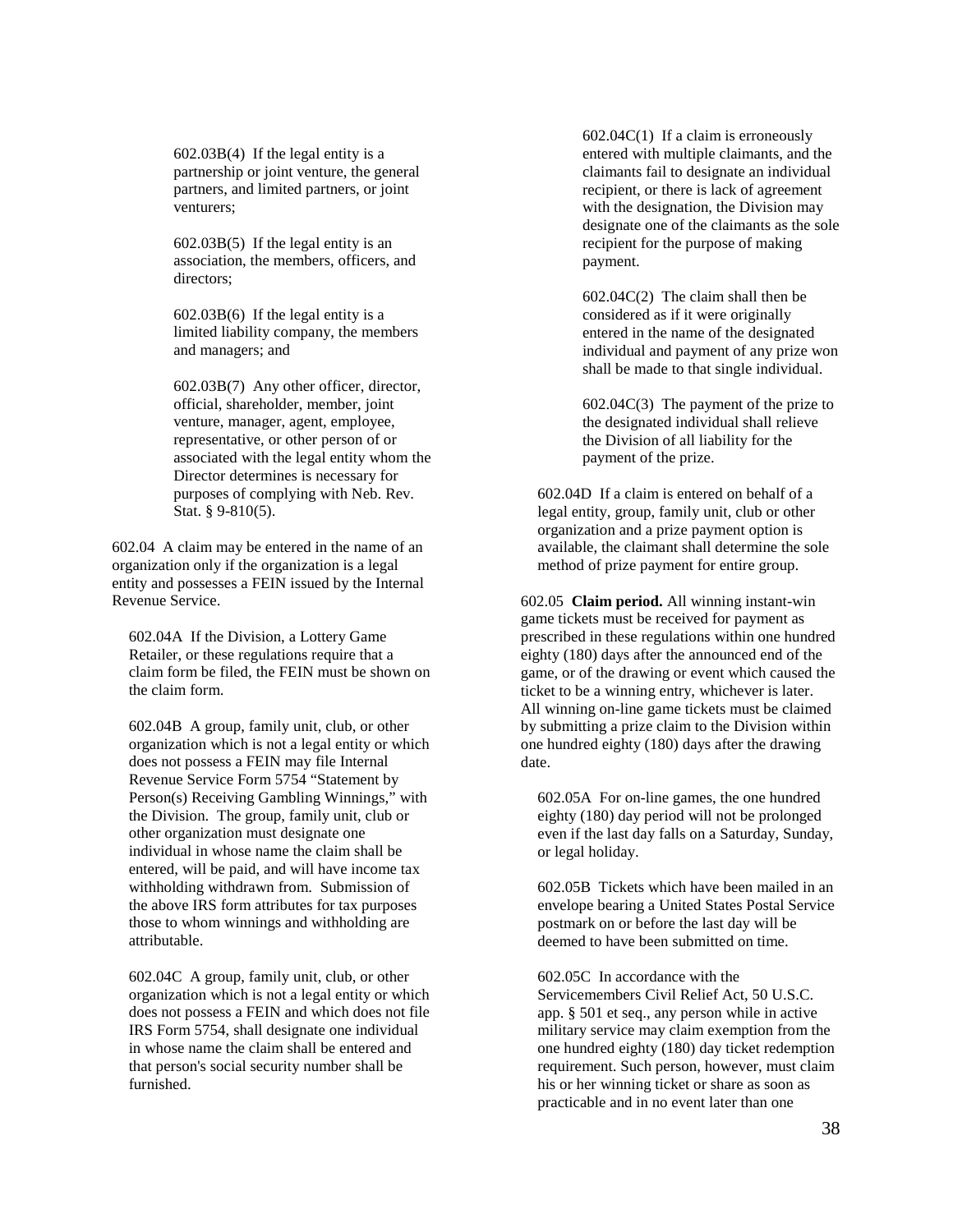hundred eighty (180) days after discharge from active military service.

602.06 **Conditions of filing claim.** The claimant by submitting a claim form agrees to the following provisions:

602.06A The discharge of Nebraska, the Department, its officials, officers and employees of all further liability upon payment of the prize;

602.06B The authorization to use the claimant's name, town of residence, and amount of prize for publicity purposes upon award of the prize;

602.06C If valid claim is not made for a prize payable directly by the lottery by the end of the period, the unclaimed prize money will be handled in the manner provided by these regulations.

602.06D A prize won by a person who purchased or received the winning ticket in violation of these regulations will be treated as an unclaimed prize under these regulations.

602.07 The Division reserves the right to require a claimant of a winning ticket to disclose the location or person from whom the claimant purchased the ticket.

602.08 For any lottery prize in excess of five hundred dollars (\$500), the Division may require the social security number of the purchaser of the winning ticket, even if the purchaser of the winning ticket is not the claimant.

602.09 For any lottery prize in excess of five hundred dollars (\$500), the Division may deny a claim when either the identity of the purchaser of the winning ticket or the chain of custody of the winning ticket has not been established to the satisfaction of the Director.

602.10 **Unclaimed tickets.** Any prize which has been won, but which is not claimed within one hundred eighty (180) days after the announced end of the game, shall be directed according to the discretion of the Director.

602.11 **Signature on tickets.** Unless otherwise provided for in the rules or procedures for a specific game, the claimant shall sign the ticket in the space provided on the ticket and complete and sign a claim form provided by the Division.

602.12 **Void Tickets or Claims.** Any ticket purchased or used to claim a prize in violation of Nebraska or federal law, or purchased in noncompliance with the provisions of the State Lottery Act, these regulations, the game rules, or other rules or directives issued by the Director, Division, or Tax Commissioner shall be void and may not be used to claim any prize.

602.13 **Prize Claim Options Final.** If a prize winner is given an option regarding the method of prize payment, any payment method election becomes final and may not be revoked upon election by the prize winner. Prize winners are solely responsible for any tax consequences from their prize payment elections.

(Sections 9-810 and 9-823, R.R.S. 2012. October 7, 2015.)

# **REG-603 VALIDATION**

603.01 **Validation of tickets.** Winning tickets shall be validated by the retailer or the Division as set out in these regulations or in any other manner which the Division may determine.

603.02 Marking of tickets in any way is prohibited except by a player to claim a prize or by the Division or a Lottery Game Retailer to identify or void a ticket.

603.03 **Ticket not returned.** Once a ticket is validated, the ticket will not be returned to the winner.

603.04 **Validation by Lottery Game Retailer.** Before paying any prize, the Lottery Game Retailer, shall:

603.04A Inspect the ticket to assure that it conforms to each validation criterion listed in these regulations and to any additional criteria the Division may specify; and

603.04B Report to the Division the ticket number, validation code, and validation number of the ticket.

603.05 **Validation of ticket.** To be valid, a lottery ticket must meet all of the validation requirements listed here: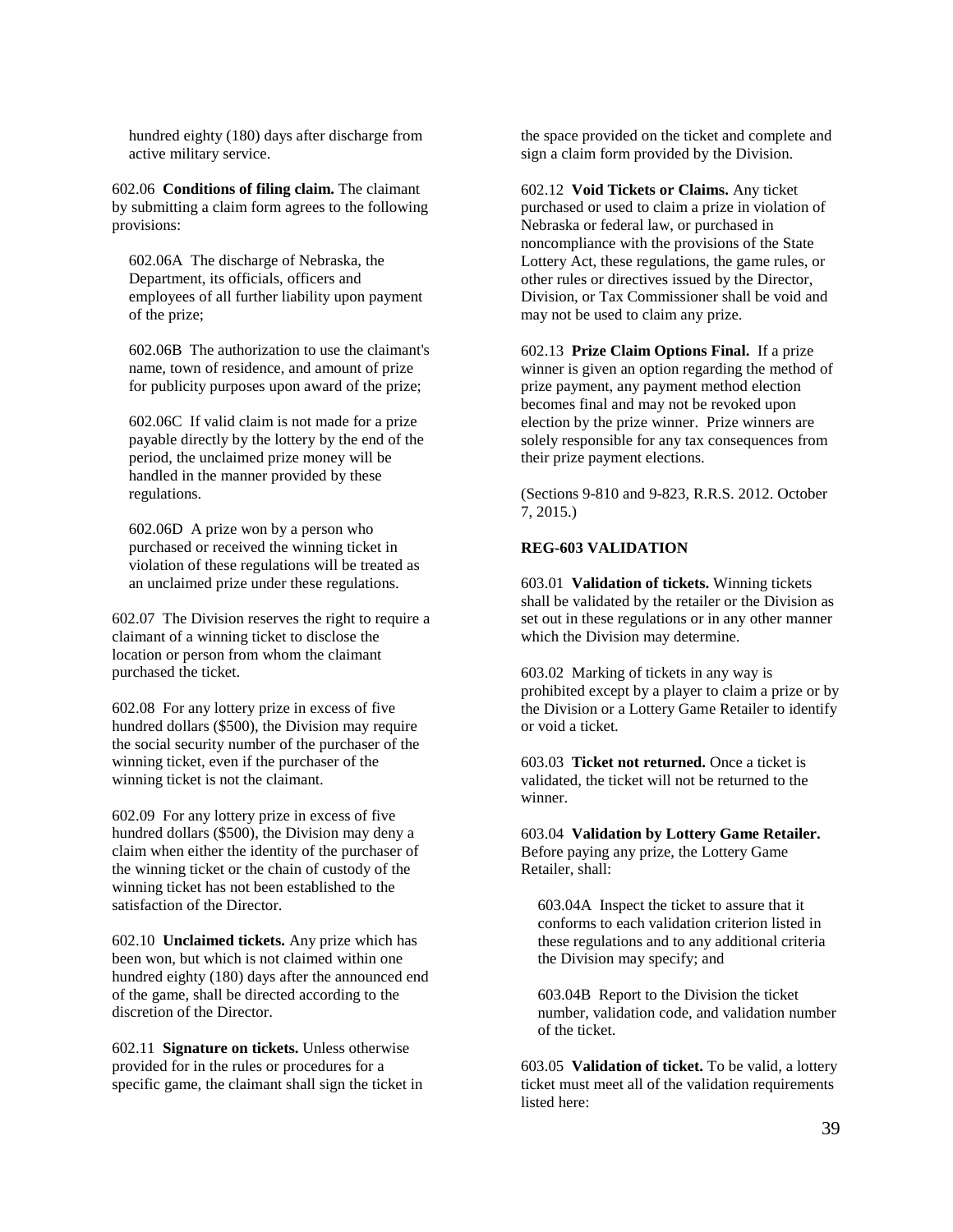603.05A The ticket must have been issued by the Division in an authorized manner;

603.05B The ticket shall not be altered, unreadable, reconstructed, irregular or tampered with in any way;

603.05C The ticket shall not be counterfeit in whole or in part;

603.05D The ticket shall not have been stolen from the Division, a Lottery Contractor, or Lottery Game Retailer, or appear on any list of void or omitted tickets on file with the Division;

603.05E The ticket shall be complete and not blank or partly blank, miscut, misregistered, defective, or printed or produced in error;

603.05F Instant-win tickets shall have exactly one play symbol and exactly one caption under each of the rub-off spots, exactly one ticket number, exactly one validation code, and exactly one validation number. These items shall be present in their entirety, fully legible, right-side up, and not reversed in any manner;

603.05G Each of the symbols must be printed in the appropriate size and font and correspond exactly to the artwork on file at the Division.

603.05H Each of the play symbols on an instant-win ticket must have the caption underneath, and the caption must agree with symbol.

603.05I The validation number of an apparent winning ticket shall appear on the Division's official file of validation numbers of winning tickets provided by the applicable Lottery Contractor . A ticket with that validation number shall not have previously been paid.

603.05J With regard to on-line games, the ticket data must be:

> 603.05J(1) Recorded in the central computer system prior to the drawing;

> 603.05J(2) In agreement with the computer record data in every respect; and

603.05J(3) In the Division's official file of winning tickets, and has not been previously paid.

603.05K The ticket shall pass all additional confidential validation, and security requirements set by the Division.

603.05L A ticket shall be the only valid receipt for claiming a prize. A lottery prize may not be paid without the presentation of a winning ticket. A copy of a ticket or play slip has no pecuniary or prize value and shall not constitute evidence of ticket purchase or of numbers selected.

603.05M The ticket must be issued, played, redeemed and otherwise be in compliance with all provisions of state and federal law, these regulations, and all applicable game rules and procedures.

603.06 **Invalid tickets.** A ticket which does not pass all the validation requirements listed in these regulation and any validation requirements contained in the procedure for its game is invalid. An invalid ticket is not eligible for any prize.

603.06A The Division may replace an invalid ticket with an unplayed ticket from the same or another game. If a defective ticket is purchased, the Division's only liability or responsibility shall be to replace the defective ticket with an unplayed ticket from the same or another game or to refund the purchase price, at the Division's option.

603.07 **Mutilated or damaged tickets.** If a ticket is partially mutilated or if the ticket is not intact but can still be validated by other validation tests, the Division may pay the prize for that ticket.

(Sections 9-810 and 9-823, R.R.S. 2012. October 7, 2015.)

## **REG-604 PAYMENTS**

604.01 **Lottery Game Retailers.** Lottery Game Retailers are required to make payments of prizes of five hundred (\$500) or less for any winning ticket. Lottery Game Retailers are prohibited from paying any prize exceeding five hundred dollars (\$500).

604.02 **Retailers Prize Payment Procedures.**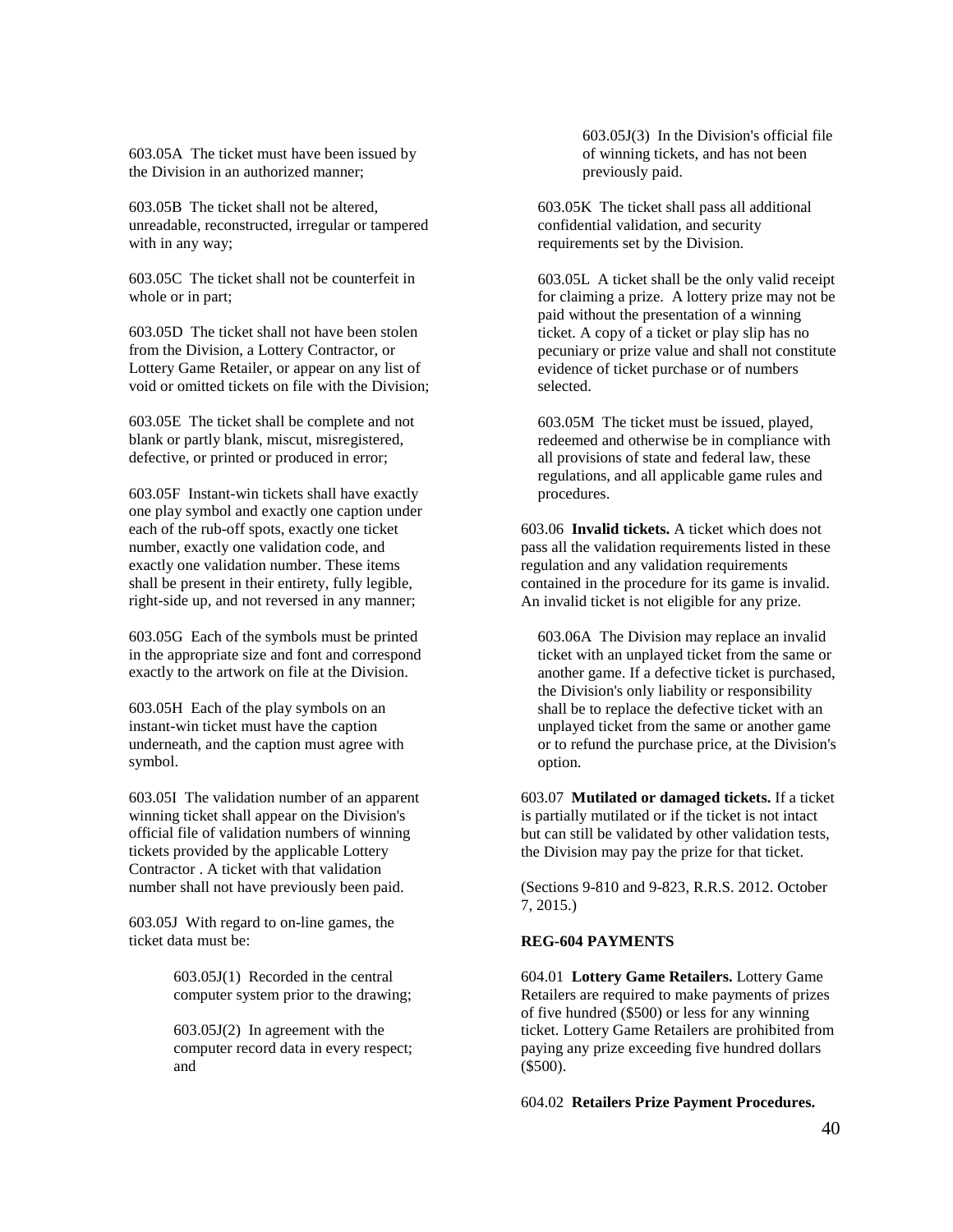604.02A Before paying a prize claim, the Lottery Game Retailer shall validate the winning ticket.

> 604.02A(1) Lottery Game Retailers who pay prizes without validating the ticket do so at their own financial risk. The Division shall not reimburse Lottery Game Retailers for prize claims paid in error.

604.02B If the Lottery Game Retailer is unable to validate a winning ticket, the retailer shall provide the ticket holder with a Division claim form and instruct the ticket holder on how to file a claim with the Division.

604.02C After a winning ticket is validated and signed by the ticket holder, the Lottery Game Retailer shall physically void the ticket to prevent it from being redeemed more than once. The manner of voiding the ticket will be prescribed by the Division.

604.02D Lottery Game Retailers may pay cash prizes in cash, by certified check, cashier's check, business check, or money order, or by any combination of these methods.

> 604.02D(1) If payment of a prize by a check presented to a claimant by a Lottery Game Retailer is denied for any reason, the Lottery Game Retailer is subject to the same service charges, interest, and penalty provisions that would apply if the check were made payable to the Division.

> 604.02D(2) A claimant whose prize check is denied shall notify the Division to obtain the prize.

604.02E Lottery Game Retailers shall pay claims for five hundred dollars (\$500) or less during all normal business hours, unless otherwise directed by the Division.

604.02F Prize claims shall be paid only at the location specified in the agreement.

604.02G Lottery Game Retailers shall redeem "free ticket" prizes or coupons as indicated in the rules of the game or promotion.

604.03 The Division shall reimburse a Lottery Game Retailer for prizes paid within one hundred eighty (180) days after a game ends.

604.04 A Lottery Game Retailer shall pay prizes up to an amount not in excess of five hundred dollars (\$500) won on tickets validated and determined by the Division to be official prize winners, regardless of where the tickets were sold.

604.05 **Payment delays.** The Division may refrain from making payment of the prize under Reg-503, Disputes.

604.06 **Payment of prizes.** The Division shall validate the winning ticket claim according to the procedures contained in these regulations.

604.06A If the claim is not valid, the Division shall notify the ticket holder promptly.

604.06B If the claim is mailed to the Division, a warrant for the prize amount, or the amount required to be paid, shall be mailed to the winner.

604.06C If the claim is presented in person, a warrant for the prize amount less applicable setoffs may be presented to the bearer.

604.07 No prize shall be paid unless the ticket and the claim form, if required, are properly completed and all required information is provided.

604.08 **Payment by Division.** The Division may pay prizes whenever the Lottery Game Retailer is unable to validate a claim, the prize exceeds five hundred dollars (\$500), or whenever a claim is filed with the Division. The Division shall establish policies for paying prizes including "free ticket" prizes.

604.09 **One prize per ticket.** The Division may specify on the ticket or within the rules or procedures for a game that a ticket will only receive one prize. Any lottery ticket bearing the words "only one prize per ticket" shall entitle the ticket holder only to the largest of any prizes won by virtue of ownership of such ticket.

604.09A Any smaller prize that has been paid prior to the awarding of a larger prize, shall be deducted from the larger prize before the larger prize is paid.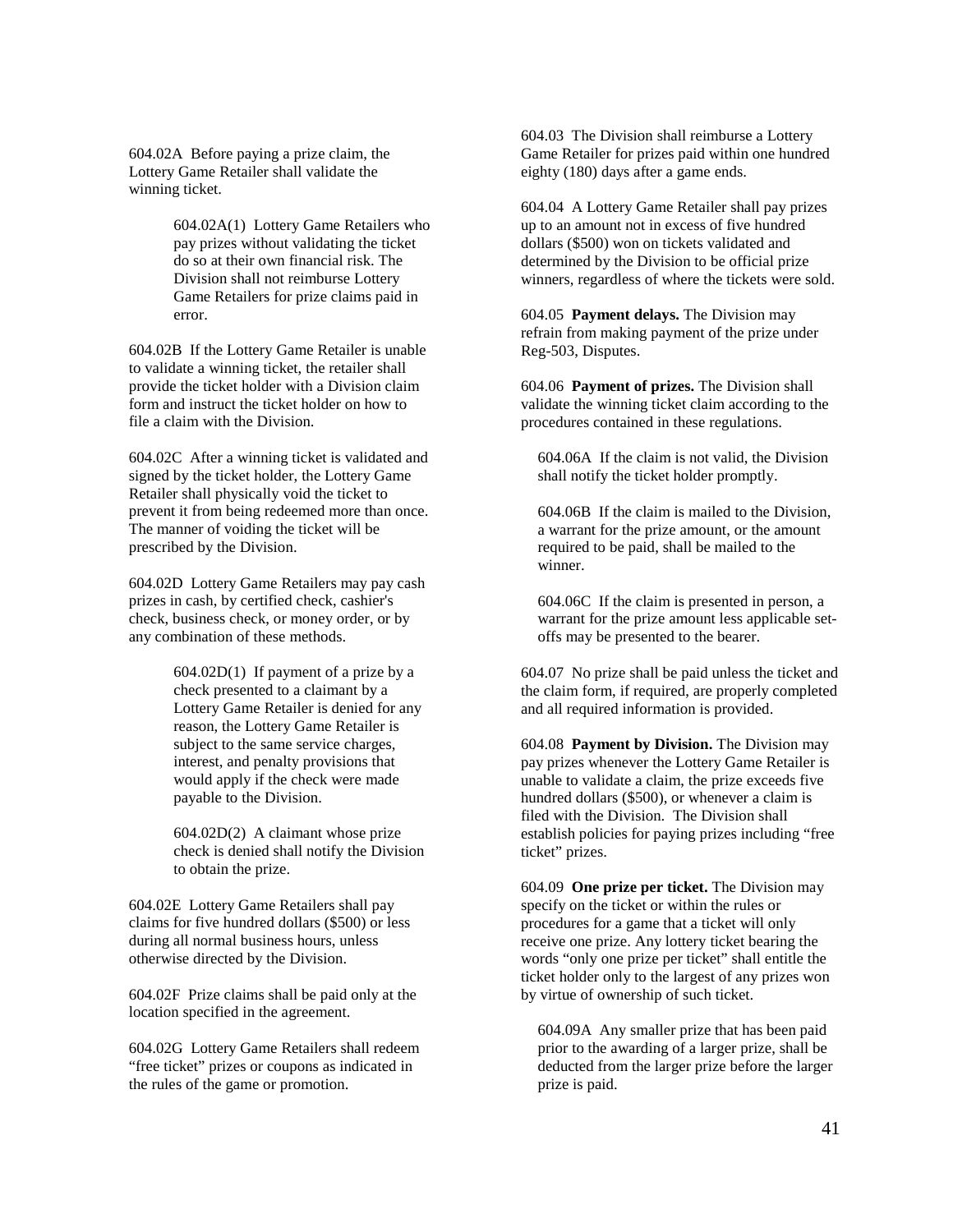604.10 **Payments in installments.** Unless the rules or procedures for any specific game provide otherwise, any cash prize of more than one hundred thousand dollars, (\$100,000), will be paid in multiple payments over time. The schedule of payments shall be designed to pay the winner equal dollar amounts in each year, with the exception of the first year, until the total payments equal the prize amount less applicable set-offs . Except as provided in the specific game rules or procedures, no schedule of payments shall exceed twenty (20) years nor shall the payments be less than fifty thousand dollars (\$50,000) a year.

604.10A Unless the rules or procedures for any specific game provide otherwise, when a prize or share is to be paid in installments, the Division may round the actual amount of the prize or share to be paid in the subsequent years to the nearest \$1,000 to facilitate purchase of an appropriate funding mechanism. The first payment shall be determined by subtracting the amount of the subsequent payments from the total prize.

604.10B If a specific game provides for split prizes or subsequent to appropriate judicial order requiring split payment of prizes, when prizes are split and more than one person is receiving payment of the prize, each payment that would have been received by a single winner may be split, or the period of time over which payments will be made, may be reduced to facilitate the purchase of an appropriate funding mechanism.

> 604.10B(1) The Division may determine the amounts payable in any year by using the total amount of the prize to be paid, rather than the amounts of the shares of the prize.

604.10C Except as otherwise indicated in a specific game's rules, if a prize is advertised as payable for the life of the winner, only an individual may claim the prize. If a claim is filed on behalf of a group, company, corporation, or any other type of organization, the life of the claim shall be as indicated in these regulations or as established in the game rules.

604.11 If the Division decides to pay all or a part of a prize in the form of installments over a period of years, the Division shall provide for the

payment of all installments by a method established in these regulations, as set out in the game rules or as otherwise determined by the Director:

604.12 Interest is not due on payments made in subsequent years. The total payments made shall total the face amount of the prize less applicable set-offs.

604.13 **Set-offs when a Legal Entity is a Lottery Prize Claimant.** If a legal entity claims a lottery prize under Reg-602.03, and any person for whom social security numbers or taxpayer identification numbers are required pursuant to Reg-602.03B(1) through 602.03B(7) is identified as having an outstanding state tax liability or as owing a debt as defined in Neb. Rev. Stat. § 77-27,161, the Division will credit the lottery prize against such tax liability or debt in the manner prescribed by Neb. Rev. Stat. § 9-810(5).

604.13A If the person who purchased the winning ticket (the purchaser) is identified as having such tax liability or debt, the Division will credit the lottery prize against such tax liability or debt in the manner prescribed by Neb. Rev. Stat. § 9-810(5), unless the purchaser has donated the winning ticket to the legal entity, does not retain any share or claim to the lottery prize, and would not otherwise be required to provide a social security number or taxpayer identification number to the Division pursuant to Reg-602.03B(1) through 602.03B(7).

604.13B If more than one person is identified as having such liability or debt, the Division will credit the lottery prize against such liabilities or debts in its sole discretion.

604.14 **Set-offs for Non-Cash Lottery Prizes.** If a winner of a non-cash lottery prize in excess of five hundred dollars (\$500) in value is identified as having an outstanding state tax liability or as owing a debt as defined in Neb. Rev. Stat. § 77- 27,161, then, except as provided in Reg-604.14B, the Division will credit the value of the non-cash prize against the value of the state tax liability or certified debt, or both. The balance of the value of the non-cash prize if any, less the withholding of any applicable state or federal tax, will then be paid to the winner and the non-cash prize will be forfeited.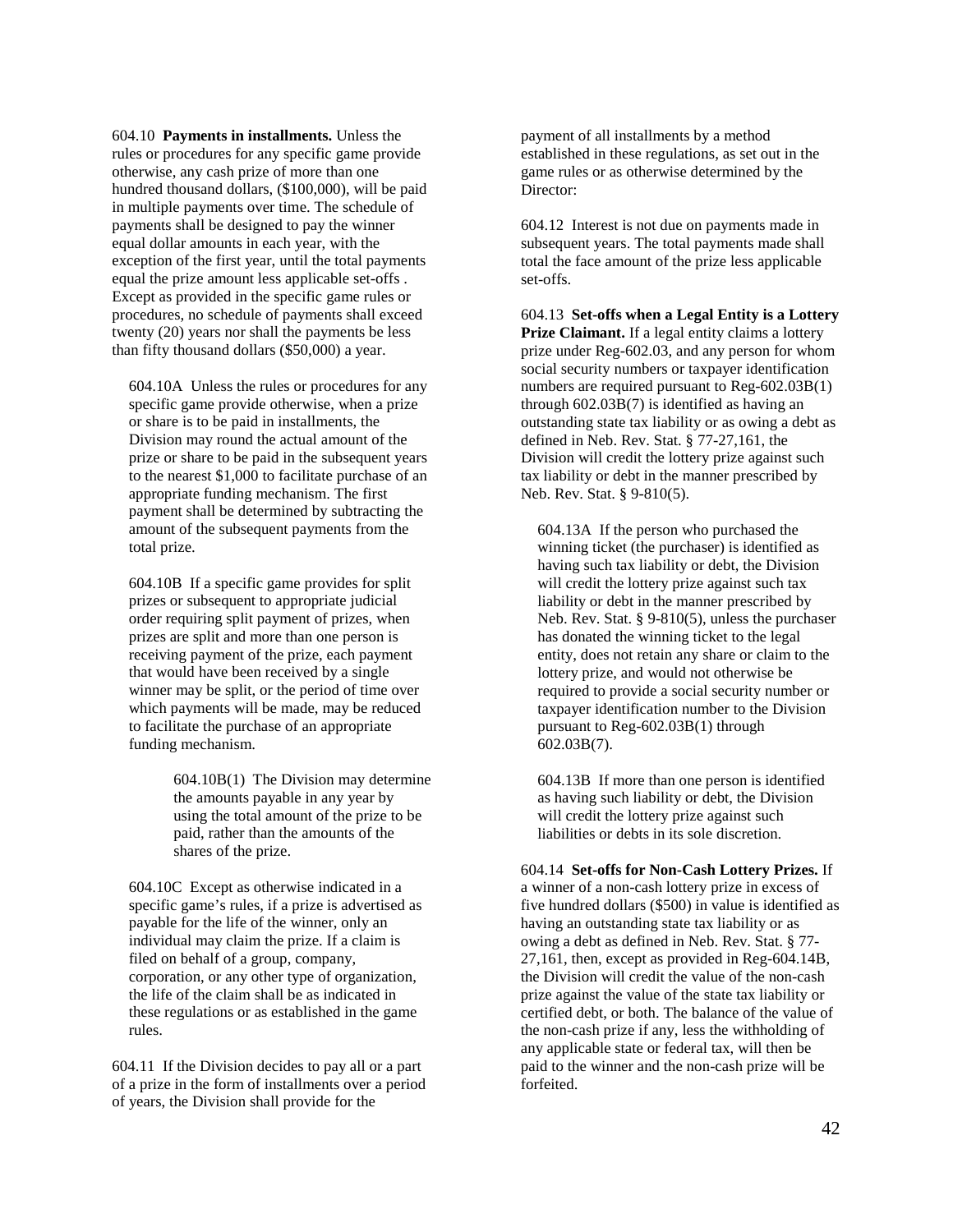604.14A The value of the non-cash lottery prize will be determined by the Division in its sole discretion, which amount will not be subject to appeal by the prize winner. In determining the value of the non-cash prize, the Division shall not include the value of any state or federal tax that would have been remitted on behalf of the winner in conjunction with the non-cash prize.

604.14B If, within five (5) business days of the date of presenting the claim to the Division, the winner pays the full amount of the state tax liability or certified debt, and evidence of such payment is established to the satisfaction of the Division, the winner will receive the non-cash lottery prize.

604.14C The winner of the non-cash lottery prize may waive the right to pay the tax liability or certified debt within five (5) business days as established in 604.14B.

(Sections 9-810 and 9-823, R.R.S. 2012. October 7, 2015.)

## **REG-605 GRAND PRIZES**

605.01 **Grand Prize Events.** Any instant-win ticket game may include a grand prize or jackpot event. The game rules or procedures will include the amount of the prize or prizes, or the manner in which the amount of the prizes will be determined, the qualification criteria for participation in the grand prize or jackpot, and the manner of determining the winner.

605.02 **Special drawings.** The Division may establish special drawings, promotional prize drawings, bonuses, or additional prizes either independently of or concurrently with the operation of the Division.

605.02A The nature and number of prizes will be determined by the Division.

605.02B The drawing for promotional prizes may be held independently of the regular grand prize or jackpot drawings or may be incorporated with those drawings.

605.02C Guidelines for the conduct of special drawings, promotional prize drawings, bonuses, or additional prizes shall be

established by the Division prior to the drawing date.

605.03 **Conduct of drawings.** The following guidelines will be used in the conduct of drawings for grand prizes and jackpot drawings.

605.03A Entrants in the event shall be selected from tickets which meet the criteria stated in specific game rules or procedures.

> 605.03A(1) If, after the event is held, the Division determines that a ticket should have been entered into the event, the Division may place that ticket into a drawing for the next equivalent game or drawing. The opportunity for a drawing in the future game is the extent of the Division's liability and the ticket holder's only remedy for the omission.

605.03B Participation in the drawings shall be limited to those tickets which are actually received and validated by the Division on or before the date announced by the Division.

605.03C The Division shall determine the dates, times, and procedures for selecting grand prize or jackpot winners for each drawing.

> 605.03C(1) The proceedings for selection of the winners shall be open to members of the news media and to either the general public or entrants or both.

> 605.03C(2) The proceedings shall be witnessed by an independent certified public accountant. The equipment shall be inspected by the independent certified public accountant and an employee or agent of the Division both before and after the drawing.

> 605.03C(3) The independent certified public accountant shall have received their certificate from the Nebraska Board of Accountancy.

605.03C(4) The proceedings shall be recorded on video tape with an audio track, and may be broadcast as determined by the Division.

605.04 The Division may postpone any drawing to a certain date and publicize the postponement if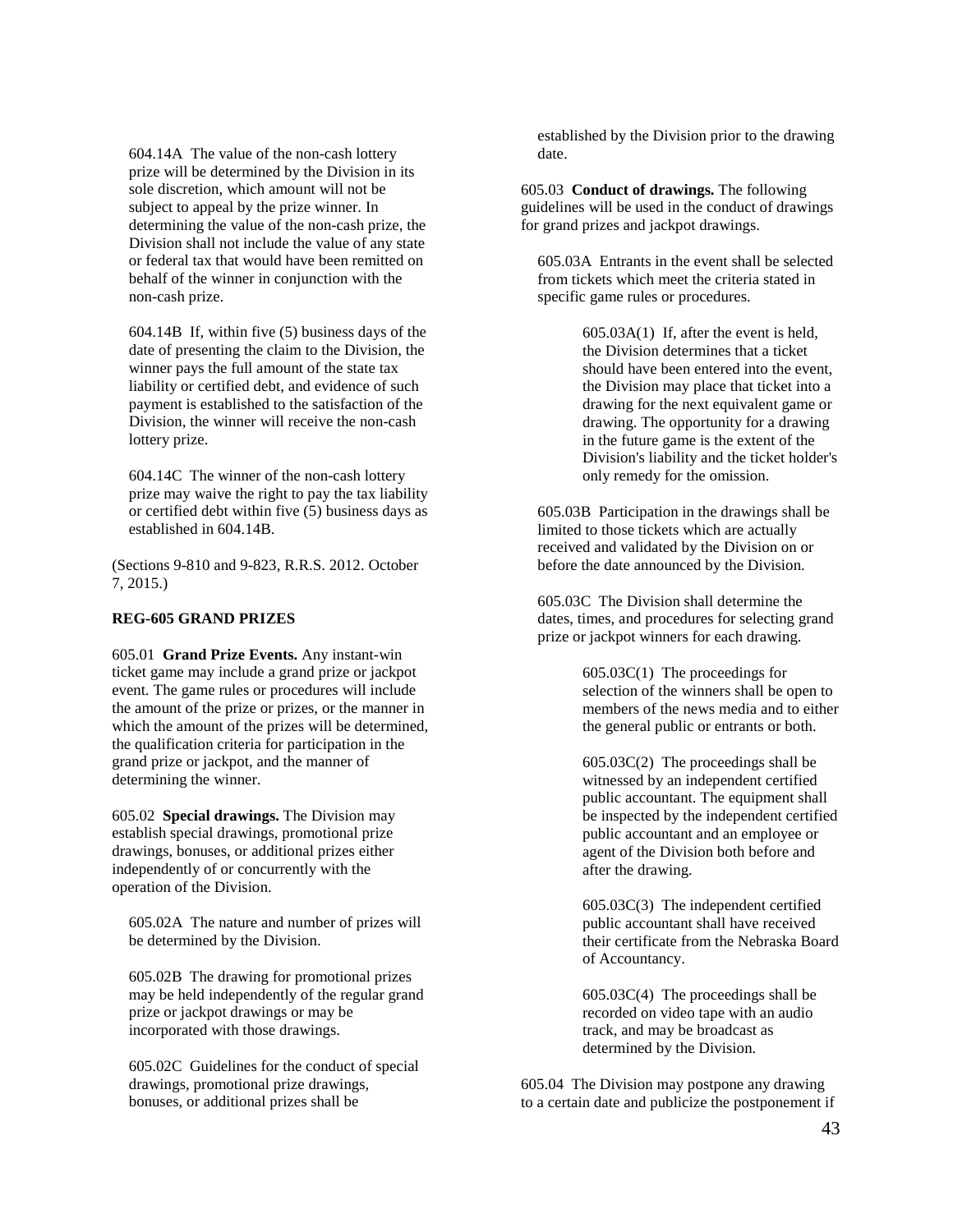it determines that the postponement will serve and protect the public interest.

605.05 Any finalist in a drawing who intentionally or unintentionally touches or otherwise interferes with any drawing equipment shall receive only the smallest prize available in the drawing if all participants in the drawing will receive a prize. If some participants will not receive a prize, the finalist who interferes will not receive any prize.

605.05A Any direct or indirect action which is initiated by the finalist and which in any manner alters or affects the natural functioning of the drawing equipment shall constitute interference.

605.06 Drawings in an instant-win game, other than grand prize or run-off drawings shall not be held more frequently than once a week.

605.07 On-line drawings shall be conducted according to the specific on-line game rules and procedures.

(Sections 9-810 and 9-823, R.R.S. 2012. October 7, 2015.)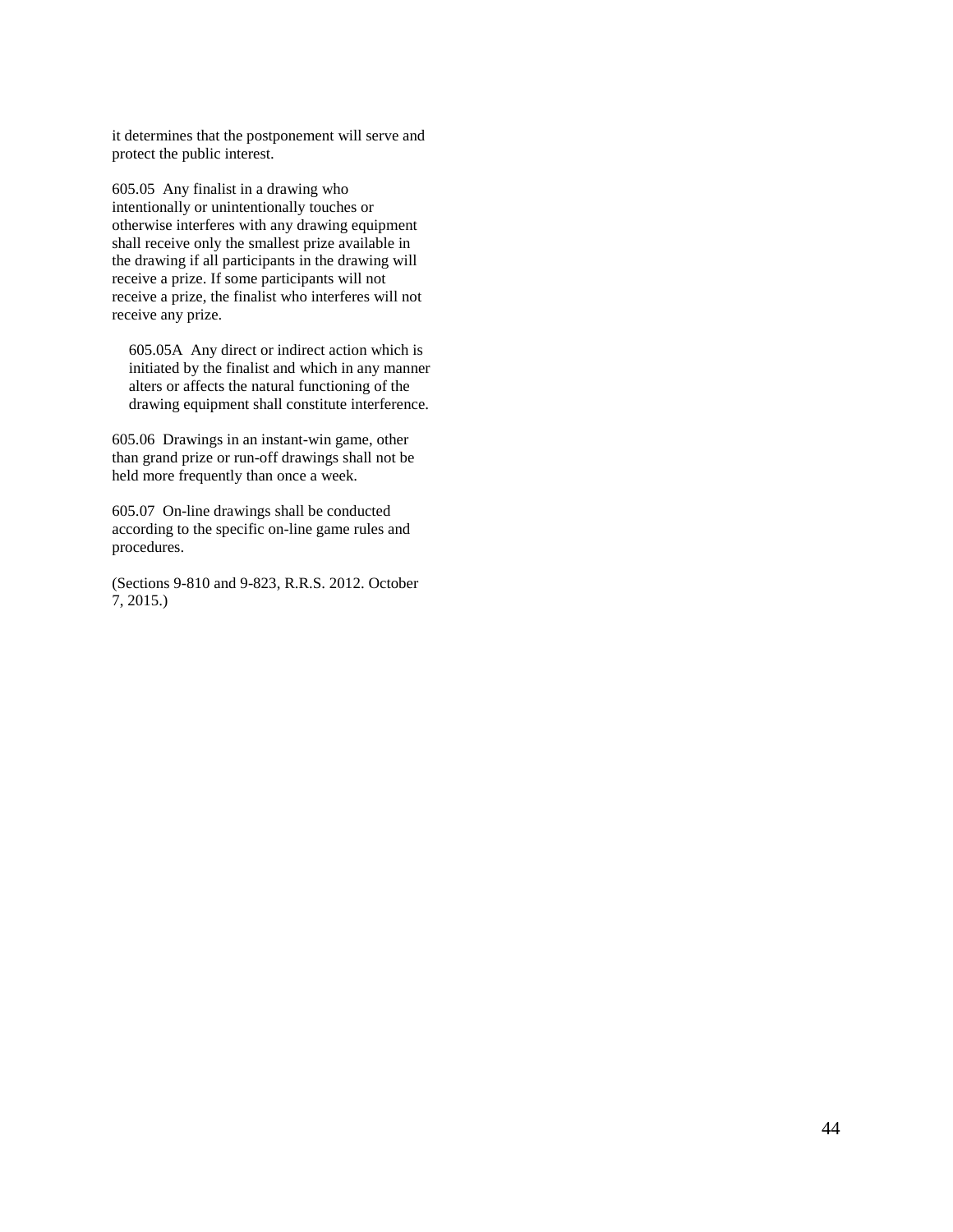## **CHAPTER 700-POWERBALL**

#### **REG-701 GAME DESCRIPTION**

701.01 **General.** Powerball is a five (5) out of sixty-nine  $(69)$  plus one  $(1)$  out of twenty-six  $(26)$ numbers on-line lottery game, which pays the Grand Prize, at the election of the player made the day of or within sixty days after the player is entitled to the prize, either on an annuitized parimutuel basis or as a cash lump sum payment of the total cash held for this prize pool on a parimutuel basis. Except as provided in these regulations, all other prizes are paid on a set cash basis. Powerball Winning Numbers applicable to determine Powerball prizes will be determined in the Powerball Drawing event. The Drawing Procedures shall include procedures for randomly selecting the Powerball game Winning Numbers and the Power Play multiplier.

To play Powerball, a player shall select (or computer pick) five (5) different numbers, between one (1) and sixty-nine (69) and one (1) additional number from one (1) through twenty-six (26). The additional number may be the same as one of the first five numbers selected by the player.

Powerball tickets shall be purchased from a terminal operated by a Lottery Game Retailer. Each play costs two dollars (\$2). The player shall select a set of five numbers and one additional number by communicating the six (6) numbers to the Lottery Game Retailer, or by hand marking six (6) numbered squares in any one game play area on a play slip and submitting the play slip to the Lottery Game Retailer, or by requesting a computer "quick pick" from the Lottery Game Retailer. The Lottery Game Retailer will then issue a Powerball ticket, via the terminal, containing the selected set or sets of numbers, each of which constitutes a Powerball game play.

701.02 **Claims.** A Powerball ticket (subject to the validation requirements set forth in Reg-705 (Powerball Ticket Validation)) shall be the only proof of a Powerball game play or plays and the submission of a winning Powerball ticket to the issuing party lottery or its authorized Lottery Game Retailer shall be the sole method of claiming a prize or prizes. A play slip has no pecuniary or prize value and shall not constitute evidence of a Powerball ticket purchase or of numbers selected.

701.03 **Cancellations Prohibited.** A Powerball ticket may not be voided or canceled by returning the Powerball ticket to the selling Lottery Game Retailer or to the Division, including Powerball tickets that are printed in error. No Powerball ticket that can be used to claim a prize shall be returned to the Division for credit. Powerball tickets accepted by Lottery Game Retailers as returned tickets will remain charged to the Lottery Game Retailer's account. Ownership of the tickets is in bearer form until the ticket is signed on the reverse side. Lottery Game Retailers who accept unsigned Powerball tickets as returned tickets and who cannot re-sell those tickets shall be deemed the owners of those tickets.

701.04 **Player Responsibility.** It shall be the sole responsibility of the player to verify the accuracy of the Powerball game play or plays and other data printed on the Powerball ticket. The placing of Powerball plays is done at the player's own risk through the on-line Lottery Game Retailer who is acting on behalf of the player in entering the Powerball play or plays.

701.05 **Entry of Plays.** Plays may only be entered manually using the lottery terminal keypad or by means of a play slip as approved by the Division. A Lottery Game Retailer shall not permit the use of play slips that are not approved by the Division. Lottery Game Retailers shall not permit any device to be physically or wirelessly connected to an online lottery terminal to enter plays, except as approved by the Division.

701.06 **Drawings.** Drawings shall be held at the times and places established by the MUSL Powerball Product Group and the results shall be subsequently announced to the public.

701.06A The Director shall determine the time for the end of sales prior to the drawings. Online terminals shall not process on-line tickets for that drawing after the time established by the Director.

701.06B The MUSL Powerball Product Group and Division shall designate the type of drawing equipment to be used and shall establish drawing procedures to randomly select the winning combination and to ensure the integrity of the drawing process.

(Sections 9-803 and 9-823, R.R.S. 2012. October 7, 2015.)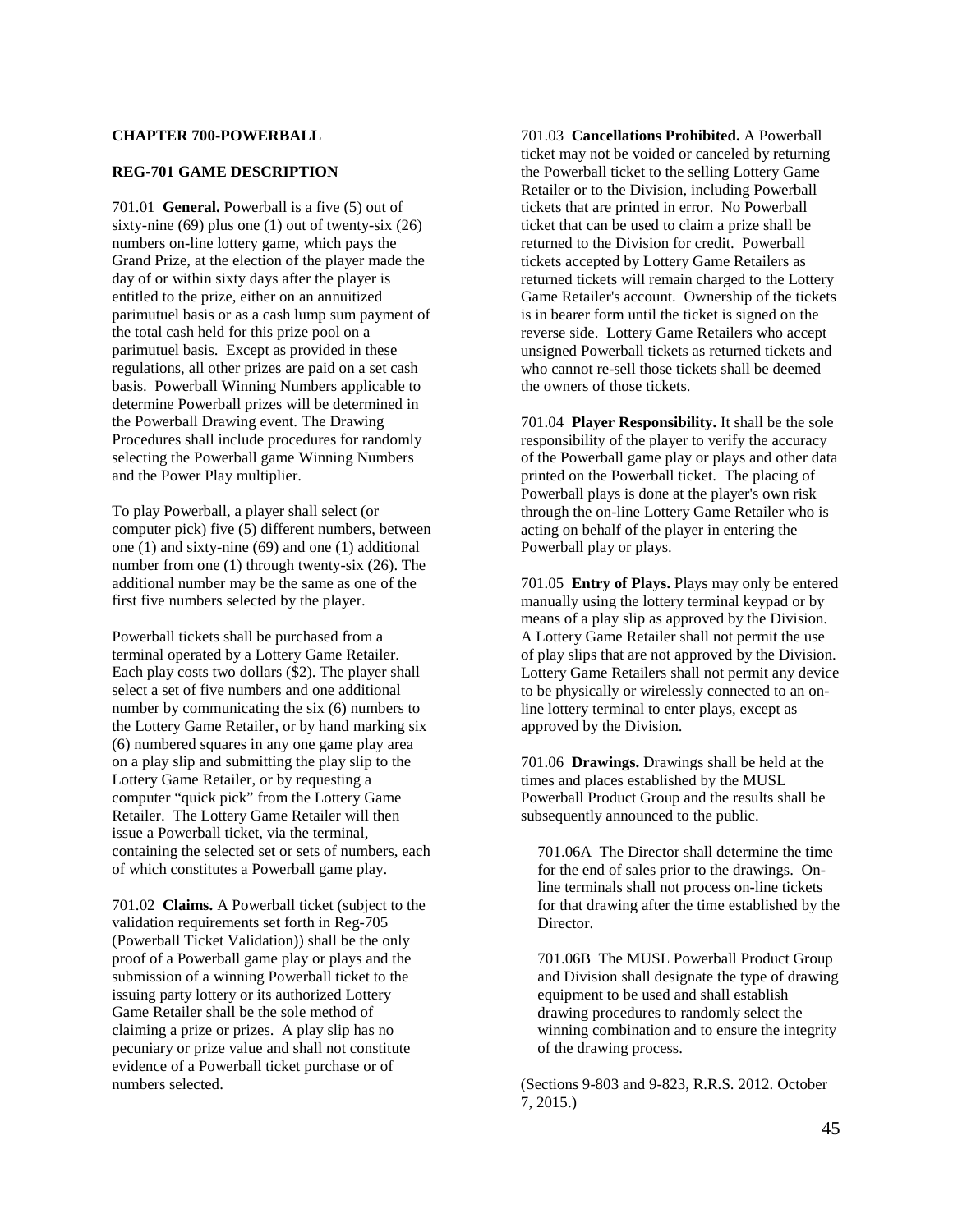## **REG-702 Powerball PRIZE POOL**

702.01 **Prize Pool.** The prize pool for all prize categories shall consist of fifty percent (50%) of each drawing period's sales, including any specific statutorily-mandated tax of a selling lottery to be included in the price of a lottery ticket, and including contributions to the prize pool accounts and prize reserve accounts.

# **702.02 Powerball Prize Pool Accounts and Prize Reserve Accounts.**

The MUSL Powerball Product Group shall set the contribution rates to the prize pool and to one or more prize reserve or pool accounts established by this rule.

702.02A The following prize reserve accounts for the Powerball game are hereby established:

> 702.02A(1)the Prize Reserve Account (PRA), which is used to guarantee the payment of valid, but unanticipated, Grand Prize claims that may result from a system error or other reason; and

702.02A(2)the Set Prize Reserve Account (SPRA), which is used to fund deficiencies in low-tier Powerball prize payments (subject to the limitations of these regulations).

702.02B The following prize pool accounts for the Powerball game are hereby established:

> 702.02B(1)the Grand Prize Pool, which is used to fund the current Grand Prize;

702.02B(2)the Set Prize Pool (SPP), which is used to fund the Set Prizes. The SPP shall hold the temporary balances that may result from having fewer than expected winners in the Set Prize (aka low-tier prize) categories. The source of the SPP is the Party Lottery's weekly prize contributions less actual Set Prize liability;

702.02B(3)the Set-Aside Pool (SAP), which is used to fund the payment of the awarded minimum starting annuity Grand Prizes and minimum annuity Grand Prize increase, if necessary (subject to the limitations in these

regulations), as may be set by the MUSL Powerball Product Group; and

702.02B(4)the Grand Prize Carry Forward Pool (GPCFP), which is used to fund the starting minimum annuity Grand Prize, as may be set by the MUSL Powerball Product Group, if such funds are available, and if sales do not fund the Grand Prize.

702.02C The above prize reserve accounts, the GPCFP and the SAP shall have maximum balance amounts or balance limiter triggers that are set by the Product Group and are detailed in the Comments to this Rule.

The maximum balance amounts and balance limit triggers are subject to review by the MUSL Board Finance and Audit Committee. The Finance and Audit Committee shall have two weeks to state objections, if any, to the approved maximum balance amounts or balance limiter triggers. Approved maximum balance amounts or balance limiter triggers shall become effective no sooner than two weeks after notice is given to the Finance and Audit Committee and no objection is stated or sooner if the Committee affirmatively approves the maximum balance amounts or balance limiter triggers. The Group may appeal the Committee's objections to the full Board. Group approved changes in the maximum balance amounts or balance limiter triggers set by the MUSL Powerball Product Group shall be effective only after the next Grand Prize win.

702.02D The maximum contribution rate to the Grand Prize Pool shall be 68.0131% of the prize pool (34.0066% of sales).

An amount up to five percent (5%) of a Party Lottery's sales shall be deducted from a Party Lottery's Grand Prize Pool contribution and placed in trust in one or more prize pool accounts and prize reserve accounts held by the MUSL Powerball Product Group (hereinafter the "prize pool and reserve deduction") at any time that the prize pool accounts and Party Lottery's share of the prize reserve accounts(s) is below the amounts designated by the MUSL Powerball Product Group.

An additional amount up to twenty percent (20%) of a Party Lottery's sales shall be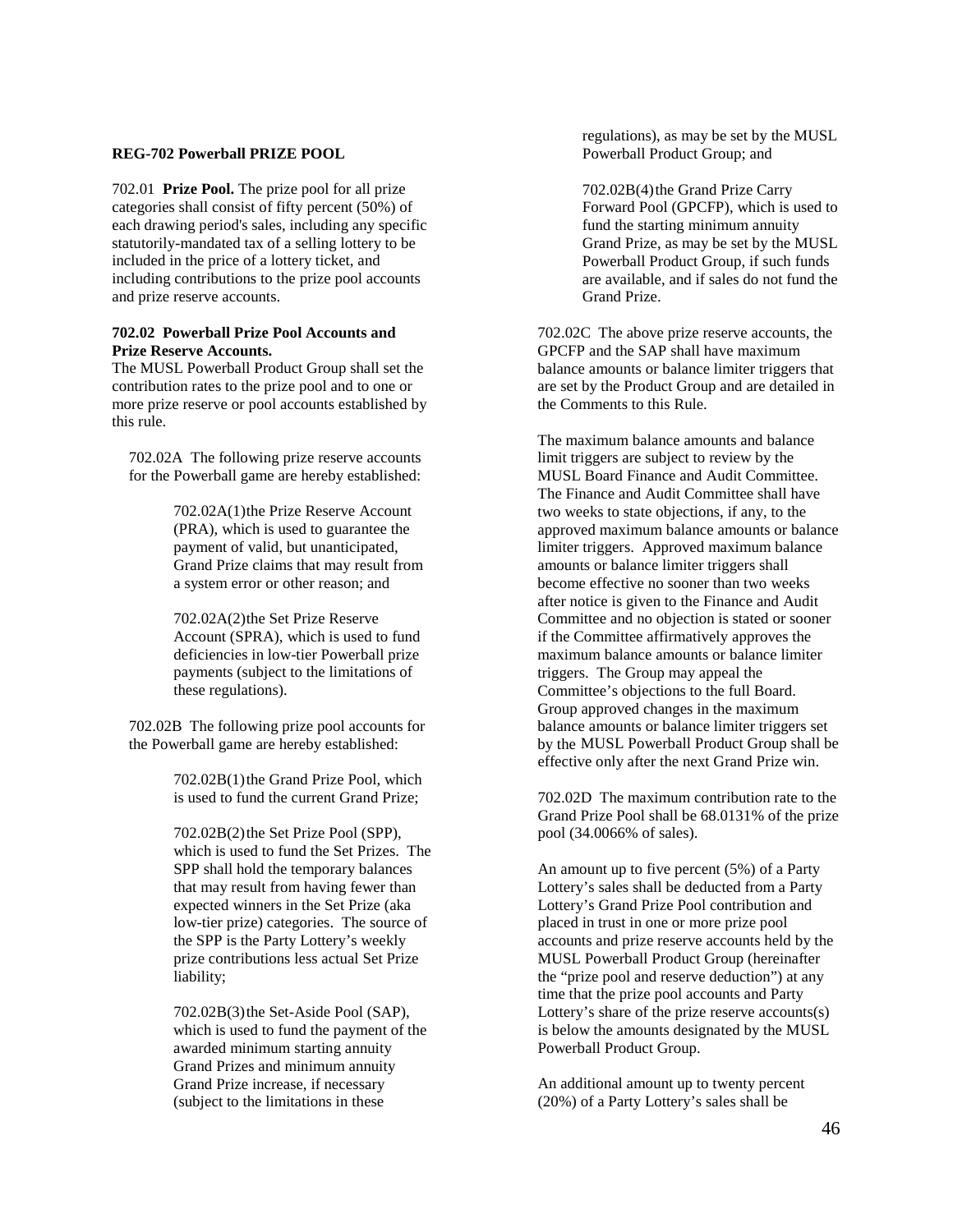deducted from a Party Lottery's Grand Prize Pool contribution and placed in trust in the GPCFP to be held by the MUSL Powerball Product Group at a time as determined by the MUSL Powerball Product Group.

702.02E The MUSL Powerball Product Group may determine to expend all or a portion of the funds in the Powerball prize pool accounts (except the Grand Prize Pool account and the GPCFP) and the prize reserve accounts:

> 702.02E(1) for the purpose of indemnifying the Party Lotteries and Licensee Lotteries in the payment of prizes to be made by the Selling Lotteries; and

702.02E(2) for the payment of prizes or special prizes in the game, limited to prize pool and prize reserve contributions from lotteries participating in the special prize promotion, subject to the approval of the Board's Finance & Audit Committee or that Committee's failure to object after given two weeks' notice of the planned action, which actions may be appealed to the full Board by the MUSL Powerball Product Group.

The GPCFP may only be expended to fund the starting minimum annuity Grand Prize.

702.02F The prize reserve shares of a Party Lottery may be adjusted with refunds to the Party Lottery from the prize reserve account(s) as may be needed to maintain the approved maximum balance and sales percentage shares of the Party Lotteries.

702.02G A Party Lottery may contribute to its sales percentage share of prize reserve accounts over time, but in the event of a draw down from the reserve account, a Party Lottery is responsible for its full sales percentage share of the account, whether or not it has been paid in full.

702.02H Any amount remaining in the Powerball prize pool accounts or prize reserve accounts when the MUSL Powerball Product Group declares the end of the game shall be returned to the lotteries participating in the

accounts after the end of all claim periods of all Selling Lotteries, carried forward to a replacement game, or otherwise expended in a manner at the election of the individual Members of the MUSL Powerball Product Group in accordance with jurisdiction statute.

702.03 **Expected Prize Payout Percentages.** The Grand Prize payout shall be determined on a parimutuel basis. Except as otherwise mandated by law, executive order, or rule promulgated by an authority superior to the Division or provided in these regulations, all other Powerball prizes awarded shall be paid as set cash prizes. All prize payouts are made with the following expected prize payout percentages, although the prize payout percentage per draw may vary:

| Number of Matches<br>Per Play                               | Prize Payment      | Prize Pool %<br>Allocated to Prize |
|-------------------------------------------------------------|--------------------|------------------------------------|
| All $(5)$ of first set<br>Plus $(1)$ of second set          | <b>Grand Prize</b> | 68.0131%*                          |
| All (5) of first set $&$ none $$1,000,000$<br>of second set |                    | 8.5558%                            |
| Any $(4)$ of first set<br>Plus (1) of second set            | \$50,000           | 5.4757%                            |
| Any $(4)$ of first set<br>& none of second set              | \$100              | 0.2738%                            |
| Any $(3)$ of first set<br>Plus $(1)$ of second set          | \$100              | 0.6899%                            |
| Any $(3)$ of first set<br>& none of second set              | \$7                | 1.2074%                            |
| Any $(2)$ of first set<br>Plus $(1)$ of second set          | \$7                | 0.9981%                            |
| Any $(1)$ of first set<br>Plus $(1)$ of second set          | \$4                | 4.3489%                            |
| None of first set<br>Plus $(1)$ of second set               | \$4                | 10.4373%                           |

\* The maximum contribution rate may include contributions to reserves and pools as described in these regulations.

702.03A Prize money allocated to the Grand Prize category shall be divided equally by the number of plays winning the Grand Prize.

702.03B **Powerball Set Prize Pool Carried Forward.** For Party Lotteries, the Powerball SPP (for cash prizes of one million dollars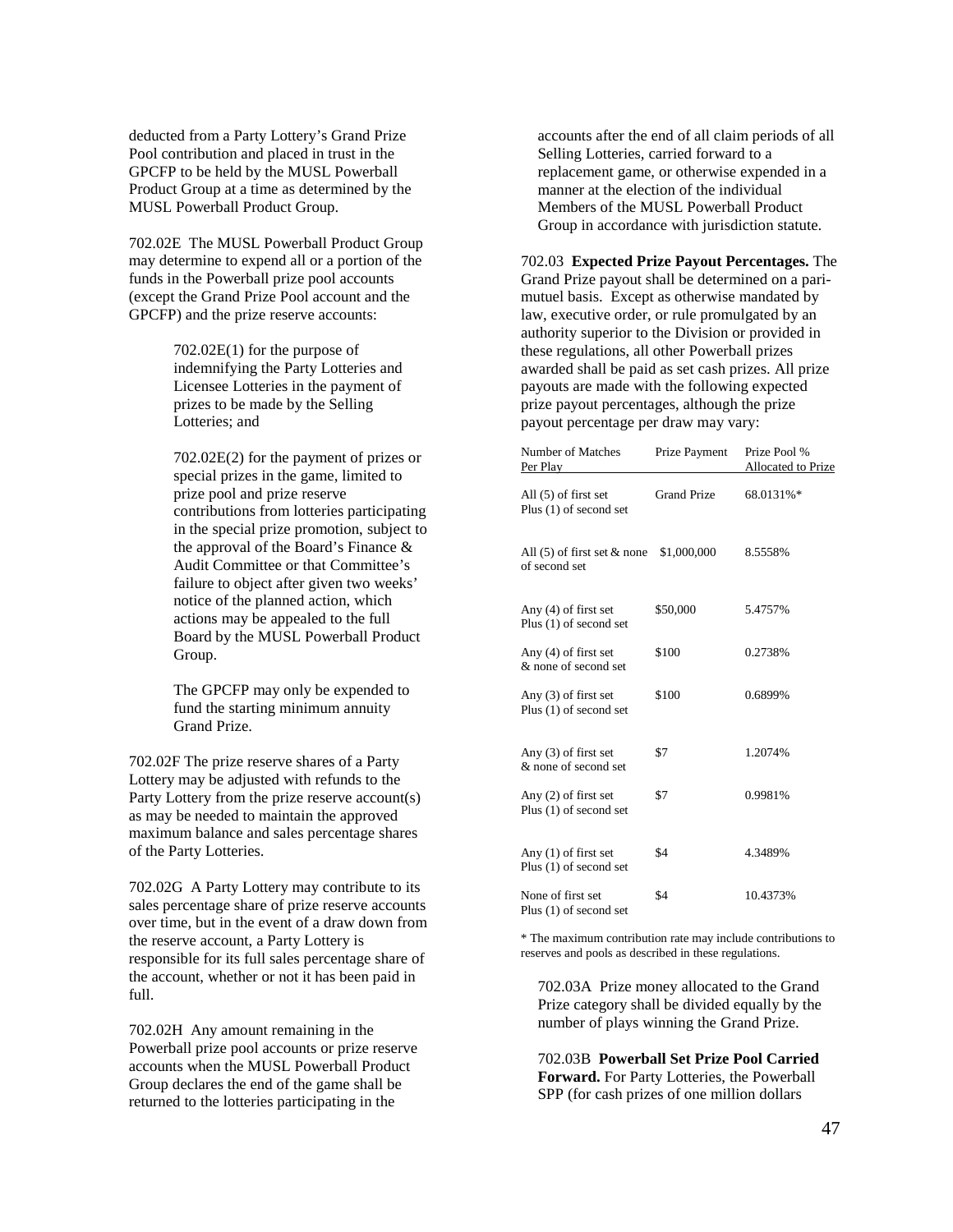(\$1,000,000.00) or less) shall be carried forward to subsequent draws if all or a portion of it is not needed to pay the Powerball Set Prizes awarded in the current draw.

702.03C **Pari-Mutuel Powerball Prize Determinations.** Except as provided for in 702.03C(3), for Party Lotteries:

> 702.03C(1) If the total of the Powerball Set Prizes (as multiplied by the respective Power Play multiplier if applicable) awarded in a drawing exceeds the percentage of the prize pool allocated to the Powerball Set Prizes, then the amount needed to fund the Powerball Set Prize, including Power Play prizes, awarded shall be drawn from the following sources, in the following order:

 $702.03C(1)(i)$  the amount available in the SPP and the Power Play Prize Pool, if any;

 $702.03C(1)(ii)$  an amount from the SPRA, if available, not to exceed forty million dollars (\$40,000,000.00) per drawing; and

702.03C(1)(iii) other amounts as agreed to by the Product Group in their sole discretion.

702.03C(2) If, after these sources are depleted, there are not sufficient funds to pay the Set Prizes awarded, including Power Play prizes, then the highest Set Prize shall become a pari-mutuel prize. If the amount of the highest Set Prize, when paid on a pari-mutuel basis, drops to or below the next highest Set Prize and there are still not sufficient funds to pay the remaining Set Prizes awarded, then the next highest Set Prize shall become a pari-mutuel prize. This procedure shall continue down through all Set Prize levels, if necessary, until all Set Prize levels become pari-mutuel prize levels.

702.03C(3) By agreement with the Licensee Lotteries, the Licensee Lotteries shall independently calculate their Set Prize pari-mutuel prize

amounts. The Party Lotteries and the Licensee Lotteries shall then agree to set the pari-mutuel prize amounts for all lotteries selling the game at the lesser of the independently-calculated prize amounts.

(Sections 9-803 and 9-823, R.R.S. 2012. October 7, 2015.)

### **REG-703 PROBABILITY OF WINNING**

703.01 **Probability of Winning Powerball Prizes**. The following table sets forth the probability of winning and the probable distribution of winners in and among each prize category, based upon the total number of possible combinations in Powerball. The Set Prize Amount

shall be the prizes set for all Selling Lotteries unless prohibited by law, executive order, or rule promulgated by an authority superior to the Division.

| Probable/                                            |             |                   |                    |
|------------------------------------------------------|-------------|-------------------|--------------------|
| # of Matches                                         | Probability | Distribution      | Set Prize          |
| Per Ticket                                           | Winners     | Probability       | Amt.               |
| All $(5)$ of first set<br>Plus $(1)$ of $2nd$ set    | 1           | 1:292,201,338     | <b>Grand Prize</b> |
| All (5) of first set<br>$&$ none of $2nd$ set        | 25          | 1:11,688,053.5200 | \$1,000,000        |
| Any $(4)$ of first set<br>Plus (1) of $2nd$ set      | 320         | 1:913,129.1813    | \$50,000           |
| Any (4) of first Set<br>& none of $2^{nd}$ set       | 8,000       | 1:36,525.1673     | \$100              |
| Any (3) of first<br>Set plus $(1)$ of<br>$2nd$ set   | 20,160      | 1:14,494.1140     | \$100              |
| Any $(3)$ of first<br>Set & none of<br>$2nd$ set     | 504,000     | 1:579.7646        | \$7                |
| Any $(2)$ of first<br>Set plus $(1)$ of<br>$2nd$ set | 416,640     | 1:701.3281        | \$7                |
| Any $(1)$ of first<br>Set plus $(1)$ of<br>$2nd$ set | 3,176,880   | 1:91.9775         | \$4                |
| None of first<br>Set plus $(1)$ of<br>$2nd$ set      | 7,624,512   | 1:38.3239         | \$4                |
| Overall                                              | 11,750,538  | 1:24.8671         |                    |
|                                                      |             |                   |                    |

(Sections 9-803 and 9-823, R.R.S. 2012. October 7, 2015.)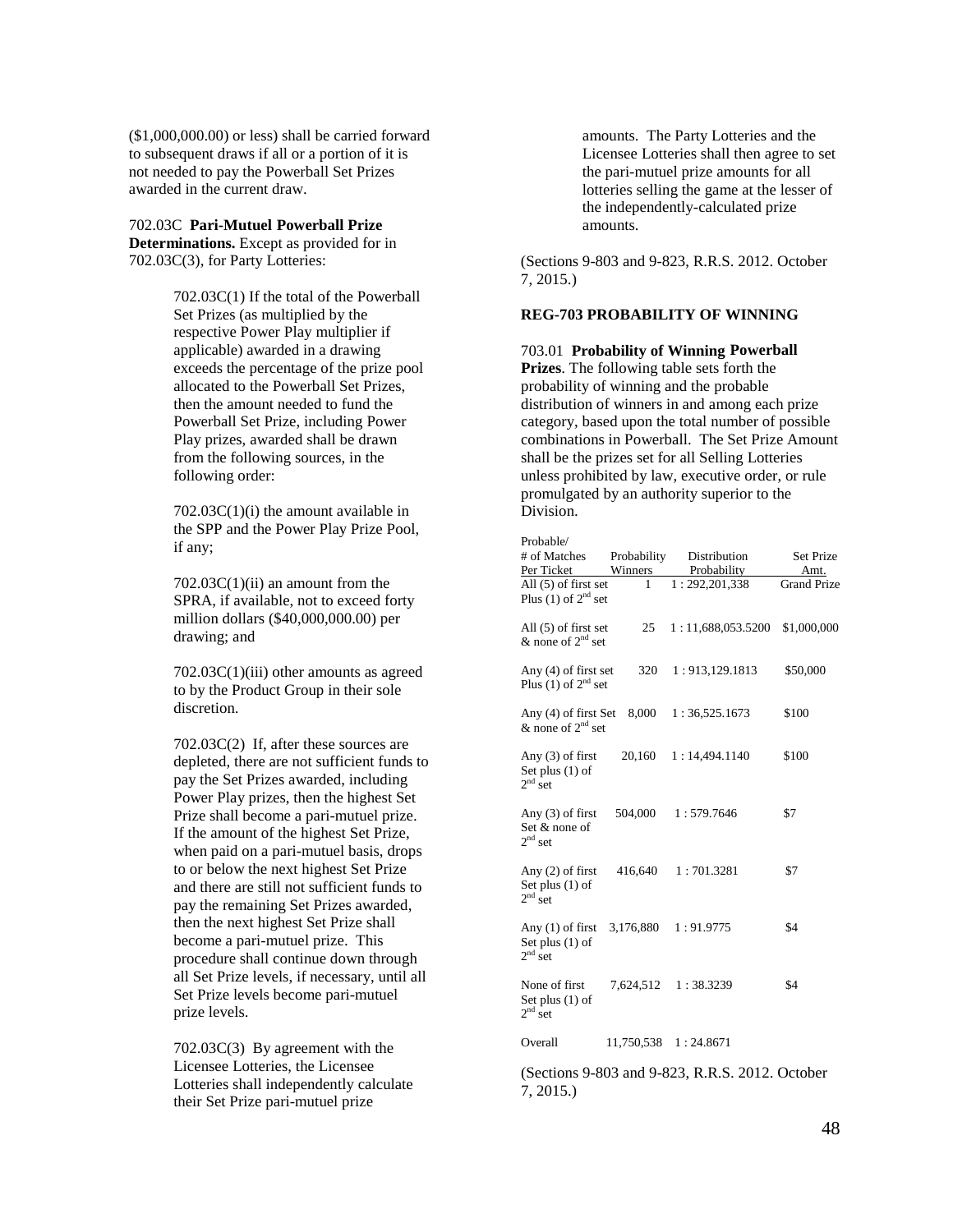# **REG-704 POWERBALL PRIZE PAYMENT**

704.01 **Grand Prizes.** Grand Prizes shall be paid, at the election of the player made the day of or within sixty (60) days after the player is entitled to the prize, with either a per winner annuity or single lump sum payment (which may be referred to as the "cash option").

Shares of the Grand Prize shall be determined by dividing the cash available in the Grand Prize pool equally among all winning plays of the Grand Prize. Winner(s) who elected a cash payment shall be paid their share(s) in a single cash payment. The annuitized option prize shall be determined by multiplying a winner's share of the Grand Prize pool by a process as approved by the MUSL Board. Neither MUSL nor the Selling Lottery shall be responsible or liable for changes in the advertised or estimated annuity prize amount and the actual amount purchased after the prize payment method is actually known to MUSL.

In certain instances announced by the MUSL Powerball Product Group, the Grand Prize shall be determined pursuant to Regulation 704.05. At the time of purchase, the system will automatically select the annuitized payment.

If the player fails to make a prize payment election within sixty days (60) after they are entitled to the prize, the prize shall be paid as a per winner annuity. However, if individual shares of the cash held to fund an annuity are less than \$250,000, the MUSL Powerball Product Group, in its sole discretion, may elect to pay the winners their share of the cash held in the Grand Prize pool.

All annuitized prizes shall be paid annually in thirty payments with the initial payment being made in cash, to be followed by twenty-nine payments funded by the annuity. Except as may be controlled by the State Lottery Act, executive order or rule promulgated by an authority superior to the Division, all annuitized prizes shall be paid annually in thirty (30) graduated payments (increasing each year) by a rate as determined by the Product Group. Prize payments may be rounded down to the nearest one thousand dollars (\$1,000). Annual payments after the initial payment shall be made by the Division on the anniversary date or if such date falls on a nonbusiness day, then the first business day following

the anniversary date of the selection of the Grand Prize Winning Numbers.

Funds for the initial payment of an annuitized prize shall be made available by MUSL for payment by the selling lottery by the fifteenth calendar day following the drawing. If necessary, when the due date for the payment of a prize occurs before the receipt of funds in the prize pool trust sufficient to pay the prize, the transfer of funds for the payment of the full lump sum cash amount may be delayed pending receipt of funds from the selling lotteries. A paying lottery may elect to make the initial payment from its own funds after validation, with notice to MUSL.

If a Party Lottery purchases or holds the prize payment annuity for a prize won in that jurisdiction, that Party Lottery's game rules, and any prize payment agreement with the prize winner, shall indicate that the prize winner has no recourse on the MUSL or any other Party Lottery for payment of that prize.

In the event of the death of a lottery winner during the payment period, the MUSL Powerball Product Group, in its sole discretion, upon the petition of the estate of the lottery winner (the "Estate") to the state lottery of the state in which the deceased lottery winner purchased the winning ticket, and subject to federal, state, or district applicable law, may accelerate the payment of all the remaining lottery proceeds to the Estate. If the MUSL Powerball Product Group makes such a determination, then securities and/or cash held to fund the deceased lottery winner's, annuitized prize may be distributed to the Estate. The identification of the securities to fund the annuitized prize shall be at the sole discretion of the MUSL Powerball Product Group.

704.01A Powerball Grand Prize winners who first became entitled to their Grand Prizes prior to October 21, 1998, and who are still receiving payment of their prize via annual payment, may elect to redeem their Grand Prize annual payments for a single lump sum payment.

704.01B Grand Prize winners who elect to redeem their Grand Prizes for a single lump sum payment will receive the proceeds from the sale of securities held by the MUSL Powerball Product Group. Upon request of the Grand Prize winner and the Division, the MUSL Powerball Product Group shall specify which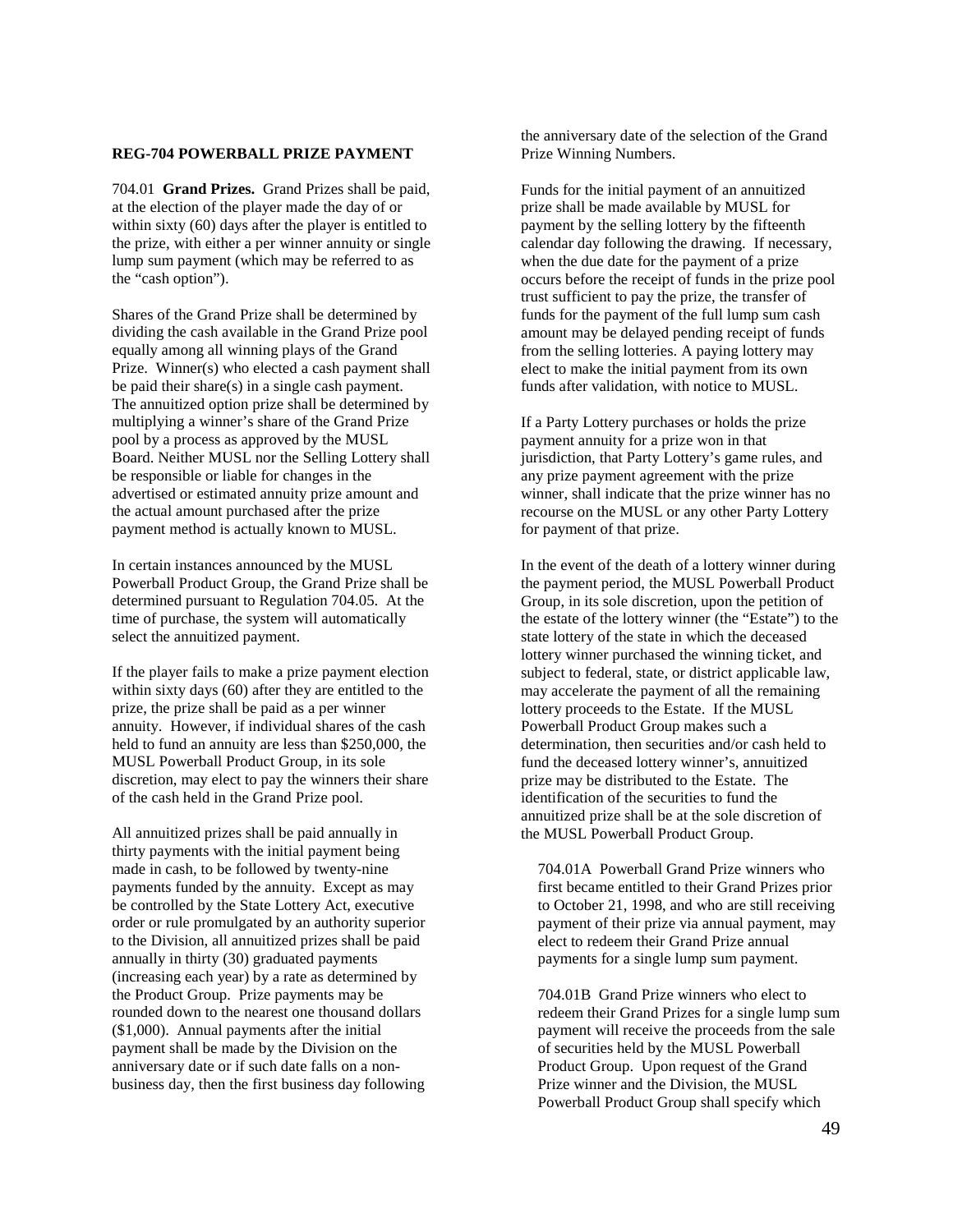securities would be sold in redemption of the Grand Prize winners' Grand Prize.

704.01C Grand Prize winners interested in making the above election must submit a written request to the Director. The written request must indicate a securities purchaser selected by the Grand Prize winner, a sale date for the securities, and a financial institution account where the proceeds from the sale of securities is to be transferred. Grand Prize Winners making this election must sign a release form designed by the Division releasing the MUSL Powerball Product Group, MUSL, the Division, the State of Nebraska, and any and all employees and officers of those entities from any liabilities arising from exercise of the Grand Prize winner's election.

704.01D The MUSL Powerball Product Group shall sell the securities to the purchaser indicated by the Grand Prize winner on the date the Grand Prize winner indicated. The MUSL Powerball Product Group shall transfer the amount received from the sale to the State of Nebraska. The State of Nebraska shall transfer the amount received from the MUSL Powerball Product Group, less applicable withholding tax and set-off amounts, to the Grand Prize winner's indicated financial institution account.

704.01E Players must make this election by December 31, 2000. Players not making this election prior to December 31, 2000 will continue to receive their Grand Prize via annual payment according to the original terms of their Grand Prize.

704.02 **Low-tier Cash Prize Payments.** All lowtier cash prizes (all prizes except the Grand Prize), shall be paid in cash or warrants through the selling lottery which sold the winning ticket(s). A selling lottery may begin paying low-tier cash prizes after receiving authorization to pay from the MUSL central office. If a selling lottery, due to jurisdictional law requirements, separately determines its low-tier cash prize amounts, it shall be solely responsible for its low-tier cash prize liability, and may begin paying low-tier cash prizes after a drawing when it determines appropriate to do so.

704.03 **Powerball Prizes Rounded.** Annuitized payments of the Grand Prize or a share of the Grand Prize may be rounded to facilitate the purchase of an appropriate funding mechanism. Breakage on an annuitized Grand Prize win shall be added to the first cash payment to the winner or winners. Prizes, other than the Grand Prize, which, under these regulations, may become single-payment, parimutuel prizes, may be rounded down so that prizes can be paid in multiples of whole dollars. Except with regards to low-tier cash prizes paid by a selling lottery which separately determines its low-tier cash prize amounts pursuant to Product Group Rule 30.2, breakage resulting from rounding these prizes shall be carried forward to the prize pool for the next drawing.

704.04 **Powerball Rollover.** If the Grand Prize is not won in a drawing, the prize money allocated for the Grand Prize shall roll over and be added to the GPP for the following drawing.

# 704.05 **Funding of Guaranteed Powerball Prizes.**

704.05A The MUSL Powerball Product Group may offer guaranteed minimum Grand Prize amounts or minimum increases in the Grand Prize amount between drawings or make other changes in the allocation of prize money where the MUSL Powerball Product Group finds that it would be in the best interest of the Powerball game.

704.05B If a minimum Grand Prize amount or a minimum increase in the Grand Prize amount between drawings is offered by the MUSL Powerball Product Group, then the Grand Prize shares shall be determined as follows:

> 704.05B(1) If there are multiple Grand Prize winners during a single drawing, each selecting the annuitized option prize, then a winner's share of the guaranteed annuitized Grand Prize shall be determined by dividing the guaranteed annuitized Grand Prize by the number of winning plays;

704.05B(2) If there are multiple Grand Prize winners during a single drawing and at least one (1) of the Grand Prize winners has elected the annuitized option prize, then the MUSL Annuity Factor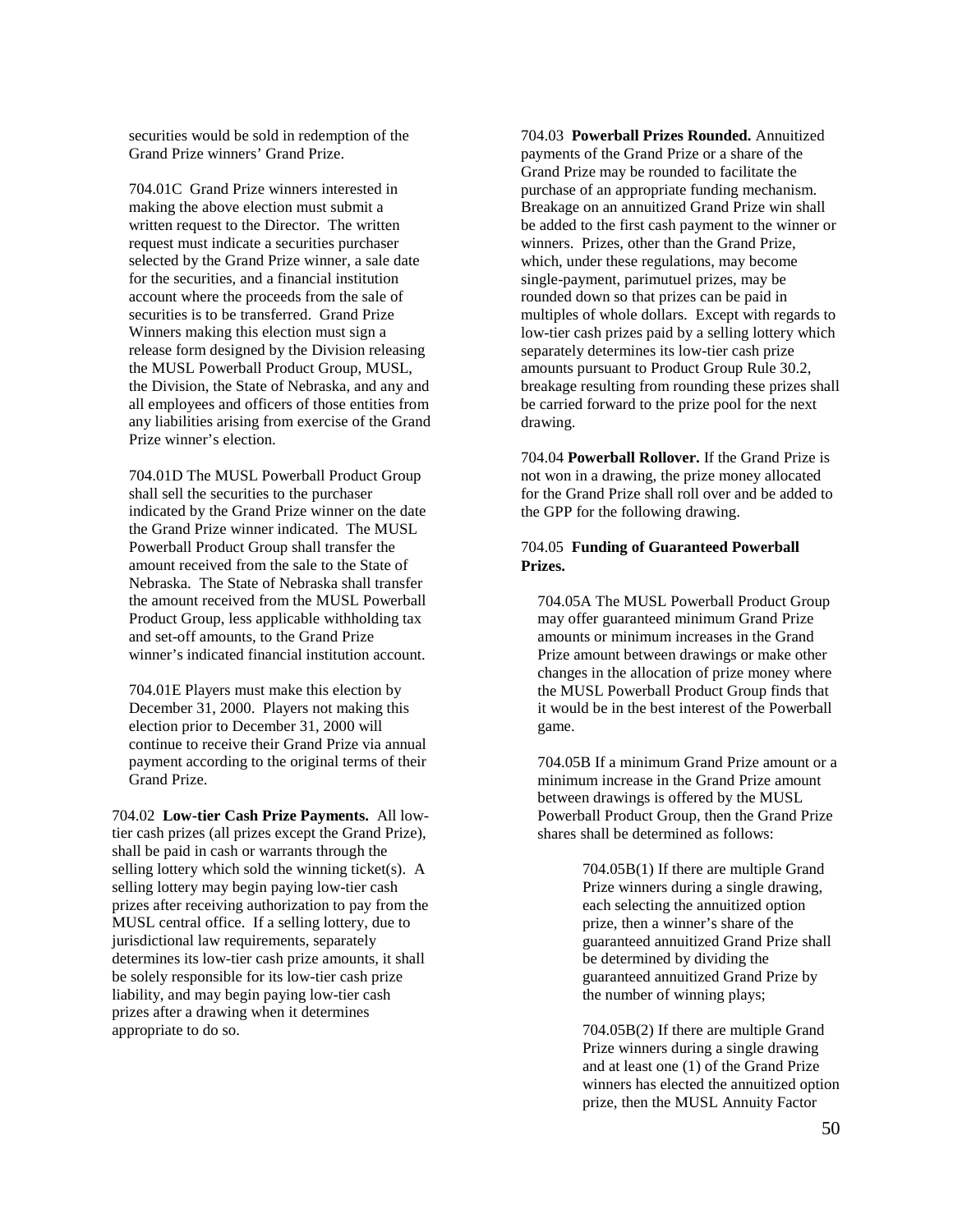shall be utilized to determine the cash pool. The cost of the annuitized prize(s) will be determined at the time the annuity is purchased through a process as approved by the MUSL Board;

704.05B(3) If no winner of the Grand prize during a single drawing has elected the annuitized option prize, then the amount of cash in the Grand Prize pool shall be an amount equal to the guaranteed annuitized amount divided by the MUSL Annuity Factor.

704.05C Minimum guaranteed prizes or increases may be waived if the alternate funding mechanism set out in Reg. 702.03C becomes necessary. Approval of the Group is required to change the guaranteed minimum Grand Prize amounts or minimum increases in the Grand Prize amount. Any reduction in the guaranteed minimum Grand Prize amount or reduction in the minimum increases to the Grand Prize amount shall not become effective until after a Grand Prize win following the action taken by the Group.

704.06 **Limited to Highest Powerball Prize Won.** The holder of a winning Powerball ticket may win only one prize per game play area in connection with the winning Powerball numbers drawn, and shall be entitled only to the prize won by those numbers in the highest matching prize category. All liabilities for a Powerball prize are discharged upon payment of a prize claim.

704.07 **Prize Claim Period.** Prize claims shall be submitted within the period set forth in these regulations.

(Section 9-823, R.R.S. 2012. October 7, 2015.)

# **REG-705 POWERBALL TICKET VALIDATION**

705.01 **Powerball Ticket Validation**. To be a valid Powerball ticket and eligible to receive a prize, a ticket shall satisfy all the requirements set forth in these regulations for validation of winning tickets and any other validation requirements adopted by the MUSL Powerball Product Group, the MUSL Board and published as the Confidential MUSL Minimum Game Security Standards. MUSL and the Division shall not be responsible for Powerball tickets which are altered in any manner.

705.01A To be a valid Powerball ticket and eligible to receive a prize, a ticket shall satisfy all the requirements set forth in these regulations for validation of winning tickets and any other validation requirements adopted by the MUSL Powerball Product Group, the MUSL Board and published as the Confidential MUSL Minimum Game Security Standards. MUSL and the Division shall not be responsible for Powerball tickets which are altered in any manner.

705.01B Players are not entitled to Powerball prizes until their ticket(s) have been validated.

(Section 9-823, R.R.S. 2012. October 7, 2015.)

# **REG-706 TICKET RESPONSIBILITY**

706.01 **Signature.** Until such time as a signature is placed upon a Powerball ticket in the area designated for signature, a Powerball ticket shall be owned by the bearer of the Powerball ticket. When a signature is placed on the Powerball ticket in the place designated, the person whose signature appears in such area shall be the owner of the Powerball ticket and shall be entitled to any prize attributable thereto, except as otherwise provided in these regulations.

706.02 **Stolen Tickets.** Neither MUSL, the MUSL Powerball Product Group, or the Division shall be responsible for lost or stolen Powerball tickets.

(Section 9-823, R.R.S. 2012. October 7, 2015.)

# **REG-707 INELIGIBLE PLAYERS**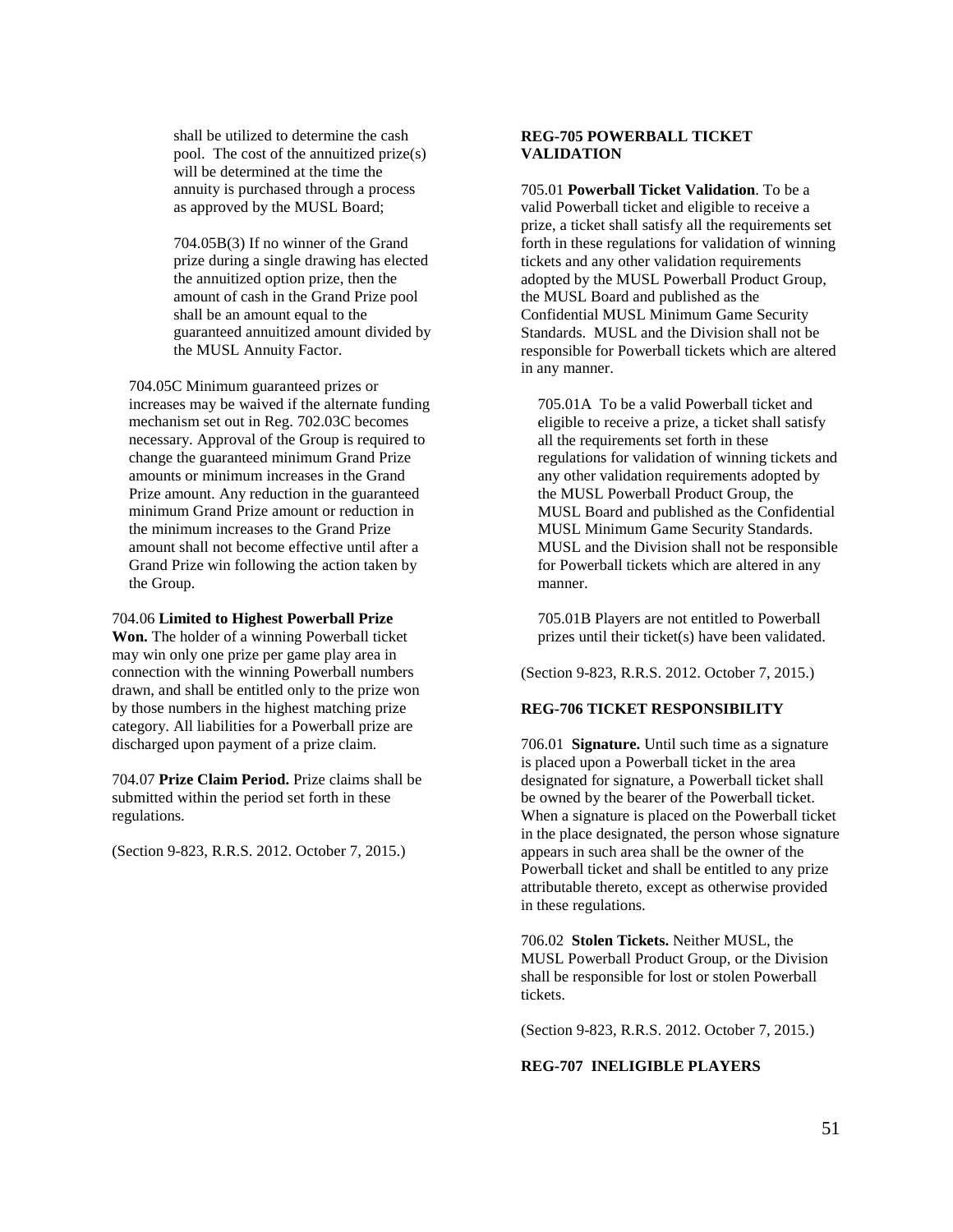707.01 **General.** Powerball ticket or share issued by MUSL or any of its party lotteries shall not be purchased by, and a prize won by any such Powerball ticket or share shall not be paid to:

707.01A A MUSL employee, officer or director,

707.01B A contractor or consultant under agreement with MUSL to review the MUSL audit and security procedures,

707.01C An employee of an independent accounting firm under contract with MUSL to observe drawings or site operations and actually assigned to the MUSL account and all partners, shareholders, or owners in the local office of the firm, or

707.01D An immediate family member (parent, stepparent, child, stepchild, spouse, or sibling) of an individual described in REG 707.01A, 707.01B, 707.01C and 707.01D and residing in the same household.

(Sections 9-810 and 9-823, R.R.S. 2012. October 7, 2015.)

#### **REG-708 APPLICABLE LAW**

708.01 **General**. In purchasing a ticket, or attempting to claim a prize, purchasers and prize claimants agree to comply with and abide by all applicable laws, rules, regulations, procedures, and decisions of the Division, and by directives and determinations of the Director.

A prize claimant agrees, as its sole and exclusive remedy, that claims arising out of a Powerball Play can only be pursued against the Selling Lottery which issued the Play. Litigation, if any, shall only be maintained within the jurisdiction in which the Powerball Play was purchased and only against the Selling Lottery that issued the play. No claim shall be made against any other Participating Lottery or against MUSL

Nothing in these regulations shall be construed as a waiver of any defense or claim the Selling Lottery which issued the Play, any other Participating Lottery or MUSL may have in any litigation, including in the event a player or prize claimant pursues litigation against the Selling Lottery, any other Participating Lottery or MUSL, or their respective officers, directors or employees. All decisions made by a Selling Lottery, including the declaration of prizes and the payment thereof and the interpretation of Powerball Rules, shall be final and binding on all Play purchasers and on every person making a prize claim in respect thereof, but only in the jurisdiction where the Powerball Play was issued.

Unless the laws, rules, regulations, procedures, and decisions of the Lottery which issued the Play provide otherwise, no prize shall be paid upon a Play purchased, claimed or sold in violation of these regulations or the laws, rules, regulations, procedures, and decisions of that Selling Lottery; any such prize claimed but unpaid shall constitute an unclaimed prize under these regulations and the laws, rules, regulations, procedures, and decisions of that Selling Lottery.

(Section 9-823, R.R.S. 2012. May 31, 1994.)

**REG-709 Repealed.** (Section 9-803, 9-823, R.R.S. 1997. October 23, 1997.)

# **REG-710 POWER PLAY**

710.01 **Promotion Description**. The Powerball Power Play promotion is a limited extension of the Powerball game and is conducted in accordance with the Powerball game rules and other lottery rules applicable to the Powerball game except as may be amended herein. The promotion will begin at a time announced by the Division and will continue until discontinued by the Division. The promotion will offer to the owners of a qualifying play a chance to increase the amount of any of the eight lump sum Set Prizes (the lump sum prizes normally paying \$4 to \$1,000,000) won in a drawing held during the promotion. The Grand Prize is not a Set Prize and will not be increased.

710.02 **Qualifying Play.** Except as otherwise provided in the Powerball game rules or these Regulations, a qualifying play is any single Powerball play for which the player pays an extra dollar for the Power Play option play and which is recorded at the Party Lottery's central computer as a qualifying play.

710.03 **Prizes to be increased.** Except as provided in these regulations, a qualifying play which wins one of seven lowest lump sum Set Prizes (excluding the Match 5+0 prize) will be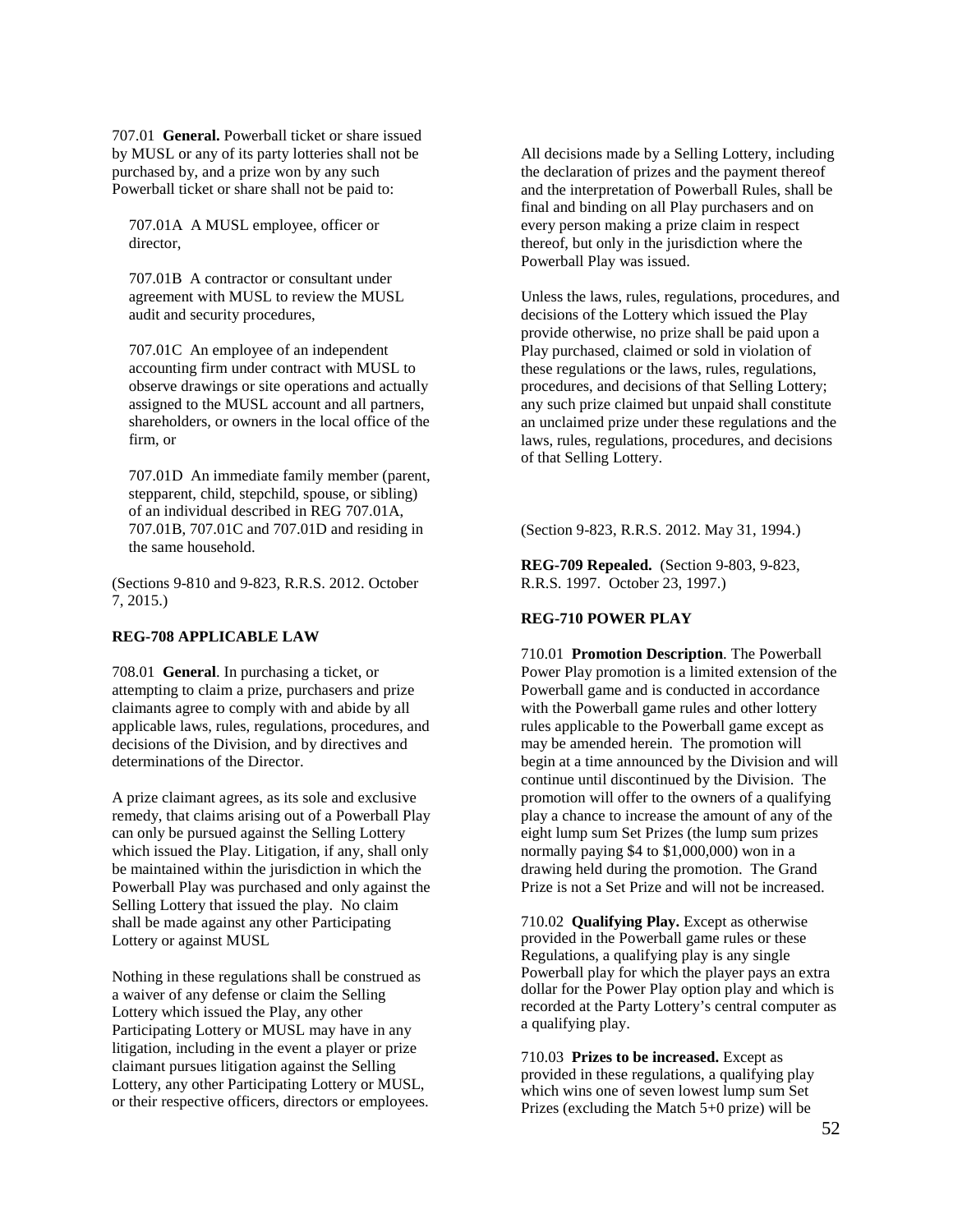multiplied by the number selected, either two, three, four, five, or sometimes ten (2, 3, 4, 5, or sometimes 10), in a separate random Power Play drawing announced during the official Powerball drawing show. The ten (10X) multiplier will be available for drawings in which the initially advertised annuitized Grand Prize amount is one hundred fifty million dollars (\$150,000,000) or less. The announced Match 5+0 prize, for players selecting the Power Play option, shall be paid two million dollars (\$2,000,000.00) unless a higher limited promotional dollar amount is announced by the Group.

710.03A **Power Play Draws.** MUSL will conduct a separate random "Power Play" drawing and announce results during each of the regular Powerball drawings held during the promotion. During each Powerball drawing a single number  $(2, 3, 4, 5,$  and sometimes  $(10)$ shall be drawn. The ten (10X) multiplier shall be available for all drawings in which the initially advertised Grand Prize amount is one hundred fifty million dollars (\$150,000,000) or less. The Powerball Group may modify the multiplier features for special promotions from time to time.

#### **710.04 Prize pool.**

#### 710.04 **Power Play Prize Pool**.

710.04A The Power Play Prize Pool (PPP) is hereby created, which is used to fund Power Play prizes. The PPP shall hold the temporary balances that may result from having fewer than expected winners in the Power Play. The source of the PPP is the Party Lottery's weekly prize contributions less actual Power Play Prize liability.

710.04B In total, fifty percent (50%) of each draw's sales shall be collected for the payment of prizes:

> 710.04B(1) In drawings where the ten (10X) multiplier is available, the expected payout for all prize categories shall consist of up to forty-nine and nine hundred sixty-nine thousandths percent (49.969%) of each drawing period's sales, including any specific statutorily mandated tax of a Selling Lottery to be included in the price of a lottery ticket. In drawings where the "ten (10)" multiplier is not available, the expected payout for all prize categories shall consist of up to forty-five and nine hundred thirty-four thousandths percent (45.934%) of each drawing period's sales, including any specific statutorilymandated tax of a Selling Lottery to be included in the price of a ticket.

710.04B(2) In drawings where the ten (10X) multiplier is available, an additional thirty-one thousandths percent (0.031%) of each drawing period's sales, including any specific statutorily mandated tax of a Selling Lottery to be included in the price of a lottery ticket, may be collected and placed in trust in the PPP, for the purpose of paying Power Play prizes. In drawings where the ten (10X) multiplier is not available, an additional four and sixty-six thousandths percent (4.066%) of each drawing period's sales, including any specific statutorily mandated tax of a Selling Lottery to be included in the price of a lottery ticket, may be collected and placed in trust in the PPP, for the purpose of paying Power Play prizes.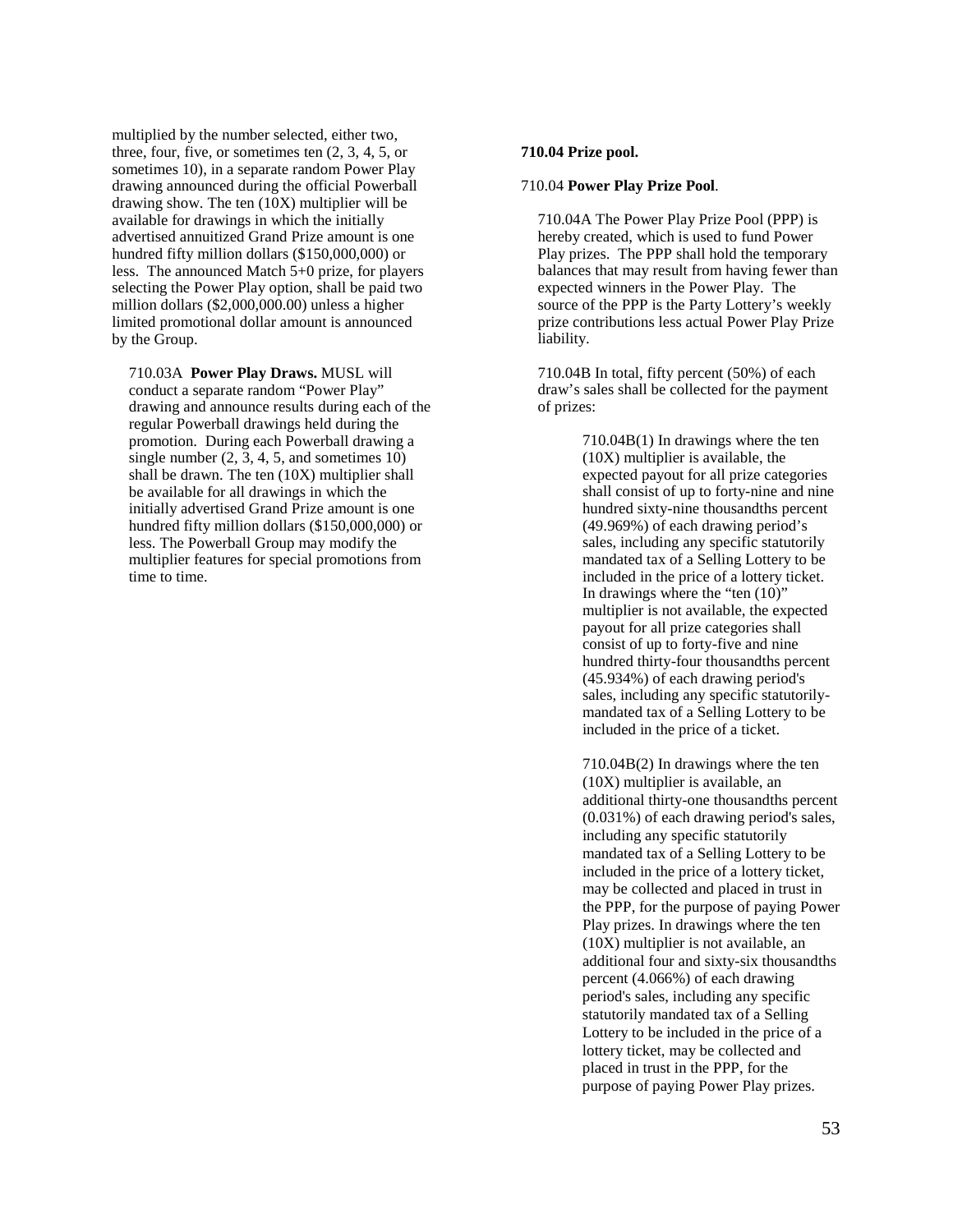710.04C The prize payout percentage per draw may vary. The PPP shall be carried forward to subsequent draws if all or a portion of it is not needed to pay the Power Play prizes awarded in the current draw and held in the PPP.

710.04D Any amount remaining in the Power Play pool account at the end of this game shall be returned to all lotteries participating in the account after the end of all claim periods of all Selling Lotteries, carried forward to a replacement game, or expended in a manner as directed by the Members of the Product Group in accordance with jurisdiction statute.

| Prize Amount<br>Regardless of Power Play number selected: |                  |             |             |             |             |             |
|-----------------------------------------------------------|------------------|-------------|-------------|-------------|-------------|-------------|
| Match $5+0$                                               | \$1,000,000      | \$2,000,000 | \$2,000,000 | \$2,000,000 | \$2,000,000 | \$2,000,000 |
|                                                           |                  |             |             |             |             |             |
|                                                           | Set Prize Amount | 10X         | 5X          | 4X          | 3X          | 2X          |
| Match $4+1$                                               | \$50,000         | \$500,000   | \$250,000   | \$200,000   | \$150,000   | \$100,000   |
| Match $4+0$                                               | \$100            | \$1,000     | \$500       | \$400       | \$300       | \$200       |
| Match $3+1$                                               | \$100            | \$1,000     | \$500       | \$400       | \$300       | \$200       |
| Match $3+0$                                               | \$7              | \$70        | \$35        | \$28        | \$21        | \$14        |
| Match $2+1$                                               | \$7              | \$70        | \$35        | \$28        | \$21        | \$14        |
| Match $1+1$                                               | \$4              | \$40        | \$20        | \$16        | \$12        | \$8         |
| Match $0+1$                                               | \$4              | \$40        | \$20        | \$16        | \$12        | \$8         |
|                                                           |                  |             |             |             |             |             |

# 710.04E **Expected Prize Payout.**

In certain rare instances, the Powerball set prize amount may be less than the amount shown. In such case, the eight (8) lowest Power Play prizes will be changed to an amount announced after the draw. For example, if the Match 4+1 Powerball set prize amount of \$50,000.00 becomes \$25,000.00 under the rules of the Powerball game and a 5x Power Play multiplier is selected, then a Power Play player winning that prize amount would win \$125,000.00.

710.04F **Probability of Winning.** The following table sets forth the probability of the various Power Play numbers being drawn during a single Powerball drawing, except that the Power Play amount for the Match 5+0 prize will be two million dollars (\$2,000,000). The Group may elect to run limited promotions that may modify the multiplier features.

| <b>Power Play</b> |                |                                           | <b>Probability of Prize Increase</b> | <b>Chance of Occurrence</b> |
|-------------------|----------------|-------------------------------------------|--------------------------------------|-----------------------------|
| 10X               | $\mathbf{r}$   | Prize Won Times 10                        | $1$ in $43$                          | 2.3255%                     |
| 5X                | $\sim$         | Prize Won Times 5                         | $2$ in 43                            | 4.6512%                     |
| 4X                | $\sim$         | Prize Won Times 4                         | 3 in 43                              | 6.9767%                     |
| 3X                | $\sim$         | Prize Won Times 3                         | 13 in 43                             | 30.2326%                    |
| 2X                | $\sim$         | Prize Won Times 2                         | 24 in 43                             | 55.8140\%                   |
|                   |                |                                           |                                      |                             |
|                   |                | When the 10x multiplier is not available: |                                      |                             |
| 10X               | $\sim$         | Prize Won Times 10                        | $0 \in 42$                           | $0.00\%$                    |
| 5X                | $\sim$         | Prize Won Times 5                         | $2$ in 42                            | 4.7619%                     |
| 4X                | $\sim$         | Prize Won Times 4                         | $3$ in 42                            | 7.1429%                     |
| 3X                | $\blacksquare$ | Prize Won Times 3                         | 13 in 42                             | 30.9523%                    |
| 2X                |                | Prize Won Times 2                         | 24 in 42                             | 57.1429%                    |
|                   |                |                                           |                                      |                             |

Power Play does not apply to the Powerball Grand Prize. Except as provided in Rule E(4), a Power Play Match 5 prize is set at two million dollars (\$2 million), regardless of the multiplier selected.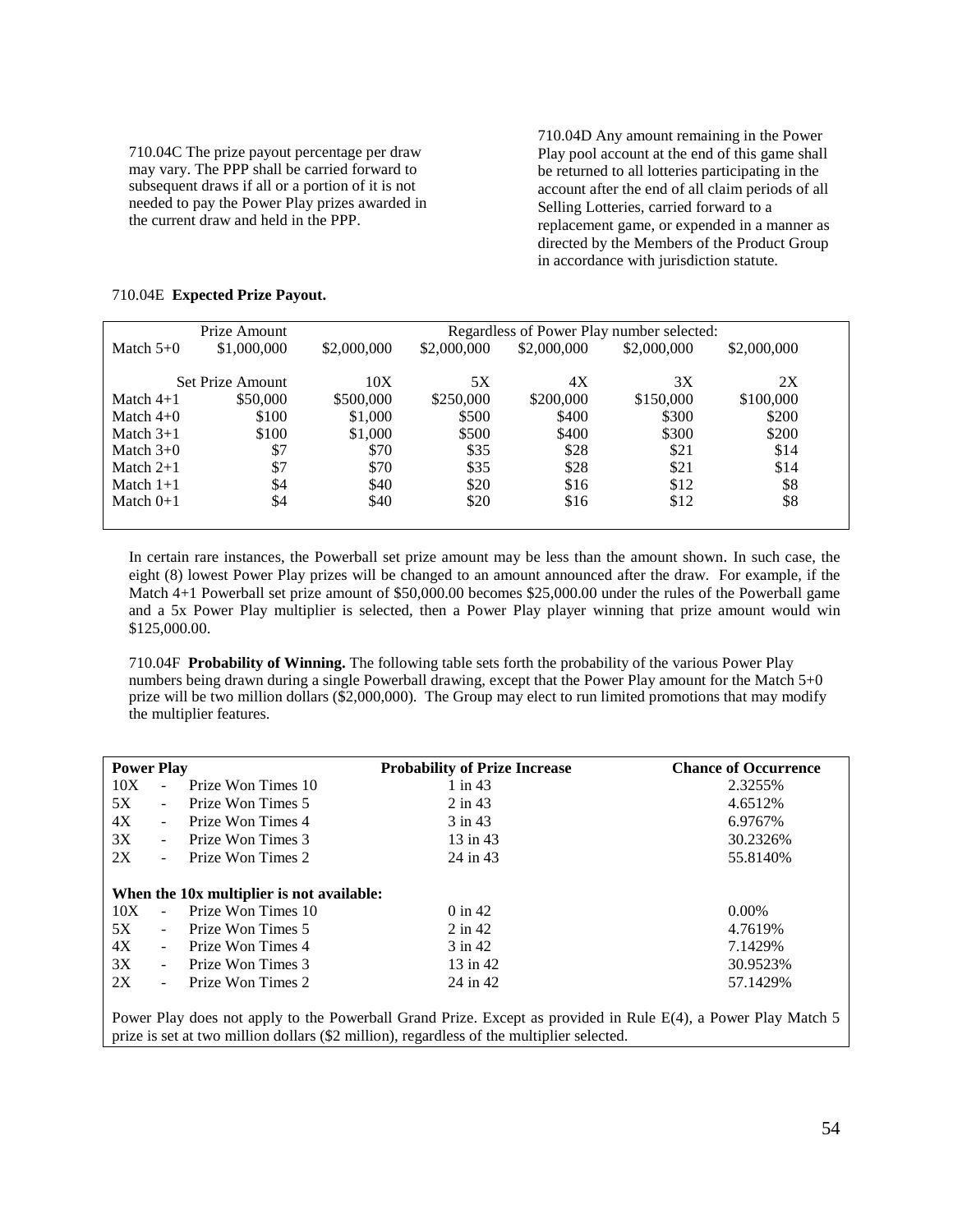## 710.05 **Limitations on payment of Power Play prizes.**

710.05A **Prize Pool Carried Forward**. For Party Lotteries, the prize pool percentage allocated to the Power Play set prizes shall be carried forward to subsequent draws if all or a portion of it is not needed to pay the set prizes awarded in the current draw.

710.05B **Pari-Mutuel Prizes—All Prize Amounts**. Except as provided for in REG-710.05B(3):

> 710.05B(1) If the total of the original Powerball set prizes and the multiplied Power Play set prizes awarded in a drawing exceeds the percentage of the prize pools allocated to the set prizes, then the amount needed to fund the set prizes (including the Power Play Prize amounts) awarded shall be drawn from the following sources, in the following order:

> 710.05B(1)(i) The amount available in the SPP and the PPP, if any;

710.05B(1)(ii) an amount from the Powerball SPRA, if available in the account, not to \$40,000,000 per drawing; and

710.05B(1)(iii) other amounts as agreed to by the Product Group in their sole discretion.

710.05B(2) If, after these sources are depleted, there are not sufficient funds to pay the set prizes awarded (including Power Play prize amounts), then the highest set prize (including the Power Play prize amounts) shall become a parimutuel prize. If the amount of the highest set prize, when paid on a parimutuel basis, drops to or below the next highest set prize and there are still not sufficient funds to pay the remaining set prizes awarded, then the next highest set prize, including the Power Play prize amount, shall become a pari-mutuel prize. This procedure shall continue down through all set prize levels, if necessary, until all set prize levels

become pari-mutuel prize levels. In that instance, the money available from the funding sources listed in this rule shall be divided among the winning plays in proportion to their respective prize percentages. Powerball and Power Play prizes will be reduced by the same percentage.

710.05B(3) By agreement with the Licensee Lotteries, the Licensee Lotteries shall independently calculate their set pari-mutuel prize amounts, including the Power Play prize amounts. The Party Lotteries and the Licensee Lotteries shall then agree to set the parimutuel prize amounts for all lotteries selling the game at the lesser of the independently-calculated prize amounts.

710.06 **Prize Payments**. All Power Play prizes shall be paid in one lump sum through the Selling Lottery that sold the winning ticket(s). A Selling Lottery may begin paying Power Play prizes after receiving authorization to pay from the MUSL central office.

710.06A **Prizes Rounded.** Prizes, which, under these regulations, may become pari-mutuel prizes, may be rounded down so that prizes can be paid in multiples of whole dollars. Breakage resulting from rounding these prizes shall be carried forward to the prize pool for the next drawing.

(Sections 9-803 and 9-823, R.R.S. 2012. October 7, 2015.)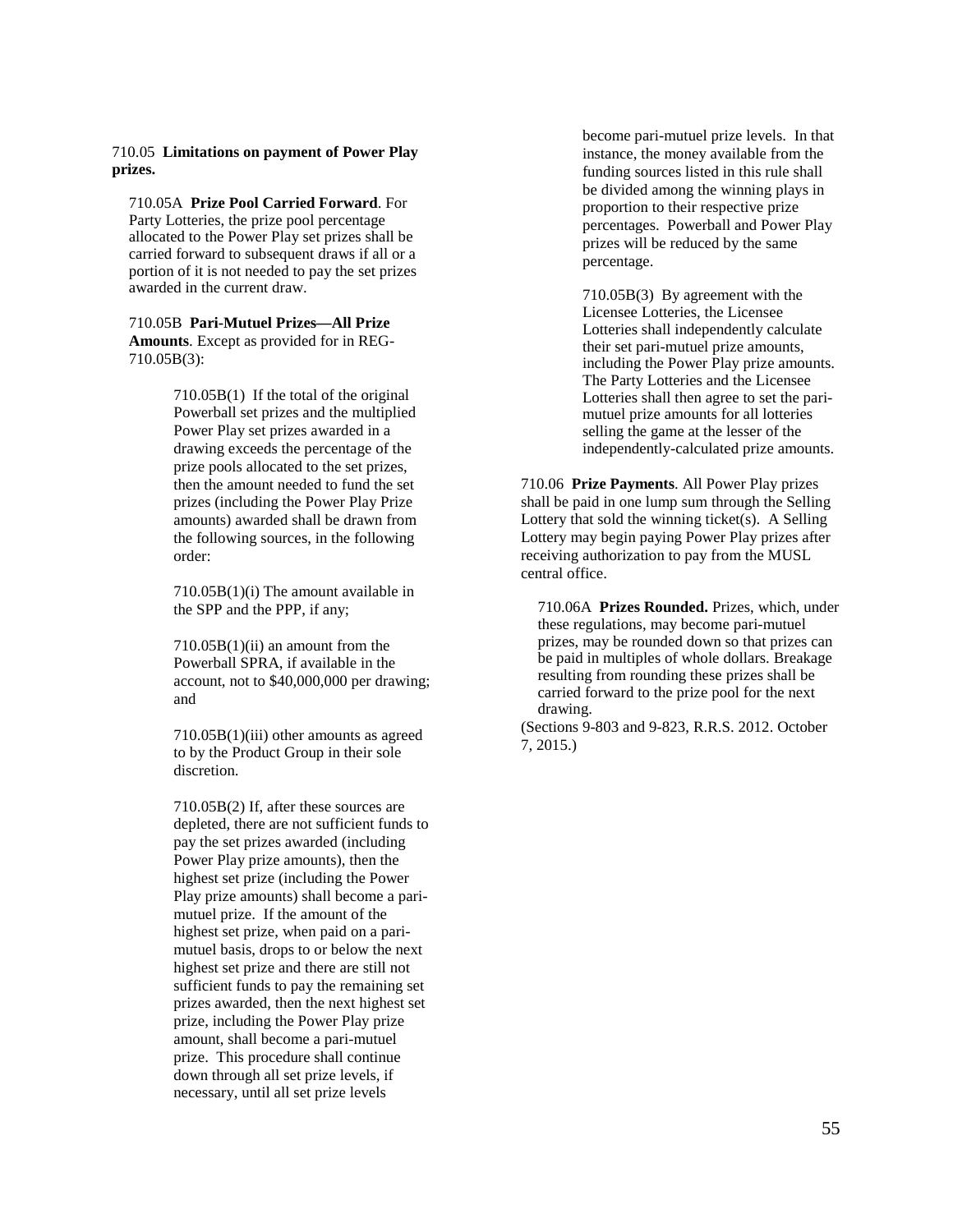### **CHAPTER 800-NEBRASKA PICK 5**

#### **REG-801 GAME DESCRIPTION**

801.01 **General.** Nebraska Pick 5 is an on-line lottery game which pays all prizes including the Grand Prize on a cash basis except as provided in these regulations or the Nebraska Pick 5 game rules. To play Nebraska Pick 5, a player shall select five (5) different numbers as established in the Nebraska Pick 5 game rules for input into a terminal. Nebraska Pick 5 tickets shall be purchased from a terminal operated by a Lottery Game Retailer. Each play costs one dollar (\$1). The player shall select a set of five numbers by communicating the five (5) numbers to the Lottery Game Retailer, or by hand marking five (5) numbered squares in any one game play area on a play slip and submitting the play slip to the Lottery Game Retailer, or by requesting a computer "quick pick" from the Lottery Game Retailer. The Lottery Game Retailer will then issue a Nebraska Pick 5 ticket, via the terminal, containing the selected set or sets of numbers, each of which constitutes a Nebraska Pick 5 game play.

801.02 **Claims.** A Nebraska Pick 5 ticket (subject to the validation requirements set forth in Reg-805 Nebraska Pick 5 Ticket Validation) shall be the only proof of a Nebraska Pick 5 game play or plays and the submission of a winning Nebraska Pick 5 ticket to the Division or an authorized Lottery Game Retailer shall be the sole method of claiming a prize or prizes. A play slip has no pecuniary or prize value and shall not constitute evidence of a Nebraska Pick 5 ticket purchase or of numbers selected.

801.03 **Cancellations Prohibited.** A Nebraska Pick 5 ticket may not be voided or canceled by returning the Nebraska Pick 5 ticket to the selling Lottery Game Retailer or to the Division, including Nebraska Pick 5 tickets that are printed in error. No Nebraska Pick 5 ticket which can be used to claim a prize shall be returned to the Division for credit. Nebraska Pick 5 tickets accepted by Division Game Retailers as returned tickets will remain charged to the Lottery Game Retailer's account. Ownership of the tickets is in bearer form until the ticket is signed on the reverse side. Lottery Game Retailers who accept unsigned Nebraska Pick 5 tickets as returned tickets and who cannot re-sell those tickets shall be deemed the owners of those tickets.

801.04 **Player Responsibility.** It shall be the sole responsibility of the player to verify the accuracy of the Nebraska Pick 5 game play or plays and other data printed on the Nebraska Pick 5 ticket. The placing of Nebraska Pick 5 plays is done at the player's own risk through the on-line Lottery Game Retailer who is acting on behalf of the player in entering the Nebraska Pick 5 play or plays.

#### 801.05 **Entry of Nebraska Pick 5 Plays.**

Nebraska Pick 5 plays may only be entered manually using the on-line lottery terminal keypad (including a computer "quick pick") or by means of a play slip provided by the Division and handmarked by the player. A Lottery Game Retailer shall not permit the use of facsimiles of play slips, copies of play slips, or other materials that are inserted into the terminal's play slip reader that are not printed or approved by the Division. Lottery Game Retailers shall not permit any device to be connected to an on-line lottery terminal to enter Nebraska Pick 5 plays, except as approved by the Division. Any playslip number selection by a method other than hand marked by the player and any resulting ticket shall be invalid.

801.06 **Drawings.** Drawings shall be held at the times and places established by the Division in the Nebraska Pick 5 game rules and the results shall be subsequently announced to the public.

801.06A The Director shall determine the time for the end of sales prior to the drawings. Online terminals shall not process on-line tickets for that drawing after the time established by the Director.

801.06B The Division shall designate the type of drawing equipment to be used and shall establish drawing procedures to randomly select the winning combination and to ensure the integrity of the drawing process.

(Sections 9-803 and 9-823, R.R.S. 2012. October 7, 2015.)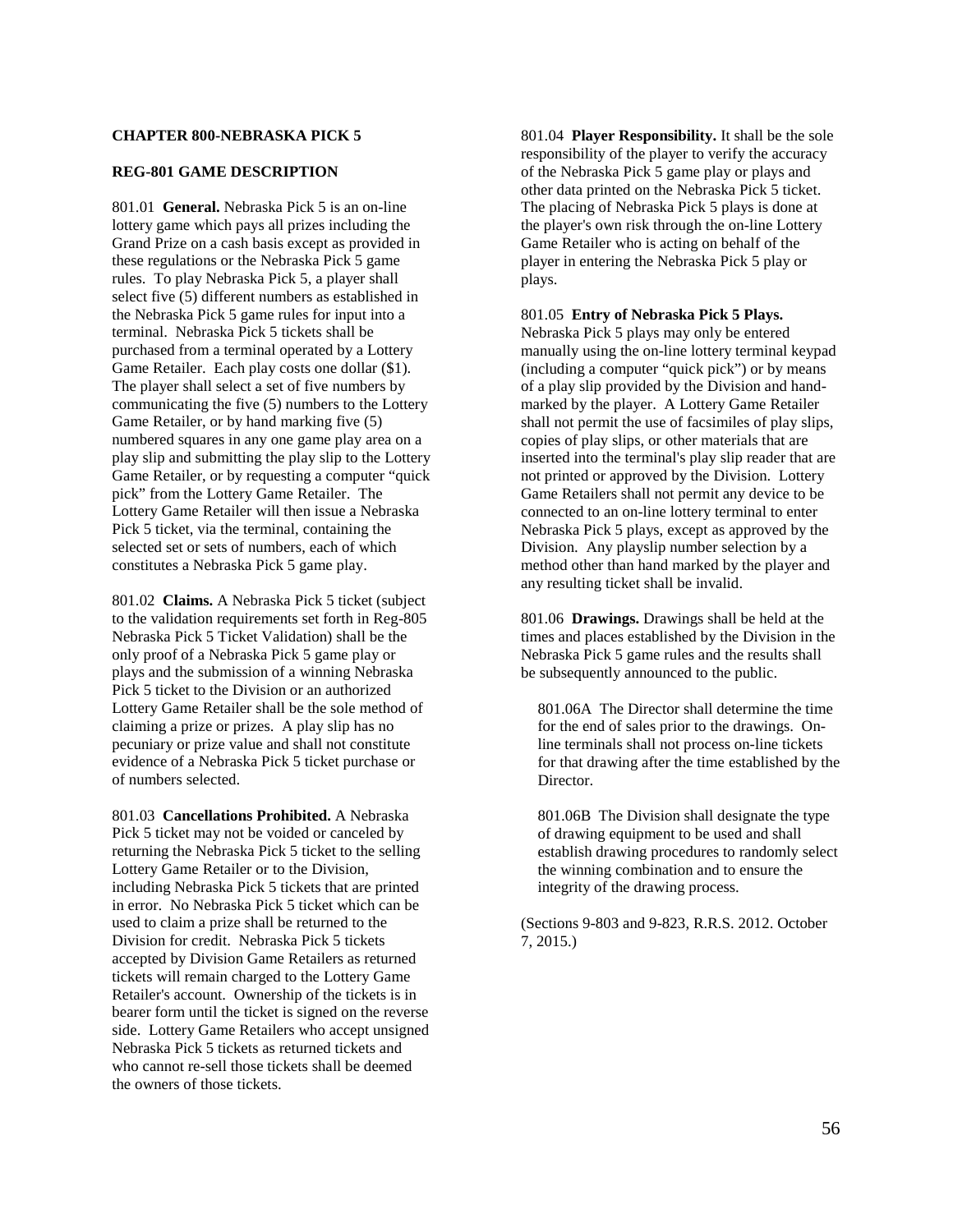# **REG-802 PRIZE POOL**

802.01 **Prize Pool.** The prize pool for all prize categories shall be established in the Nebraska Pick 5 game rules and shall consist of a percentage of each drawing period's sales as established in the Nebraska Pick 5 game rules. Any amount remaining in the prize pool at the end of this game shall be carried forward to a replacement game or expended in a manner as directed by the Director in accordance with the State Lottery Act.

802.02 **Expected Prize Payout Percentages.** All prizes including the Grand Prize shall be set out in the Nebraska Pick 5 game rules.

(Sections 9-812 and 9-823, R.R.S. 2012. October 7, 2015.)

# **REG-803 PROBABILITY OF WINNING**

803.01 **Probability of Winning**. The probability of winning and the probable distribution of winners in and among each prize category shall be set out in the Nebraska Pick 5 game rules. All prizes except "free ticket" prizes shall be cash prizes, even if determined on a parimutuel basis.

(Sections 9-812 and 9-823 R.R.S. 2012. October 7, 2015.)

## **REG-804 PRIZE PAYMENT**

804.01 **Cash Prize Payments.** All prizes except "free ticket" prizes shall be paid in cash by either a Lottery Game Retailer or at a Division claim center. A "free ticket" prize shall be redeemable by a Lottery Game Retailer for a free quick pick of the next Nebraska Pick 5 drawing after redemption. If a "free ticket" prize is brought or mailed into Lottery Headquarters or a lottery claim center, the Headquarters or claim center may, at its sole discretion, transfer to the claimant a free quick pick ticket, transfer to the claimant a coupon for a "free ticket" redeemable at a Lottery Game Retailer or transfer to the claimant a warrant for \$1 (one dollar).

804.02 **Guaranteed Prizes.** The Division may make changes in the prize structure, prize pool, probability of winning or the probable distribution of winners when the Division determines that it would be in the best interest of the Nebraska Pick 5 game and the Division.

804.03 **Limited to Highest Prize Won.** The holder of a winning Nebraska Pick 5 ticket may win only one prize per game play area in connection with the winning Nebraska Pick 5 numbers drawn, and shall be entitled only to the prize won by those numbers in the highest matching prize category.

804.04 **Prize Claim Period.** Prize claims shall be submitted within the period set forth in Reg-602.05. In the event that the Nebraska Pick 5 game is closed, and no other redemption option is provided by the Division, a "Free ticket" prize may be redeemed for one dollar (\$1.00) by submitting such claim to Lottery Headquarters or a Lottery Claim Center.

804.05 **Free Ticket Redemption after Game Close.** In the event that the Division discontinues this game, any free plays that are won on the last draw of the game may be redeemed toward any

other active lotto game within 180 days.

(Section 9-823, R.R.S. 2012. October 7, 2015.)

# **REG-805 NEBRASKA PICK 5 TICKET VALIDATION**

805.01 **Nebraska Pick 5 Ticket Validation**. To be a valid Nebraska Pick 5 ticket and eligible to receive a prize, a ticket shall satisfy all the requirements set forth in Reg-603 for validation of winning tickets and any other validation requirements adopted by the Division in the Confidential Nebraska Lottery Minimum Game Security Standards. The Division shall not be responsible for Nebraska Pick 5 tickets which are altered in any manner.

(Section 9-823, R.R.S. 2012. October 7, 2015.)

# **REG-806 TICKET RESPONSIBILITY**

806.01 **Signature.** Until such time as a signature is placed upon a Nebraska Pick 5 ticket in the area designated for signature, a Nebraska Pick 5 ticket shall be owned by the bearer of the Nebraska Pick 5 ticket. When a signature is placed on the Nebraska Pick 5 ticket in the place designated, the person whose signature appears in such area shall be the owner of the Nebraska Pick 5 ticket and shall be entitled to any prize attributable thereto, except as otherwise provided in these regulations.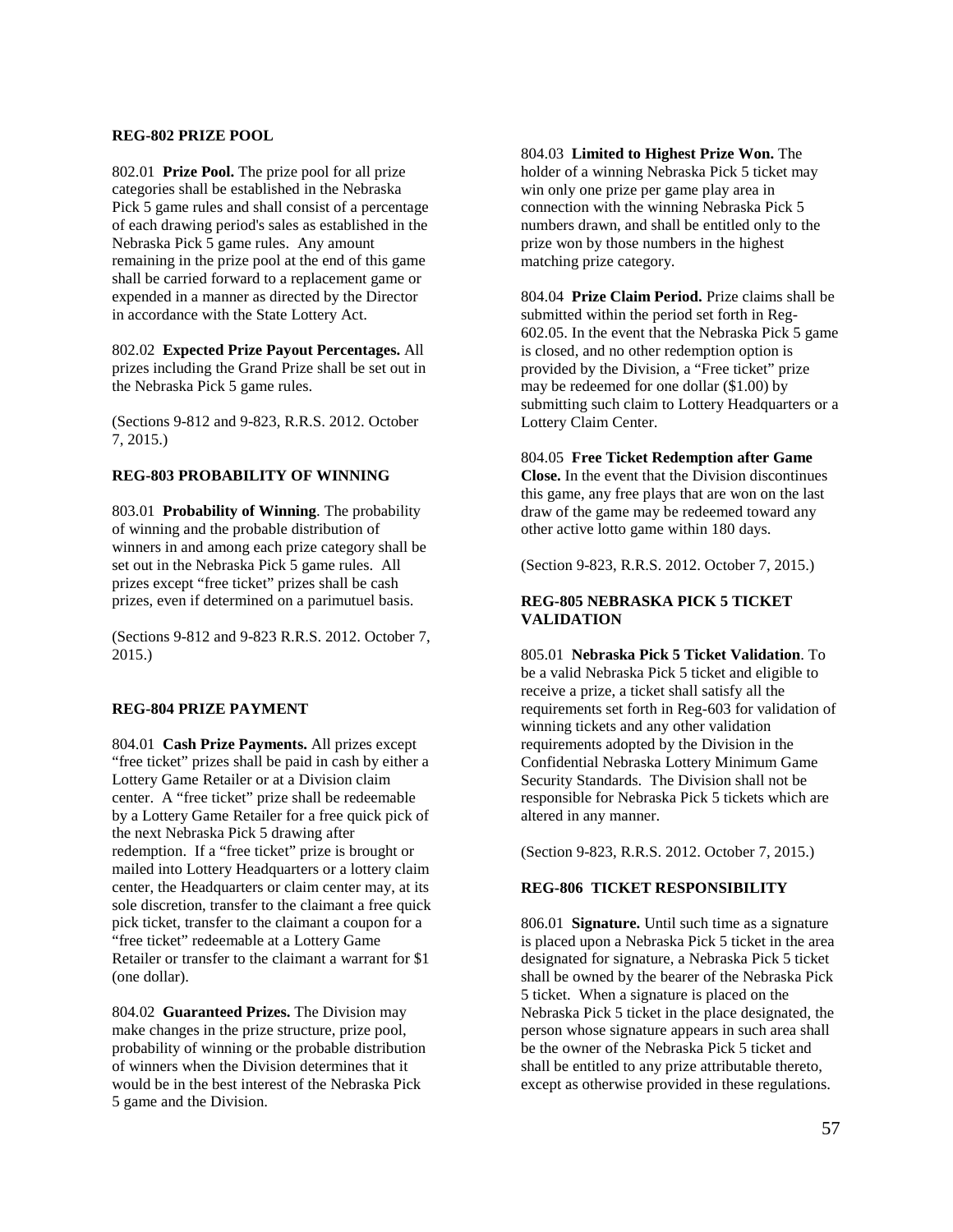806.02 **Stolen Tickets.** The Division shall not be responsible for lost or stolen Nebraska Pick 5 tickets.

(Section 9-823, R.R.S. 2012. October 7, 2015.)

# **REG-807 INELIGIBLE PLAYERS**

807.01 **General.** Nebraska Pick 5 ticket or share shall not be purchased by, and a prize won by any such Nebraska Pick 5 ticket or share shall not be paid to:

807.01A A contractor or consultant under agreement with the Division to review the Division audit and security procedures,

807.01B An employee of an independent accounting firm under contract with Division to observe drawings or site operations and actually assigned to the Division account and all partners, shareholders, or owners in the local office of the firm, or

807.01C An immediate family member (parent, stepparent, child, stepchild, spouse, or sibling) of an individual described in 807.01A, 807.01B and 807.01C and residing in the same household.

(Sections 9-810 and 9-823, R.R.S. 2012. October 7, 2015.)

## **REG-808 APPLICABLE LAW**

808.01 **General.** In purchasing a ticket, the purchaser agrees to comply with and abide by all applicable laws, rules, regulations, procedures, and decisions of the Division.

(Section 9-823, R.R.S. 2012. April 18, 1995.)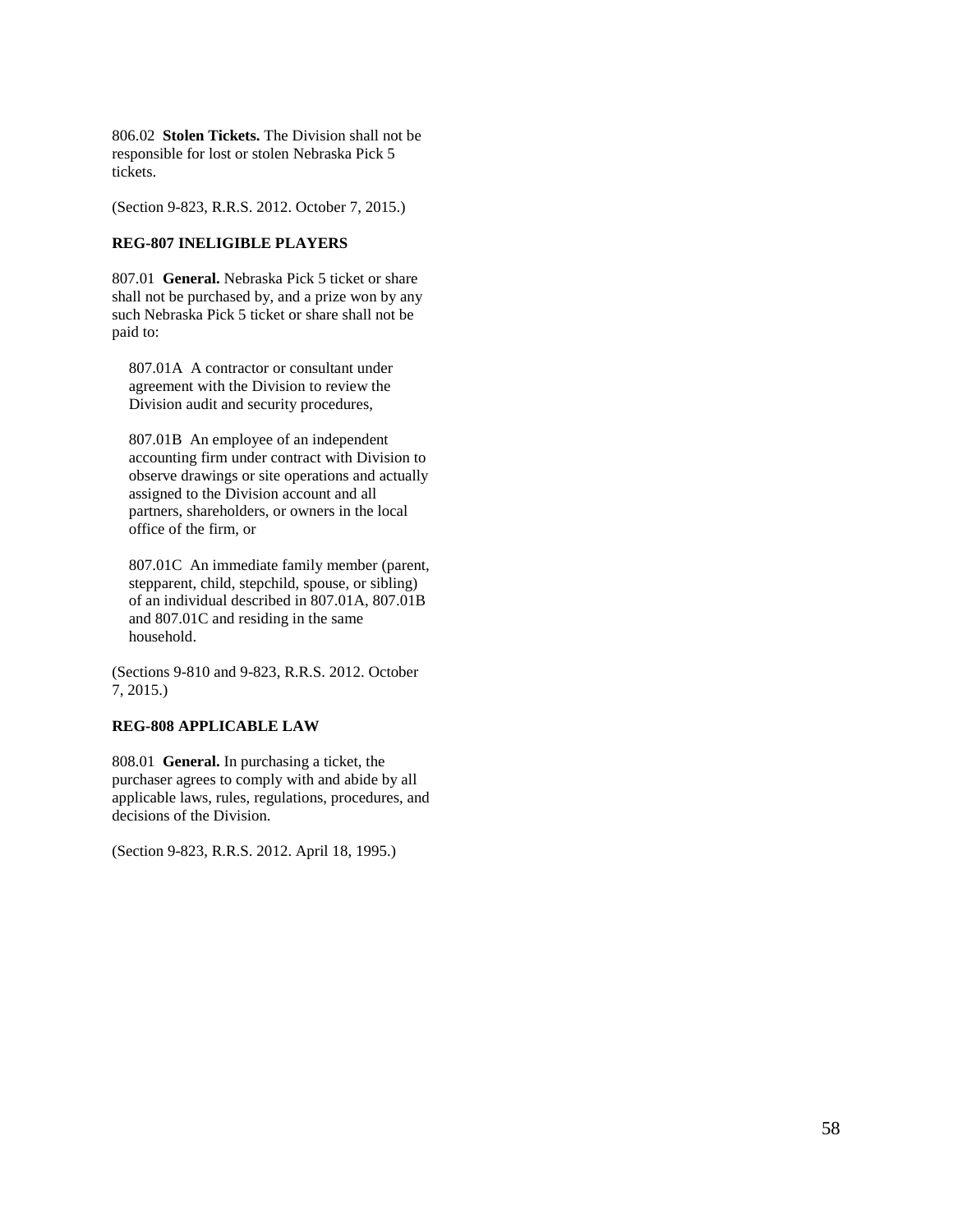# **CHAPTER 900-DAILY MILLIONS**

**REG-901 GAME DESCRIPTION** Repealed. (Sections 9-803, 9-823 R.R.S., 1997. July 23, 1999)

**REG-902 PRIZE POOL** Repealed. (Section 9-812, 9-23 R.R.S., 1997. July 23, 1999)

**REG-903 PROBABILITY OF WINNING** Repealed. (Section 9-812, 9-823 R.S. Supp., 1998. July 23, 1999)

**REG-904 PRIZE PAYMENT** Repealed (Section 9-823 R.R.S., 1997. July 23, 1999)

**REG-905 DAILY MILLIONS TICKET VALIDATION** Repealed. (Section 9-823 R.R.S., 1997. July 23, 1999)

**REG-906 TICKET RESPONSIBILITY**  Repealed. (Section 9-823 R.R.S., 1997. July 23, 1999)

**REG-907 INELIGIBLE PLAYERS** Repealed (Section 9-810, 9-823 R.R.S., 1997. July 23, 1999)

**REG-908 APPLICABLE LAW** Repealed. (Section 9-823 R.R.S., 1997. July 23, 1999

#### **CHAPTER 1000-WILD CARD**

**REG-1001 GAME DESCRIPTION** Repealed. (Sections 9-803, 9-823, R.R.S., 1997. July 23, 1999)

**REG-1002 PRIZE POOL** Repealed. (Sections 9-812, 9-823, R.S. Supp., 1998. July 23, 1999)

**REG-1003 PROBABILITY OF WINNING** Repealed. (Section 9-812, 9-823, R.R.S., 1997. July 23, 1999)

**REG-1004 PRIZE PAYMENT** Repealed. (Section 9-823, R.R.S., 1997. July 23, 1999)

**REG-1005 WILD CARD TICKET VALIDATION** Repealed. (Section 9-823 R.R.S., 1997. July 23, 1999)

**REG-1006 TICKET RESPONSIBILITY**  Repealed.

(Section 9-823 R.R.S., 1997. July 23, 1999)

**REG-1007 INELIGIBLE PLAYERS** Repealed. (Section 9-810, 9-823 R.R.S., 1997. July 23, 1999)

**REG-1008 APPLICABLE LAW** Repealed. (Section 9-823 R.R.S., 1997. July 23, 1999)

#### **CHAPTER 1100-CASH 4 LIFE**

Sections 1100-1108 Repealed in their entirety.

### **Chapter 1200 ROLLDOWN**

Sections 1200-1208 Repealed in their entirety.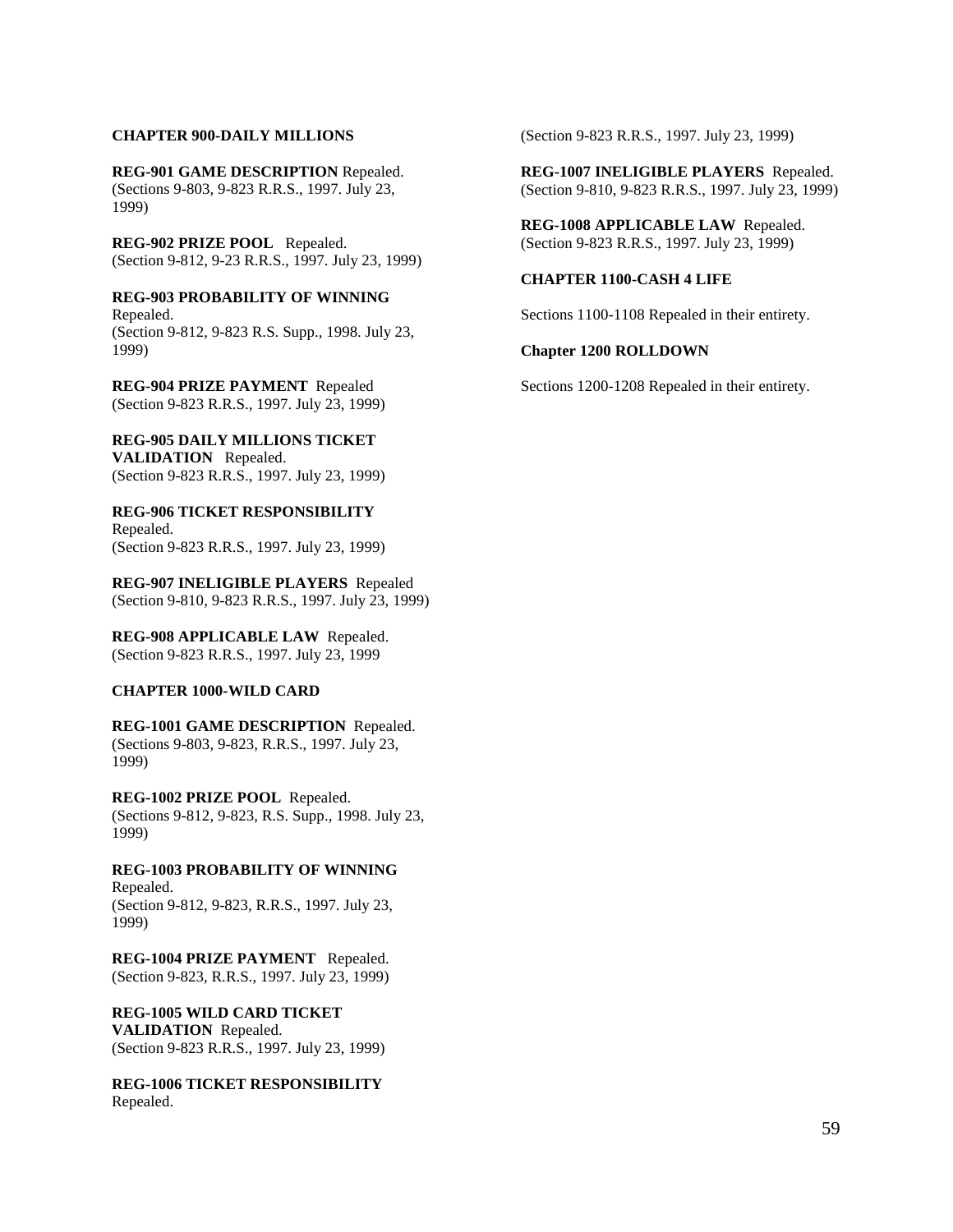#### **CHAPTER 1300 – 2BY2**

#### **REG-1301 — GAME DESCRIPTION.**

1301.01 2by2 is a two (2) out of twenty-six (26) plus two (2) out of twenty-six (26) on-line lottery game drawn once a day, seven days a week as part of the 2by2 drawing event, which pays the Grand Prize and all other prizes on a single payment basis. 2by2 winning numbers applicable to determine 2by2 prizes will be determined daily as part of the 2by2 drawing event.

To play 2by2, a player shall select (or computer pick) two (2) different "red" numbers, from one (1) through twenty-six (26), inclusive, and two (2) additional "white" numbers from one (1) through twenty-six (26), inclusive. The numbers for the second (white) set of two numbers may be the same as the numbers for the first (red) set of two numbers selected by the player.

Plays can be purchased for one dollar (\$1.00), including sales tax where mandated, by any means approved by the Division and the Product Group. Plays may be purchased from a Lottery Game Retailer in a manner as approved by the Division and in accordance with MUSL rules.

The Drawing Procedures shall include procedures for randomly selecting the 2by2 game Winning Numbers.

1301.01A **Seven Draws Promotion.** A multidraw ticket or ticketless transaction with one or more Plays for only seven (7) consecutive draws or only multiples of seven (7) consecutive draws shall qualify for double prizes won on the included Tuesday draw, as limited by REG-1302.03. Plays purchased for any number of draws other than in multiples of seven (7) draws shall not qualify for double prizes won on any Tuesday.

1301.02 **Claims.** Unless otherwise permitted by the Division, a ticket (subject to the validation requirements set forth in 2by2 Rule 31 (Ticket Validation)) or properly registered ticketless transaction shall be the only proof of a game play or plays and the submission of a winning ticket to the issuing Party Lottery or its authorized agent shall be the sole method of claiming a prize or prizes. A play slip has no pecuniary or prize value and shall not constitute evidence of ticket purchase or of numbers selected. A terminal-produced paper receipt has no pecuniary or prize value and shall not constitute evidence of play purchase or of numbers selected.

1301.03 **Cancellations Prohibited.** A Play may not be voided or canceled by returning the ticket to the selling agent or to the lottery, including tickets that are printed in error. The Division may develop an approved method of compensating retailers for plays that are not transferred to a player for a reason acceptable to the Division. No play that is eligible for a prize shall be returned to the lottery for credit. Tickets accepted by retailers as returned tickets and which cannot be re-sold shall be deemed owned by the bearer thereof.

1301.04 **Player Responsibility.** It shall be the sole responsibility of the player to verify the accuracy of the game Play or Plays and other data printed on the ticket or contained in a ticketless transaction. The placing of Plays is done at the player's own risk through the on-line agent who is acting on behalf of the player in entering the play or plays. The purchaser of a Play or Plays through a ticketless transaction has the sole responsibility for verifying the accuracy and condition of the data at the time of purchase.

1301.05 **Entry of Plays.** Plays may only be entered manually using the lottery terminal keypad or touch screen or by means of a play slip as approved by the Division or by such other means approved by the Division. Retailers shall not permit the use of play slips that are not approved by the Division. Retailers shall not permit any device to be physically or wirelessly connected to a lottery terminal to enter plays, except as approved by the Division.

1301.06 **Future Plays.** No Party Lottery shall offer advance plays or multi-draw plays which extend more than 90 days beyond the sale date. Proceeds from advance sales may be held by the Party Lottery until the draw date for which the Play applies.

1301.07 **Drawings.** Drawings shall be held at the times and places established by the 2by2 Group and the results shall be subsequently announced to the public.

1301.07A The Director shall determine the time for the end of sales prior to the drawings, which shall not be later than the time established by the 2by2 Group. Terminals shall not process on-line tickets for that drawing after the time established by the Director.

1301.07B The 2by2 Group shall designate the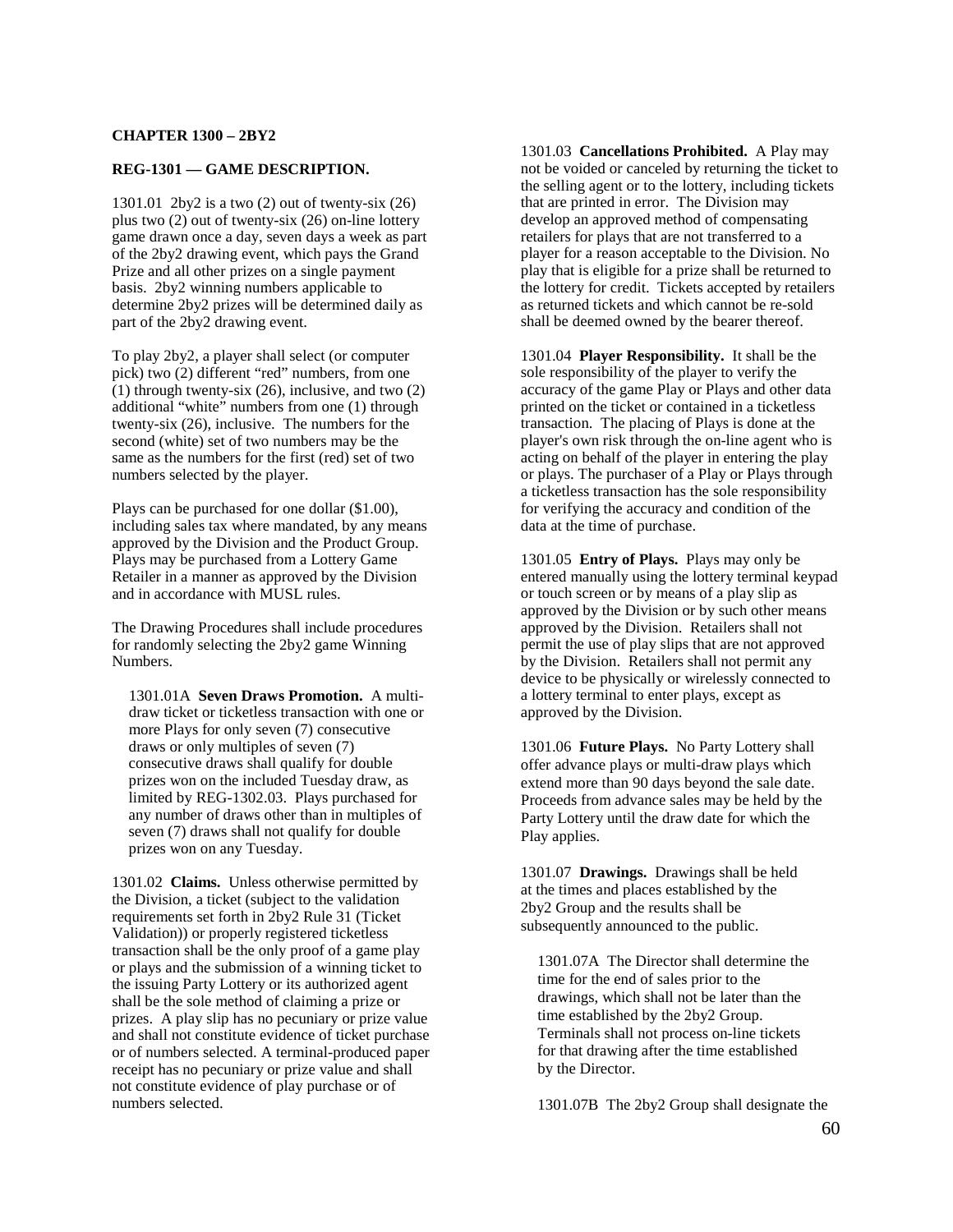type of drawing equipment to be used and shall establish drawing procedures to randomly select the winning combination and to ensure the integrity of the drawing process.

# **REG1302—PRIZE POOL**

1302.01 **Prize Pool.** Thirty-nine and one half percent (39.5) of each draw's sales, inclusive of any specifically statutorily mandated tax of a Selling Lottery to be included in the price of a play, shall be collected and placed in prize pool prize reserve account(s) for the payment of prizes. Contribution rates shall be described below. This rate does not include a Selling Lotteries prize expense for "free plays."

# 1302.02 **Prize Pool and Prize Reserve Accounts.**

1302.02A The Product Group shall set the contribution rates to one or more prize pool and prize reserve accounts established by this rule.

> 1302.02A(1) The Prize Reserve Account (PRA) which is used to guarantee the payment of valid, but unanticipated, Grand Prize claims that may result from a system error or other reason; to fund deficiencies in prize payments (subject to the limitations of these rules); and for other purposes as established in these Rules, is hereby established

1302.02B The following prize pool accounts for the 2by2 game are hereby established:

> 1302.02B(1) The Grand Prize Pool (GPP), which is used to fund Grand Prizes; and

1302.02B(2) The Set Prize Pool (SPP), which is used the fund the Set Prizes. The SPP shall hold the temporary balances that may result from having fewer than expected winners in the Set Prize (aka low-tier prize) categories excluding "free play" prizes. The Source of the SPP is the Party Lottery's weekly prize contributions less actual Set Prize liability;

1302.02C The above prize reserve accounts may have maximum balance amounts or balance limit triggers that are set by the Product Group and are detailed in the Comments to MUSL 2by2 Game Group Rule 28.2.

The maximum balance amounts and balance limit triggers are subject to review by the MUSL Board Finance and Audit Committee. The Finance and Audit Committee shall have two weeks to state objections, if any, to the approved maximum balance amounts or balance limiter triggers. Approved maximum balance amounts or balance limiter triggers shall become effective no sooner than two weeks after notice is given to the Finance and Audit Committee and no objection is stated or sooner if the Committee affirmatively approves the maximum balance amounts or balance limiter triggers. The Group may appeal the Committee's objections to the full Board. Group approved changes in the maximum balance amounts or balance limiter triggers set by the Product Group shall be effective only after the next Grand Prize win.

1302.02D Contribution rates to prize pools and prize reserve account(s) are as follows;

> 1302.02D(1) Twenty-two percent (22%) of a Party Lottery's sales shall be placed in the GPP;

1302.02D(2) Seventeen and one half percent (17.5%) of a Party Lottery's sales shall be placed in the SPP;

1302.02D(3) An amount up to one and thirty-two thousand two hundred and thirteen one-hundred thousandths percent (1.32213%) of a Party Lottery's sales shall be placed in the PRA until it reaches its designated maximum balance.

1302.02E The Product Group may determine to expend all or a portion of the funds in the 2by2 prize pools and the prize reserve accounts (except the GPP):

> 1302.02E(1) For the purpose of indemnifying the Party Lotteries in the payment of prizes to be made by the Selling Lotteries; and

1302.02E(2) For the payment of prizes or special prizes in the game, limited to prize pool and prize reserve contributions from lotteries participating in the special prize promotion, subject to the approval of the Board's Finance & Audit Committee or that Committee's failure to object after given two weeks' notice of the planned action, which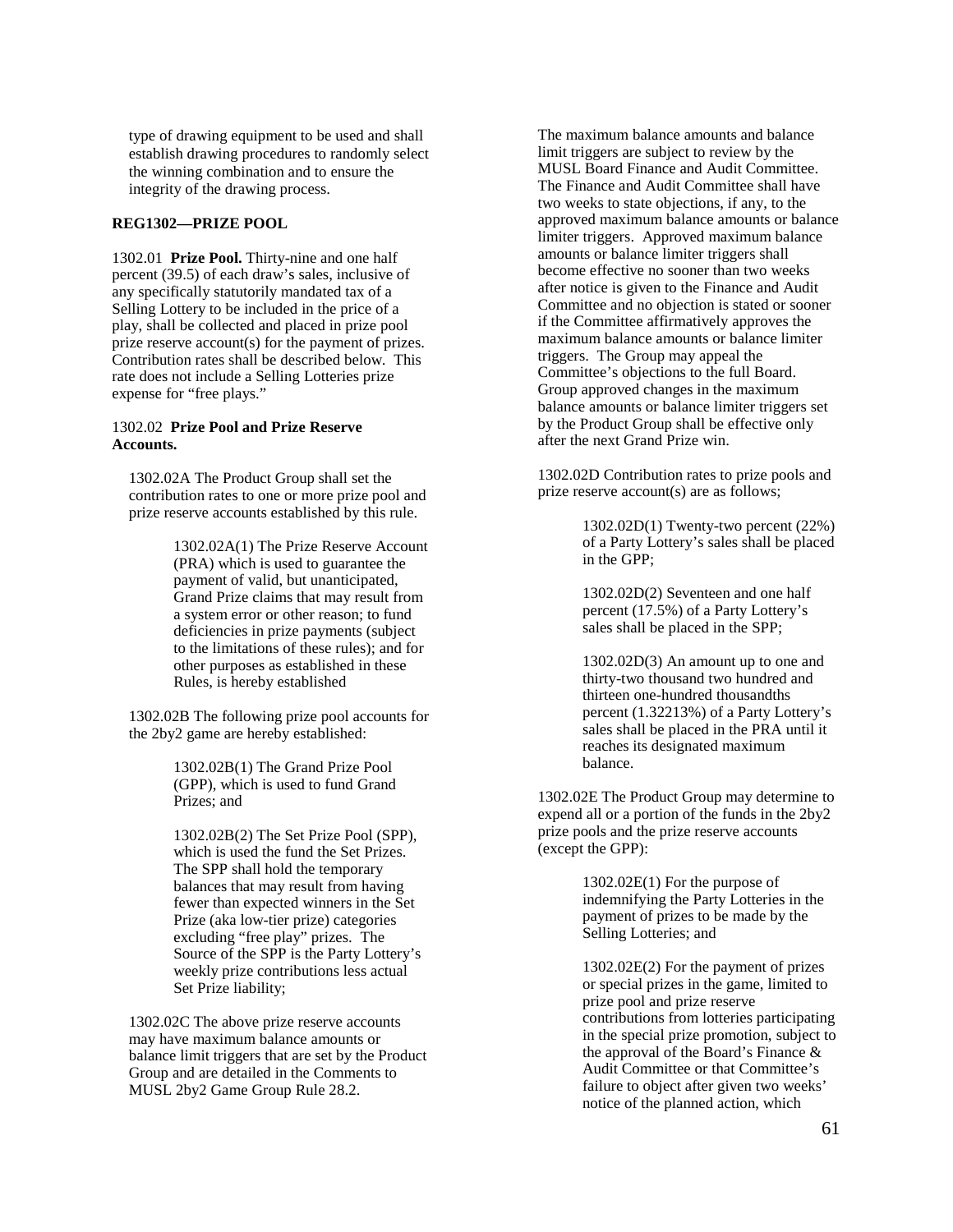actions may be appealed to the full Board by the Product Group.

1302.02F The prize reserve shares of a Party Lottery may be adjusted with refunds to the Party Lottery from the prize reserve account(s) as may be needed to maintain the approved maximum balance and sales percentage shares of the Party Lotteries.

1302.02G A Party Lottery may contribute to its sales percentage share of prize reserve accounts over time, but in the event of a draw down from a prize reserve account, a Party Lottery is

responsible for its full sales percentage share of the prize reserve account, whether or not it has been paid in full.

1302.02H Any amount remaining in the 2by2 prize pools or prize reserve accounts when the Product Group declares the end of the game shall be returned to the lotteries participating in the prize pool and reserve accounts after the end of all claim periods of all Selling Lotteries, carried forward to a replacement game, or otherwise expended in a manner at the election of the individual Members of the Product Group in accordance with jurisdiction statute.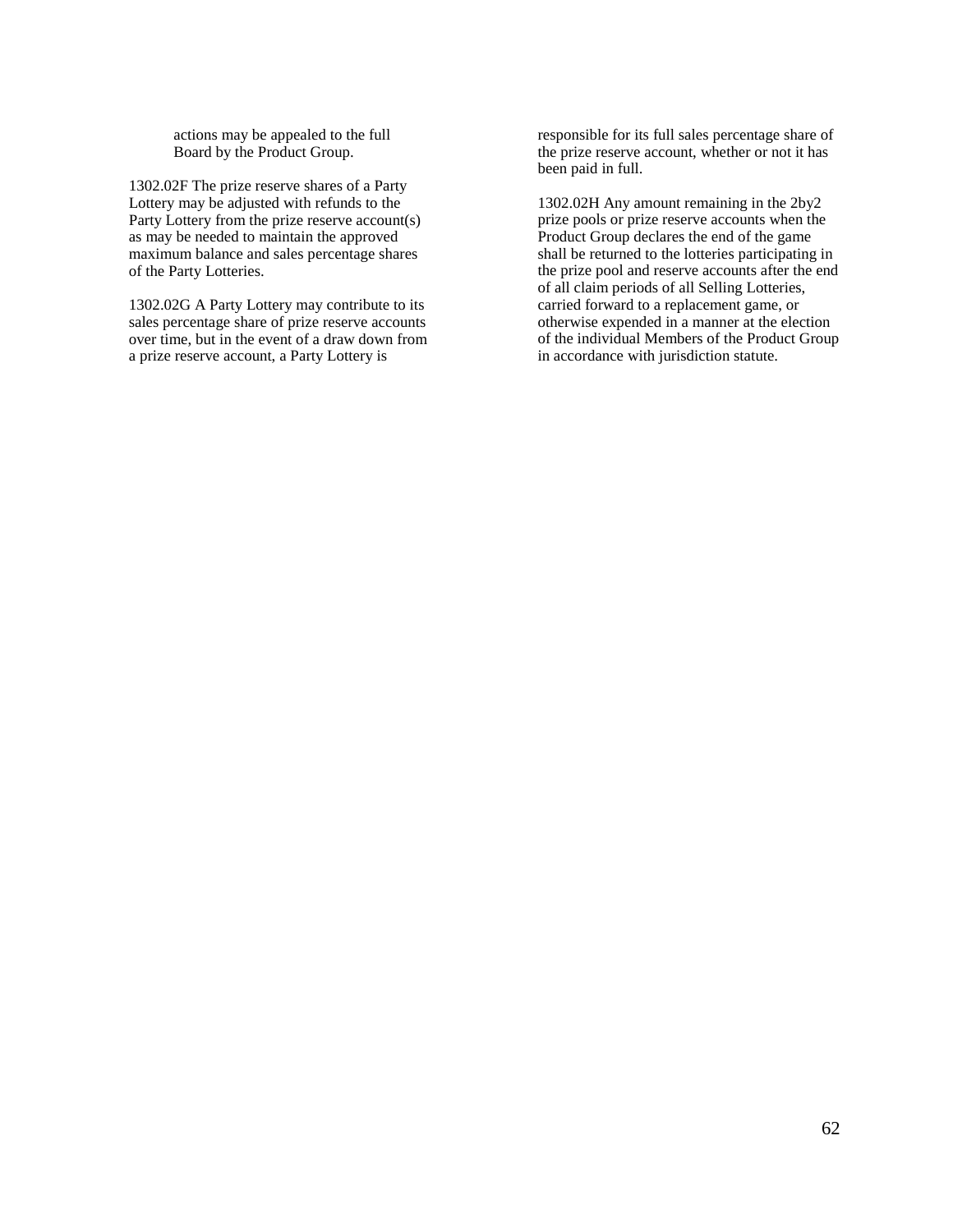A1302.03 **Expected Prize Payout Percentages.** All prizes awarded shall be paid as single payment prizes or Free Play prizes with the following expected prize payout percentages:

For all plays that are not Double Tuesday qualifying plays:

| Number of Matches Per Play*                                  | Prize Payment     | Prize Pool Percentage<br>Allocated to Prize |
|--------------------------------------------------------------|-------------------|---------------------------------------------|
| Two $(2)$ of first set plus two $(2)$ of second set.         | \$22,000.00       | Grand Prize*                                |
|                                                              |                   | 41.1862%                                    |
| Two $(2)$ of first set plus any one $(1)$ of second set.     | \$100.00          | 8.9861%                                     |
| Any one $(1)$ of first set plus two $(2)$ of second set.     | \$100.00          | 8.9861%                                     |
| Two (2) of first set plus none of second set.                | \$3.00            | 1.5501%                                     |
| None of first set plus two (2) of second set.                | \$3.00            | 1.5501%                                     |
| Any one $(1)$ of first set plus any one $(1)$ of second set. | \$3.00            | 12.9399%                                    |
| Any one (1) of first set plus none of second set.            | One (1) Free Play | 12.4008%                                    |
| None of first set plus any one (1) of second set.            | One (1) Free Play | 12.4008%                                    |
| None of first set plus none of second set.                   | \$0.00            | $0.0000\%$                                  |

\* If more than ten (10) plays chosen by players contain the four (4) winning Grand Prize numbers in any one drawing, the prizes shall be divided as set out in REG-1302.03A.

The above percentages assume maximum funding of PRA has been reached, and otherwise include all contributions to the prize pools and the PRA.

*Amended February 22, 2012; June 21, 2013.*

### For all Double Tuesday qualifying plays:

| On Double Tuesdays:                                          |                    |                                             |
|--------------------------------------------------------------|--------------------|---------------------------------------------|
| Number of Matches Per Play*                                  | Prize Payment      | Prize Pool Percentage<br>Allocated to Prize |
| Two $(2)$ of first set plus two $(2)$ of second set.         | \$44,000.00        | Grand Prize*                                |
|                                                              |                    | 41.1862%                                    |
| Two $(2)$ of first set plus any one $(1)$ of second set.     | \$200.00           | 8.961%                                      |
| Any one $(1)$ of first set plus two $(2)$ of second set.     | \$200.00           | 8.961%                                      |
| Two (2) of first set plus none of second set.                | \$6.00             | 1.5501\%                                    |
| None of first set plus two (2) of second set.                | \$6.00             | 1.5501\%                                    |
| Any one $(1)$ of first set plus any one $(1)$ of second set. | \$6.00             | 12.9399%                                    |
| Any one (1) of first set plus none of second set.            | Two (2) Free Plays | 12.4008%                                    |
| None of first set plus any one (1) of second set.            | Two (2) Free Plays | 12.4008%                                    |
| None of first set plus none of second set.                   | \$0.00             | $0.0000\%$                                  |

\* If more than ten (10) plays chosen by players contain the four (4) winning Grand Prize numbers in any one drawing, the prizes shall be divided as set out in REG-1302.03A.

The above percentages assume maximum funding of PRA has been reached, and otherwise include all contributions to the prize pools and PRA.

*Amended February 22, 2012; June 21, 2013.*

1302.03A The Grand Prize shall be a set amount of \$22,000 unless more than ten (10) game play areas contains the four (4) winning Grand Prize numbers in any single game drawing in which case the total prize money to

be paid on greater than ten (10) eligible Plays (taking into account eligible double prizes) shall be divided equally per prize type (standard prize and double Tuesday prize winners each receiving their proportionate share) on a parimutuel basis based on the number of winning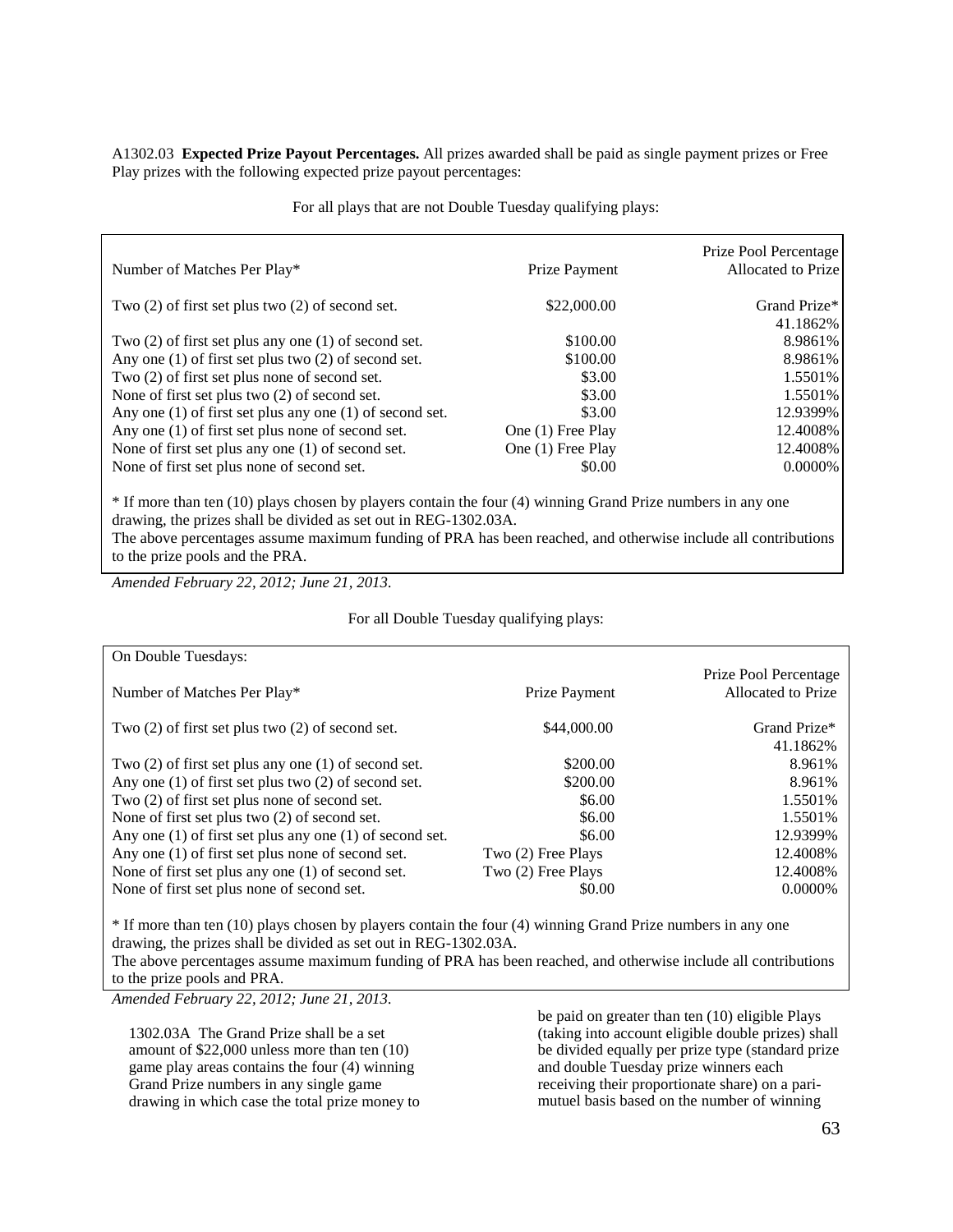game play areas.

1302.03B The GPP shall be carried forward to subsequent draws if all or a portion of it is not needed to pay the prizes awarded in the current draw.

The SPP shall be carried forward to subsequent draws if all or a portion of it is not needed to pay the prizes awarded in the current draw.

If the total of the Set Prizes awarded in a drawing exceeds the percentage of the prize pool allocated to the prizes, then the amount needed to fund the Set Prizes awarded shall be drawn from the following sources, in the following order:

> 1302.03B(1) The amount available in the SPP, if any; and

1302.03B(2) An amount from the PRA, if available.

If, after these sources are depleted, there are not sufficient funds to pay the Set Prizes, then the highest Set Prize shall become a pari-mutuel prize. If the amount of the highest Set Prize, when paid on a pari-mutuel basis, drops to or below the next highest Set Prize and there are still not sufficient funds to pay the remaining set prizes awarded, then the next highest Set Prize shall become a parimutuel prize. This procedure shall continue down through all Set Prize levels, if necessary, until all Set Prize levels become pari-mutuel prize levels. In that instance, the money available from the funding sources listed in this rule shall be divided among the winning plays in proportion to their respective prize percentages, with the exception that a "free play" prize shall always at a minimum be a "free play" prize.

1302.03C A "Free Play" prize shall constitute a free quick pick single-board 2by2 ticket for the next upcoming draw.

# **REG1303—PROBABILITY OF WINNING 2BY2 PRIZES.**

1303.01 The following table sets forth the probability of winning and the probable distribution of winners in and among each prize category, based upon the total number of possible combinations in 2by2.

|                    |              | Probable/        |
|--------------------|--------------|------------------|
| # of Matches       | Distribution | <b>Set Prize</b> |
| Per Ticket         | Probability  | Amt.             |
| $(2)$ of first set | 1:105.625    | \$22,000         |

Plus  $(2)$  of  $2<sup>nd</sup>$  set

| $(2)$ of first set<br>Plus any (1) of $2^{nd}$ set | 1:2,200.5 | \$        | 100 |
|----------------------------------------------------|-----------|-----------|-----|
| Any $(1)$ of first set<br>Plus (2) of $2^{nd}$ set | 1:2,200.5 | \$        | 100 |
| $(2)$ of first set<br>& none of $2^{nd}$ set       | 1:382.7   | \$        | 3   |
| None of first set<br>plus (2) of $2nd$ set         | 1:382.7   | \$        | 3   |
| Any $(1)$ of first<br>Set & any (1) of $2nd$ set   | 1:45.8    | \$        | 3   |
| Any $(1)$ of first<br>Set plus none of $2nd$ set   | 1:8.0     | Free Play |     |
| None of first set plus<br>Any (1) of $2nd$ set     | 1:8.0     | Free Play |     |
| None of first set plus<br>None of $2nd$ set        | 1:4       | \$0       |     |
| <b>OVERALL</b>                                     | 1:3.59    |           |     |

As described above the first set of numbers are the "red" set of numbers, the second set of numbers are the "white" set of numbers.

# **REG 1304 PRIZE PAYMENT**

1304.01 **Grand Prize.** Grand prizes shall be paid in a single payment and at the discretion of the Division. Grand Prizes may be paid by cash, check, warrant, or electronic transfer.

The payment of a Grand Prize shall not be made by a Party Lottery until after receiving authorization to pay from the MUSL central office. Funds may be advanced by a Party Lottery for payment of prizes before the funds are received from MUSL.

1304.02 **Set Prize Payments.** All set prizes (whether described as "cash" payment prizes or otherwise) shall be paid in single payment or Free Plays through the Party Lottery that sold the winning Play(s), and at the discretion of the Division, single payment prizes may be paid by cash, check, warrant, or electronic transfer. A Party Lottery may begin paying set prizes after receiving authorization to pay from the MUSL central office.

1304.03 **Prizes Rounded.** Prizes which, under these regulations, may become single-payment, pari-mutuel prizes, may be rounded down so that prizes can be paid in multiples of whole dollars. Breakage resulting from rounding these prizes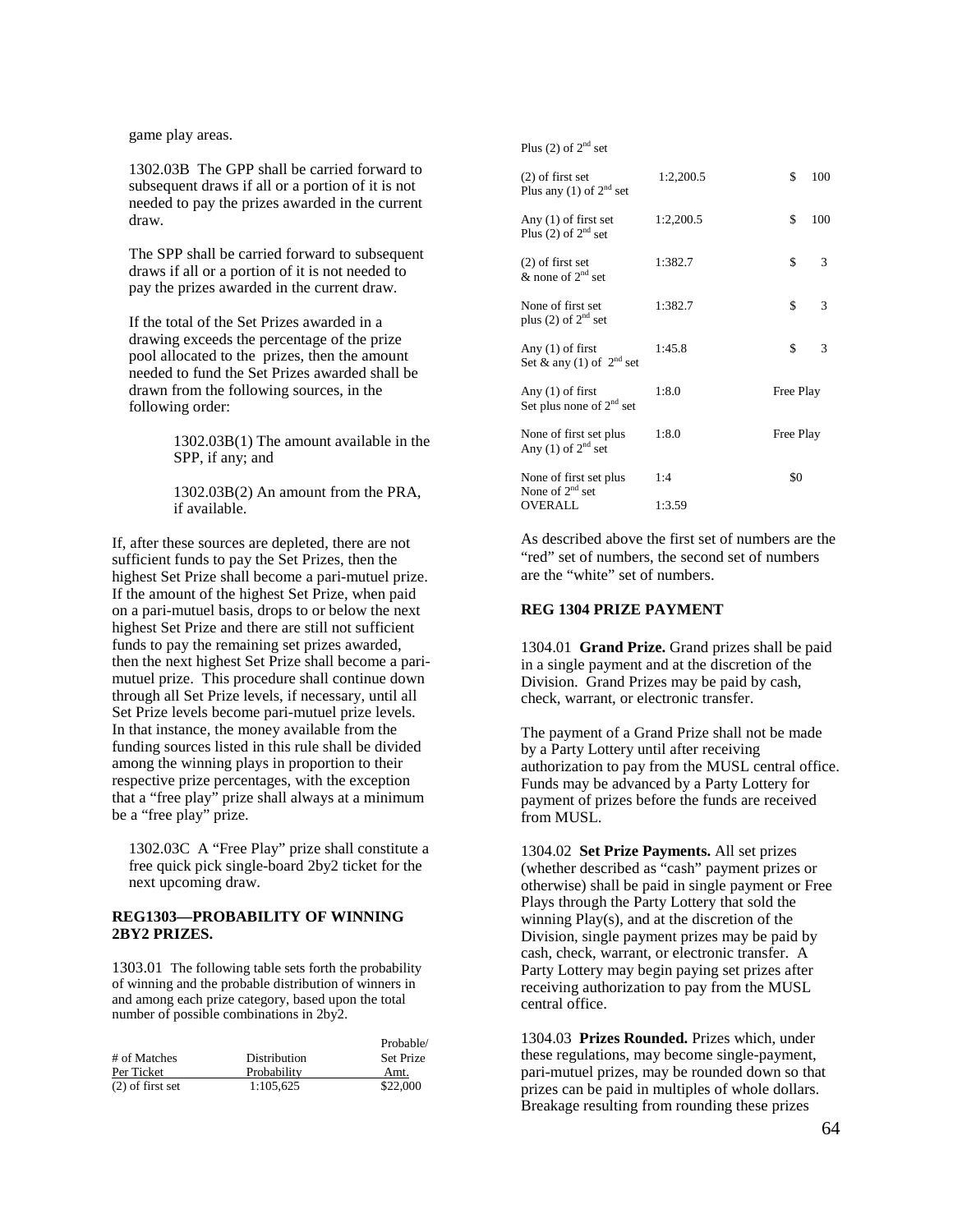shall be carried forward to the prize pool for the next drawing.

1304.04 [Reserved for future use]. 1304.05 [Reserved for future use].

1304.06 **Limited to Highest 2by2 Prize Won.** 

The holder of a winning Play may win only one prize per play in connection with the winning numbers drawn, and shall be entitled only to the prize won by those numbers in the highest matching prize category. All liability of a 2b2 prize is discharged upon payment of a prize claim.

1304.07 **Prize Claim Period.** Prize claims shall be submitted within 180 days after the drawing date.

## **REG 1305—PLAY VALIDATION.**

1305.01 To be a valid Play and eligible to receive a prize, a Play's ticket or ticketless transaction shall satisfy all the requirements established by the Division for validation of winning Plays sold through its on-line gaming system and any other validation requirements adopted by the Product Group, the MUSL Board, and published as the Confidential MUSL Minimum Game Security Standards. Neither MUSL nor the Division shall be responsible for tickets or ticketless transactions that are altered in any manner.

# **REG 1306—PLAY RESPONSIBILITY.**

1306.01 **Signature.** Until such time as a signature is placed upon a ticket in the area designated for signature, a ticket shall be owned by the bearer of the ticket. When a signature is placed on the ticket in the place designated, the person whose signature appears in such area shall be the owner of the ticket and shall be entitled to any prize attributable thereto, except as provided in the validation requirements contained in 2by2 Rule 31, or as otherwise provided in these regulations.

1306.02 **Multiple Signatures**. The manner of payment of prizes for valid winning tickets bearing multiple signatures, marks or names shall be determined by the Division in accordance with these regulations.

1306.03 **StolenPlays.** The Product Group, MUSL, and the Division shall not be responsible for lost or stolen Plays.

## **REG-1307—INELIGIBLE PLAYERS.**

1307.01 **Ineligible Players.** A Play or share for a game issued by this Product Group through any of its Party Lotteries shall not be purchased by, and a prize won by any such Play or share shall not be paid to:

1307.01A A MUSL employee, officer, or director;

1307.01B A contractor or consultant under agreement with MUSL to review MUSL audit and security procedures;

1307.01C An employee of an independent accounting firm under contract with MUSL to observe drawings or site operations and actually assigned to MUSL account and all partners, shareholders, or owners in the local office of the firm;

1307.01D An employee or a commissioner of a Party Lottery to the 2by2 Group; or

1307.01E An immediate family member (parent, stepparent, child, stepchild, spouse, or sibling) of an individual described in REG-1307.01A, 1307.01B, 1307.01C, and 1307.01D and residing in the same household.

1307.02 Those persons designated by the State Lottery Act as ineligible to play games offered by the Division shall also be ineligible to play the MUSL game in Nebraska.

# **REG 1308—APPLICABLE LAW.**

1308.01 In purchasing a Play or attempting to claim a prize, the purchaser and prize claimant agrees to comply with and abide by all applicable laws, rules, regulations, procedures, and decisions of the Division.

A prize claimant agrees, as its sole and exclusive remedy that claims arising out of a 2by2 Play can only be pursued against the Selling Lottery which issued the Play. Litigation, if any, shall only be maintained within the jurisdiction in which the 2by2 Play was purchased and only against the Selling Lottery that issued the play. No claim shall be made against any other Participating Lottery or against MUSL.

Nothing in these regulations shall be construed as a waiver of any defense or claim the Selling Lottery which issued the Play, any other Participating Lottery or MUSL may have in any litigation, including in the event a player or prize claimant pursues litigation against the Selling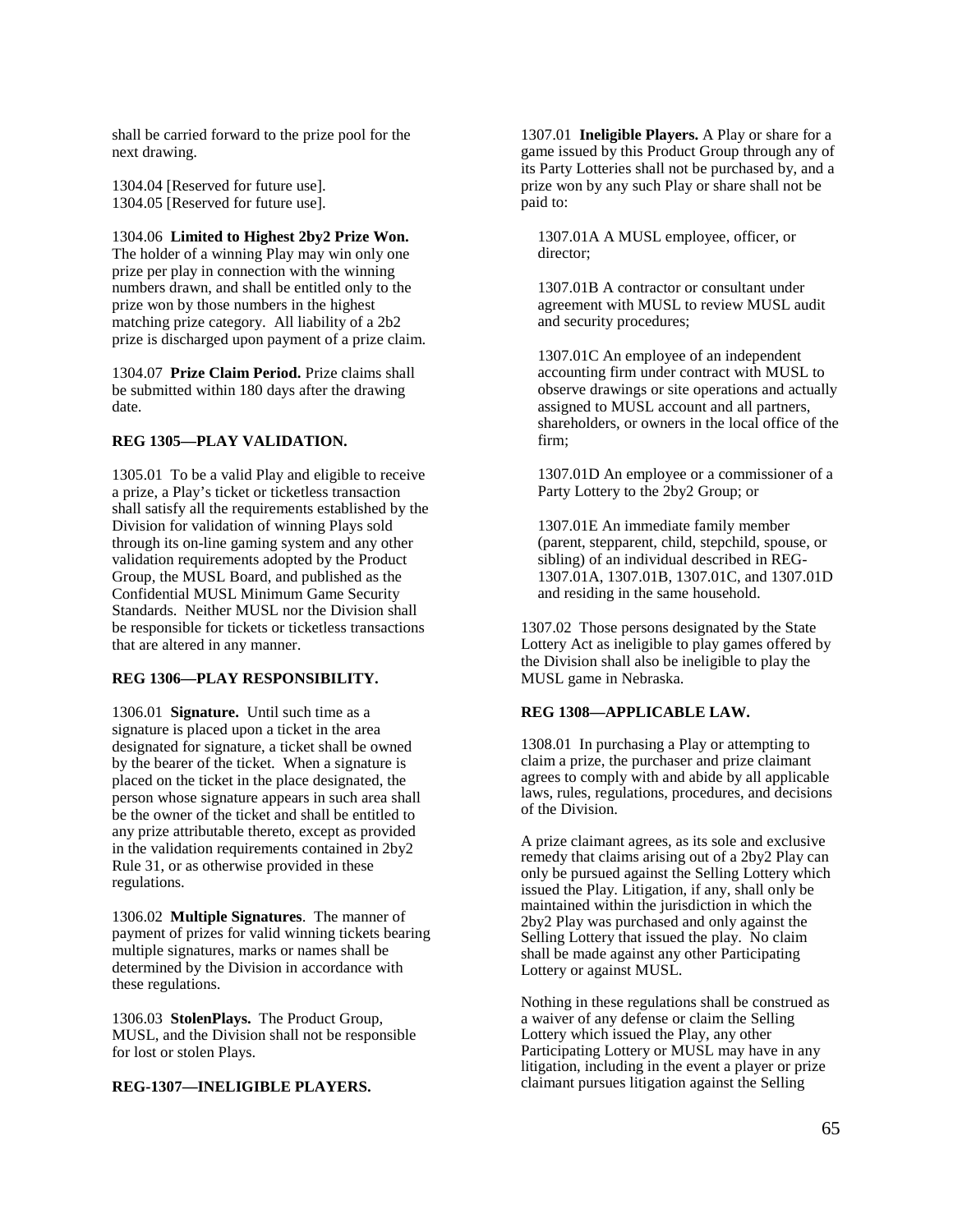Lottery, any other Participating Lottery, or MUSL, or their respective officers, directors or employees.

All decisions made by a Selling Lottery, including the declaration of prizes and the payment thereof and the interpretation of 2by2 Rules, shall be final and binding on all Play purchasers and on every person making a prize claim in respect thereof, but only in the jurisdiction where the 2by2 Play was issued.

No prize shall be paid upon a Play purchased, claimed, or sold in violation of these regulations, the policies of the Division, or the State Lottery Act.; any such prize claimed but unpaid shall constitute an unclaimed prize.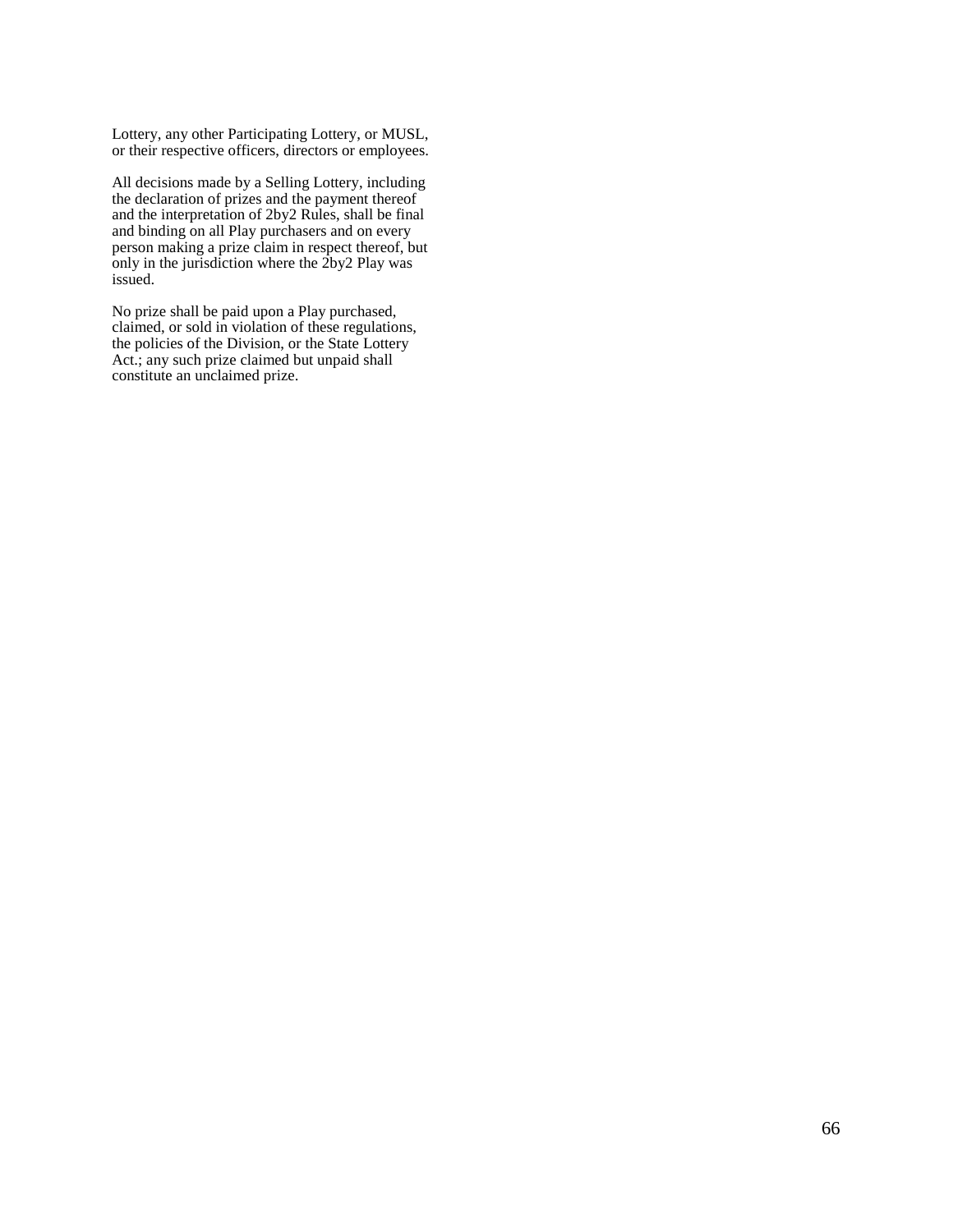## **CHAPTER 1400 NEBRASKA PICK 3**

#### **REG-1401 GAME DESCRIPTION**

1401.01 **General**. Nebraska Pick 3 is an on-line lottery game which pays all prizes on a cash basis except as provided in these regulations or in the Nebraska Pick 3 game rules. To play Nebraska Pick 3, a player shall select three (3) different numbers as established in the Nebraska Pick 3 game rules, which game rules shall be developed pursuant to Reg-208.05. The numbers selected are inputted into a terminal. Nebraska Pick 3 tickets shall be purchased from a terminal operated by the Division or a Lottery Game Retailer. Each play costs one dollar (\$1). The player shall select a set of three (3) numbers by communicating the numbers to the terminal operator, or by handmarking three (3) numbered squares in any one game play area on a play slip and submitting the play slip to the terminal operator, or by requesting a computer "quick pick" from the terminal operator. The terminal operator will then issue a Nebraska Pick 3 ticket, via the terminal, containing the selected set or sets of numbers, each of which constitutes a Nebraska Pick 3 game play.

1401.02 **Claims**. A Nebraska Pick 3 ticket (subject to the validation requirements set forth in Reg-1405 Nebraska Pick 3 Ticket Validation) shall be the only proof of a Nebraska Pick 3 game play or plays and the submission of a winning Nebraska Pick 3 ticket to the Division or an authorized Lottery Game Retailer shall be the sole method of claiming a prize or prizes. A play slip has no pecuniary or prize value and shall not constitute evidence of a Nebraska Pick 3 ticket purchase or of numbers selected.

1401.03 **Cancellations Prohibited**. A Nebraska Pick 3 ticket may not be voided or canceled by returning the Nebraska Pick 3 ticket to the selling Lottery Game Retailer or to the Division, including Nebraska Pick 3 tickets which are printed in error. No Nebraska Pick 3 ticket which can be used to claim a prize shall be returned to the Division for credit. Nebraska Pick 3 tickets accepted by Lottery Game Retailers as returned tickets will remain charged to the Lottery Game Retailer's account. Ownership of the tickets is in bearer form until the ticket is signed on the reverse side. Lottery Game Retailers who accept unsigned Nebraska Pick 3 tickets as returned tickets and who cannot re-sell those tickets shall be deemed the owners of those tickets.

1401.04 **Player Responsibility**. It shall be the sole responsibility of the player to verify the accuracy of the Nebraska Pick 3 game play or plays and other data printed on the Nebraska Pick 3 ticket. The placing of Nebraska Pick 3 plays is done at the player's own risk through the on-line terminal operator who is acting on behalf of the player in entering the Nebraska Pick 3 play or plays.

1401.05 **Entry of Plays**. Nebraska Pick 3 plays may only be entered manually using the on-line lottery terminal keypad (including a computer "quick pick") or by means of a play slip provided by the Division and hand-marked by the player. A Lottery Game Retailer shall not permit the use of facsimiles of play slips, copies of play slips, or other materials that are inserted into the terminal's play slip reader that are not printed or approved by the Division. Lottery Game Retailers shall not permit any device to be connected to an on-line lottery terminal to enter Nebraska Pick 3 plays, except as approved by the Division. Any play slip number selection by a method other than handmarked by the player and any resulting ticket shall be invalid.

1401.06 **Drawings**. Drawings shall be held at the times and places established by the Division in the Nebraska Pick 3 game rules and the results shall be subsequently announced to the public.

1401.06A The Director shall determine the time for the end of sales prior to the drawings. On-line terminals shall not process on-line tickets for that drawing after the time established by the Director.

1401.06B The Division shall designate the type of drawing equipment to be used and shall establish drawing procedures to randomly select the winning combination and to ensure the integrity of the drawing process.

## **REG-1402 PRIZE POOL**

1402.01 **Prize Pool**. The prize pool for all prize categories shall be established in the Nebraska Pick 3 game rules and shall consist of a percentage of each drawing period's sales as established in the Nebraska Pick 3 game rules. Any amount remaining in the prize pool at the end of the game shall be carried forward to a replacement game or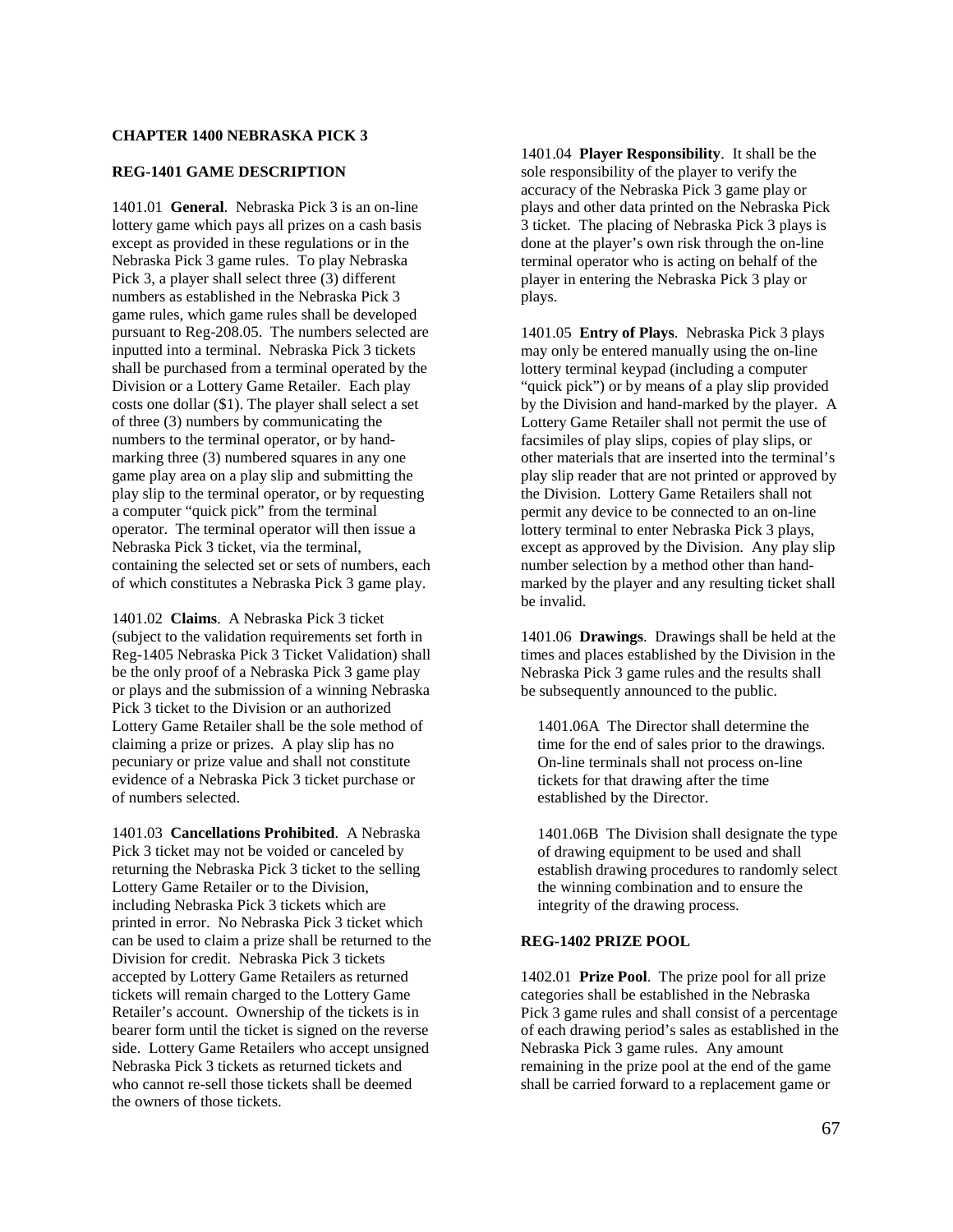expended in a manner as directed by the Director in accordance with the State Lottery Act.

1402.02 **Expected Prize Payout Percentages**. All prizes shall be set out in the Nebraska Pick 3 game rules.

# **REG-1403 PROBABILITY OF WINNING**

1403.01 **Probability of Winning**. The probability of winning and the probable distribution of winners in and among each prize category shall be set out in the Nebraska Pick 3 game rules. All prizes shall be cash prizes, even if determined on a pari-mutuel basis.

## **REG-1404 PRIZE PAYMENT**

1404.01 **Cash Prize Payments**. All prizes shall be paid in cash by either a Lottery Game Retailer or at a Division claim center.

1404.02 **Guaranteed Prizes**. The Division may make changes in the prize structure, prize pool, probability of winning or the probable distribution of winners when the Division finds that it would be in the best interest of the Nebraska Pick 3 game and the Division.

1404.03 **Limited to Highest Prize Won**. The holder of a winning Nebraska Pick 3 ticket may win only one prize per game play area in connection with the winning Nebraska Pick 3 numbers drawn, and shall be entitled only to the prize won by those numbers in the highest matching prize category.

1404.04 **Prize Claim Period**. Prize claims shall be submitted within the period set forth in Reg-602.05.

## **REG-1405 TICKET VALIDATION**

1405.01 **Ticket Validation**. To be a valid Nebraska Pick 3 ticket and eligible to receive a prize, a ticket shall satisfy all the requirements set forth in REG-603 for validation of winning tickets and any other validation requirements adopted by the Division in the Confidential Nebraska Lottery Minimum Game Security Standards. The Division shall not be responsible for Nebraska Pick 3 tickets which are altered in any manner.

#### **REG-1406 TICKET RESPONSIBILITY**

1406.01 **Signature**. Until such time as a signature is placed upon a Nebraska Pick 3 ticket in the area designated for signature, a Nebraska Pick 3 ticket shall be deemed owned by the ticket bearer. When a signature is placed on the Nebraska Pick 3 ticket in the place designated, the person whose signature appears in such area shall be the owner of the ticket and shall be entitled to any prize attributable thereto, except as provided in these regulations.

1406.02 **Stolen Tickets**. The Division shall not be responsible for lost or stolen Nebraska Pick 3 tickets.

#### **REG-1407 INELIGIBLE PLAYERS**

1407.01 **General**. A Nebraska Pick 3 ticket or share shall not be purchased by, and a prize won by any such Nebraska Pick 3 ticket or share shall not be paid to:

1407.01A A contractor or consultant under agreement with the Division to review the Division audit and security procedures;

1407.01B An employee of an independent accounting firm under contract with the Division to observe drawings or site operations and actually assigned to the Division account and all partners, shareholders, or owners in the local office of the firm; or

1407.01C An immediate family member (parent, stepparent, child, stepchild, spouse, or sibling) of an individual described in Reg-1407.01A, 1407.01B and 1407.01C and residing in the same household.

#### **REG-1408 APPLICABLE LAW**

1408.01 **General**. In purchasing a ticket, the purchaser agrees to comply with and abide by all applicable laws, rules, regulations, procedures, and decisions of the Division.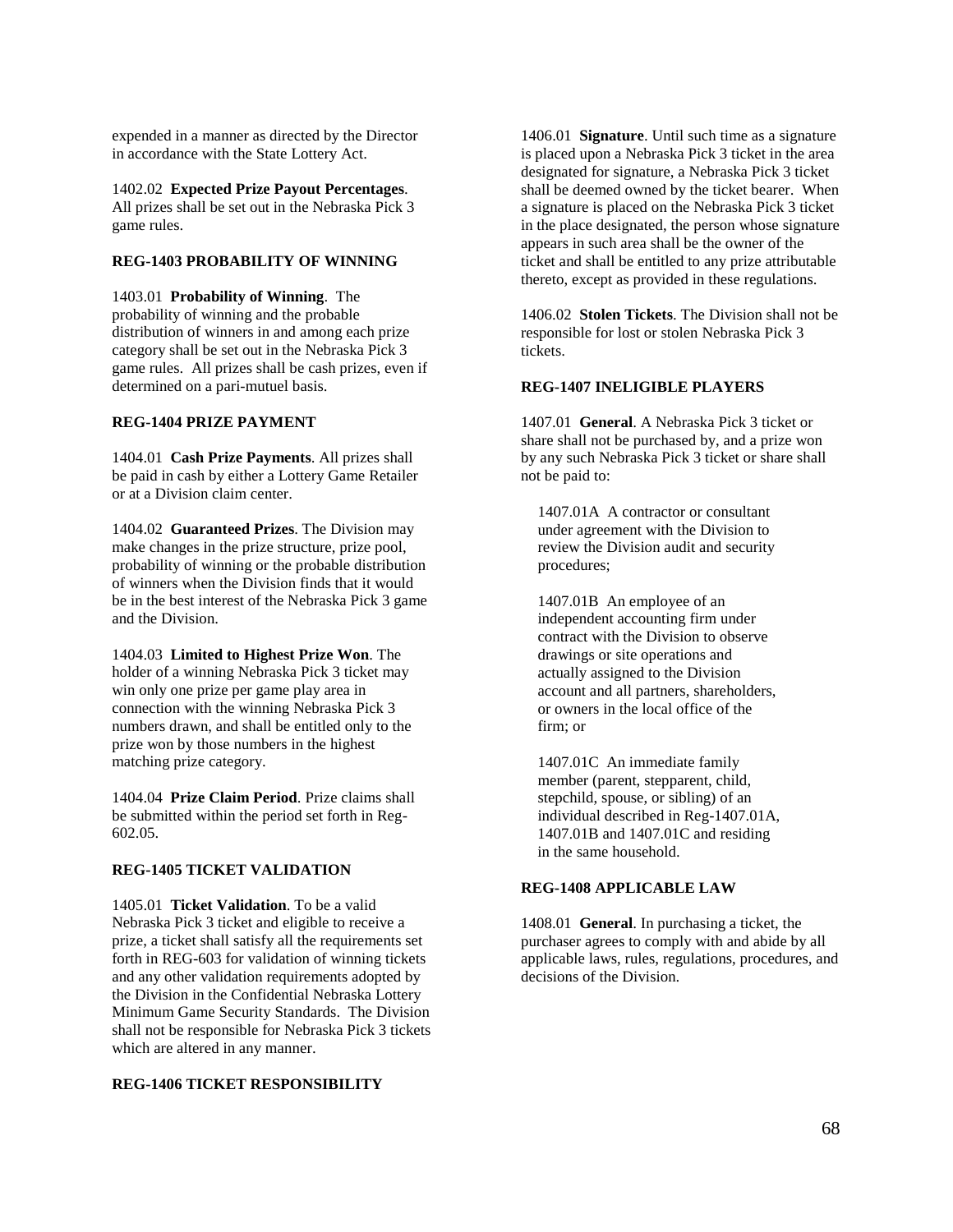# **CHAPTER 1500 MyDaY**

#### **REG-1501 GAME DESCRIPTION**

1501.01 **General**. MyDaY is an on-line lottery game which pays all prizes on a cash basis except as provided in the MyDaY game rules. At all times, MyDaY shall be played in accordance with the MyDaY game rules, developed pursuant to Reg-208.05 and these regulations. To play MyDaY, a player shall select one (1) number from 1 to 12 for the MONTH and one (1) number from 1 to 31 for the DAY. A player shall also select a YEAR (last two digits only), by selecting one (1) number from 0 to 9 for the first digit, and one (1) number from 0 to 9 for the second digit.

1501.02 **Number Selection.** The player shall select a month, day, and year using any one (1) of the following options;

1501.02A By communicating the respective numbers to the terminal operator;

1501.02B By hand-marking the "Pick a Month" "Pick a Day" and "Pick a Year" play areas on a play slip and submitting the play slip to the terminal operator; or

1501.02C By hand-marking the box marked QP for "Quick Play" on the play slip whereby the terminal shall randomly select the month, day and year, or by communicating the selection of the "Quick Play" option to the terminal operator.

1501.03 **Plays.** Each play slip has five play areas, allowing a player to select up to five (5) sets of numbers per play slip. The set or sets of numbers selected are then inputted into a terminal. The terminal operator will then issue a MyDaY ticket, via the terminal, which contains the selected set or sets of numbers, each of which constitutes a MyDaY game play. Each play costs one dollar (\$1.00). MyDaY tickets shall only be purchased from a terminal operated by the Division or a Lottery Game Retailer.

1501.04 **Invalid Number Combinations**. Players can only use day and month number combinations that are valid based on a standard twelve month calendar.

1501.04A Invalid months and days that would be rejected include:

1501.04A(1) 02-30 (February 30);

1501.04A(2) 02-31 (February 31);

1501.04A(3) 04-31 (April 31);

1501.04A(4) 06-31 (June 31);

1501.04A(5) 09-31 (September 31); and

1501.04A(6) 11-31 (November 31).

1501.04B. The month and day combination 02- 29 (February 29), which occurs only on a leap year, will be allowed for every year that is divisible by 4, including 00.

1501.05 **Claims**. A MyDaY ticket (subject to the validation requirements set forth in REG-1505 Ticket Validation) shall be the only proof of a MyDaY game play or plays and the submission of a winning MyDaY ticket to the Division or an authorized Lottery Game Retailer shall be the sole method of claiming a prize or prizes. A play slip has no pecuniary or prize value and shall not constitute evidence of a MyDaY ticket purchase or of numbers selected.

1501.06 **Cancellations Prohibited**. A MyDaY ticket may not be voided or canceled by returning the MyDaY ticket to the selling Lottery Game Retailer or to the Division, including MyDaY tickets which are printed in error. No MyDaY ticket which can be used to claim a prize shall be returned to the Division for credit. MyDaY tickets accepted by Lottery Game Retailers as returned tickets will remain charged to the Lottery Game Retailer's account. Ownership of the tickets is in bearer form until the ticket is signed on the reverse side. Lottery Game Retailers who accept unsigned MyDaY tickets as returned tickets and who cannot re-sell those tickets shall be deemed the owners of those tickets.

1501.07 **Player Responsibility**. It shall be the sole responsibility of the player to verify the accuracy of the MyDaY game play or plays and other data printed on the MyDaY ticket. The placing of MyDaY plays is done at the player's own risk through the on-line terminal operator who is acting on behalf of the player in entering the MyDaY play or plays.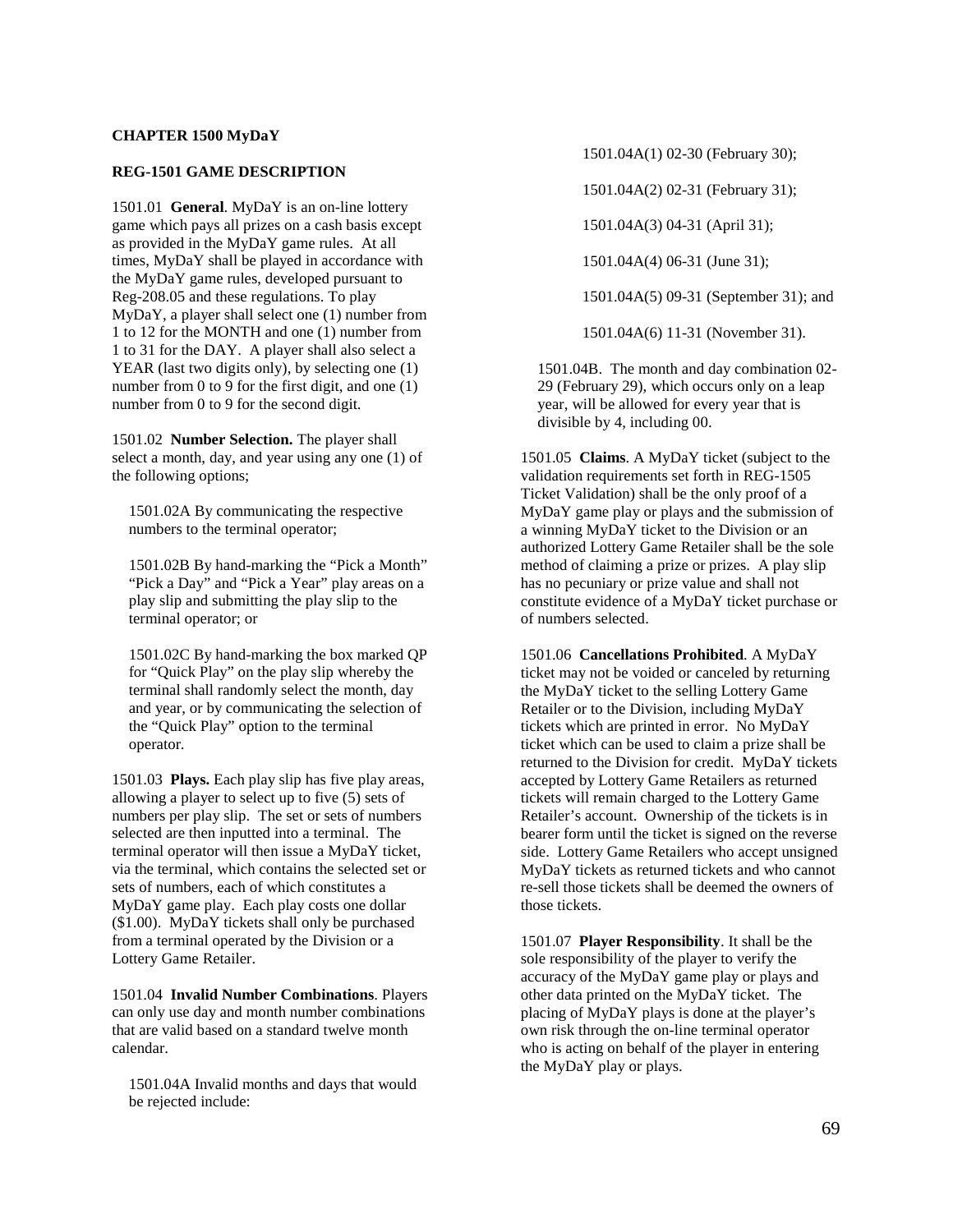1501.08 **Entry of Number Combinations**.

MyDaY number combinations may only be entered manually by a terminal operator using the on-line lottery terminal keypad (including a computer "Quick Pick") or selected by means of a play slip provided by the Division and handmarked by the player. A Lottery Game Retailer shall not permit the use of facsimiles of play slips, copies of play slips, or other materials that are inserted into the terminal's play slip reader that are not printed or approved by the Division. Lottery Game Retailers shall not permit any device to be connected to an on-line lottery terminal to enter MyDaY plays, except as approved by the Division. Any play slip number selection by a method other than hand-marked by the player, as well as any resulting ticket, shall be invalid.

1501.09 **Drawings**. The Division shall determine the times and places of all MyDaY drawings and shall announce the results to the public

1501.09A The Director shall determine the time for the end of sales prior to the drawings. On-line terminals shall not process on-line tickets for that drawing after the time established by the Director.

1501.09B The Division shall designate the type of drawing equipment to be used and shall establish drawing procedures to randomly select the winning combination and to ensure the integrity of the drawing process.

(Sections 9-803 and 9-823, R.R.S. 2012. September 16, 2008.)

## **REG-1502 PRIZE POOL**

1502.01 **Prize Pool**. Prize pool funding for MyDaY shall be established in the MyDaY game rules and shall consist of a percentage of each drawing period's sales as established in the MyDaY game rules. Any amount remaining in the prize pool at the end of the game shall be carried forward to a replacement game or expended in a manner as directed by the Director in accordance with the State Lottery Act.

(Sections 9-803 and 9-823, R.R.S. 2012. September 16, 2008.)

# **REG-1503 PROBABILITY OF WINNING**

1503.01 **Probability of Winning**. Approximate odds for each prize category shall be set out in the MyDaY game rules. All prizes shall be cash prizes, even if determined on a pari-mutuel basis.

(Sections 9-803 and 9-823, R.R.S. 2012. September 16, 2008.)

## **REG-1504 PRIZE PAYMENT**

1504.01 **Cash Prize Payments**. All prizes shall be paid in cash by either a Lottery Game Retailer or at a Division claim center.

1504.02 **Guaranteed Prizes**. The Division may make changes in the prize structure, prize pool, probability of winning or the probable distribution of winners when the Division finds that it would be in the best interest of the MyDaY game and the Division.

1504.03 **Limited to Highest Prize Won**. The holder of a winning MyDaY ticket may win only one prize per game play area in connection with the winning MyDaY numbers drawn, and shall be entitled only to the prize won by those numbers in the highest matching prize category.

1504.04 **Prize Claim Period**. Prize claims shall be submitted within the period set forth in REG-602.05.

(Sections 9-803 and 9-823, R.R.S. 2012. September 16, 2008.)

## **REG-1505 TICKET VALIDATION**

1505.01 **Ticket Validation**. To be a valid MyDaY ticket and eligible to receive a prize, a ticket shall satisfy all the requirements set forth in REG-603 for validation of winning tickets and any other validation requirements adopted by the Division in the Confidential Nebraska Lottery Minimum Game Security Standards. The Division shall not be responsible for MyDaY tickets which are altered in any manner.

(Sections 9-803 and 9-823, R.R.S. 2012. September 16, 2008.)

## **REG-1506 TICKET RESPONSIBILITY**

1506.01 **Signature**. Until such time as a signature is placed upon a MyDaY ticket in the area designated for signature, a MyDaY ticket shall be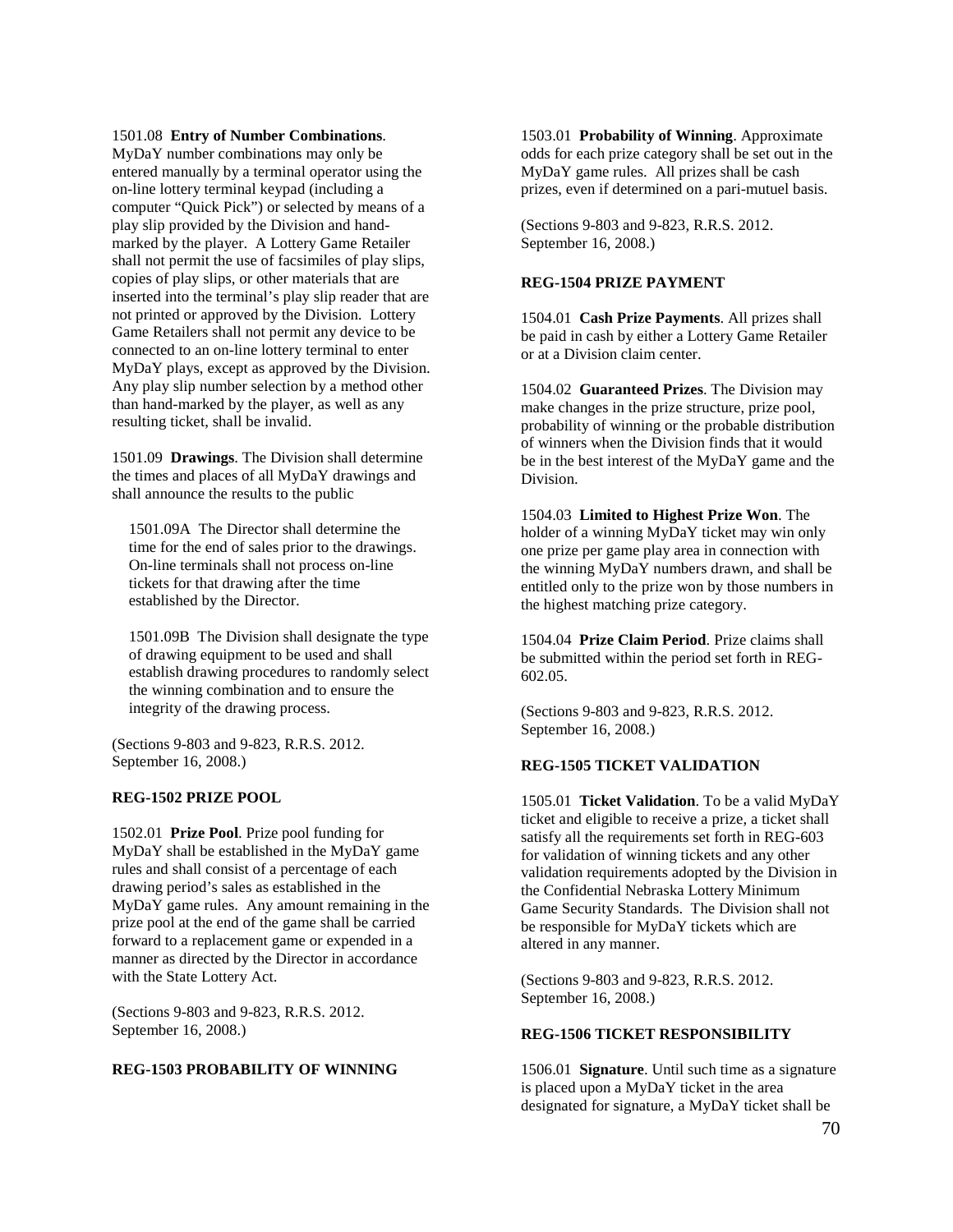deemed owned by the ticket bearer. When a signature is placed on the MyDaY ticket in the place designated, the person whose signature appears in such area shall be the owner of the ticket and shall be entitled (to any prize attributable thereto, except as provided in these regulations.

1506.02 **Lost or Stolen Tickets**. The Division shall not be responsible for lost or stolen MyDaY tickets.

(Sections 9 -803 and 9 -823, R.R.S. 2012. October 7, 2015.)

#### **REG -1507 INELIGIBLE PLAYERS**

1507.01 **General**. A MyDaY ticket or share shall not be purchased by, and a prize won by any such MyDaY ticket or share shall not be paid to:

1507.01A A contractor or consultant under agreement with the Division to review the Division audit and security procedures;

1507.01B An employee of an independent accounting firm under contract with the Division to observe drawings or site operations and actually assigned to the Division account and all partners, shareholders, or owners in the local office of the firm; or

1507.01C An immediate family member (parent, stepparent, child, stepchild, spouse, or sibling) of an individual described in Reg - 1507.01A, 1507.01B and 1507.01C and residing in the same household.

(Sections 9 -803 and 9 -823, R.R.S. 2012. September 16, 2008.)

#### **REG -1508 APPLICABLE LAW**

1508.01 **General**. In purchasing a ticket, the purchaser agrees to comply with and abide by all applicable laws, rules, regulations, procedures, and decisions of the Division.

(Sections 9 -803 and 9 -823, R.R.S. 2012. September 16, 2008.)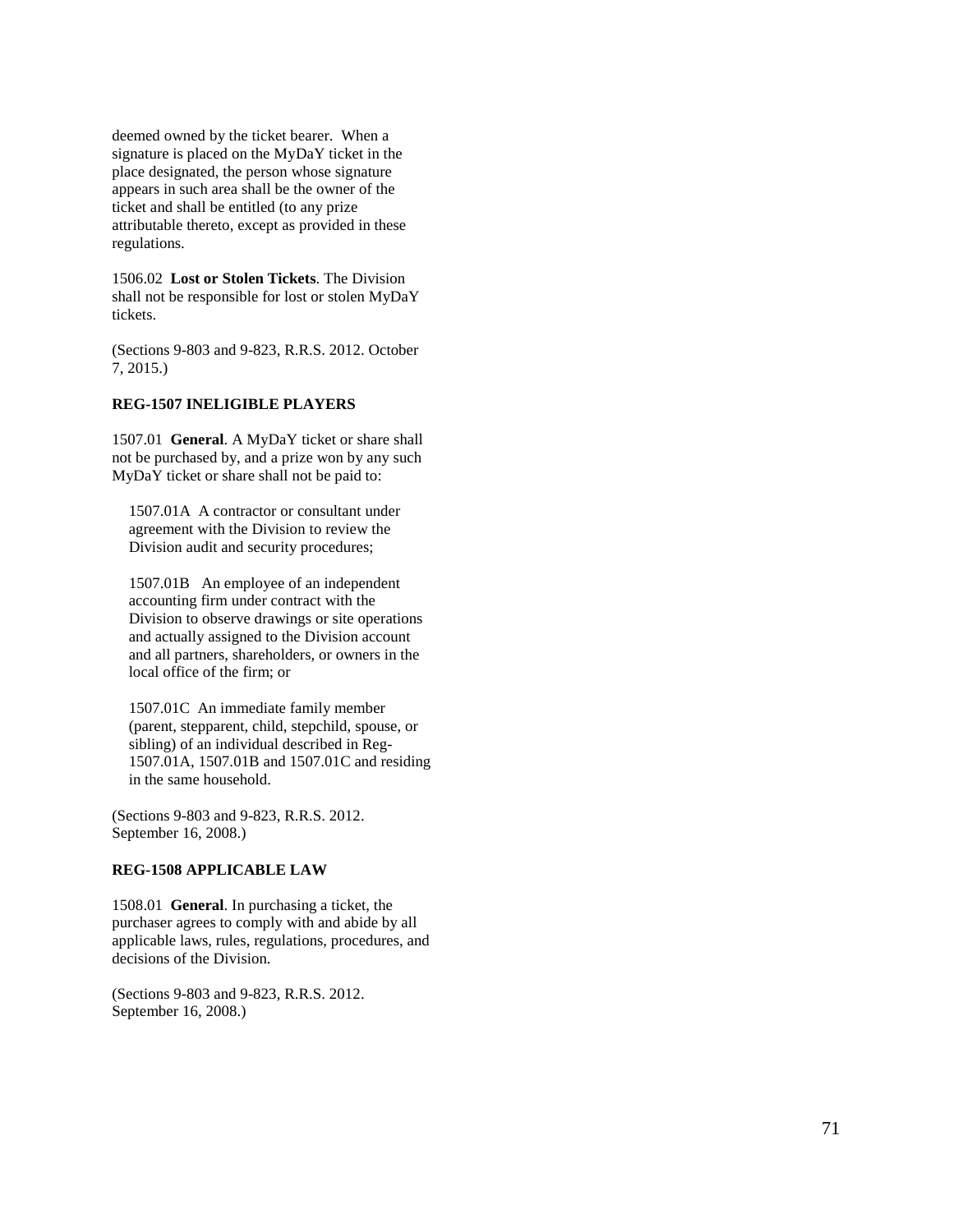## **CHAPTER 1600-MEGA MILLIONS**

## **REG-1601 DEFINITIONS.**

The following definitions apply unless the context requires a different meaning or is otherwise inconsistent with the intention of the rules adopted by the Product Group. Capitalized terms used but not defined in these regulations shall have the meanings ascribed to them in the MUSL Agreement.

1601.01 "Advertised Grand Prize" means the estimated annuitized Grand Prize amount as determined by the Mega Millions Consortium and communicated through the Selling Lotteries prior to the Grand Prize drawing. The "Advertised Grand Prize" is not a guaranteed prize amount and the actual Grand Prize amount may vary from the advertised amount, except in circumstances where there is a guaranteed Grand Prize amount as described in Regulation 1605.01A.

1601.02 "Agent" or "retailer" means a person or entity authorized by a Party Lottery to sell lottery tickets.

1601.03 "Drawing" refers collectively to the formal process of selecting the winning indicia that determine the number of winners for each prize level of the Mega Millions game. Winning indicia include the Winning Numbers for the Mega Millions game.

1601.04 "Computer pick" means the random selection of two-digit numbers by the computer, which appear on a ticket or a ticketless transaction and are played by a player in the game.

1601.05 "Finance & Audit Committee" shall mean the committee established by the Multi-State Lottery Association Agreement.

1601.06 "Game board" or "boards" means that area of the play slip, also known as a "panel", which contains sets of numbered squares to be marked by the player.

1601.07 "Game ticket" or "ticket" means an acceptable evidence of play, which is a ticket produced in a manner that meets the specifications required by the Division and these regulations, and is a physical representation of the play or plays sold to the player or is a properly and validly registered ticketless transaction play.

1601.08 "Jackpot" or "Grand Prize" shall refer to the top prize in the Mega Millions game.

1601.09 "Mega Millions Finance Committee" means a Committee of the Mega Millions Lotteries which determines the Grand Prize amount (cash and annuity).

1601.10 "Mega Millions Lottery or Lotteries" means those lotteries which have joined under the Mega Millions Lottery Agreement; the group of lotteries that has reached a Cross-Selling Agreement with this MUSL Product Group for the selling of the Mega Millions Game.

1601.11 "MUSL" means the Multi-State Lottery Association, a government-benefit association wholly owned and operated by the Party Lotteries.

1601.12 "MUSL Board" means the governing body of MUSL which is comprised of the chief executive officer of each Party Lottery.

1601.13 "Participating Lottery" or "Selling Lottery" means a state lottery or lottery of a political subdivision or entity which is participating in selling the Mega Millions game and which may be a member of either MUSL or the Mega Millions consortium of lotteries.

1601.14 "Party lottery" means a state lottery or lottery of a political subdivision or entity which has joined MUSL and, in the context of these Product Group Rules, which has joined in selling the games offered by the MUSL Mega Millions Product Group.

1601.15 "Play " or "Bet" means the six (6) numbers, the first five (5) from a field of seventyfive (75) numbers and the last one (1) from a field of fifteen (15) numbers, that appear on a ticket or a ticketless transaction as a single lettered selection and are to be played by a player in the game.

1601.16 "Product Group" means the group of lotteries which has joined together to offer the Mega Millions lottery game product pursuant to the terms of its Cross-Selling Agreement with the Mega Millions Lotteries, the Multi-State Lottery Agreement and the Product Group's own rules.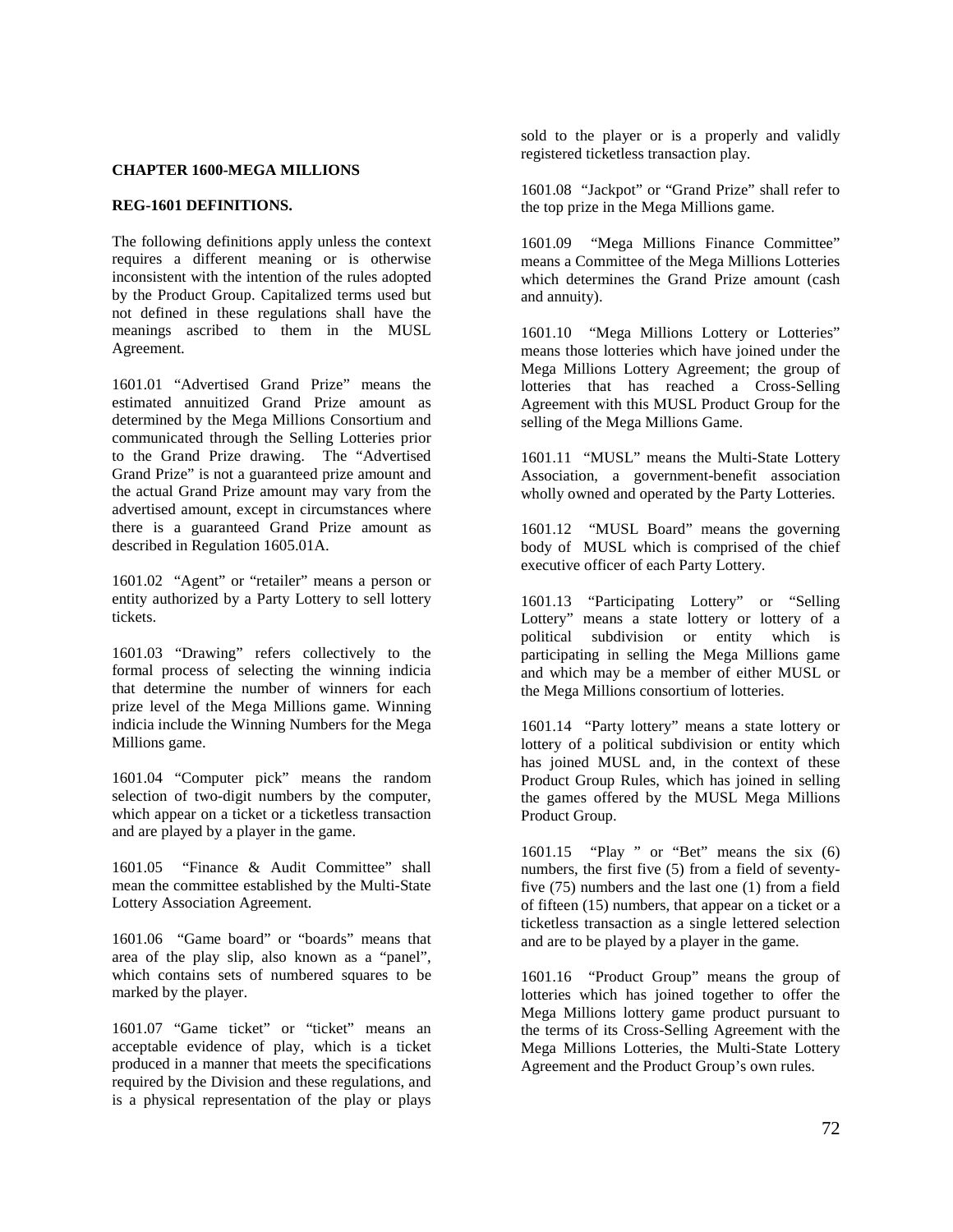1601.17 "Play Slip" or "Bet Slip" means a card used in marking a player's game plays and containing one or more boards.

1601.18 "Set Prize," also referred to as a "low tier prize," means all other prizes except the Grand Prize and, except in instances outlined in these regulations, will be equal to the prize amount established by the MUSL Board for the prize level.

1601.19 "Terminal" means a device authorized by a Party Lottery to function in an on-line, interactive mode with the lottery's gaming system for the purpose of issuing lottery tickets and entering, receiving, and processing lottery transactions, including purchases, validating tickets, and transmitting reports.

1601.20 "Winning numbers" means the indicia randomly selected during a Drawing event which shall be used to determine winning plays for the Mega Millions game contained on a game ticket or ticketless transaction.

1601.21 "Mega Millions Game Rules of the Product Group" or "Game Rules" means the Mega Millions rules as adopted by the Product Group, including any subsequent amendments thereto, which, among other topics, describe game play, prize pools, expected prize payout percentages, probabilities of winning, the method of prize payments, ticket validations, ticket responsibility, pari-mutuel prize determinations, and ineligible players.

(Sections 9-803 and 9-823, R.R.S. 2012. January 14, 2010.)

# **REG-1602 GAME DESCRIPTION.**

1602.01 **General.** Mega Millions is Mega Millions is a five (5) out of seventy-five (75) plus one (1) out of fifteen (15) lottery game, drawn on the day(s), time(s) and location(s) as determined by the Mega Millions Lotteries, and which pays the Grand Prize, at the election of the player made in accordance with these regulations or by a default election made in accordance with these regulations, either on a graduated annuitized annual pari-mutuel basis or as a cash value option using a rate determined by the Mega Millions Finance Committee on a pari-mutuel basis. Except as provided in these regulations, all other prizes are paid on a single payment basis. Mega Millions winning numbers applicable to determine Mega Millions prizes will be determined on the day(s), time(s) and location(s) as determined by the Mega Millions consortium of lotteries.

To play Mega Millions, a player shall select (or computer pick) five (5) different numbers, from one (1) through seventy-five (75) and one (1) additional number from one (1) through fifteen (15). The additional number may be the same as one of the first five numbers selected by the player.

Plays can be purchased for one dollar (U.S. \$1.00), including any specific statutorily-mandated tax of a Party Lottery to be included in the price of a lottery Play. Plays may be purchased from a Lottery Game Retailer in a manner as approved by the Party Lottery and in accordance with MUSL Rules.

1602.02 **Claims.** A ticket (subject to the validation requirements set forth REG 1606, Play Validation) or properly registered ticketless transaction shall be the only proof of a Play or Plays and the submission of a winning ticket to the issuing Party Lottery or its authorized agent shall be the sole method of claiming a prize or prizes. A Play Slip has no pecuniary or prize value and shall not constitute evidence of play purchase or of numbers selected. A terminal produced paper receipt has no pecuniary or prize value and shall not constitute evidence of play purchase or of numbers selected.

1602.03 **Cancellations Prohibited.** A play may not be voided or canceled by returning the ticket to the selling agent or to the Division, including tickets that are printed in error. No play which can be used to claim a prize shall be returned to the Division for credit. Plays accepted by retailers as returned plays and which cannot be re-sold shall be deemed owned by the bearer thereof.

1602.04 **Player Responsibility.** It shall be the sole responsibility of the player to verify the accuracy of the game Play or Plays and other data printed on the ticket or contained in the ticketless transaction. The placing of plays is done at the player's own risk through the on-line agent who is acting on behalf of the player in entering the play or plays.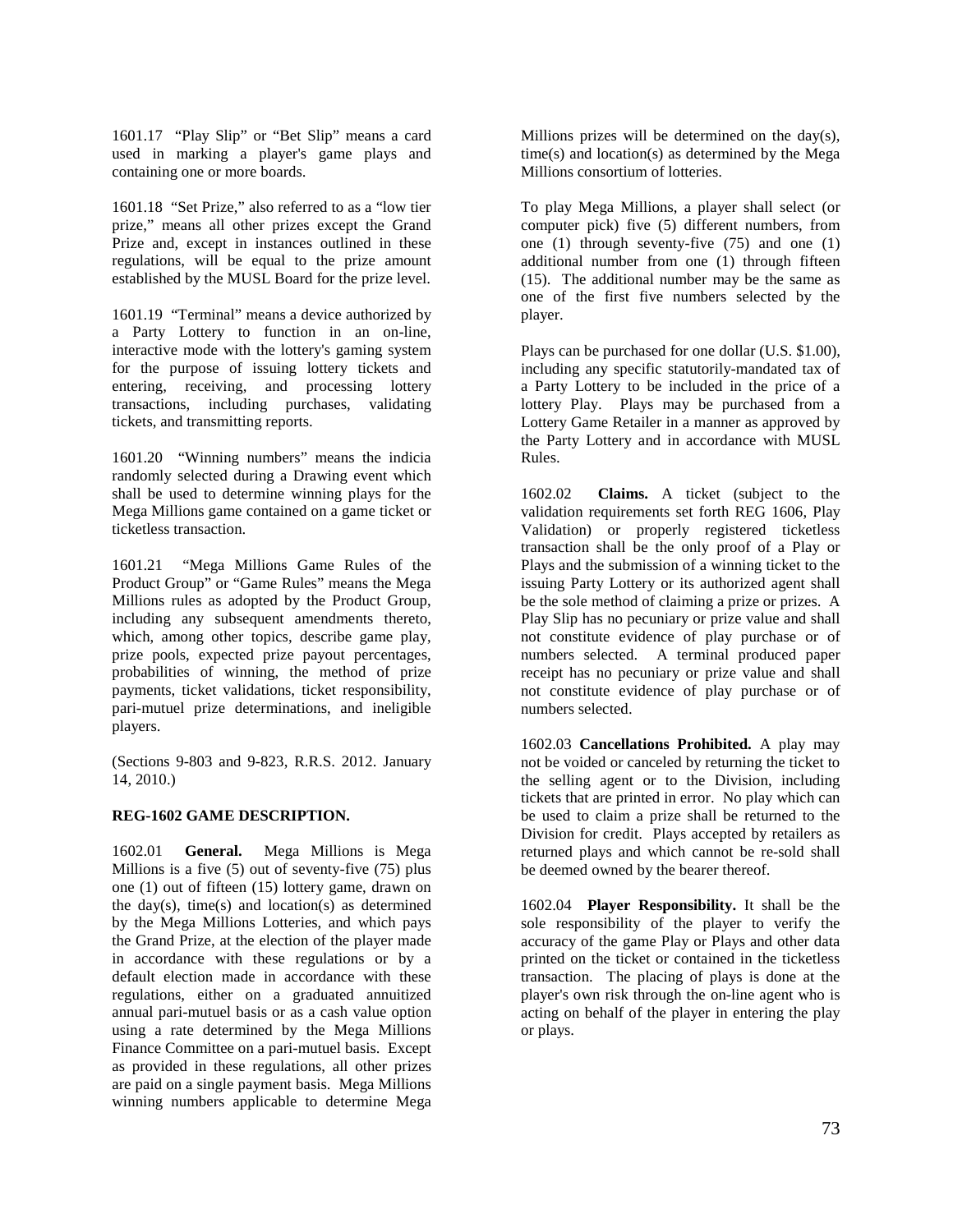1602.05 **Entry of Plays.** Plays may only be entered manually using the lottery terminal keypad or touch screen or by means of a Play Slip provided by the Party Lottery and hand-marked by the player or by such other means approved by the Party Lottery. Retailers shall not permit the use of facsimiles of Play Slips, copies of Play Slips, or other materials that are inserted into the terminal's Play Slip reader that are not printed or approved by the Party Lottery. Retailers shall not permit any device to be connected to a lottery terminal to enter plays, except as approved by the Party Lottery. No player activated device shall be utilized unless authorized by law.

1602.06 Reserved.

1602.07 **Maximum Purchase**. Except for a ticketless transaction play purchases, the maximum number of consecutive drawings on a single play purchase is twenty-six (26). The maximum number of consecutive drawings encompassed by a ticketless transaction play purchase is one hundred four (104).

1602.08 In the event of a matrix change, the Party Lottery which issued the ticketless transaction will determine the option(s) available to subscription purchasers from that Party Lottery for the balance of plays remaining on their ticketless transaction effective as of the date of the matrix change.

1602.09 Reserved.

(Sections 9-803 and 9-823, R.R.S. 2012. January 14, 2010.)

# **REG-1603 MEGA MILLIONS PRIZE POOL**

1603.01 **Prize Pool.** The prize pool for all prize categories offered by the Party Lotteries shall consist of up to fifty-five percent (55%) of each drawing period's sales inclusive of any specific statutorily-mandated tax of a Party Lottery to be included in the price of a lottery play, and inclusive of contributions to the prize pool accounts and prize reserve accounts, but may be higher or lower based upon the number of winners at each prize level, as well as the funding required to meet a guaranteed Annuity Grand Prize as may be required by REG 1605.01A.

1603.02 **Prize Pool Accounts and Prize Reserve Accounts.** The Product Group shall set the contribution rates to the prize pool and prize reserve accounts established by this rule.

1603.02A The following prize reserve accounts for the Mega Millions game are hereby established:

> 1603.02A(1) The Prize Reserve Account (PRA) which is used to guarantee the payment of valid, but unanticipated, Grand Prize claims that may result from a system error or other reason.

1603.02B The following prize pool accounts for the Mega Millions game are hereby established:

> 1603.02B(1) The Grand Prize Pool (GPP), which is used to fund the current Grand Prize;

> 1603.02B(2) The Set Prize Pool (SPP), which is used the fund the Set Prizes. The SPP shall hold the temporary balances that may result from having fewer than expected winners in the Set Prize (aka low-tier prize) categories. The Source of the SPP is the Party Lottery's weekly prize contributions less actual Set Prize liability; and

1603.02B(3) The Set-Aside Pool (SAP) which is used to fund the payment of the awarded minimum starting annuity Grand Prizes and the minimum annuity Grand Prize increase, if necessary (subject to the limitations in these regulations), as may be set by the Product Group. The source of the SAP funding shall accumulate from the difference between the amount in the Grand Prize Pool at the time of a Grand Prize win and the amount needed to fund Grand Prize payments as determined by the Mega Millions lotteries.

1603.02C The above prize reserve accounts shall have maximum balance amounts or balance limiter triggers that are set by the Product Group and are detailed in the comments to Game Rule 28.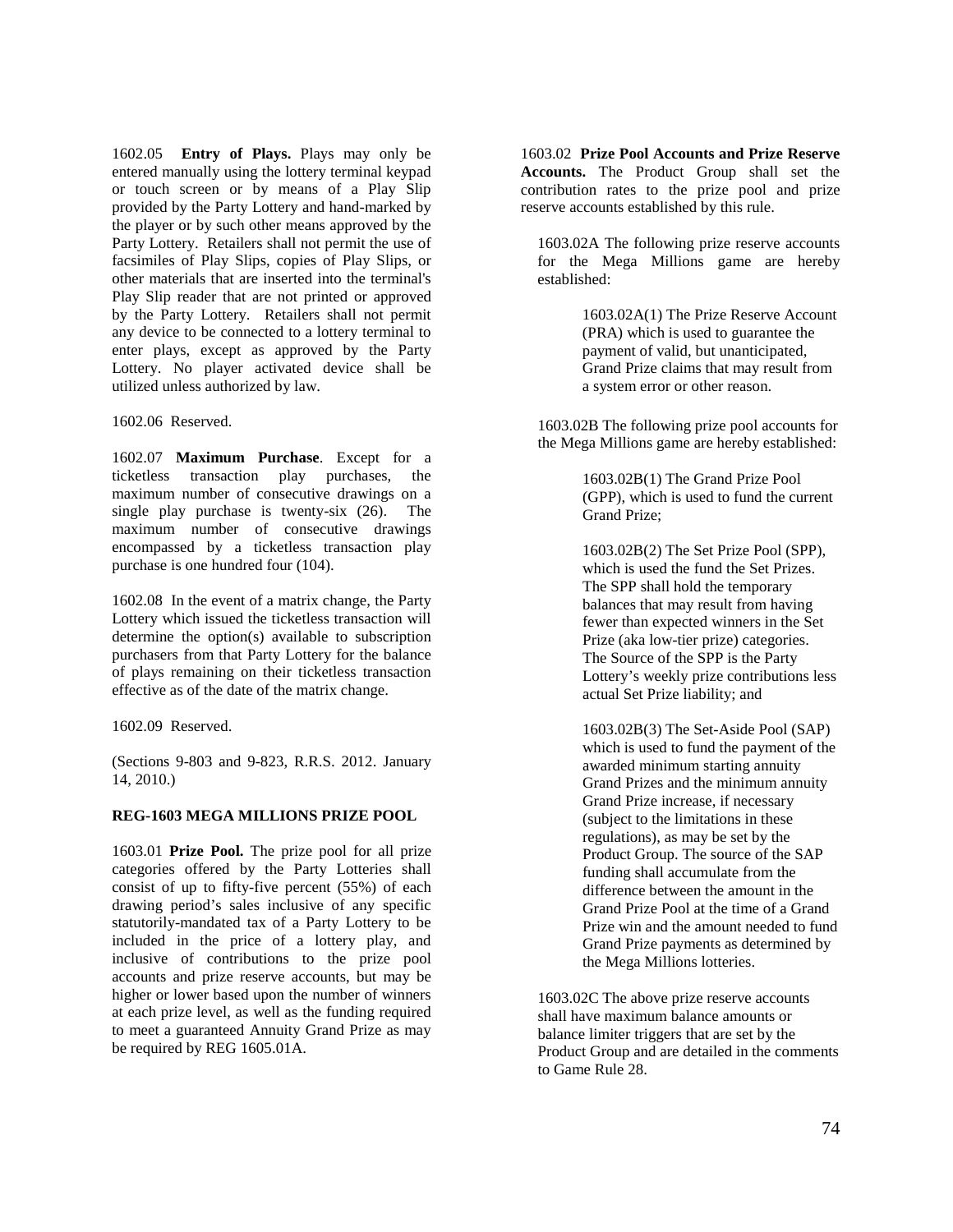The maximum balance amounts and balance limit triggers are subject to review by the MUSL Board Finance and Audit Committee. The Finance and Audit Committee shall have two weeks to state objections, if any, to the approved maximum balance amounts or balance limiter triggers. Approved maximum balance amounts or balance limiter triggers shall become effective no sooner than two weeks after notice is given to the Finance and Audit Committee and no objection is stated or sooner if the Committee affirmatively approves the maximum balance amounts or balance limiter triggers. The Group may appeal the Committee's objections to the full Board. Group approved changes in the maximum balance amounts or balance limiter triggers set by the Product Group shall be effective only after the next Grand Prize win.

1603.02D The contribution rate to the GPP shall be 65.154% of the prize pool (32.577% of sales).

An amount up to five percent (5%) of a Party Lottery's sales, including any specific statutorily mandated tax of a Party Lottery to be included in the price of a lottery play, shall be added to a Party Lottery's Mega Millions Prize Pool contribution and placed in trust in one or more prize pool and prize reserve accounts held by the Product Group at any time that the Party Lottery's share of the PRA is below the amounts designated by the Product Group. Details shall be noted in the comments to this Product Group Rule 28.

1603.02E The Product Group may determine to expend all or a portion of the funds in the prize pools (except the GPP) and the prize reserve accounts:

> 1603.02E(1) For the purpose of indemnifying the Party Lotteries in the payment of prizes to be made by the Selling Lotteries; and

1603.02E(2) For the payment of prizes or special prizes in the game, limited to prize pool and prize reserve contributions from lotteries participating in the special prize promotion, subject to the approval of the MUSL Board's Finance & Audit Committee or that Committee's failure to object after given two weeks' notice of the planned action, which actions may be appealed to the full Board by the Product Group.

1603.02F The prize reserve shares of a Party Lottery may be adjusted with refunds to the Party Lottery from the prize reserve account(s) as may be needed to maintain the approved maximum balance and sales percentage shares of the Party Lotteries.

1603.02G A Party Lottery may contribute to its sales percentage share of prize reserve accounts over time, but in the event of a draw down from a reserve account, a Party Lottery is responsible for its full sales percentage share of the prize reserve account, whether or not it has been paid in full.

1603.02H Any amount remaining in the Mega Millions prize pool accounts or prize reserve accounts when the Product Group declares the end of the game shall be returned to the lotteries participating in the prize pool and prize reserve accounts after the end of all claim periods of all Selling Lotteries, carried forward to a replacement game, or otherwise expended in a manner at the election of the individual Members of the Product Group in accordance with jurisdiction statute.

1603.03 **Expected Prize Payout Percentages.** The Grand Prize payout shall be determined on a pari-mutuel basis. Except as otherwise provided in these regulations, all other prizes awarded shall be paid as single payment prizes. All prize payouts are made with expected prize payout percentages as set out in the these regulations, although the prize payout percentages per draw may vary.

1603.03A The Grand Prize amount shall be divided equally by the number of Plays winning the Grand Prize.

1603.03B Except for winning prizes sold by the California Lottery, the prize pool percentage allocated to the set prizes (the cash prizes of one million dollars (\$1,000,000) or less) shall be carried forward to subsequent draws if all or a portion of it is not needed to pay the set prizes awarded in the current draw.

1603.03C Pari-mutuel Prize Determinations.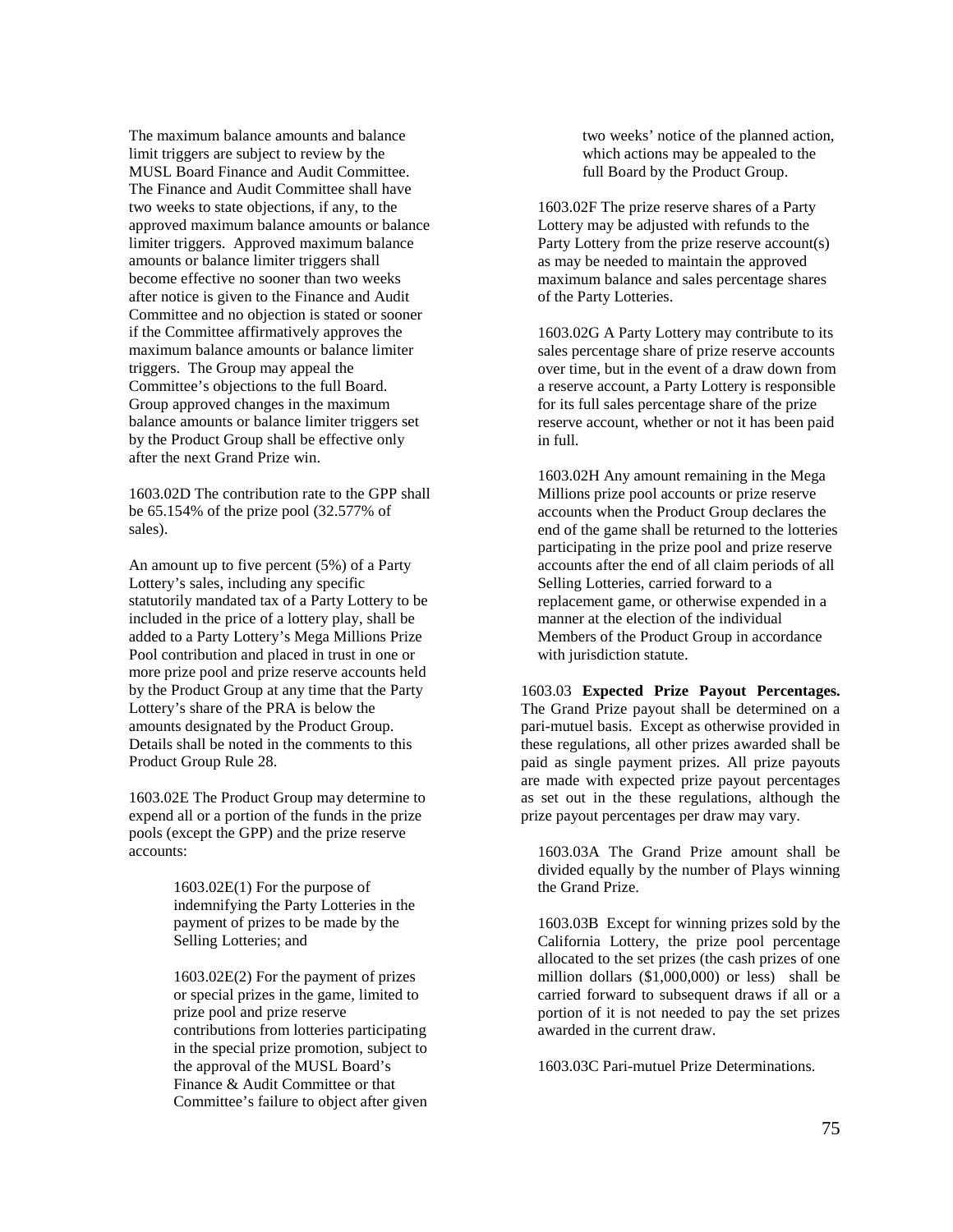1603.03C(1) Except as otherwise provided for in REG 1603.03C(3), if the total of the Mega Millions Set Prizes (as multiplied by the respective Megaplier multiplier if applicable) awarded in a drawing exceeds the percentage of the prize pool allocated to the Mega Millions Set Prizes, then the amount needed to fund the Mega Millions Set Prizes, including Megaplier prizes, awarded shall be drawn from the following sources, in the following order:

1603.03C(1)(i) The amount available in the SPP and the Megaplier Prize Pool, if any; and

 $1603.03C(1)(ii)$  An amount from the PRA, if available, not to exceed forty million dollars (\$40,000,000.00) per drawing.

1603.03C(2) If, after these sources are depleted, there are not sufficient funds to pay the Set Prizes, including Megaplier prizes, then the highest Set Prize shall become a pari-mutuel prize. If the amount of the highest Set Prize, including Megaplier prizes, when paid on a pari-mutuel basis, drops to or below the next highest Set Prize and there are still not sufficient funds to pay the remaining Set Prizes awarded, then the next highest Set Prize shall become a pari-mutuel prize. This procedure shall continue down through all Set Prize levels, if necessary, until all Set Prize levels become pari-mutuel prize levels. In that instance, the money available from the funding sources listed in this Rule shall be divided among the winning plays in proportion to their respective prize percentages. Mega Millions and Megaplier prizes will be reduced by the same percentage.

1603.03C(3) By agreement with the Mega Millions Lotteries, the Mega Millions Lotteries shall independently calculate their set pari-mutuel prize amounts. The Party Lotteries and the Mega Millions Lotteries shall than agree to set the pari-mutuel prize amount for all lotteries selling the game at the lesser

of the independently-calculated prize amounts.

1603.03D Except as may be required by REG1605.01A, the official advertised Grand Prize annuity amount is subject to change based on sales forecasts and/or actual sales.

1603.03E Subject to the laws and rules governing each Party Lottery, the number of prize categories and the allocation of the prize fund among the prize categories may be changed at the discretion of the Mega Millions Lotteries, for promotional purposes. Such change shall be announced by Mega Millions Lotteries.

(Sections 9-803 and 9-823, R.R.S. 2012. January 14, 2010.)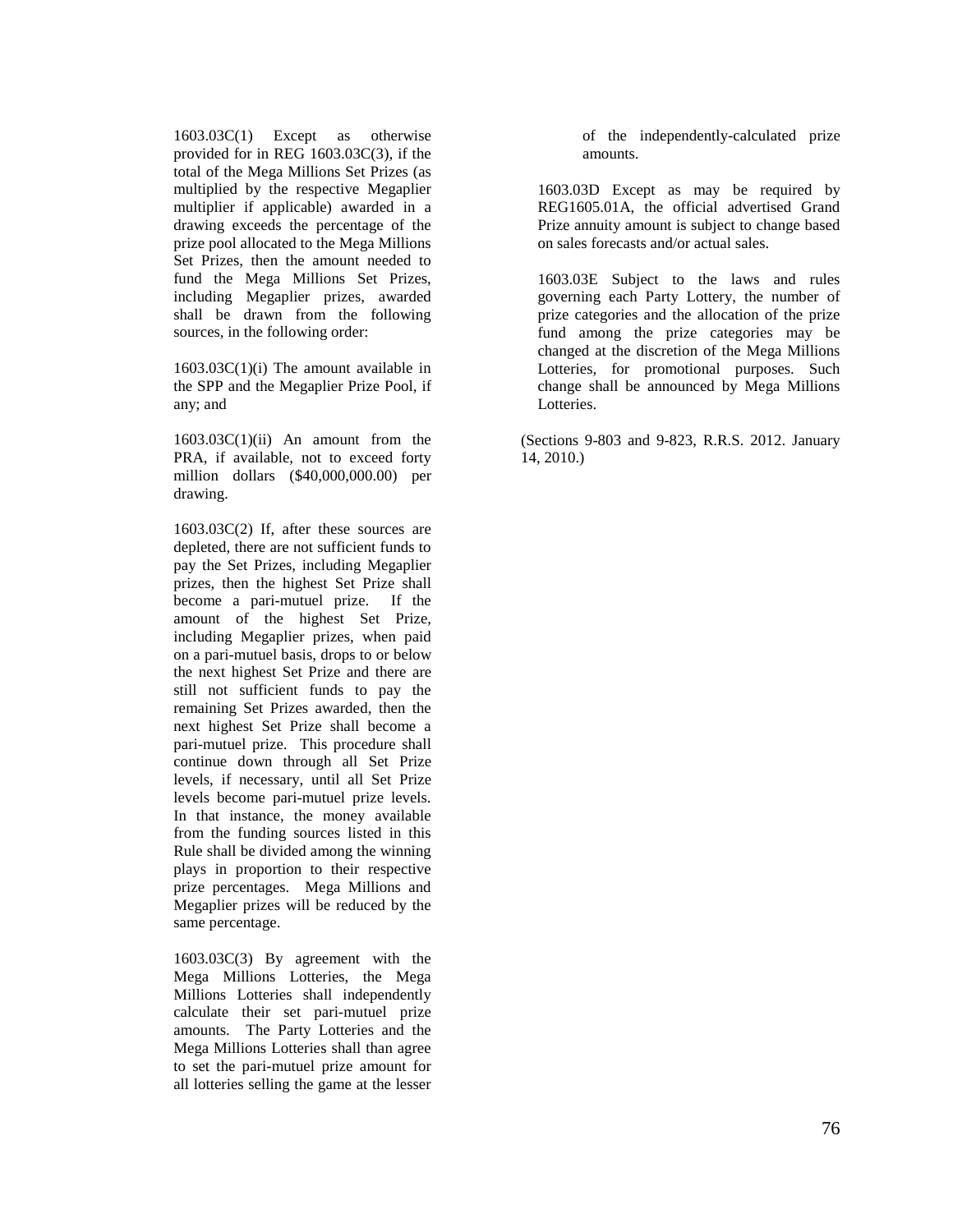#### **REG-1604 PROBABILITY OF WINNING.**

1604.01 The following table sets forth the probability of winning and the probable distribution of winners in and among each prize category, based upon the total number of possible combinations in Mega Millions. All prize winners sold by the California Lottery are paid on a parimutuel basis.

Probability Distribution

| Matches                                               |                    |                 | <b>Set Prize</b>   |
|-------------------------------------------------------|--------------------|-----------------|--------------------|
| Per Ticket                                            | Winners            | Probability     | Amount             |
| All (5) of first set<br>Plus (1) of $2^{nd}$ set      | 1                  | 1:258,890,850   | <b>Grand Prize</b> |
| All $(5)$ of first set<br>& none of $2^{nd}$ set      | 14                 | 1:18,492,203.57 | \$1,000,000        |
| Any $(4)$ of first set<br>Plus (1) of $2nd$ set       | 350                | 1:739,688.14    | \$5,000            |
| Any $(4)$ of first Set $4,900$<br>& none of $2nd$ set |                    | 1:52,834.87     | \$500              |
| Any $(3)$ of first<br>Set plus $(1)$ of<br>$2nd$ set  | 24,150             | 1:10,720.12     | \$50               |
| Any $(3)$ of first<br>Set & none of<br>$2nd$ set      | 338,100            | 1:765.75        | \$5                |
| Any $(2)$ of first<br>Set plus $(1)$ of<br>$2nd$ set  | 547.400            | 1:472.95        | \$5                |
| Any $(1)$ of first<br>Set plus $(1)$ of<br>$2nd$ set  | 4,584,475 1:56.47  |                 | \$2                |
| None of first<br>Set plus $(1)$ of<br>$2nd$ set       | 12,103,014 1:21.39 |                 | \$1                |
| Overall                                               | 5,502,140          | 1:31.8464       |                    |

(Sections 9-803 and 9-823, R.R.S. 2012. January 14, 2010.)

# **REG 1605 PRIZE PAYMENT**

#### **1605.01 Grand Prize**

1605.01A The prize money allocated from the current Mega Millions prize pool for the Grand Prize, plus any previous portions of prize money allocated to the Grand Prize category in which no matching plays were sold will be divided equally among all Grand Prize winning plays in all participating lotteries. The annuity Grand Prize will be paid in 30 graduated annual installments. Grand Prizes won shall be funded by the Selling Lotteries in accordance with the formula set by the Mega Millions lotteries. The Mega Millions lotteries may set a minimum guaranteed annuity Grand Prize amount, which shall be advertised by the selling lotteries as the starting guaranteed annuity Grand Prize amount.

1605.01B If in any Mega Millions drawing there are no Mega Millions plays which qualify for the Grand Prize category, the portion of the prize fund allocated to such Grand Prize category shall remain in the jackpot prize category and be added to the amount allocated for the Grand Prize category in the next consecutive Mega Millions drawing.

1605.01C Unless there is a different Party Lottery rule, Grand Prizes shall be paid, at the election of the player made no later than 60 days after the player becomes entitled to the prize, with either a per winner annuity or cash payment. If the payment election is not made by the player within 60 days after the player becomes entitled to the prize, then the prize shall be paid as an annuity prize. The election to take the cash payment may be made within 60 days after the player becomes entitled to the prize. An election made after the winner becomes entitled to the prize is final and cannot be revoked, withdrawn or otherwise changed.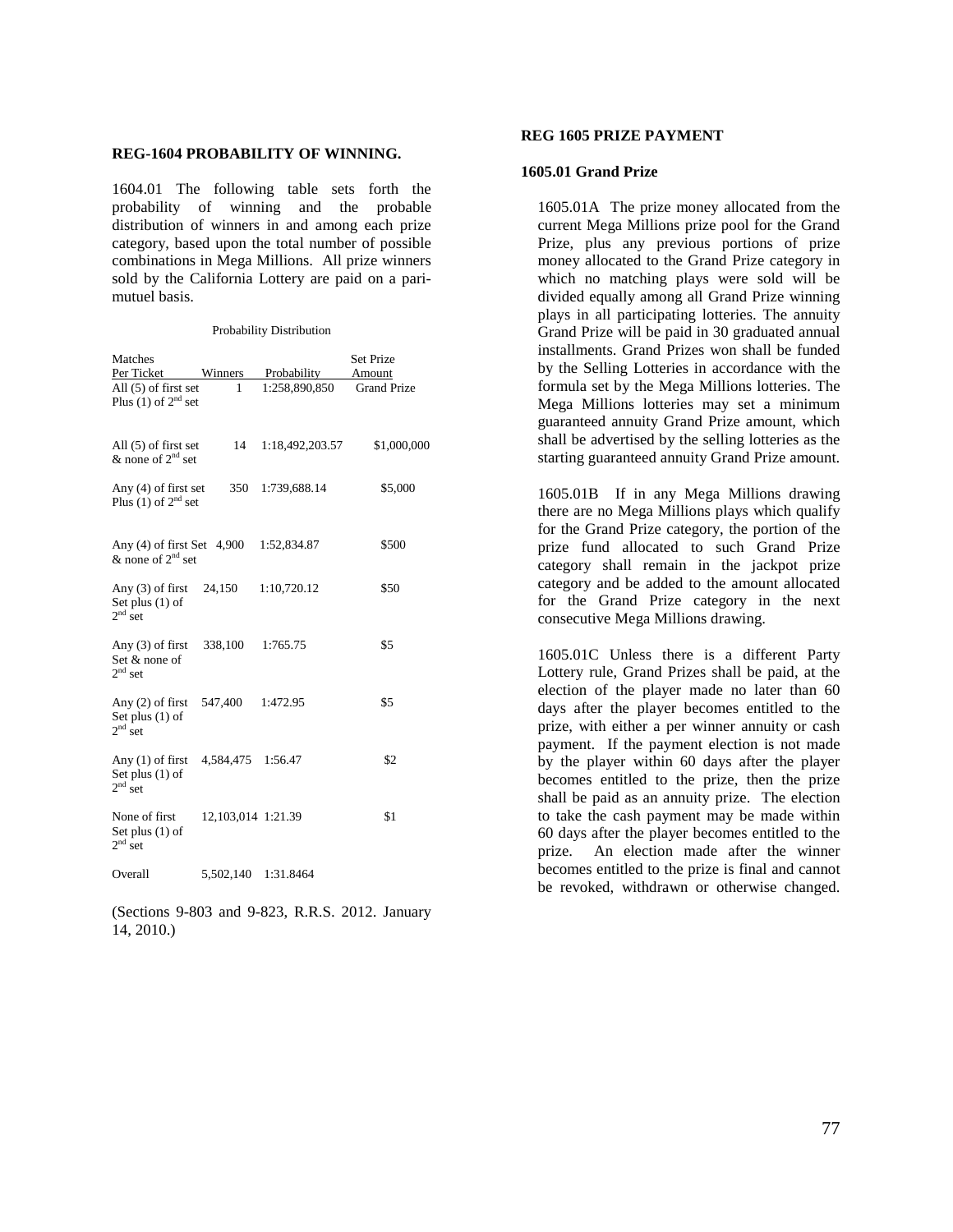1605.01D In the event of a prize winner who selects the cash value option, the prize winner's share will be paid in a single payment upon completion of internal validation procedures. The cash option amount shall be determined by the Product Group. Prizes shall be paid in 30 graduated annual installments upon completion of internal validation procedures. The initial payment shall be paid upon completion of internal validation procedures. The subsequent 29 payments shall be paid graduated annually to coincide with the month of the Federal auction on date at which the bonds were purchased to fund the annuity, with graduated annual installments defined in the Mega Millions Lotteries' Finance and Operations Procedures. Payments shall escalate by a factor of five percent (5%) annually, and annual payments shall be rounded down to the nearest even one thousand dollar (\$1,000.00) increment. All such payments shall be made within seven (7) days of the anniversary of the annual auction date.

1605.01F If individual shares of the cash held to fund an annuity is less than \$250,000, the Product Group, in its sole discretion, may elect to pay the winners their share of the cash held in the Grand Prize pool.

1605.01G Funds for the initial payment of an annuitized prize or cash value option prize shall be made available by MUSL for payment by the Party Lottery on a schedule approved by the Product Group. If necessary, when the due date for the payment of a prize occurs before the receipt of funds in the prize pool trust sufficient to pay the prize, the transfer of funds for the payment of the full cash value option amount may be delayed pending receipt of funds from the Party Lotteries or other lotteries participating in the Mega Millions Game. A Party Lottery may elect to make the initial payment from its own funds after validation, with notice to MUSL.

1605.01H In the event of the death of a lottery winner sold by a Party Lottery during the annuity payment period, unless prohibited by Nebraska law, the MUSL Finance & Audit Committee, in its sole discretion excepting a discretionary review by the Product Group, upon the petition of the estate of the lottery winner (the "Estate") to the lottery of the jurisdiction in which the deceased lottery winner purchased the winning play, and subject to federal, state, district or territorial applicable laws, may accelerate the payment of all of the remaining lottery proceeds to the Estate. If such a determination is made, then securities and/or cash held to fund the deceased lottery winner's annuitized prize may be distributed to the Estate. The identification of the securities to fund the annuitized prize shall be at the sole discretion of the Finance & Audit Committee or the Product Group.

1605.02 **Prize Payments.** All prizes shall be paid through the Selling Lottery that sold the winning play(s), and at the discretion of the Selling Lottery may be paid by cash, checks, warrants or electronic transfers. A Party Lottery may begin paying low-tier prizes after receiving authorization to pay from the MUSL central office.

1605.03 **Prizes Rounded.** Annuitized payments of the Grand Prize or a share of the Grand Prize may be rounded to facilitate the purchase of an appropriate funding mechanism. Breakage on an annuitized Grand Prize win shall be added to the first cash payment to the winner or winners. Prizes other than the Grand Prize, which, under these regulations, may become single-payment, pari-mutuel prizes, may be rounded down so that prizes can be paid in multiples of whole dollars. Breakage resulting from rounding these prizes shall be carried forward to the prize pool for the next drawing.

1605.04 **Rollover.** If the Grand Prize is not won in a drawing, the prize money allocated for the Grand Prize shall roll over and be added to the Grand Prize pool for the following drawing.

1605.05 **Limited to Highest Prize Won.** The holder of a winning play may win only one prize per play in connection with the winning numbers drawn, and shall be entitled only to the prize won by those numbers in the highest matching prize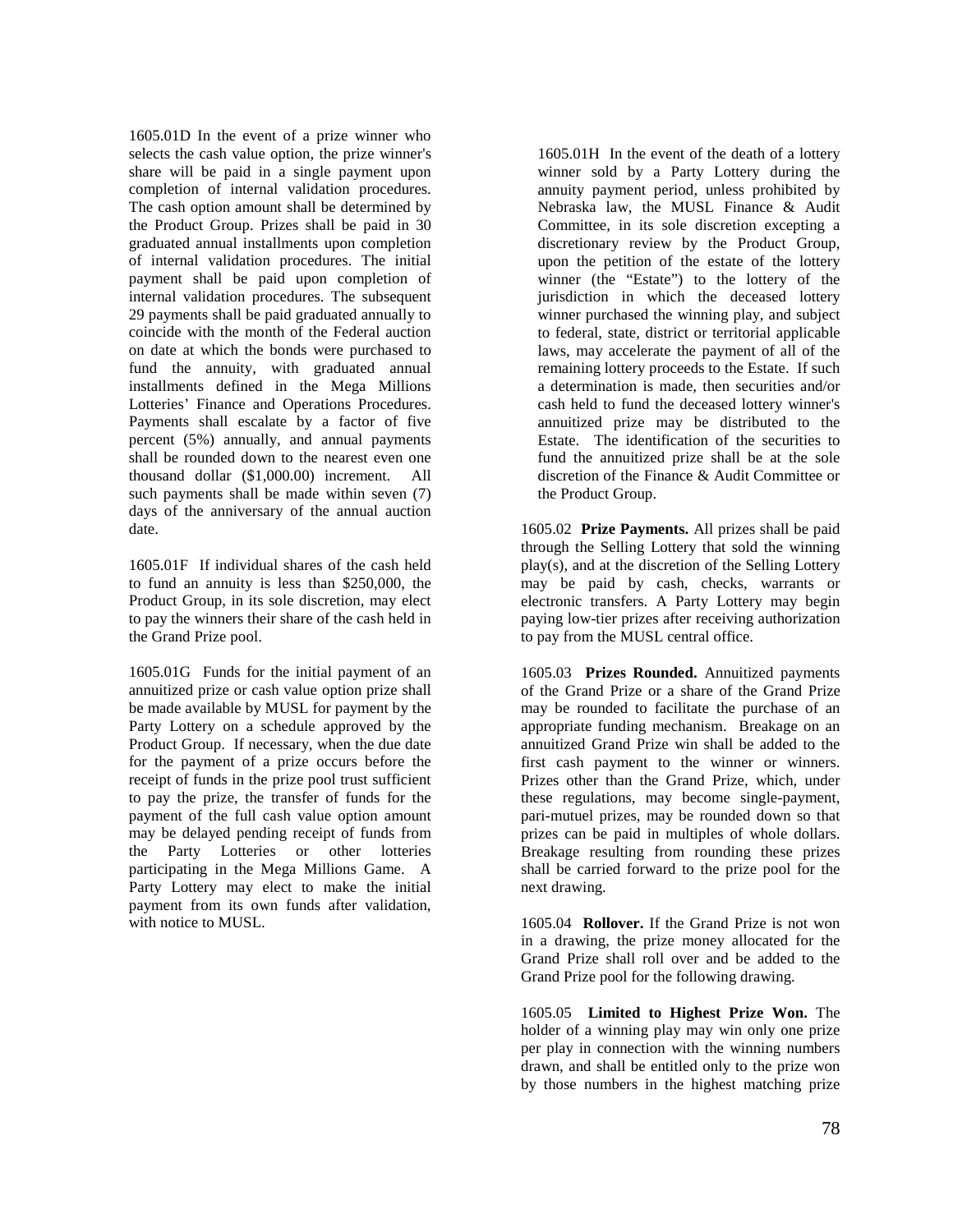category. All liability for a Mega Millions prize is discharged upon payment of a prize claim.

1605.06 **Prize Claim Period.** Prize claims shall be submitted within 180 days after the drawing date.

(Sections 9-803 and 9-823, R.R.S. 2012. January 14, 2010.)

# **REG-1606 TICKET VALIDATION.**

1606.01 To be a valid play and eligible to receive a prize, a play's ticket or ticketless transaction shall satisfy all the requirements established by the Division for validation of winning plays sold through its on-line gaming system and any other validation requirements adopted by the Product Group, the MUSL Board and published as the Confidential MUSL Minimum Game Security Standards. MUSL and the Division shall not be responsible for plays which are altered in any manner.

1606.02 Under no circumstances will a claim be paid any prize without an official Mega Millions ticket (or subscription) matching all game play, serial number and other validation data residing in the selling Party Lottery's gaming system computer and such ticket (or subscription) shall be the only valid proof of the wager placed and the only valid receipt for claiming or redeeming such prize.

1606.03 In addition to the above, in order to be deemed a valid, winning Mega Millions ticket, all of the following conditions must be met:

1606.03A The validation data must be present in its entirety and must correspond, using the computer validation file, to the number selections printed on the ticket for the drawing date(s) printed on the ticket;

1606.03B The ticket must be intact;

1606.03C The ticket must not be mutilated, altered, reconstituted, or tampered with in any manner;

1606.03D The ticket must not be counterfeit or an exact duplicate of another winning ticket;

1606.03E The ticket must have been issued by an authorized Mega Millions agent, sales agent or retailer on official paper stock of the selling Party Lottery;

1606.03F The ticket must not have been stolen, to the knowledge of the Party Lottery;

1606.03G The ticket must be submitted for payment in accordance with Section 10 of the Mega Millions Lotteries Game Rules (Procedures for Claiming and Payment of Prizes);

1606.03H The play data must have been recorded on the central computer system prior to the drawing and the play data must match this computer record in every respect. In the event of a contradiction between information as printed on the ticket and as accepted by the Party Lottery computer, the wager accepted by the Party Lottery computer shall be the valid wager;

1606.03I The player or computer number selections, validation data and the drawing date(s) of an apparent winning play must appear on the official file of winning plays, and a play with that exact data must not have been previously paid;

1606.03J The play must not be misregistered, and the play's ticket must not be defectively printed or printed or produced in error to an extent that it cannot be processed by the Party Lottery that issued the play;

1606.03K The play must pass validation tests using a minimum of three  $(3)$  of the five  $(5)$ validation methods as defined in the Mega Millions Finance and Operations Procedures, Section 15. In addition, the play must pass all other confidential security checks of the Party Lottery that issued the ticket;

1606.03L In submitting a Mega Millions play for validation, the claimant agrees to abide by applicable laws, all rules and regulations, instructions, conditions and final decisions of the Party Lottery that issued the play justifies invalidation; and

1606.03M There must not be any other breach of these Mega Millions Rules in relation to the play, which, in the opinion of the Director justifies invalidation.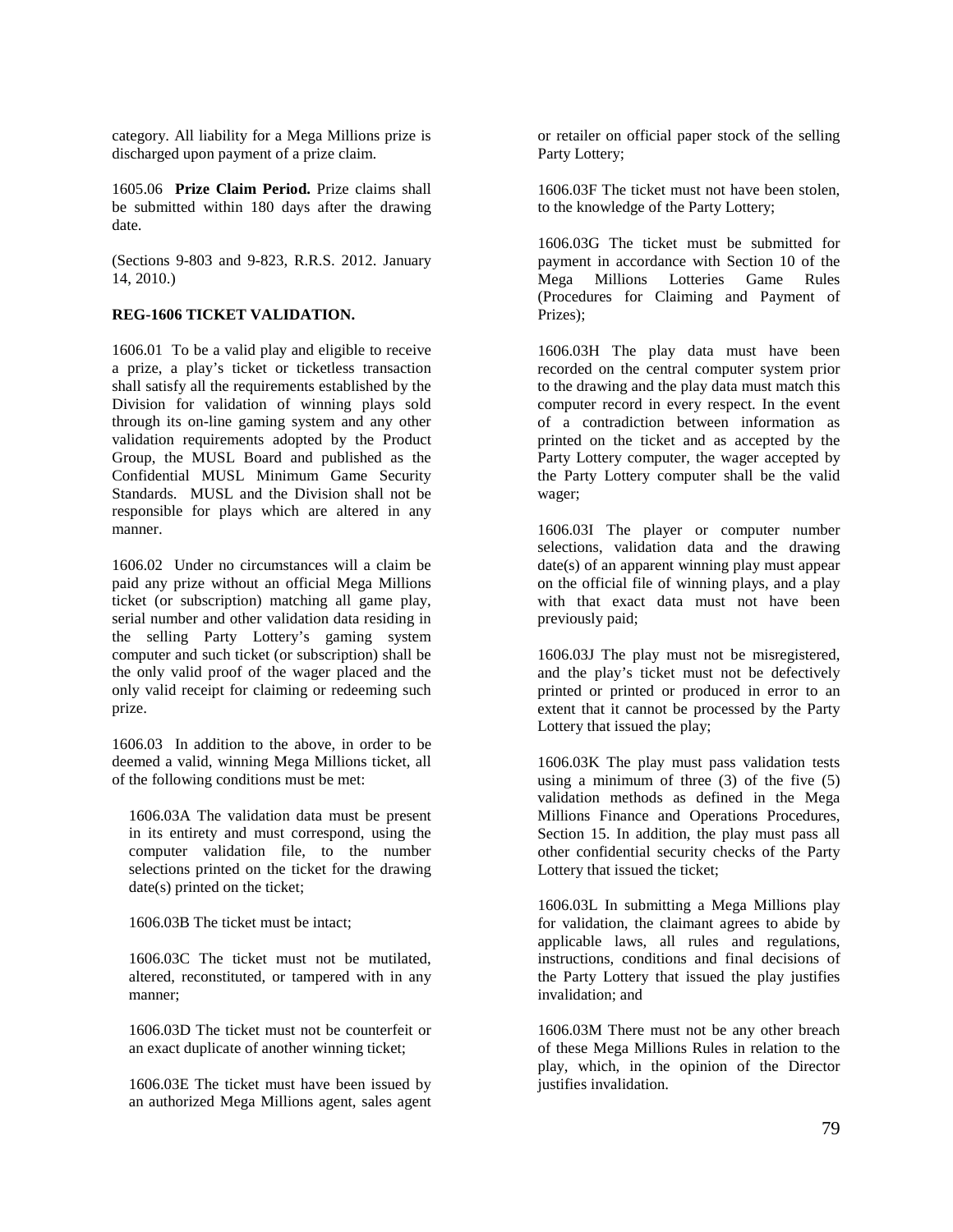1606.03N The play must be submitted to the Party Lottery that issued it.

1606.04 An official Mega Millions play submitted for validation which fails any of the preceding validation conditions shall be considered void, subject to the following determinations:

1606.04A In all cases of doubt, the determination of the Division shall be final and binding; however, the Division may, at its sole option, replace an invalid play with a Mega Millions play of equivalent sales price;

1606.04B In the event a defective ticket is purchased or in the event the Division determines to adjust an error, the Claimant's sole and exclusive remedy shall be the replacement of such defective or erroneous ticket(s) with a Mega Millions play of equivalent sales price;

1606.04C In the event a Mega Millions play is not paid by the Division and a dispute occurs as to whether the play is a winning play, the Division may, at its option, replace the play as provided in subsection (A) of this subsection. This shall be the sole and exclusive remedy of the Claimant.

1606.05 **Invalid Tickets.** The Division shall not be responsible for misdelivered, unrecorded, counterfeit, misregistered, mutilated, tampered with, defectively printed or produced, or damaged tickets, or any other ticket that fails to meet the requirements of these regulations.

(Sections 9-803 and 9-823, R.R.S. 2012. January 14, 2010.)

### **REG-1607 PLAY RESPONSIBILITY.**

1607.01 **Prize Claims.** Prize claim procedures shall be governed by the rules of the selling lottery. MUSL and the Selling Lotteries shall not be responsible for prizes that are not claimed following the proper procedures as determined by the selling lottery.

1607.02 **Multiple Signatures**. The manner of payment of prizes for valid winning tickets bearing multiple signatures, marks or names shall be determined by the Division in its sole discretion, and any decision shall be final and binding.

1607.03 **Stolen Plays.** The Product Group, MUSL, and the Division shall not be responsible for lost or stolen plays.

### 1607.04 **Reserved**.

1607.05 The Division shall not be responsible to a prize claimant for Mega Millions tickets redeemed in error by a Mega Millions agent, sales agent, or retailer.

1607.06 Winners are determined by the numbers drawn and certified by the independent auditor responsible for auditing the Mega Millions draw. Neither MUSL nor the Division is responsible for Mega Millions winning numbers reported in error.

(Sections 9-803 and 9-823, R.R.S. 2012. January 14, 2010.)

### **REG-1608 INELIGIBLE PLAYERS.**

1608.01 A play or share for a MUSL game issued by MUSL or any of its Party Lotteries shall not be purchased by, and a prize won by any such play or share shall not be paid to:

1608.01A A MUSL employee, officer, or director;

1608.01B A contractor or consultant under agreement with MUSL to review the MUSL audit and security procedures;

1608.01C An employee of an independent accounting firm under contract with MUSL to observe drawings or site operations and actually assigned to the MUSL account and all partners, shareholders, or owners in the local office of the firm; or

1608.01D An immediate family member (parent, stepparent, child, stepchild, spouse, or sibling) of an individual described in REG-1608.01A, 1608.01B, and 1608.01C and residing in the same household.

1608.02 A person under nineteen years of age shall not purchase a Mega Millions ticket. No Mega Millions ticket shall be sold to any person under nineteen years of age. No person shall purchase a Mega Millions ticket for a person under nineteen years of age, and no person shall purchase a Mega Millions ticket for the benefit of a person under nineteen years of age.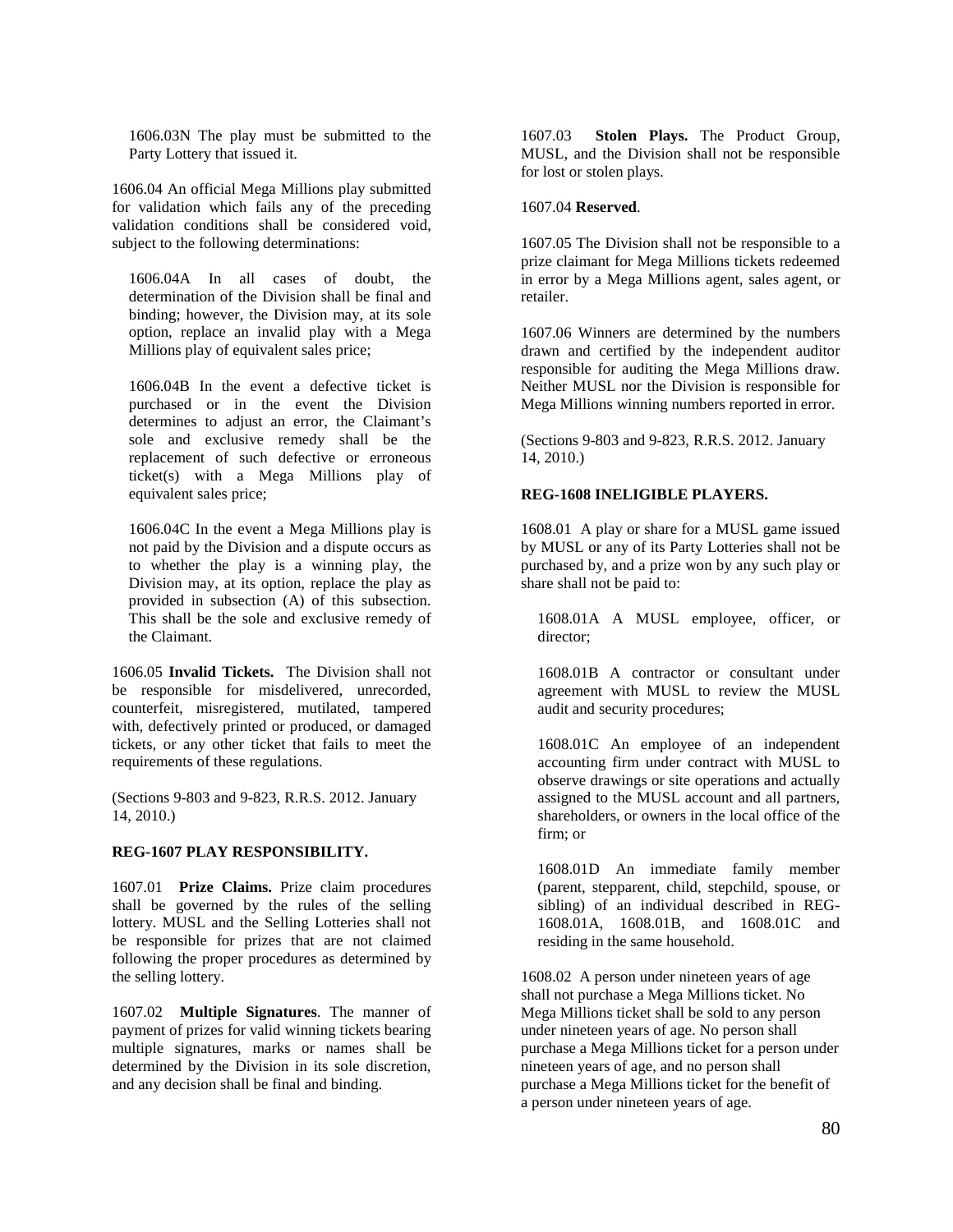1608.03 No Mega Millions ticket shall be sold and no prize shall be awarded to the Tax Commissioner, the Director, or any employee of the Division or any spouse, child, brother, sister, or parent residing as a member of the same household in the principal place of abode of the Tax Commissioner, the Director, or any employee of the Division. Prizes shall not be paid to any other persons prohibited from playing Mega Millions in Nebraska by rules, governing law, or by any contract executed by the Division.

(Sections 9-803 and 9-823, R.R.S. 2012. January 14, 2010.)

### **REG-1609 APPLICABLE LAW.**

1609.01 In purchasing a play, or attempting to claim a prize, purchasers and prize claimants agree to comply with and abide by all applicable laws, rules, regulations, procedures, and decisions of the Party Lottery where the play was purchased, and by directives and determinations of the Director. Additionally, the player shall be bound to all applicable provisions in the Mega Millions Finance and Operations Procedures.

A prize claimant agrees, as its sole and exclusive remedy, that claims arising out of a Mega Millions Play can only be pursued against the Party Lottery which issued the Play. Litigation, if any, shall only be maintained within the jurisdiction in which the Mega Millions Play was purchased and only against the Party Lottery that issued the Play. No claim shall be made against any other Party Lottery or against MUSL.

Nothing in these regulations shall be construed as a waiver of any defense or claim the Party Lottery which issued the Play, any other Party Lottery, or MUSL may have in any litigation, including in the event a player or prize claimant pursues litigation against a Party Lottery or MUSL, or their respective officers, directors or employees.

All decisions made by a Party Lottery, including the declaration of prizes and the payment thereof and the interpretation of Mega Millions Rules, shall be final and binding on all Play purchasers and on every person making a prize claim in respect thereof, but only in the jurisdiction where the Mega Millions Play was issued.

Unless the laws, rules, regulations, procedures, and decisions of the Party Lottery which issued the Play provide otherwise, no prize shall be paid upon a Play purchased, claimed or sold in violation of these regulations or the laws, rules, regulations, procedures, and decisions of that Party Lottery; any such prize claimed but unpaid shall constitute an unclaimed prize under these regulations and the laws, rules, regulations, procedures, and decisions of that Party Lottery.

(Sections 9-803 and 9-823, R.R.S. 2012. January 14, 2010.)

# **REG-1610 MEGA MILLIONS MEGAPLIER PROMOTION**

1610.01 **Description.** The Mega Millions Megaplier promotion is a limited extension of the Mega Millions game and is conducted in accordance with the Game Rules and other lottery rules applicable to the Mega Millions game except as may be provided herein. The promotion will begin and end at a time and date announced by the Division. The promotion will offer to the owners of a qualifying play a chance to multiply or increase the amount of any of the Set Prizes (the prizes normally paying \$1 to \$1,000,000) won in a drawing held during the promotion. The Grand Prize is not a Set Prize and will not be multiplied or increased by means of the Megaplier promotion.

1610.02 **Qualifying Play.** A qualifying play is any single Mega Millions play for which the player pays an extra dollar for the Megaplier option play and which is recorded at a Party Lottery's central computer as a qualifying play.

1610.03 **Prizes to be Multiplied or Increased.** A qualifying play that wins one of Set Prizes will be multiplied by the number selected, either two, three, or four, or five  $(2, 3, 4, 0r 5)$ , in a separate random Megaplier drawing announced in a manner approved by the Product Group.

1610.04 **Megaplier Draws.** MUSL will either itself conduct, or authorize a U.S. Lottery to conduct on its behalf, a separate random "Megaplier" drawing. Before each Mega Millions drawing a single number (2, 3, 4, or 5) shall be drawn. The Product Group may change one or more of these multiplier features for special promotions from time to time. In the event the multiplier drawing does not occur prior to the Mega Millions drawing, the multiplier number will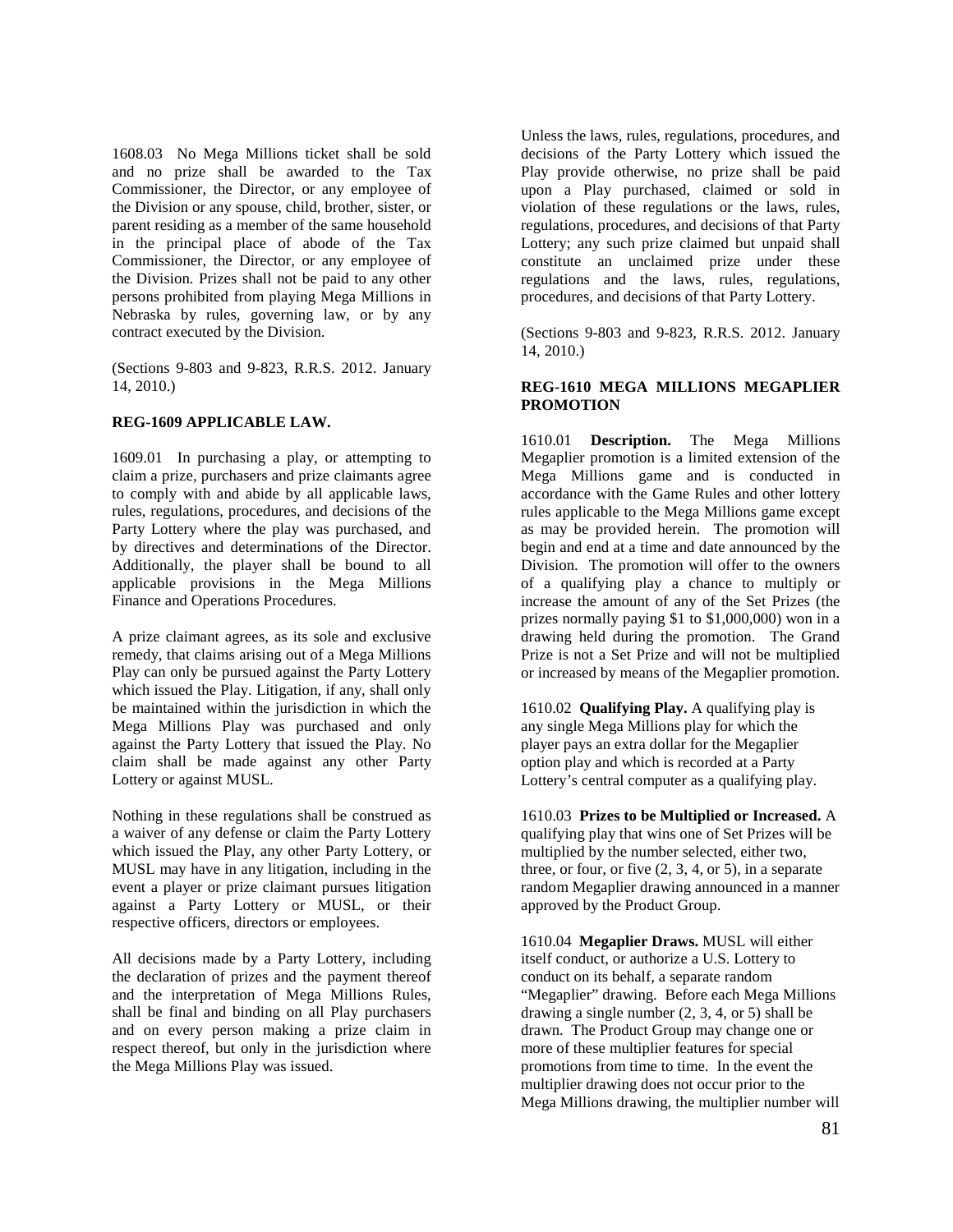be a 5 (five), which shall solely be determined by the lottery authorized to conduct the "Megaplier" drawing.

### 1610.05 **Megaplier Prize Pool.**

1610.05A The Megaplier Prize Pool (MPP) is hereby created, and is used to fund Megaplier prizes. The MPP shall hold the temporary balances that may result from having fewer than expected winners in Megaplier. The source of the MPP is the Party Lottery's weekly prize contributions less actual Megaplier Prize liability.

1610.05B Up to fifty-five percent (55%) of each drawing period's sales, as determined by the Game Group of each drawing period's sales, including any specific statutorily-mandated tax of a Party Lottery to be included in the price of a lottery ticket, shall be collected for the payment of Megaplier prizes.

1610.05C Prize payout percentages per draw may vary. The MPP shall be carried forward to subsequent draws if all or a portion of it is not needed to pay the Megaplier prizes awarded in the current draw and held in the MPP.

1610.06 **End of Game.** Any amount remaining in the MPP at the end of this game shall be carried forward to a replacement game or expended in a manner as directed by the Members of the Product Group in accordance with jurisdiction law.

1610.07 **Expected Prize Payout.** Except as provided in the Game Rules, all prizes awarded shall be paid single payment prizes. Instead of the Mega Millions set prize amounts, qualifying Megaplier plays will pay the set prize amount multiplied by the number selected in the Megaplier drawing. In certain rare instances, however, a qualifying Megaplier play may pay less than the set prize multiplied by the number drawn in the Megaplier drawing. In such a case, the Megaplier prizes will be a multiple of the changed Mega Millions prize amount announced after the draw. For example, if the Match 4+1 Mega Millions set prize amount of five thousand dollars (\$5,000) becomes two thousand dollars (\$2,000) under the rules of the Mega Millions game, then a Megaplier player winning that prize amount with a 4X multiplier would win eight thousand dollars

(\$8,000): two thousand dollars multiplied by four  $($2,000.00 \text{ x } 4).$ 

1610.08 **Probability of Winning.** The following table sets forth the probability of the various Megaplier numbers being drawn during a single Mega Millions drawing. The Product Group may elect to run limited promotions that may increase the multiplier numbers. Multiplier numbers do not apply to the Mega Millions Grand Prize.

| <b>Megaplier</b>                         | Probability of Prize |
|------------------------------------------|----------------------|
|                                          | <b>Increase</b>      |
| 5X-Prize Won Times 6 in 15               |                      |
|                                          |                      |
| $4X-Prize$ Won Times $3$ in 15           |                      |
|                                          |                      |
| $3X$ -Prize Won Times $4$ in 15          |                      |
| 3                                        |                      |
| $2X$ -Prize Won Times $2 \text{ in } 15$ |                      |
|                                          |                      |

1610.09 **Prize Pool Carried Forward**. The prize pool percentage allocated to the Megaplier set prizes shall be carried forward to subsequent draws if all or a portion of it is not needed to pay the set prizes awarded in the current draw or may be held in a prize reserve account.

### 1610.10 **Pari-Mutuel Prizes, All Prize Amounts.**

1610.10A Except as otherwise provided for in REG 1610.10B:

> 1610.10A(1) If the total of the original Mega Millions set prizes and the Megaplier prize amounts awarded in a drawing exceeds the percentage of the prize pools allocated to the set prizes, then the amount needed to fund the Set Prizes (including the Megaplier prize amounts) awarded shall be drawn from the following sources, in the following order:

> 1610.10A(1)(i) The amount available in the SPP and MPP, if any;

> 1610.10A(1)(ii) An amount from the PRA, if available in the account, not to exceed forty million dollars (\$40,000,000.00) per drawing.

> 1610.10A(2) If, after these sources are depleted, there are not sufficient funds to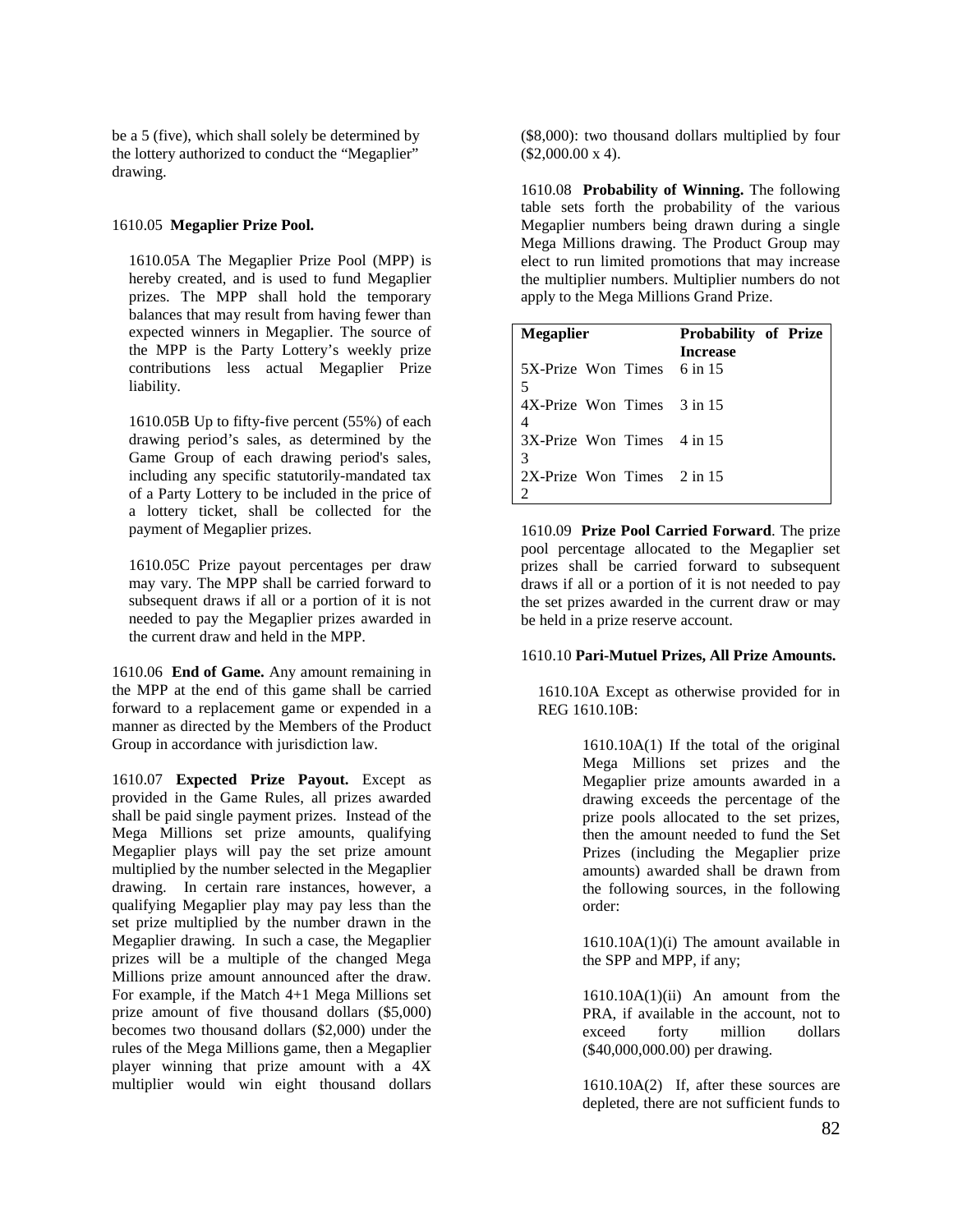pay the Set Prizes awarded (including Megaplier prize amounts), then the highest Set Prize (including the Megaplier prize amounts) shall become a pari -mutuel prize. If the amount of the highest Set Prize, when paid on a pari mutuel basis, drops to or below the next highest set prize and there are still not sufficient funds to pay the remaining Set Pizes awarded, then the next highest Set Prize, including the Megaplier prize amount, shall become a pari -mutuel prize. This procedure shall continue down through all Set Prize levels, if necessary, until all Set Prize levels become pari -mutuel prize levels. In that instance, the money available from the funding sources listed in this rule shall be divided among the winning plays in proportion to their respective prize percentages. Mega Millions and Megaplier prizes will be reduced by the same percentage.

1610.10B By agreement with the Mega Millions Lotteries, the Mega Millions Lotteries shall independently calculate their set pari -mutuel prize amounts, including the Megaplier prize amounts. The Party Lotteries and the Mega Millions Lotteries shall then agree to set the pari -mutuel prize amounts for all lotteries selling the game at the lesser of the independently -calculated prize amounts.

1610.11 **Prize Payments.** All Megaplier prizes shall be paid in one single payment through the Party Lottery that sold the winning plays(s). A Party Lottery may begin paying Megaplier prizes after receiving authorization to pay from the MUSL central office.

1610.12 **Prizes Rounded.** Prizes, which, under these regulations, may become pari -mutuel prizes, may be rounded down so that prizes can be paid in whole dollars. Breakage resulting from rounding these prizes shall be carried forward to the MPP for the next drawing.

(Sections 9 -803 and 9 -823, R.R.S. 2012. January 14, 2010.)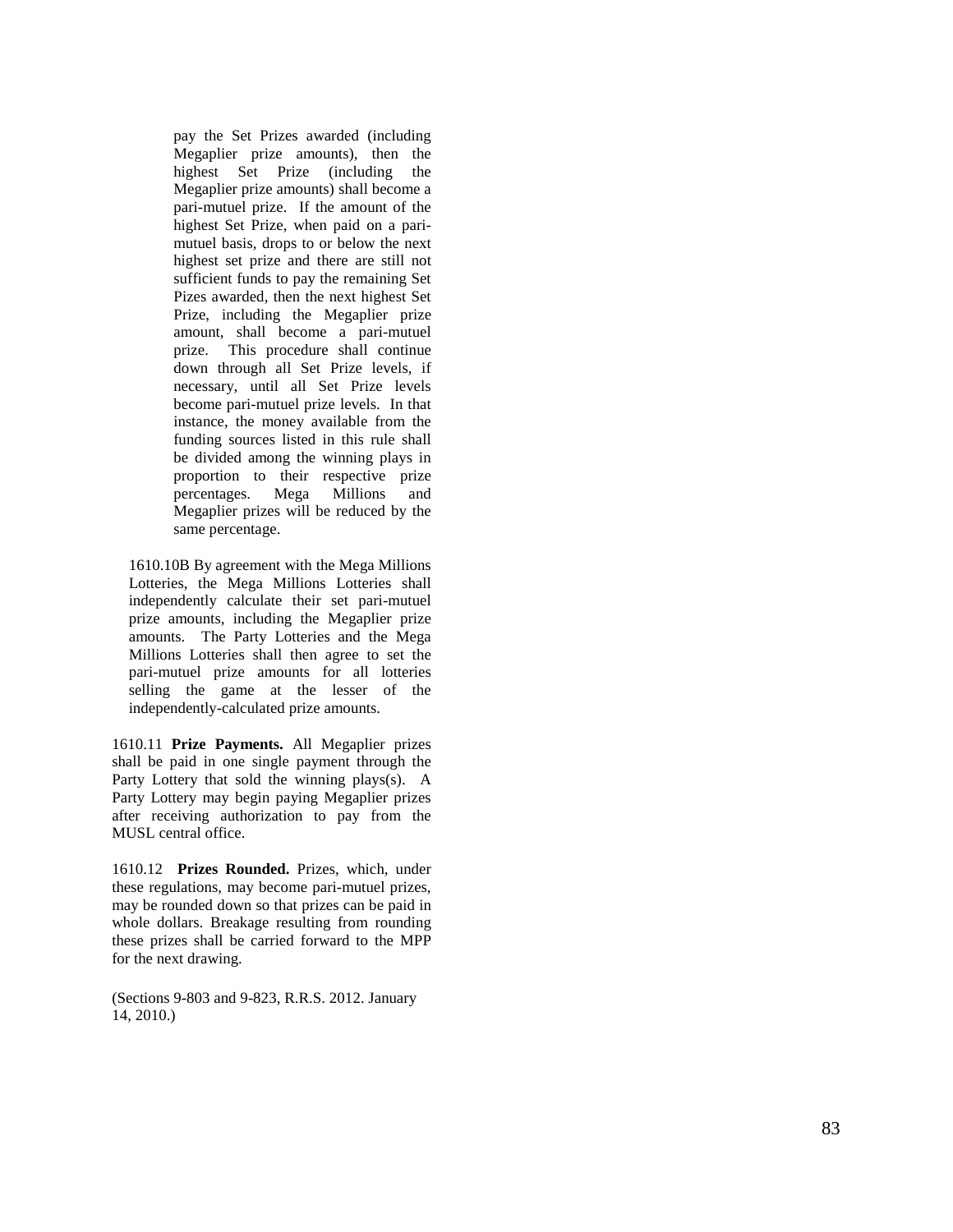## **CHAPTER 1700-LUCKY FOR LIFE**

# **REG-1701 DEFINITIONS**

1701.01 Annuitized Payment Option means the manner in which the game's top prize or second prize (also referred to as "Prize Level #2") may be paid in equal payments or installments. The annuitized payment option shall be calculated on an annual basis. The schedule of payments shall be at the Division's discretion.

1701.02 Cash Option means the manner in which the game's top prize or second prize may be paid upon the winner's request in one (1) single cash payment as an alternative to the annuitized payment option.

1701.03 Claimant or Winner means any natural person or legal entity submitting a winning game ticket within the required prize claim period. A claimant may be the purchaser, the natural person or legal entity named on the back of a signed game ticket, the bearer of an unsigned game ticket, or any other natural person or legal entity who may seek entitlement to a prize payment in accordance with these regulations and the State Lottery Act. No claimant may assert rights different from the rights acquired by the original purchaser at the time of purchase.

1701.04 Clearinghouse Lottery refers to the party lottery or other duly authorized entity who is responsible for collecting and transferring prize payouts on behalf of all party lotteries.

1701.05 Drawing means the formal process of selecting winning numbers that conclusively determines the number of winners for each prize level of the game.

1701.06 Game means the Lucky for Life game as further described in this chapter.

1701.07 Game Play(s) means that area of the lay slip, also known as a "board" or "panel", which contains two (2) sets of numbered squares to be marked by the player: the first set (Matrix 1) contains forty-eight (48) squares, numbered one (1) through forty-eight (48) inclusive; the second set (Matrix 2) contains eighteen (18) squares, numbered one (1) through eighteen (18) inclusive. 1701.08 Game Ticket or Ticket means acceptable evidence of game play that represents a wager accepted by the Division's on-line gaming system, meeting the specifications defined in these regulations.

1701.09 Liability Limit means a pre-established threshold, as determined in advance by the New England Lottery Directors, for paying top prize, second prize, and third prize claims, as set forth more fully in REG-1704.

1701.10 Lucky Ball means the number selected from the second set of numbers (Matrix 2) in each drawing.

1701.11 Lump Sum Cash Payment means the manner in which the game's top prize or second prize is required to be paid in one (1) single cash payment when the liability limit is exceeded and no annuitized payment option is available, as set forth more fully in REG-1704.

1701.12 On-Line Gaming System means a computer wagering system used by the Division to issue and validate game tickets.

1701.13 Play, Bet, or Wager means the six (6) numbers (the first five (5) from a field of fortyeight (48) numbers inclusive, and one (1) Lucky Ball number from a field of eighteen (18) numbers inclusive) that appear on a game ticket as a singlelettered play, board or panel, and are played by a player in the game.

1701.14 Play Slip, Selection Slip, Bet Slip, or any other such term means a card used in marking a player's game plays or wagers.

1701.15 Player or Purchaser means a person who buys game tickets in accordance with these regulations and the State Lottery Act.

1701.16 Published Notice means the notice of the amount of and changes to the cash option as posted on the game's website.

1701.17 Quick Pick means the random selection of six (6) numbers resulting in a wager accepted by the Division's on-line gaming system.

1701.18 Selling Lottery means the party lottery that sold a winning game ticket.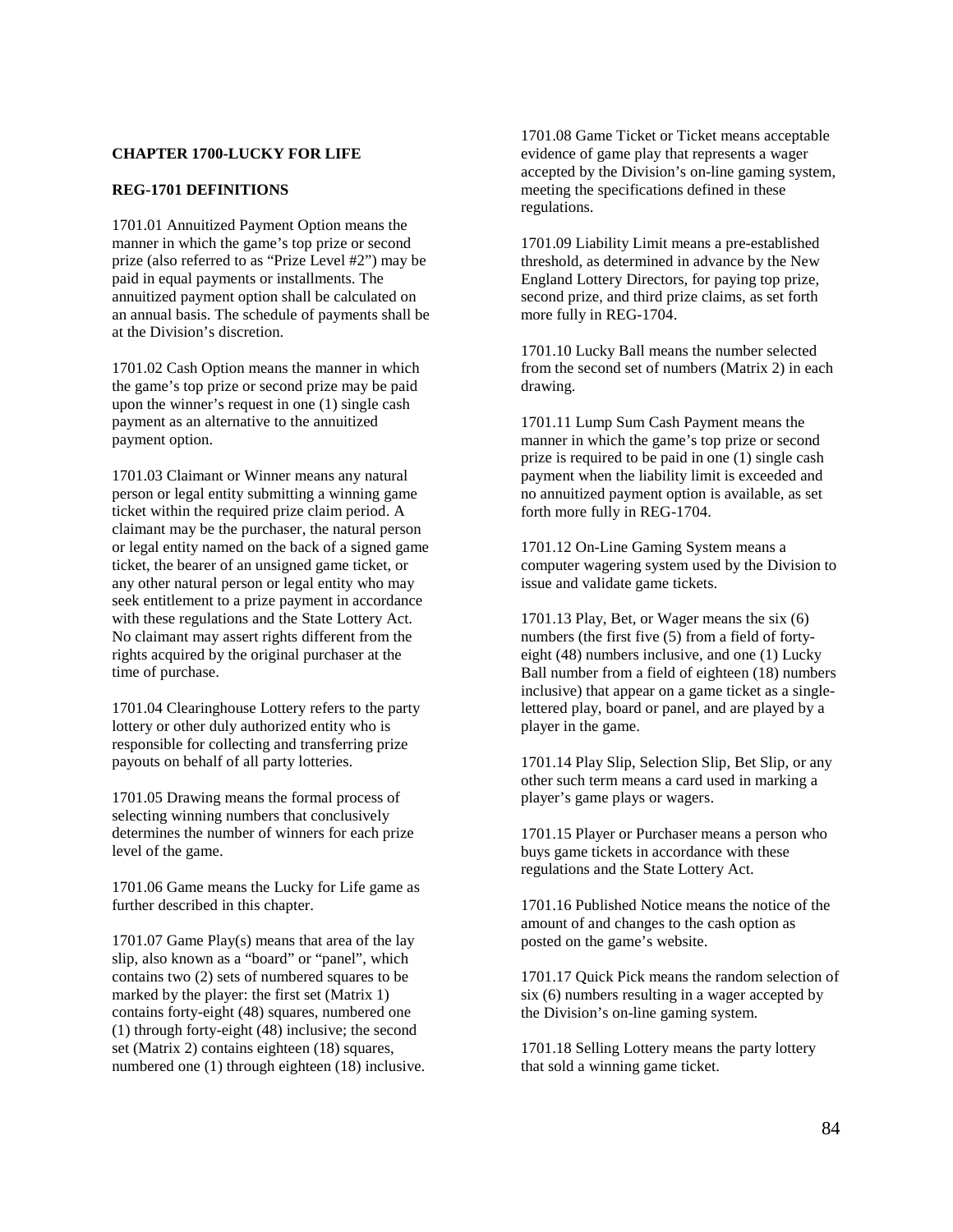1701.19 Set Prize means a pre-determined prize payout that is paid in a single cash payment. Set prizes shall apply to the lowest eight (8) prize levels. They may also apply, however, to the top prize and second prize under certain conditions, as set forth more fully in REG-1704.

1701.20 Split Prize means a pre-determined set prize payout that is divided equally among the number of winning game tickets of a prize level. Split prizes shall only apply to the game's top prize, the Prize Level #2 and Prize Level #3 winners under certain conditions, as set forth more fully in REG-1704.

1701.21 Top Prize means the game's first prize.

1701.22 Winning Numbers means the six (6) numbers (the first five (5) numbers from Matrix 1 and the one (1) Lucky Ball number from Matrix 2) that are randomly selected in each Drawing and used to determine the winning plays contained on a game ticket.

# **REG-1702 DRAWING PROCEDURES.**

The New England Lottery Directors shall establish the drawing procedures for the game drawings, including a drawing problem resolution mechanism. All drawings shall be open to the public and shall be witnessed by an Independent Certified Public Accounting Firm. Any equipment used in a drawing shall be inspected at least annually. All drawings, including pre and post-test drawings, shall be recorded.

# **REG-1703 GAME DESCRIPTION AND CHARACTERISTICS.**

1703.01 **Game Designation.** For purposes of identification, the Game shall have a designated game number in the on-line gaming system.

1703.02 **Game Design.** The game is a double matrix-style game, drawn each Monday and Thursday, in which players select five (5) unique numbers in the Matrix 1 from one (1) to fortyeight (48) inclusive, plus one (1) Lucky Ball number in the Matrix 2 from one (1) to eighteen (18) inclusive. The additional number may be the same as one (1) of the first five (5) numbers selected by the player.

1703.03 **Game Purchases.** Game tickets must be purchased from a Terminal at a Lottery Game

Retailer or by such other means as approved by the Division.

1703.04 **Ticket Format.** Game tickets shall include, but not be limited to, the player's number selections, game logo or game name, ticket cost, terminal number, barcode, quick pick (if selected), replay (if selected), serial number, and drawing date. Multi-draw tickets shall visibly show the beginning and ending drawing dates. Game tickets may also include the selling date, time stamp and any additional information required by the Division.

# 1703.05 **Ticket Price.**

1703.05A **Uniform Price.** Each game ticket shall be sold at retail for the price set in these regulations.

1703.05B **Taxes.** The game ticket price shall include all the applicable taxes that the Division is required to collect.

1703.05C **Cost Per Play.** Game Tickets may be purchased for two dollars (\$2.00) per play, or multiples thereof, in accordance with these regulations. The Player receives one (1) play for each two dollar (\$2.00) wager.

1703.05D **Promotions.** A promotion shall mean marketing or advertising intended to increase sales of game tickets (excluding multi-draw tickets) through a discount or rebate. The Division may offer game tickets through promotions without approval of the other party lotteries for a period not to exceed ninety (90) days in any six (6) month period, as long as advance notification of five (5) days is provided to all party lotteries of the terms and dates of the promotional offering.

1703.05E **Tickets as Prizes.** The Division may offer game tickets as a prize in any other lottery game after advising all other party lotteries of the terms and dates of such action.

1703.05F **Contribution to Prize Pool.** The Division may offer game tickets as a prize or as part of an authorized promotion provided that all such game ticket sales are assessed and reported to the prize pool at the full gross sales amount.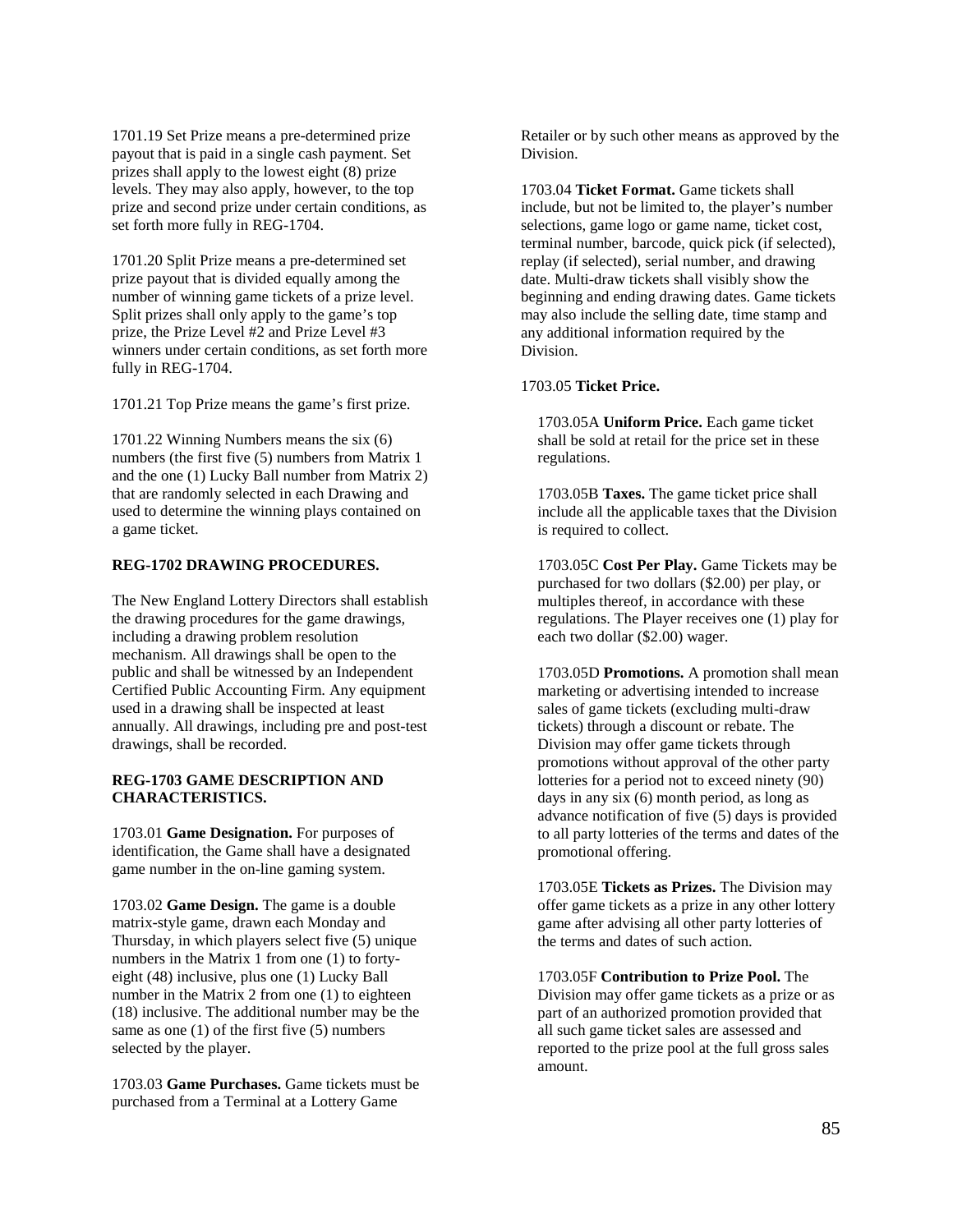# 1703.06 **Play Restrictions and Play Styles.**

1703.06A Game Tickets may not be sold to or purchased by persons under the age of nineteen (19).

1703.06B Game tickets may not be claimed by, redeemed for, or paid to persons under the age of nineteen (19) years.

1703.06C Game tickets shall not be purchased, and a prize won by any such game ticket or share, either in whole or in part, shall not be paid to:

1703.06C(1) A Division employee;

1703.06C(2) A contractor or consultant under agreement with the Division to perform audit and security procedures;

1703.06C(3) An employee of the independent certified public accounting firm under contract with any New England Lottery to oversee game drawings;

1703.06C(4) An employee of the Division's on-line vendor;

1703.06C(5) An employee of the Division's advertising and marketing vendor;

1703.06C(6) An immediate family member (parent, stepparent, child, stepchild, spouse, or sibling) of an individual described in REG-1706C(1) through 1706C(5) residing as a member of the same household in the principal place of residence of any such person.

1703.06C(7) Those persons designated herein as ineligible to play the game in one (1) party lottery jurisdiction shall also be ineligible to play the game in all other party lottery jurisdictions selling the game.

1703.07 **Ticket Cancellations Prohibited.** A game ticket may not be cancelled or voided by returning the game ticket to the Lottery Game Retailer or to the Division. A game ticket

accepted by a Lottery Game Retailer as a returned ticket and that cannot be resold shall be deemed as owned by the bearer thereof. This prohibition also applies to a game ticket that may be printed in error by the Lottery Game Retailer. No game ticket, or physical portion thereof, that may be used to claim a prize, shall be returned to any Party Lottery for credit.

1703.08 **Game Sell-Out Prohibited.** The Division shall not directly and knowingly sell a game ticket or combination of game tickets to any natural person or legal entity that would guarantee such purchaser a top prize or second prize win.

1703.09 **Claims.** A game ticket, subject to the validation requirements as detailed in REG-1705, shall be the only proof of a game play (or plays) and the submission of a winning game ticket to the Division or a Lottery Game Retailer shall be the sole method of claiming a prize or prizes. A play slip has no pecuniary or prize value and shall not constitute evidence of a game ticket purchase or of numbers selected. Under no circumstances will a claim be paid for a top prize or second prize without a winning game ticket.

1703.10 **Use of Play Slips.** Players may submit a completed play slip to any Lottery Game Retailer to have issued a game ticket. Play slips shall be available at no cost to the purchaser and shall have no pecuniary or prize value, or constitute evidence of a purchase or number selections. The use of facsimiles of play slips, copies of play slips, or other materials that are inserted into a terminal's play slip reader that are not printed or approved by the Division, are not permitted. Lottery Game Retailers shall not permit any device to be connected to a Terminal to enter Plays, except as approved by the Division.

1703.11 **Manual Entry.** Players may convey their number selections to any Lottery Game Retailer to obtain a Game Ticket. Such number selections shall be manually entered into the terminal by the Lottery Game Retailer.

1703.12 **Quick Pick.** Players may either request a quick pick game ticket from a Lottery Game Retailer or may select the quick pick option on the play slip and submit the completed play slip to any Lottery Game Retailer.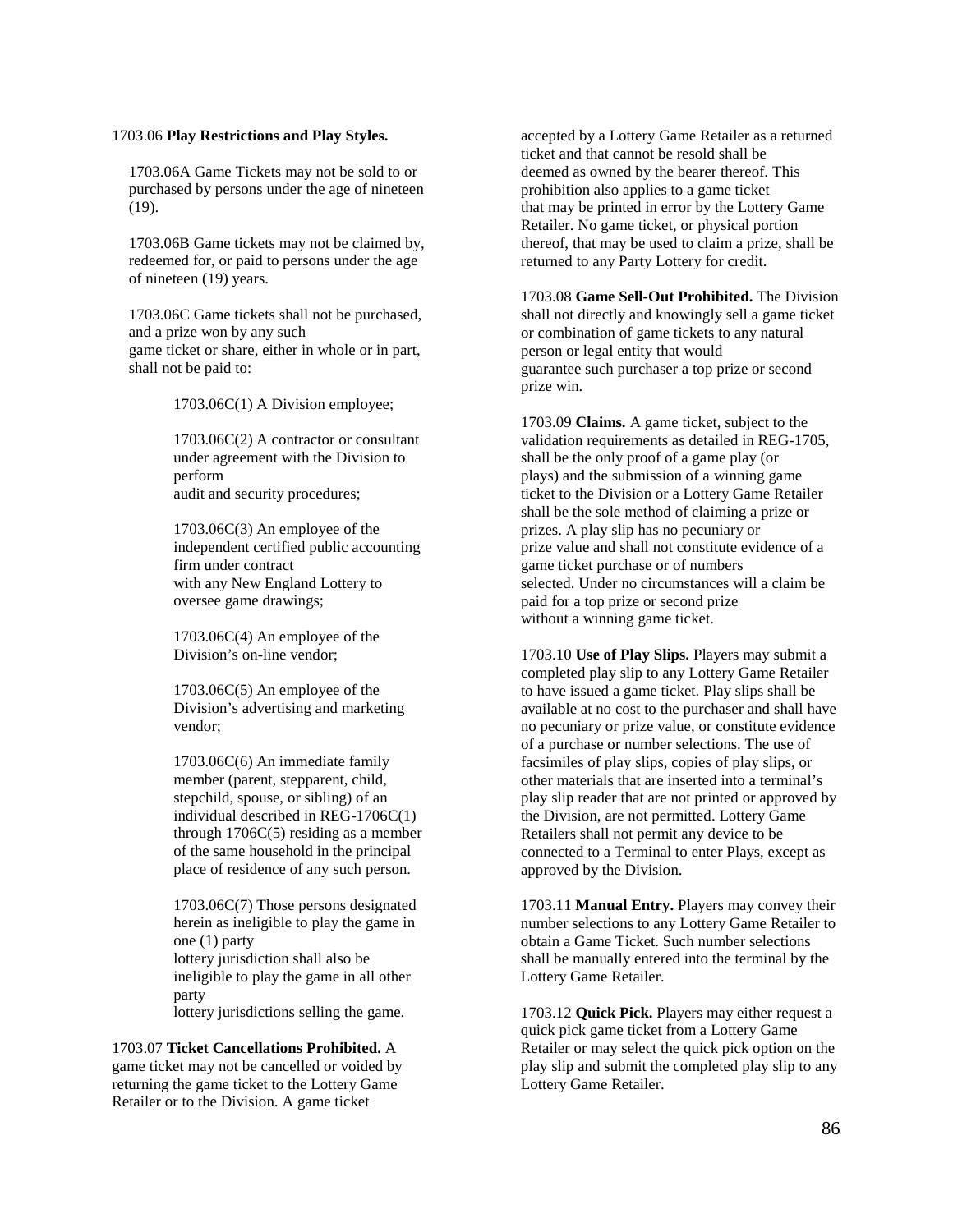#### 1703.13 **Limited to Highest Prize Won.** In

connection with the winning numbers drawn, the holder of a winning game ticket may win only one (1) prize per play, board, or panel, and shall be entitled only to the prize won by those numbers in the highest matching prize category.

1703.14 **Prize Claim Period.** Prize claims must be made within one hundred eighty (180) days after the drawing date.

1703.15 **Player Responsibility.** It shall be the player's sole responsibility to verify the accuracy of the game play (or plays) and the other data printed on the game ticket.

1703.16 **Prize Payments.** The Division may not pay prizes that are less than or more than the prize amounts established in these regulations. The prize won cannot be indirectly increased by promotions or retailer activity.

# **REG-1704 PRIZE LIABILITY LIMITS**

1704.01 There are 10 prize levels in the Game.

1704.02 Except as provided in these regulations, the top prize (Prize Level #1) shall be annuitized and based on a top prize liability that will be split equally among the number of winning game tickets. A top prize winner may request the cash option, the amount of which is to be established by the New England Lotteries for a defined period of drawings. Notice of the amount of and changes to the cash option shall be posted on the game's website. Under certain circumstances, as detailed below, the top prize is required to be paid in a single lump sum cash payment and no annuitized payment option is available.

1704.02A **One (1) Top Prize Winner.** If there is one (1) top prize winner, the annuitized prize value will be seven thousand dollars (\$7,000.00) per week for life. As an alternative to the annuitized payment option, the top prize winner may request the top prize cash option in the amount set forth in the published notice.

1704.02B **Two (2) to Fourteen (14) Top Prize Winners.** If there are between two (2) and fourteen (14) top prize winners, the annuitized payment option, based on an annuitized prize value of seven thousand dollars (\$7,000.00) per week, will be divided by the total number of top prize winners. The minimum annuitized prize value for this category will be five hundred dollars (\$500.00) a week for life. Any of these two (2) to fourteen (14) top prize winners may choose the cash option as an alternative to the annuitized payment option. The amount of the cash option for this category will be the amount of the top prize cash option set forth in the published notice divided by the total number of top prize winners. The minimum cash option for this category will be the amount set forth in the published notice.

### 1704.02C **Fifteen (15) or more Top Prize**

**Winners.** If there are fifteen (15) or more top prize winners, the top prize liability shall be capped at seven million one hundred twentyfive thousand dollars (\$7,125,000.00), shall be split equally among all top prize winners, and shall paid in one (1) lump sum cash payment, without an annuitized payment option. The minimum prize value for this category shall not be less than any lower tier prize paid in that respective drawing.

1704.02D The winner(s) of the top prize who do not request the cash option shall be paid their appropriate top prize share on a weekly basis, or according to such other schedule of payments set at the discretion of the Division, as permitted in REG-1705, for a minimum period of twenty (20) years. The first top prize payment will be made after the prize is claimed at the Division.

1704.02E **Measuring Life.** For a single wager, the measuring life of a top prize winner used to determine the duration over which the top prize is paid, shall be the natural life of the individual determined by the Division to be the top prize winner. If the top prize under a single wager is being claimed by more than one (1) natural person or by a legal entity, the measuring life for that top prize winner shall be twenty (20) years.

1704.02F If paid in a lump sum cash payment, top prize amounts will be rounded to the nearest whole dollar.

1704.03 Except as provided in these regulations, the second prize (Prize Level #2) winner will be paid twenty-five thousand dollars (\$25,000.00) a year for life. A second prize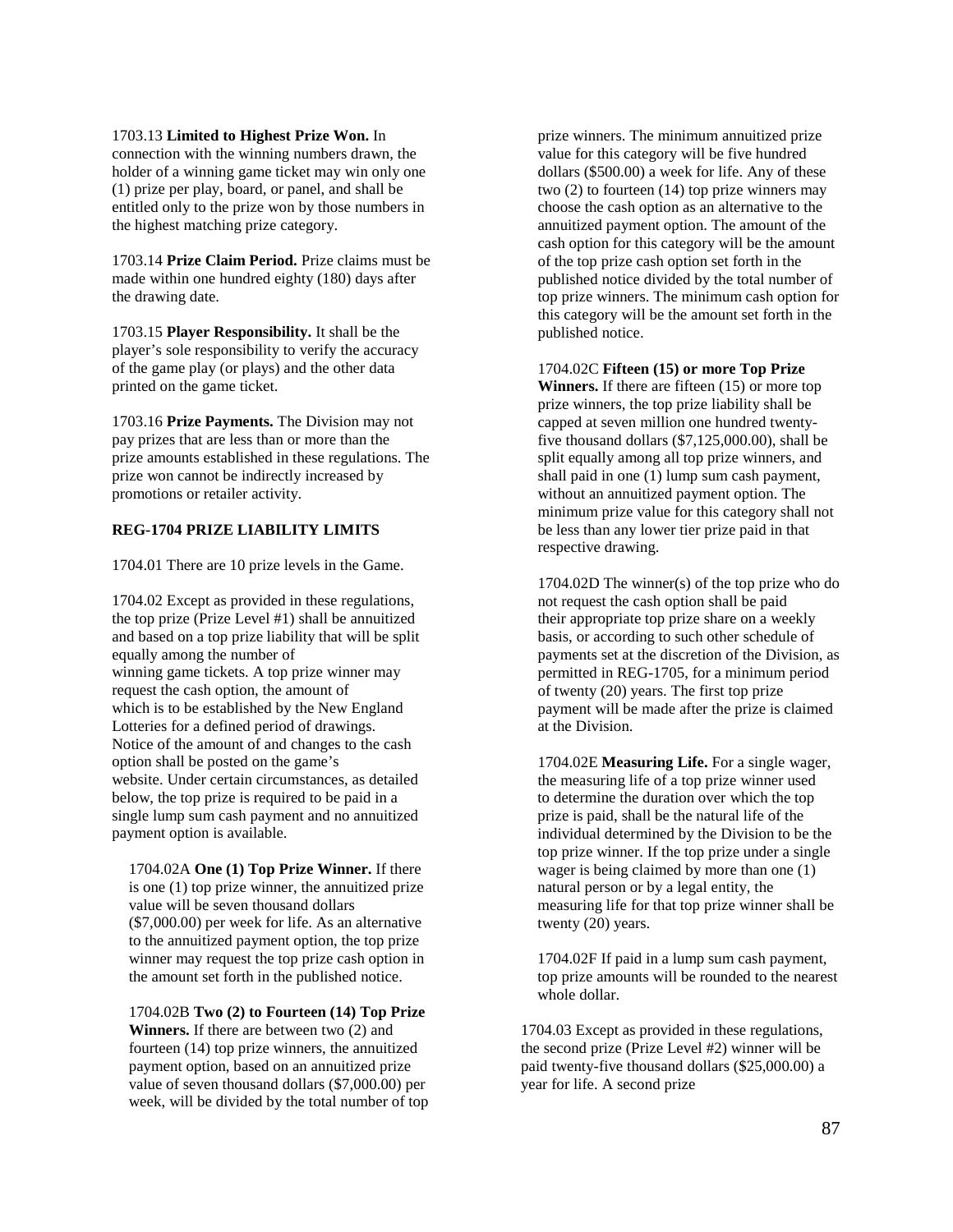winner may request the cash option, the amount of which is to be established by the New England Lotteries for a defined period of drawings. Notice of the amount of and changes to the cash option shall be posted on the game's website. Under certain circumstances, as detailed below, the second prize is required to be paid in a single lump sum cash payment and no annuitized payment option is available.

1704.03A **One (1) to Twenty (20) Second Prize Winners**. If there are between one (1) and twenty (20) second prize winner(s), the annuitized prize value will be twenty-five thousand dollars (\$25,000.00) per year for life. Any of these one (1) to twenty (20) second prize winner(s) may choose the second prize cash option as an alternative to the annuitized payment option. The amount of the cash option for this category will be set forth in the published notice.

1704.03B **Twenty-one (21) or more Second Prize Winners.** If there are twenty-one (21) or more second prize winners, the second prize liability shall be capped at nine million four hundred thousand dollars (\$9,400,000.00), shall be split equally among all second prize winners, and shall be paid in a single lump sum cash payment, without an annuitized payment option. The minimum prize value for this category shall not be less than any lower tier prize paid in that respective drawing.

1704.03C The winner(s) of the second prize who do not request the cash option shall be paid their appropriate second prize share on an annual basis for a minimum period of twenty (20) years. The initial second prize payment will be made after the prize is claimed at the Division; subsequent second prize payments will be made annually thereafter.

1704.03D **Measuring Life.** For a single wager, the measuring life of a second prize winner used to determine the duration over which the second prize is paid, shall be the natural life of the individual determined by the Division to be the second prize winner. If the second prize under a single wager is being claimed by more than one (1) natural person or by a legal entity, the measuring life for that second prize winner shall be twenty (20) years.

1704.03E If paid in a Lump Sum Cash Payment, second prize amounts will be rounded to the nearest whole dollar.

1704.04 Except as provided in these regulations, the third prize (Prize Level #3) will be paid as a five thousand dollar (\$5,000.00) set prize. If there are more than one thousand (1,000) winners of this prize level in a single drawing, the total prize liability of five million dollars (\$5,000,000.00) (\$5,000.00 x 1,000) will be split equally among the winners. Under no circumstances, however, will the value of the third prize fall below a minimum prize value of two hundred dollars (\$200.00) per winner, regardless of the number of winners. Third prizes will be rounded to the nearest whole dollar and paid in a single cash payment.

1704.05 **Entitlement to Prizes by Winners.** The holder of a winning game ticket shall be entitled only to the prize won by matching the winning numbers in the highest matching prize category.

# **REG-1705 PAYMENT OF PRIZES.**

All winning game tickets, including the top prize and second prize winning tickets, shall be paid in accordance with these regulations and the State Lottery Act. To be a valid Game Ticket and eligible to receive a prize, a winning Game Ticket shall satisfy all the Division's requirements for the validation of winning game tickets sold through the on-line gaming system, and any other requirements adopted by the New England Lottery Directors. The Division shall not be responsible for game tickets that are altered in any manner.

#### **REG-1706 PRIZE LEVELS.**

1706.01 **Top Prize and Second Prize Payments.** Except in the case of a cash option payment or a lump sum cash payment paid in accordance with these regulations, annuitized prize payments shall be made for the measuring life of the top prize or second prize winner. All annuitized payments shall be made for a minimum of twenty (20) years. The measuring life as defined in REG-1704.02E and 1704.03D shall be determined at the time the top prize or second prize is claimed. In the event annuitized prize payments are assigned by a court order, the measuring life at the time the top prize or second prize was claimed shall not change and limit or extend the number of